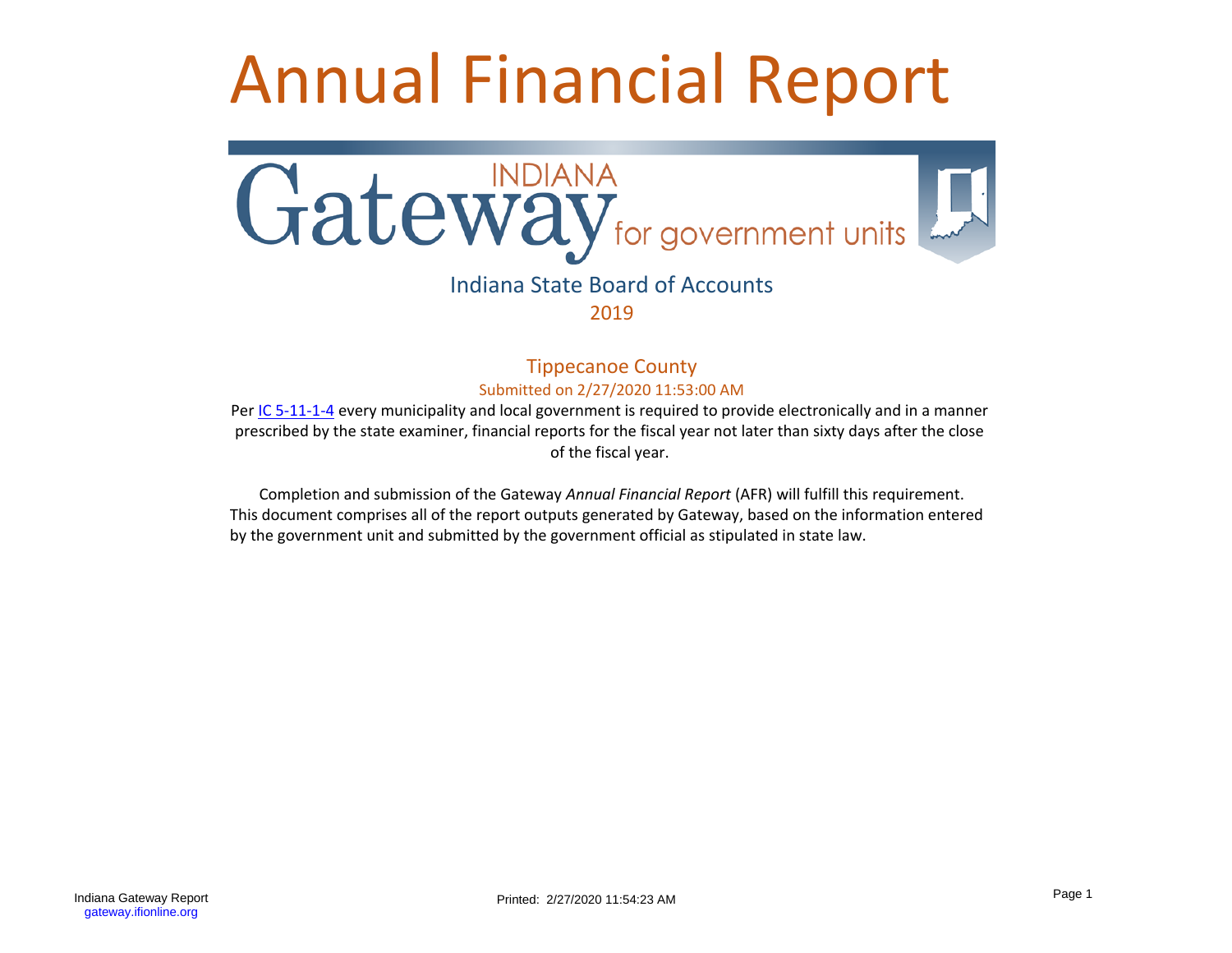#### **Tippecanoe County, Indiana Annual Financial Report - 2019 Cash & Investments Combined Statement**

|                              | Local Fund<br>Number | <b>Local Fund Name</b>                       | <b>Beg Cash</b><br>& Inv Bal<br>Jan 1, 2019 | <b>Receipts</b> | <b>Disbursement</b> | <b>End Cash</b><br>& Inv Bal<br>Dec 31, 2019 |
|------------------------------|----------------------|----------------------------------------------|---------------------------------------------|-----------------|---------------------|----------------------------------------------|
| Governmental Activities 0001 |                      | <b>After Settlement Collections</b>          | \$4,444,946.51                              | \$5,013,933.56  | \$4,444,946.51      | \$5,013,933.56                               |
|                              | 0002                 | <b>Sheriff's Inmate Trust</b>                | \$59,915.32                                 | \$3,044,303.05  | \$3,053,768.21      | \$50,450.16                                  |
|                              | 0005                 | Jail Commissary                              | \$117,420.40                                | \$1,097,945.37  | \$927,979.07        | \$287,386.70                                 |
|                              | 0006                 | Clerk's Trust                                | \$3,668,619.59                              | \$17,375,459.44 | \$17,759,491.23     | \$3,284,587.80                               |
|                              | 0007                 | <b>County Home Residents' Trust</b>          | \$31,308.71                                 | \$170,272.10    | \$166,889.98        | \$34,690.83                                  |
|                              | 0008                 | Convention, Visitor and Tourism<br>Promotion | \$187,180.00                                | \$0.00          | \$0.00              | \$187,180.00                                 |
|                              | 0050                 | Other Cash On Hand                           | \$2,960.66                                  | \$700,320.23    | \$700,043.17        | \$3,237.72                                   |
|                              | 1000                 | General                                      | \$10,222,885.94                             | \$52,763,084.30 | \$50,656,860.55     | \$12,329,109.69                              |
|                              | 1101                 | <b>Accident Report</b>                       | \$48,058.00                                 | \$15,062.89     | \$5,013.00          | \$58,107.89                                  |
|                              | 1108                 | <b>Bid Deposits and Bonds Holding</b>        | \$449,140.79                                | \$277,143.27    | \$255,790.38        | \$470,493.68                                 |
|                              | 1112                 | <b>CEDIT County Share</b>                    | \$13,865,975.06                             | \$9,946,679.81  | \$7,869,528.08      | \$15,943,126.79                              |
|                              | 1116                 | City and Town Court Costs                    | \$4,118.80                                  | \$51,739.29     | \$55,858.09         | \$0.00                                       |
|                              | 1119                 | <b>Clerk's Records Perpetuation</b>          | \$12,147.56                                 | \$161,827.20    | \$70,174.10         | \$103,800.66                                 |
|                              | 1122                 | <b>Community Corrections</b>                 | \$719,697.85                                | \$2,724,934.49  | \$2,732,119.98      | \$712,512.36                                 |
|                              | 1123                 | CC DOC Community Relations                   | \$120,758.31                                | \$125,675.00    | \$106,921.11        | \$139,512.20                                 |
|                              | 1124                 | <b>Congressional School Interest</b>         | \$1,397.47                                  | \$887.37        | \$2,284.84          | \$0.00                                       |
|                              | 1125                 | <b>Congressional School Principal</b>        | \$43,510.66                                 | \$0.00          | \$43,510.66         | \$0.00                                       |
|                              | 1131                 | Sales Disclosure - County Share              | \$90,293.28                                 | \$42,665.00     | \$45,290.33         | \$87,667.95                                  |
|                              | 1135                 | <b>Cumulative Bridge</b>                     | \$2,132,635.91                              | \$3,305,952.80  | \$2,285,812.07      | \$3,152,776.64                               |
|                              | 1138                 | <b>Cumulative Capital Development</b>        | \$1,882,628.83                              | \$2,075,733.25  | \$2,631,169.05      | \$1,327,193.03                               |
|                              | 1148                 | Drug Free Community                          | \$158,325.45                                | \$213,294.62    | \$188,924.00        | \$182,696.07                                 |
|                              | 1150                 | <b>Electronic Map Generation</b>             | \$18,937.35                                 | \$1,059.25      | \$0.00              | \$19,996.60                                  |
|                              | 1152                 | Emergency Planning/Right To Know             | \$17,826.33                                 | \$9,218.17      | \$13,687.56         | \$13,356.94                                  |
|                              | 1154                 | <b>Enhanced Access</b>                       | \$11,162.02                                 | \$108.25        | \$0.00              | \$11,270.27                                  |
|                              | 1155                 | <b>Extradition and Sheriff's Assistance</b>  | \$7,000.00                                  | \$0.00          | \$0.00              | \$7,000.00                                   |
|                              | 1156                 | <b>Firearms Training</b>                     | \$61,785.31                                 | \$22,810.00     | \$55,396.82         | \$29,198.49                                  |
|                              | 1158                 | General Drain Improvement                    | \$1,102,674.14                              | \$536,898.80    | \$519,613.24        | \$1,119,959.70                               |
|                              | 1160                 | <b>Identification Security Protection</b>    | \$31,919.98                                 | \$22,560.00     | \$19,998.00         | \$34,481.98                                  |
|                              | 1166                 | Landfill Closure and Post Closure            | \$3,441,782.88                              | \$65,656.63     | \$280,834.25        | \$3,226,605.26                               |
|                              | 1167                 | Levy Excess                                  | \$547,298.08                                | \$73,634.24     | \$547,298.08        | \$73,634.24                                  |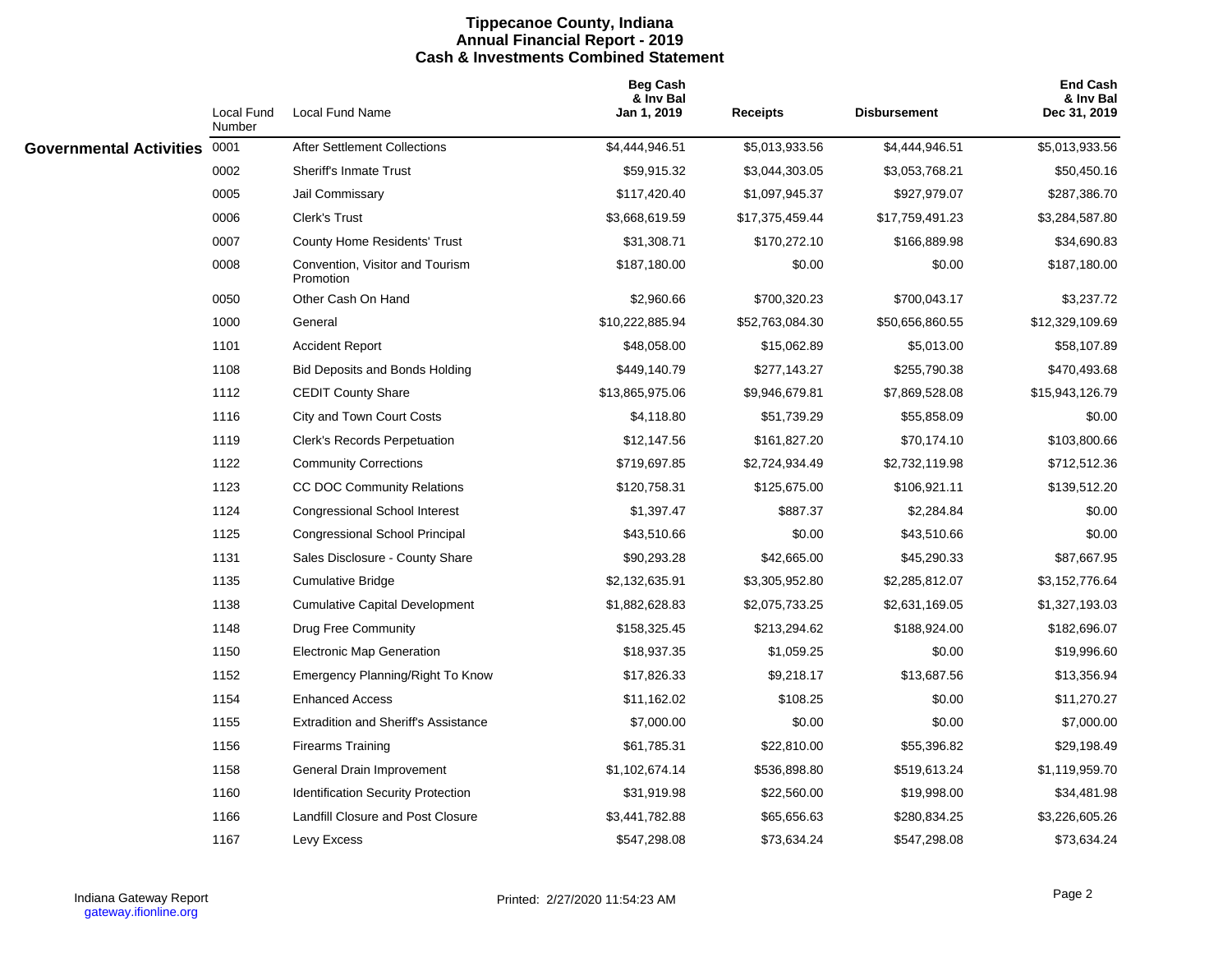|                                | Local Fund<br>Number | Local Fund Name                           | <b>Beg Cash</b><br>& Inv Bal<br>Jan 1, 2019 | <b>Receipts</b> | Disbursement   | <b>End Cash</b><br>& Inv Bal<br>Dec 31, 2019 |
|--------------------------------|----------------------|-------------------------------------------|---------------------------------------------|-----------------|----------------|----------------------------------------------|
| <b>Governmental Activities</b> | 1168                 | Local Health Maintenance                  | \$6,115.16                                  | \$72,672.00     | \$71,338.90    | \$7,448.26                                   |
|                                | 1169                 | <b>Local Road and Street</b>              | \$1,213,214.64                              | \$1,595,159.09  | \$1,023,534.58 | \$1,784,839.15                               |
|                                | 1171                 | Major Bridge                              | \$1,583,522.02                              | \$804,846.14    | \$14,334.25    | \$2,374,033.91                               |
|                                | 1173                 | <b>Motor Vehicle Restricted</b>           | \$0.00                                      | \$2,865,275.80  | \$2,865,275.80 | \$0.00                                       |
|                                | 1175                 | Misdemeanant                              | \$46,132.28                                 | \$96,024.14     | \$92,684.06    | \$49,472.36                                  |
|                                | 1176                 | Motor Vehicle Highway                     | \$2,657,486.54                              | \$2,881,965.97  | \$2,511,088.90 | \$3,028,363.61                               |
|                                | 1177                 | <b>Omitted Property Audits</b>            | \$422,910.15                                | \$0.00          | \$0.00         | \$422,910.15                                 |
|                                | 1178                 | Park Nonreverting Capital                 | \$30,286.35                                 | \$702.76        | \$0.00         | \$30,989.11                                  |
|                                | 1181                 | Plat Book                                 | \$60,984.40                                 | \$52,055.00     | \$26,731.30    | \$86,308.10                                  |
|                                | 1186                 | Rainy Day                                 | \$6,118,710.75                              | \$0.00          | \$36,237.89    | \$6,082,472.86                               |
|                                | 1188                 | Reassessment - 2015                       | \$242,520.13                                | \$366,802.39    | \$382,433.75   | \$226,888.77                                 |
|                                | 1189                 | Recorder's Records Perpetuation           | \$772,962.24                                | \$411,437.67    | \$320,344.60   | \$864,055.31                                 |
|                                | 1193                 | <b>Sheriff's Pension Trust</b>            | \$260,117.87                                | \$164,645.13    | \$175,365.00   | \$249,398.00                                 |
|                                | 1200                 | Supplemental Public Defender Services     | \$63,898.83                                 | \$112,285.48    | \$140,999.55   | \$35,184.76                                  |
|                                | 1201                 | Surplus Tax                               | \$464,814.49                                | \$307,298.31    | \$523,864.55   | \$248,248.25                                 |
|                                | 1202                 | Surveyor's Corner Perpetuation            | \$244,163.36                                | \$111,865.00    | \$84,298.11    | \$271,730.25                                 |
|                                | 1203                 | <b>Tax Sale Fees</b>                      | \$8,203.16                                  | \$11,849.08     | \$11,950.00    | \$8,102.24                                   |
|                                | 1204                 | <b>Tax Sale Redemption</b>                | \$36.91                                     | \$148,327.68    | \$148,327.68   | \$36.91                                      |
|                                | 1205                 | <b>Tax Sale Surplus</b>                   | \$778,590.66                                | \$1,322,608.23  | \$1,108,344.02 | \$992,854.87                                 |
|                                | 1206                 | Local Health Department Trust Account     | \$32,050.06                                 | \$65,427.72     | \$84,066.21    | \$13,411.57                                  |
|                                | 1207                 | Unsafe Building                           | \$55,566.09                                 | \$0.00          | \$0.00         | \$55,566.09                                  |
|                                | 1213                 | GAL/CASA                                  | \$305.23                                    | \$75,586.00     | \$70,282.93    | \$5,608.30                                   |
|                                | 1216                 | Auditors Ineligible Deductions            | \$373,508.96                                | \$32,084.98     | \$55,731.66    | \$349,862.28                                 |
|                                | 1217                 | <b>County Elected Officials Training</b>  | \$86,556.28                                 | \$22,815.06     | \$6,711.27     | \$102,660.07                                 |
|                                | 1222                 | Statewide 911                             | \$4,497,503.25                              | \$1,916,974.71  | \$1,291,264.04 | \$5,123,213.92                               |
|                                | 1229                 | <b>LOIT Special Distribution</b>          | \$1,028,502.46                              | \$180,962.85    | \$1,143,052.91 | \$66,412.40                                  |
|                                | 2000                 | <b>Adult Probation Administrative</b>     | \$173,873.43                                | \$231,267.43    | \$185,188.58   | \$219,952.28                                 |
|                                | 2200                 | Alternative Dispute Resolution            | \$23,182.32                                 | \$12,665.00     | \$17,378.90    | \$18,468.42                                  |
|                                | 2503                 | <b>Federal Drug Forfeitures</b>           | \$3.00                                      | \$0.08          | \$0.00         | \$3.08                                       |
|                                | 2507                 | Prosecutor Drug Enforcement               | \$7,096.35                                  | \$29,115.00     | \$2,021.34     | \$34,190.01                                  |
|                                | 2546                 | <b>TIPPCO HAZMAT</b>                      | \$14,370.83                                 | \$6,974.84      | \$7,066.57     | \$14,279.10                                  |
|                                | 2550                 | User Fee / Forensic Diversion Participant | \$1,863.29                                  | \$0.00          | \$0.00         | \$1,863.29                                   |
|                                | 2560                 | User Fee / Pre-trial Diversion            | \$127,130.01                                | \$237,813.84    | \$116,581.37   | \$248,362.48                                 |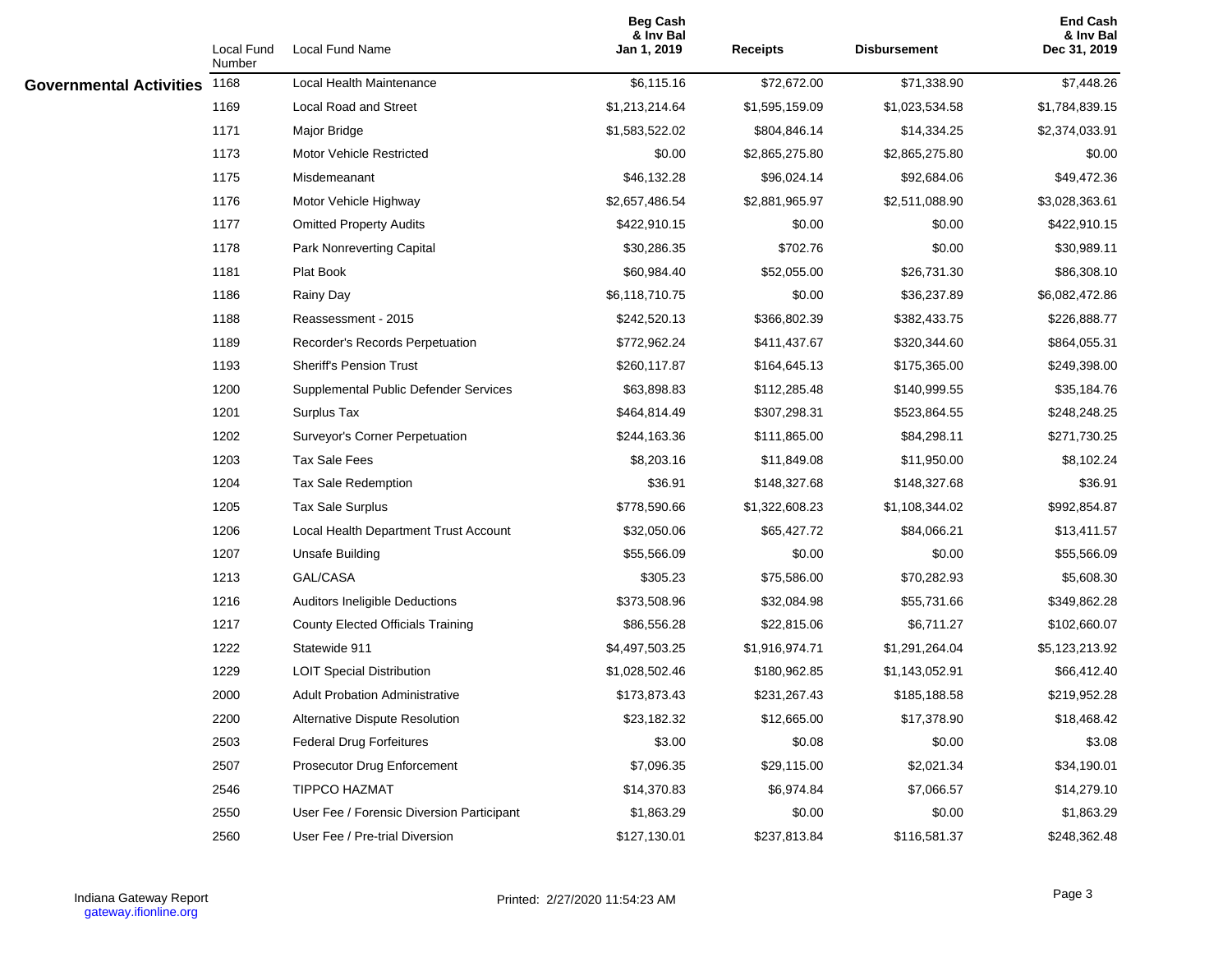|                                | Local Fund<br>Number | <b>Local Fund Name</b>                 | <b>Beg Cash</b><br>& Inv Bal<br>Jan 1, 2019 | <b>Receipts</b> | <b>Disbursement</b> | <b>End Cash</b><br>& Inv Bal<br>Dec 31, 2019 |
|--------------------------------|----------------------|----------------------------------------|---------------------------------------------|-----------------|---------------------|----------------------------------------------|
| <b>Governmental Activities</b> | 2561                 | User Fee / Infraction Diversion        | \$56,329.36                                 | \$87,119.46     | \$49,004.55         | \$94,444.27                                  |
|                                | 2566                 | User Fee / Late Surrender              | \$41,337.80                                 | \$0.00          | \$0.00              | \$41,337.80                                  |
|                                | 2573                 | <b>Amimal Control</b>                  | \$36,839.24                                 | \$5,108.55      | \$1,585.94          | \$40,361.85                                  |
|                                | 2574                 | User Fee / Sheriff False Alarm         | \$21,850.02                                 | \$2,400.00      | \$0.00              | \$24,250.02                                  |
|                                | 2575                 | User Fee / Sheriff Cont Ed             | \$133.06                                    | \$9,133.72      | \$7,730.00          | \$1,536.78                                   |
|                                | 2576                 | User Fee / Law Enforcement Cont Ed     | \$122,238.24                                | \$44,694.65     | \$40,595.31         | \$126,337.58                                 |
|                                | 2579                 | User Fee / Sheriff Firearm Destruction | \$1,850.00                                  | \$0.00          | \$0.00              | \$1,850.00                                   |
|                                | 2580                 | Court Services (Substance Abuse/MH)    | \$98,931.71                                 | \$205,708.90    | \$181,352.33        | \$123,288.28                                 |
|                                | 2581                 | Court Services (Violence in Comm/CS)   | \$12,979.40                                 | \$3,139.82      | \$0.00              | \$16,119.22                                  |
|                                | 2583                 | Juvenile Drug Court                    | \$3,017.63                                  | \$0.00          | \$0.00              | \$3,017.63                                   |
|                                | 2584                 | Jury Pay                               | \$44,527.18                                 | \$24,405.15     | \$14,205.00         | \$54,727.33                                  |
|                                | 2585                 | User Fee / National Guard              | \$449.18                                    | \$0.00          | \$0.00              | \$449.18                                     |
|                                | 2586                 | User Fee / AFDC Welfare PC             | \$4,213.36                                  | \$0.00          | \$0.00              | \$4,213.36                                   |
|                                | 2595                 | <b>Family Counseling</b>               | \$56,676.84                                 | \$12,799.00     | \$16,406.40         | \$53,069.44                                  |
|                                | 2596                 | Juv Alt Project Income                 | \$13,041.97                                 | \$23,491.93     | \$24,893.12         | \$11,640.78                                  |
|                                | 2599                 | User Fee / Econ Dev Wind Energy        | \$1,000.00                                  | \$0.00          | \$0.00              | \$1,000.00                                   |
|                                | 2700                 | Drainage Maintenance                   | \$1,730,097.16                              | \$742,452.77    | \$604,926.01        | \$1,867,623.92                               |
|                                | 4009                 | <b>Sheriff Sale Administration</b>     | \$154,413.00                                | \$28,695.00     | \$14,600.00         | \$168,508.00                                 |
|                                | 4012                 | K-9 Support                            | \$0.00                                      | \$22,867.00     | \$9,031.59          | \$13,835.41                                  |
|                                | 4013                 | Recycling                              | \$52,565.28                                 | \$16,945.75     | \$0.00              | \$69,511.03                                  |
|                                | 4017                 | Parking Facility Operating             | \$564,471.22                                | \$178,862.75    | \$93,379.27         | \$649,954.70                                 |
|                                | 4115                 | Ag Test Plot Donation                  | \$672.99                                    | \$0.00          | \$672.00            | \$0.99                                       |
|                                | 4116                 | <b>Extension Donation</b>              | \$600.10                                    | \$0.00          | \$435.03            | \$165.07                                     |
|                                | 4117                 | Fg Restoration Donation                | \$17,278.41                                 | \$0.00          | \$0.00              | \$17,278.41                                  |
|                                | 4118                 | <b>Health Dept Donation</b>            | \$184.61                                    | \$1,450.00      | \$1,605.18          | \$29.43                                      |
|                                | 4125                 | Park Donation                          | \$11,276.84                                 | \$9,802.87      | \$7,796.73          | \$13,282.98                                  |
|                                | 4126                 | Naturalist Program Gift                | \$106,200.76                                | \$2,438.40      | \$3,142.00          | \$105,497.16                                 |
|                                | 4127                 | Sheriff Donation                       | \$3,469.05                                  | \$550.00        | \$0.00              | \$4,019.05                                   |
|                                | 4128                 | Phase II Storm Water Donation          | \$2,422.42                                  | \$13,237.32     | \$7,294.53          | \$8,365.21                                   |
|                                | 4129                 | Villa Donaation                        | \$50,938.47                                 | \$0.00          | \$0.00              | \$50,938.47                                  |
|                                | 4130                 | Cary Home Donation                     | \$11,324.20                                 | \$12,996.43     | \$8,391.96          | \$15,928.67                                  |
|                                | 4142                 | Juvenile Probation Donation            | \$109.86                                    | \$0.00          | \$0.00              | \$109.86                                     |
|                                | 4151                 | <b>CASA Donations</b>                  | \$14,529.74                                 | \$4,497.71      | \$2,314.69          | \$16,712.76                                  |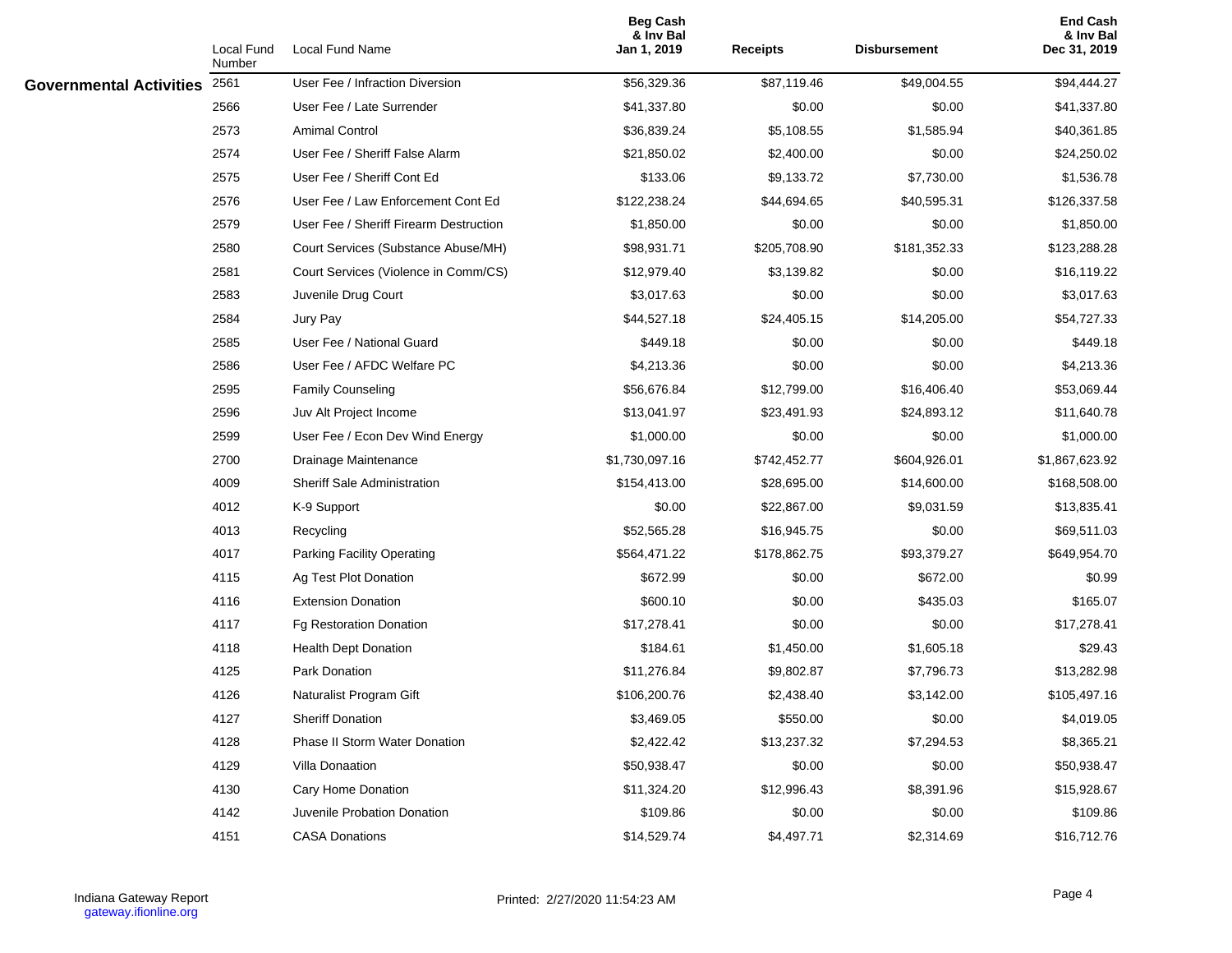|                                | Local Fund<br>Number | Local Fund Name                             | <b>Beg Cash</b><br>& Inv Bal<br>Jan 1, 2019 | <b>Receipts</b> | <b>Disbursement</b> | <b>End Cash</b><br>& Inv Bal<br>Dec 31, 2019 |
|--------------------------------|----------------------|---------------------------------------------|---------------------------------------------|-----------------|---------------------|----------------------------------------------|
| <b>Governmental Activities</b> | 4157                 | <b>WIC Donations</b>                        | \$3,762.94                                  | \$0.00          | \$0.00              | \$3,762.94                                   |
|                                | 4168                 | Local Health Maintenance Carryover          | \$64,386.93                                 | \$6,115.93      | \$0.00              | \$70,502.86                                  |
|                                | 4187                 | <b>Sheriff Unclaimed</b>                    | \$43,693.76                                 | \$0.00          | \$0.00              | \$43,693.76                                  |
|                                | 4206                 | Local Health Trust Carryover                | \$78,131.56                                 | \$32,051.03     | \$0.00              | \$110,182.59                                 |
|                                | 4266                 | Law Enforcement Warrant Fund                | \$906,621.93                                | \$24,199.62     | \$339,854.22        | \$590,967.33                                 |
|                                | 4505                 | TIF Capital Projects / Southeast Industrial | \$2,517,068.14                              | \$2,047,345.66  | \$2,025,205.53      | \$2,539,208.27                               |
|                                | 4540                 | <b>Heartland TIF</b>                        | \$44,505.37                                 | \$25,563.06     | \$0.00              | \$70,068.43                                  |
|                                | 4620                 | Debt Service / Jail Lease                   | \$620,365.13                                | \$1,158,910.37  | \$1,157,000.00      | \$622,275.50                                 |
|                                | 4630                 | Debt Service / Reserve                      | \$116,177.68                                | \$0.00          | \$0.00              | \$116,177.68                                 |
|                                | 4632                 | Fairgrounds Debt Service Reserve            | \$1,778,650.00                              | \$0.00          | \$0.00              | \$1,778,650.00                               |
|                                | 4709                 | County Self Insurance Rainy Day             | \$3,000,000.00                              | \$0.00          | \$0.00              | \$3,000,000.00                               |
|                                | 4710                 | County Self Insurance                       | \$6,102,886.83                              | \$10,612,526.27 | \$8,003,675.33      | \$8,711,737.77                               |
|                                | 4711                 | <b>Public Officials Self Insurance</b>      | \$227,928.26                                | \$30,761.77     | \$500.00            | \$258,190.03                                 |
|                                | 4712                 | <b>Commissioners Self Insurance</b>         | \$384,830.60                                | \$92,385.21     | \$29,789.69         | \$447,426.12                                 |
|                                | 4713                 | <b>Highway Self Insurance</b>               | \$245,793.28                                | \$20,688.86     | \$11,357.01         | \$255,125.13                                 |
|                                | 4714                 | <b>Sheriff Self Insurance</b>               | \$325,178.72                                | \$58,348.65     | \$51,223.53         | \$332,303.84                                 |
|                                | 4715                 | <b>Inmate Medical</b>                       | \$130,841.31                                | \$252.09        | \$100,271.39        | \$30,822.01                                  |
|                                | 4716                 | <b>Flex Benefits</b>                        | \$168,457.38                                | \$485,819.42    | \$473,245.02        | \$181,031.78                                 |
|                                | 4717                 | Long Term Disability                        | \$35,535.32                                 | \$119,383.72    | \$119,982.65        | \$34,936.39                                  |
|                                | 4719                 | Inmate Medical Copay                        | \$18,411.27                                 | \$20,987.45     | \$16,976.59         | \$22,422.13                                  |
|                                | 4803                 | Project / Dust Control                      | \$15,134.80                                 | \$3,871.65      | \$0.00              | \$19,006.45                                  |
|                                | 4804                 | Project / Hwy Escrow                        | \$61,809.37                                 | \$1,519.75      | \$0.00              | \$63,329.12                                  |
|                                | 4805                 | <b>County Share Surtax</b>                  | \$3,036,012.88                              | \$1,247,262.02  | \$542,595.39        | \$3,740,679.51                               |
|                                | 4806                 | County Share Wheel Tax                      | \$72,004.08                                 | \$105,306.56    | \$0.00              | \$177,310.64                                 |
|                                | 4818                 | Construction FG 2018 LIT Revenue            | \$18,623,908.83                             | \$424,053.81    | \$5,140,913.70      | \$13,907,048.94                              |
|                                | 4833                 | Project / Wabash River Hydrology            | \$8,429.42                                  | \$195.59        | \$0.00              | \$8,625.01                                   |
|                                | 4880                 | Project (Revolving)                         | \$767,077.12                                | \$2,303,721.09  | \$2,517,171.74      | \$553,626.47                                 |
|                                | 4881                 | Project / Highway Escrow (j&c)              | \$5,763.99                                  | \$127.69        | \$0.00              | \$5,891.68                                   |
|                                | 4890                 | Project / F-Lake Detention                  | \$242,695.92                                | \$25,883.69     | \$3,100.00          | \$265,479.61                                 |
|                                | 4891                 | Project / Berlovitz Detention               | \$6,039.64                                  | \$106.06        | \$4,150.00          | \$1,995.70                                   |
|                                | 4892                 | Project / Great Lakes                       | \$568,308.87                                | \$12,227.28     | \$117,580.38        | \$462,955.77                                 |
|                                | 4893                 | Alexander Ross Detention                    | \$26,627.07                                 | \$607.37        | \$2,550.00          | \$24,684.44                                  |
|                                | 4897                 | Project / Phase II Stormwater               | \$1,159,422.32                              | \$210,326.73    | \$432,405.13        | \$937,343.92                                 |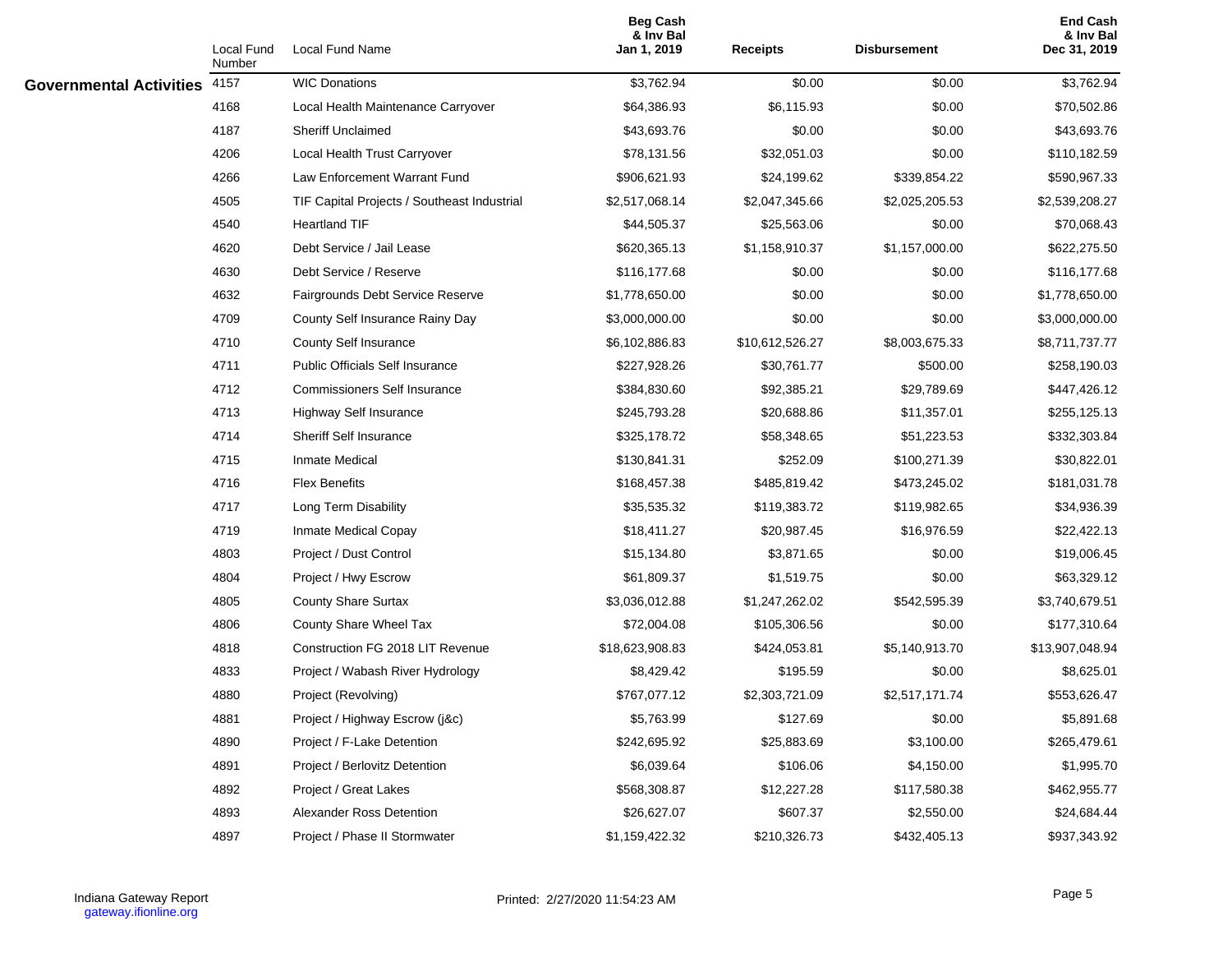|                                | Local Fund<br>Number | Local Fund Name                        | <b>Beg Cash</b><br>& Inv Bal<br>Jan 1, 2019 | <b>Receipts</b>  | <b>Disbursement</b> | <b>End Cash</b><br>& Inv Bal<br>Dec 31, 2019 |
|--------------------------------|----------------------|----------------------------------------|---------------------------------------------|------------------|---------------------|----------------------------------------------|
| <b>Governmental Activities</b> | 4935                 | <b>Drain Reconstruction Assistance</b> | \$416,542.37                                | \$264,908.55     | \$73,483.30         | \$607,967.62                                 |
|                                | 4940                 | <b>TEMA Hazard Warning Fund</b>        | \$97,336.89                                 | \$40,000.00      | \$27,285.45         | \$110,051.44                                 |
|                                | 4956                 | <b>Firearms Range Support</b>          | \$0.00                                      | \$50,000.00      | \$0.00              | \$50,000.00                                  |
|                                | 4973                 | P-Card Rebate                          | \$0.00                                      | \$305,335.74     | \$273,690.17        | \$31,645.57                                  |
|                                | 5100                 | Payroll Clearing                       | \$29,422.68                                 | \$25,588,781.90  | \$25,588,781.90     | \$29,422.68                                  |
|                                | 5901                 | Retainage - Tyler CLT                  | \$3,690.00                                  | \$0.00           | \$0.00              | \$3,690.00                                   |
|                                | 5950                 | <b>Francis Powers Trust</b>            | \$70,000.15                                 | \$3,002.54       | \$580.19            | \$72,422.50                                  |
|                                | 5971                 | Deer Creek Levy                        | \$0.00                                      | \$4,579.28       | \$4,579.28          | \$0.00                                       |
|                                | 5980                 | <b>Battle Ground Fence</b>             | \$16,406.43                                 | \$380.62         | \$0.00              | \$16,787.05                                  |
|                                | 5984                 | Parks Tax Collections                  | \$114.55                                    | \$905.50         | \$944.55            | \$75.50                                      |
|                                | 6000                 | Settlement                             | \$117.50                                    | \$209,534,168.43 | \$209,534,285.93    | \$0.00                                       |
|                                | 6021                 | Wheel Tax                              | \$6,225.27                                  | \$226,541.02     | \$225,028.20        | \$7,738.09                                   |
|                                | 6022                 | Sur Tax                                | \$127,962.82                                | \$2,714,154.19   | \$2,673,846.62      | \$168,270.39                                 |
|                                | 6023                 | <b>CVET Agency</b>                     | \$0.00                                      | \$856,004.00     | \$856,004.00        | \$0.00                                       |
|                                | 6051                 | <b>Financial Institutions Tax</b>      | \$0.00                                      | \$1,822,302.85   | \$1,822,302.85      | \$0.00                                       |
|                                | 6203                 | <b>LIT Property Tax Relief</b>         | \$427,210.22                                | \$6,942,557.00   | \$6,578,338.00      | \$791,429.22                                 |
|                                | 7101                 | <b>State Fines &amp; Forefeitures</b>  | \$8,117.76                                  | \$62,260.47      | \$62,533.38         | \$7,844.85                                   |
|                                | 7102                 | Infraction Judgments                   | \$22,875.54                                 | \$293,626.31     | \$295,895.91        | \$20,605.94                                  |
|                                | 7104                 | Special Death Benefit                  | \$1,420.00                                  | \$19,085.00      | \$19,045.00         | \$1,460.00                                   |
|                                | 7106                 | <b>Coroners Continuing Education</b>   | \$1,408.50                                  | \$21,494.25      | \$21,224.25         | \$1,678.50                                   |
|                                | 7108                 | Mortgage Record Fee-State Share        | \$1,065.00                                  | \$14,712.50      | \$14,367.50         | \$1,410.00                                   |
|                                | 7301                 | <b>Education Plate Fees Agency</b>     | \$0.00                                      | \$2,437.50       | \$2,437.50          | \$0.00                                       |
|                                | 7303                 | Riverboat Revenue Sharing              | \$0.00                                      | \$1,023,535.02   | \$1,023,535.02      | \$0.00                                       |
|                                | 7304                 | Innkeepers Tax Collections             | \$340,074.34                                | \$2,688,093.01   | \$2,633,408.39      | \$394,758.96                                 |
|                                | 7330                 | <b>LIT Certified Shares</b>            | \$0.00                                      | \$27,487,824.00  | \$27,487,824.00     | \$0.00                                       |
|                                | 7332                 | LIT Economic Development               | \$0.00                                      | \$19,684,705.00  | \$19,684,705.00     | \$0.00                                       |
|                                | 8134                 | Cary Home JAMS Grant                   | \$3,735.21                                  | \$0.00           | \$0.00              | \$3,735.21                                   |
|                                | 8154                 | Stop Arm Violation Enforcement         | \$0.00                                      | \$7,880.18       | \$7,880.18          | \$0.00                                       |
|                                | 8155                 | Superior Ct 3 Assessment               | \$3,802.04                                  | \$0.00           | \$0.00              | \$3,802.04                                   |
|                                | 8226                 | <b>CC TANF Block Grant</b>             | $-$36,877.56$                               | \$57,141.59      | \$16,122.64         | \$4,141.39                                   |
|                                | 8231                 | Highway Safety Program                 | \$1,691.27                                  | \$0.00           | \$0.00              | \$1,691.27                                   |
|                                | 8235                 | Speed Limit Project                    | \$31,781.38                                 | \$0.00           | \$0.00              | \$31,781.38                                  |
|                                | 8271                 | Prosecutor ICJI HTCU                   | $-$60,625.90$                               | \$151,635.43     | \$144,048.84        | -\$53,039.31                                 |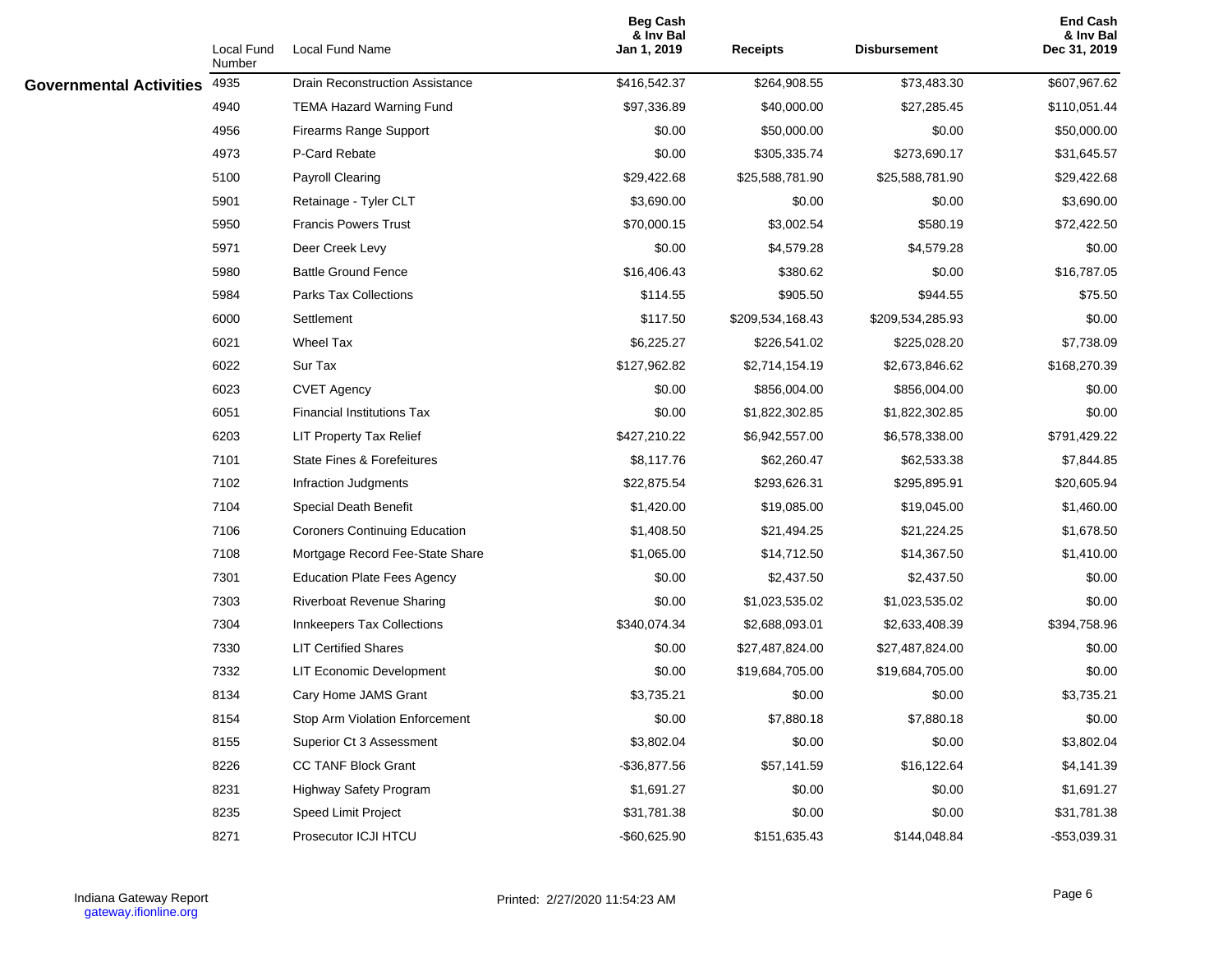|                                | Local Fund<br>Number | Local Fund Name                                  | <b>Beg Cash</b><br>& Inv Bal<br>Jan 1, 2019 | <b>Receipts</b> | <b>Disbursement</b> | <b>End Cash</b><br>& Inv Bal<br>Dec 31, 2019 |
|--------------------------------|----------------------|--------------------------------------------------|---------------------------------------------|-----------------|---------------------|----------------------------------------------|
| <b>Governmental Activities</b> | 8272                 | Prosecutor ICJI VOCA                             | $-$ \$33,013.86                             | \$139,314.93    | \$144,176.39        | $-$ \$37,875.32                              |
|                                | 8330                 | Help America Vote                                | \$1,925.00                                  | \$0.00          | \$0.00              | \$1,925.00                                   |
|                                | 8401                 | Traffic / Area Plan                              | $-$ \$8,512.70                              | \$14,280.50     | \$16,106.75         | $-$10,338.95$                                |
|                                | 8404                 | APC SURP CARROLL COUNTY                          | \$30,961.42                                 | \$0.00          | \$0.00              | \$30,961.42                                  |
|                                | 8416                 | TEMA 2005 SHSP                                   | \$25,421.34                                 | \$0.00          | \$0.00              | \$25,421.34                                  |
|                                | 8431                 | TEMA LEPC HMEP                                   | \$0.00                                      | \$8,092.00      | \$8,092.00          | \$0.00                                       |
|                                | 8438                 | <b>TEMA SHSP Hazmat TQP</b>                      | \$0.00                                      | \$0.00          | \$13,500.00         | $-$13,500.00$                                |
|                                | 8463                 | <b>STD Prevention Grant</b>                      | $-$20,819.31$                               | \$83,002.07     | \$73,074.52         | $-$10,891.76$                                |
|                                | 8464                 | <b>Immunization Grant</b>                        | $-$4,974.93$                                | \$48,286.91     | \$47,025.94         | $-$3,713.96$                                 |
|                                | 8476                 | Bio Emergency HPP & PHEP                         | $-$1,838.37$                                | \$24,668.02     | \$23,013.08         | $-$183.43$                                   |
|                                | 8482                 | HIV Prevention Health Program                    | $-$1,028.27$                                | \$10,970.25     | \$13,378.22         | $-$3,436.24$                                 |
|                                | 8483                 | Quick Response Team                              | \$0.00                                      | \$26,408.27     | \$27,651.02         | $-$1,242.75$                                 |
|                                | 8484                 | <b>SSP Mobilization</b>                          | \$0.00                                      | \$100,000.00    | \$100,000.00        | \$0.00                                       |
|                                | 8502                 | CASA VOCA B                                      | \$1,435.04                                  | \$0.00          | \$0.00              | \$1,435.04                                   |
|                                | 8507                 | CASA ICJI VOCA                                   | -\$19,299.78                                | \$143,406.90    | \$168,366.02        | $-$44,258.90$                                |
|                                | 8520                 | Title II JJDP                                    | $-$ \$8,840.80                              | \$9,790.80      | \$950.00            | \$0.00                                       |
|                                | 8624                 | Adolescent Sub Abuse                             | \$3,175.40                                  | \$0.00          | \$0.00              | \$3,175.40                                   |
|                                | 8625                 | Children"s Advocacy Grant                        | \$1,546.94                                  | \$0.00          | \$0.00              | \$1,546.94                                   |
|                                | 8632                 | Court Tech Improvement                           | \$22.52                                     | \$0.00          | \$0.00              | \$22.52                                      |
|                                | 8634                 | Court Improvement Project                        | \$500.00                                    | \$0.00          | \$305.09            | \$194.91                                     |
|                                | 8637                 | <b>NCJFCJ Grant</b>                              | \$0.00                                      | \$1,414.84      | \$1,414.84          | \$0.00                                       |
|                                | 8653                 | <b>JPAR Grant</b>                                | \$0.00                                      | \$60,000.00     | \$0.00              | \$60,000.00                                  |
|                                | 8665                 | Comprehensive Opioid Abuse Program               | \$0.00                                      | \$0.00          | \$51,398.86         | $-$51,398.86$                                |
|                                | 8726                 | D-4 Emergency Deployment                         | \$24,134.32                                 | \$0.00          | \$5,323.53          | \$18,810.79                                  |
|                                | 8880                 | <b>WIC</b>                                       | $-$180,779.64$                              | \$980,466.40    | \$1,016,784.34      | $-$217,097.58$                               |
|                                | 8882                 | WIC PEER COUNSELOR                               | $-$9,305.32$                                | \$36,895.78     | \$36,389.10         | $-$8,798.64$                                 |
|                                | 8895                 | 93.563 Title IV-D Incentive                      | \$181.73                                    | \$53,613.58     | \$32,863.93         | \$20,931.38                                  |
|                                | 8897                 | 93.563 Prosecutor IV-D Incentive-Post<br>Oct '99 | \$161,970.35                                | \$83,934.14     | \$125,973.35        | \$119,931.14                                 |
|                                | 8899                 | 93.563 Clerk IV-D Incentive-Post Oct '99         | \$29,954.95                                 | \$54,602.97     | \$9,148.22          | \$75,409.70                                  |
|                                | 9107                 | CASAs for Kids                                   | \$15,169.55                                 | \$45,152.00     | \$38,711.66         | \$21,609.89                                  |
|                                | 9108                 | <b>Community Crossing</b>                        | \$0.00                                      | \$1,000,000.00  | \$988,049.91        | \$11,950.09                                  |
|                                | 9114                 | Juvenile Case Assessment Triage                  | \$21,227.31                                 | \$45,000.00     | \$17,384.33         | \$48,842.98                                  |
|                                | 9136                 | Safe Sleep Program Grant                         | \$0.50                                      | \$0.00          | \$0.00              | \$0.50                                       |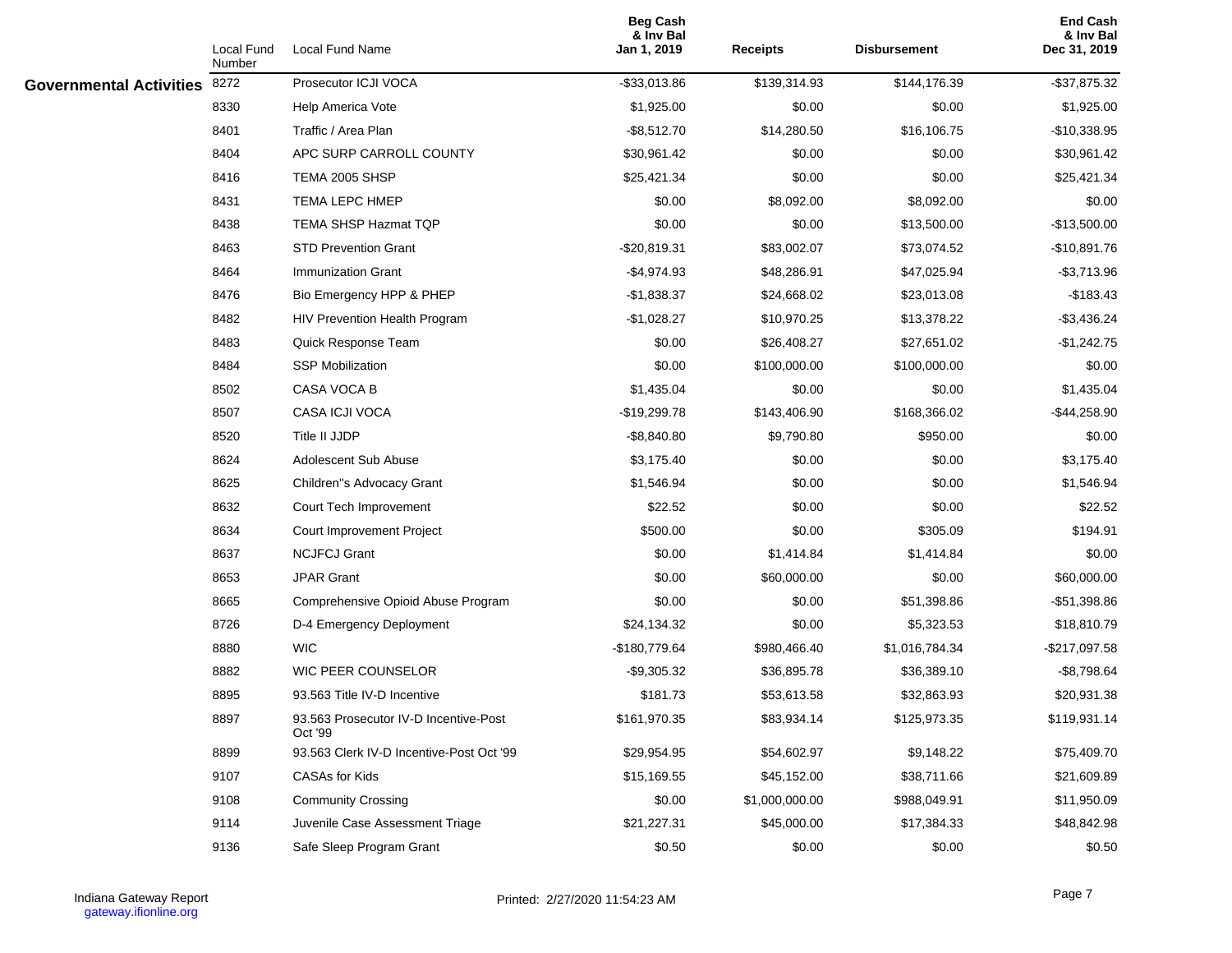|                                | Local Fund<br>Number | Local Fund Name                     | <b>Beg Cash</b><br>& Inv Bal<br>Jan 1, 2019 | <b>Receipts</b>  | <b>Disbursement</b> | <b>End Cash</b><br>& Inv Bal<br>Dec 31, 2019 |
|--------------------------------|----------------------|-------------------------------------|---------------------------------------------|------------------|---------------------|----------------------------------------------|
| <b>Governmental Activities</b> | 9144                 | CLaf Byrne Law Enforcement          | \$0.00                                      | \$14,959.00      | \$7,620.00          | \$7,339.00                                   |
|                                | 9146                 | Indiana American Water Grant        | \$1,000.00                                  | \$0.00           | \$0.00              | \$1,000.00                                   |
|                                | 9165                 | <b>CHeP Boilerwork</b>              | \$3,455.80                                  | \$0.00           | \$3,368.82          | \$86.98                                      |
|                                | 9168                 | <b>WCI/FIRM</b>                     | \$0.00                                      | \$40,000.00      | \$0.00              | \$40,000.00                                  |
|                                | 9171                 | Syringe Services - THFGI            | \$2,094.93                                  | \$10,000.00      | \$3,043.55          | \$9,051.38                                   |
|                                | 9178                 | Gateway to Hope Counseling          | \$5,000.00                                  | \$15,200.00      | \$5,000.00          | \$15,200.00                                  |
|                                | 9182                 | <b>SCAAP Grant</b>                  | \$23,150.79                                 | \$0.00           | \$0.00              | \$23,150.79                                  |
|                                | 9185                 | Proj Lifesaver - McAllister         | \$1,263.70                                  | \$0.00           | \$0.00              | \$1,263.70                                   |
|                                | 9203                 | <b>CC Truancy Mediation</b>         | \$13,640.07                                 | \$22,440.00      | \$21,859.50         | \$14,220.57                                  |
|                                | 9211                 | <b>JUV ALT Safe Place</b>           | \$717.76                                    | \$7,542.50       | \$7,506.93          | \$753.33                                     |
|                                | 9212                 | <b>IDHS Foundatin Grant</b>         | $-$ \$3,922.50                              | \$3,922.50       | \$0.00              | \$0.00                                       |
|                                | 9213                 | JUV ALT DOC JDAI 2014               | \$18,443.17                                 | \$54,886.85      | \$69,612.71         | \$3,717.31                                   |
|                                | 9214                 | <b>JDAI Performance Grant</b>       | \$17,962.19                                 | \$49,500.00      | \$36,638.88         | \$30,823.31                                  |
|                                | 9218                 | CC DOC ADULT GRANT                  | \$35,013.22                                 | \$816,868.50     | \$558,586.32        | \$293,295.40                                 |
|                                | 9220                 | CC DOC COMMUNITY TRANSITIONS        | \$5,706.00                                  | \$260.00         | \$5,556.20          | \$409.80                                     |
|                                | 9242                 | <b>SIA Foundation WOW Grant</b>     | \$0.00                                      | \$14,960.00      | \$10,915.37         | \$4,044.63                                   |
|                                | 9251                 | <b>DTF Coalition Grant</b>          | $-$2,400.00$                                | \$2,400.00       | \$0.00              | \$0.00                                       |
|                                | 9252                 | <b>IFSSA ADULT PROTECT SVC</b>      | -\$91,111.21                                | \$311,720.80     | \$290,453.46        | $-$ \$69,843.87                              |
|                                | 9254                 | <b>ICJI EEDMA Project Fund</b>      | $-$ \$25,234.10                             | \$85,879.80      | \$51,951.62         | \$8,694.08                                   |
|                                | 9259                 | Drug Prosecution Fund               | \$9,486.04                                  | \$0.00           | \$8,931.50          | \$554.54                                     |
|                                | 9504                 | <b>CASA JFC Grant</b>               | \$1,111.10                                  | \$0.00           | \$0.00              | \$1,111.10                                   |
|                                | 9512                 | <b>DOC Probation Grant</b>          | \$10,656.95                                 | \$74,112.50      | \$73,448.52         | \$11,320.93                                  |
|                                | 9532                 | <b>CASA Capacity Building Grant</b> | \$312.87                                    | \$31,358.00      | \$38,169.12         | $-$6,498.25$                                 |
|                                | 9535                 | <b>Veterans Treatment</b>           | \$18,000.00                                 | \$5,500.00       | \$1,988.77          | \$21,511.23                                  |
|                                | 9549                 | Court Interpreter IN Supreme Ct     | \$2,889.26                                  | \$9,005.48       | \$11,814.50         | \$80.24                                      |
|                                | 9623                 | <b>Family Court Grant</b>           | \$7,160.00                                  | \$5,000.00       | \$11,295.00         | \$865.00                                     |
|                                | 9631                 | <b>TAGS VASIA Grant</b>             | \$0.00                                      | \$75,000.00      | \$75,000.00         | \$0.00                                       |
|                                | 9641                 | Juv Alt DOC Grant                   | \$41,259.19                                 | \$246,636.97     | \$245,407.05        | \$42,489.11                                  |
|                                | 9642                 | Juv Alt DOC Bonus Grant SF19        | \$9,182.57                                  | \$14,450.00      | \$18,207.57         | \$5,425.00                                   |
|                                | 9760                 | <b>TB Grant</b>                     | \$4,398.47                                  | \$0.00           | \$0.00              | \$4,398.47                                   |
|                                |                      | <b>GRAND TOTAL</b>                  | \$111,194,868.63                            | \$439,248,666.48 | \$433,722,244.56    | \$116,721,290.55                             |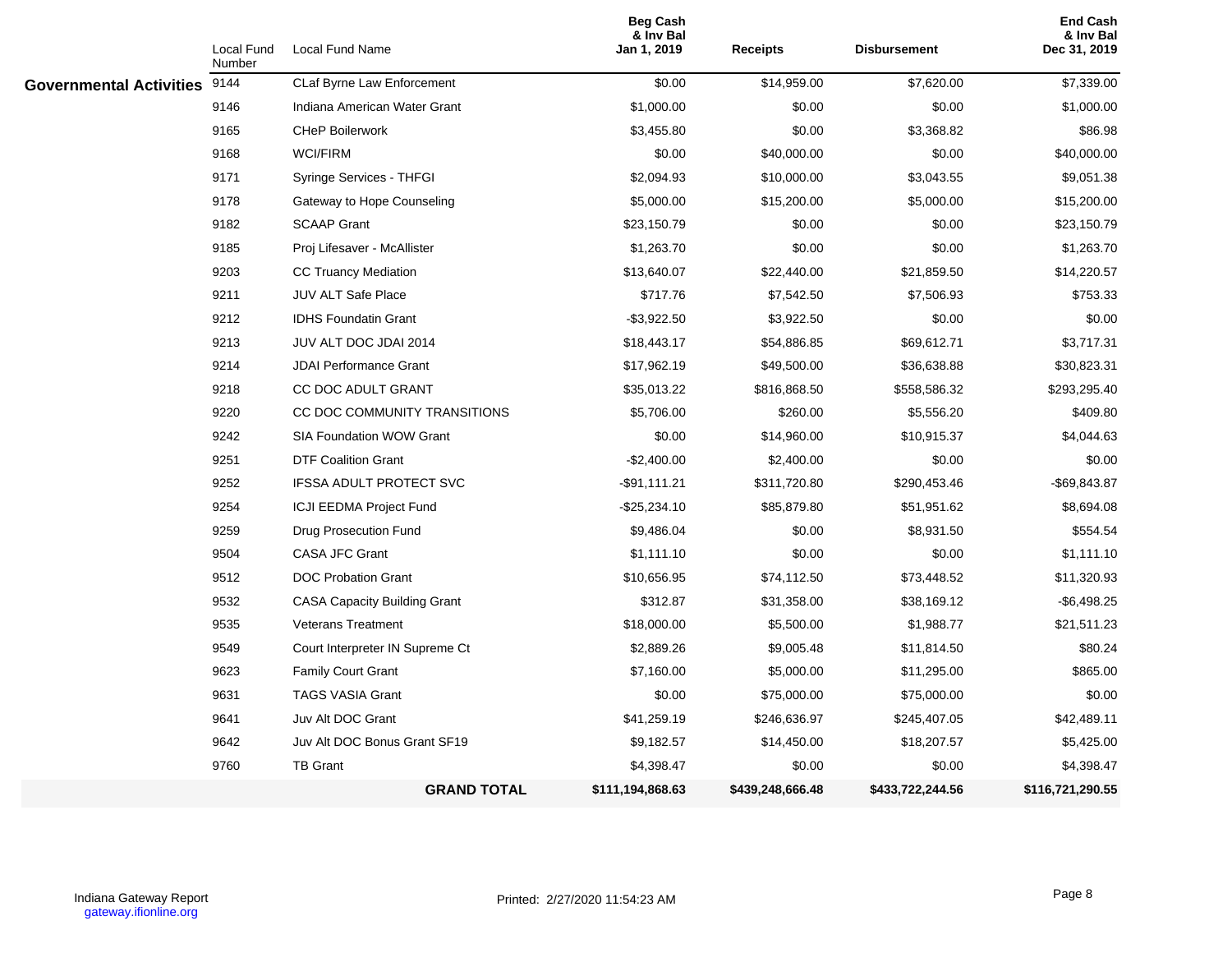#### **Tippecanoe County, Indiana Detailed Receipts - 2019**

| After Settlement Collections              | Other Receipts/0000 - Other Receipts | \$5,013,933.56  |
|-------------------------------------------|--------------------------------------|-----------------|
| <b>Total Other Receipts</b>               |                                      | \$5,013,933.56  |
| <b>Total After Settlement Collections</b> |                                      | \$5,013,933.56  |
| Sheriff's Inmate Trust                    | Other Receipts/0000 - Other Receipts | \$3,044,303.05  |
| <b>Total Other Receipts</b>               |                                      | \$3,044,303.05  |
| <b>Total Sheriff's Inmate Trust</b>       |                                      | \$3,044,303.05  |
| Jail Commissary                           | Other Receipts/0000 - Other Receipts | \$1,097,945.37  |
| <b>Total Other Receipts</b>               |                                      | \$1,097,945.37  |
| <b>Total Jail Commissary</b>              |                                      | \$1,097,945.37  |
| Clerk's Trust                             | Other Receipts/0000 - Other Receipts | \$17,375,459.44 |
| <b>Total Other Receipts</b>               |                                      | \$17,375,459.44 |
| <b>Total Clerk's Trust</b>                |                                      | \$17,375,459.44 |
| <b>County Home Residents' Trust</b>       | Other Receipts/0000 - Other Receipts | \$170,272.10    |
| <b>Total Other Receipts</b>               |                                      | \$170,272.10    |
| <b>Total County Home Residents' Trust</b> |                                      | \$170,272.10    |
| Other Cash On Hand                        | Other Receipts/0000 - Other Receipts | \$700,320.23    |
| <b>Total Other Receipts</b>               |                                      | \$700,320.23    |
| <b>Total Other Cash On Hand</b>           |                                      | \$700,320.23    |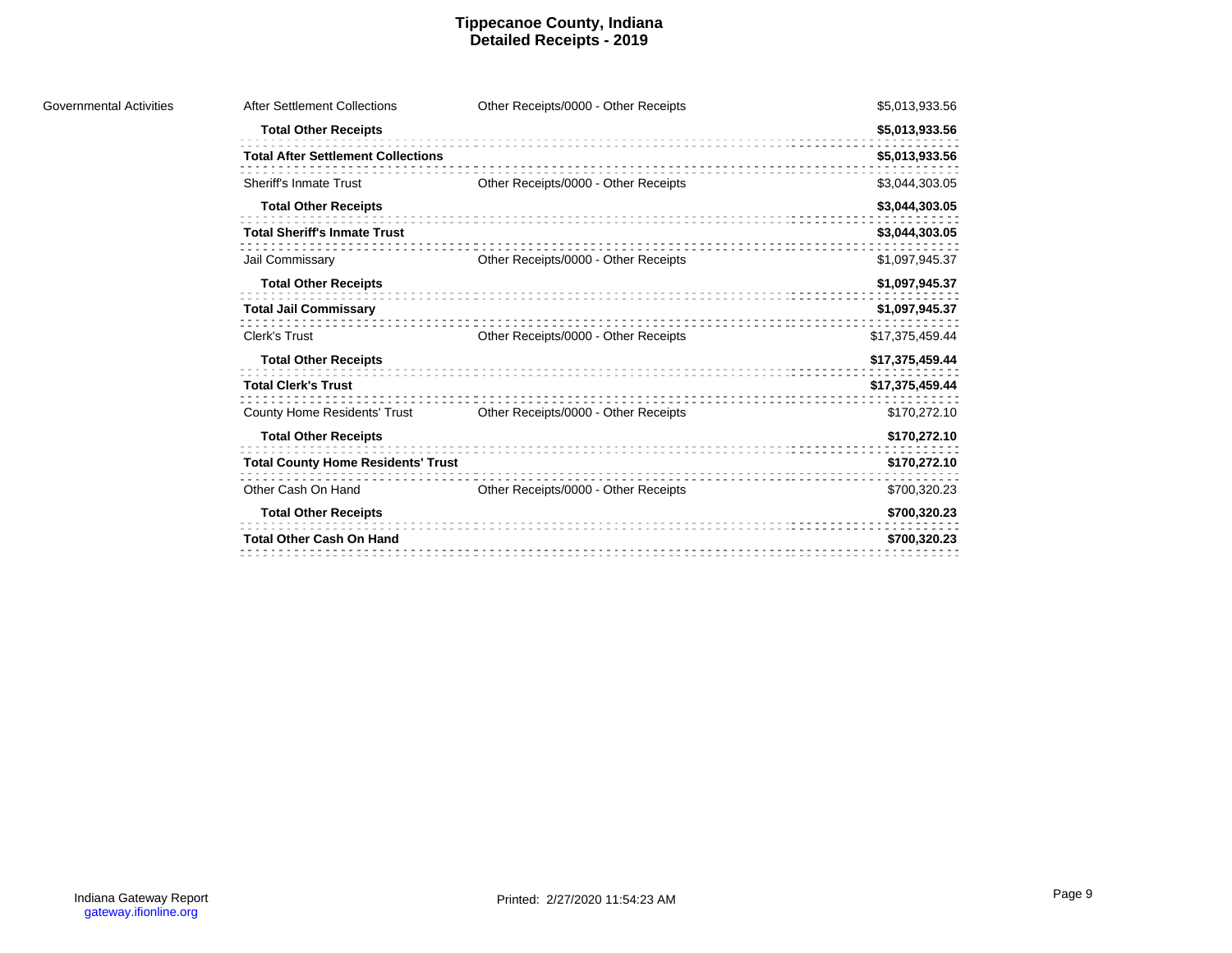| General                                  | <b>General Property Taxes</b>                                                                | \$25,772,309.79 |
|------------------------------------------|----------------------------------------------------------------------------------------------|-----------------|
|                                          | <b>ABC Excise Tax Distribution</b>                                                           | \$10,807.50     |
|                                          | Casino/Riverboat Distribution                                                                | \$418,833.03    |
|                                          | Financial Institution Tax distribution                                                       | \$206,235.84    |
|                                          | Vehicle/Aircraft Excise Tax Distribution                                                     | \$2,199,951.03  |
|                                          | Commercial Vehicle Excise Tax Distribution (CVET)                                            | \$113,323.56    |
|                                          | Local Income Tax (LIT) Certified Shares                                                      | \$11,796,362.00 |
|                                          | Federal and State Grants and Distributions - Health and<br>Welfare                           | \$1,144,542.48  |
|                                          | Federal and State Grants and Distributions - Public<br>Safety                                | \$1,030,829.34  |
|                                          | Other Taxes/0101 - ExcessLevy Distribution                                                   | \$547,298.08    |
|                                          | Other Taxes/0120 - Unspecified                                                               | \$27,448.18     |
|                                          | Federal and State Grants and Distributions - Other/0280<br>- General Government Federal      | \$183,743.97    |
|                                          | Federal and State Grants and Distributions - Other/0290<br>- General Government State/Local  | \$3,857.95      |
|                                          | Federal and State Grants and Distributions - Other/0299<br>- Unrestricted Grants State/Local | \$132,686.00    |
| <b>Total Taxes and Intergovernmental</b> |                                                                                              | \$43,588,228.75 |
|                                          | Planning, Zoning, and Building Permits and Fees                                              | \$555,303.12    |
|                                          | County Health Department Licenses and Permits                                                | \$273,561.25    |
|                                          | Other Licenses and Permits/0304 - Mobile Home<br><b>Moving Permits</b>                       | \$3,200.00      |
| <b>Total Licenses and Permits</b>        |                                                                                              | \$832,064.37    |
|                                          |                                                                                              |                 |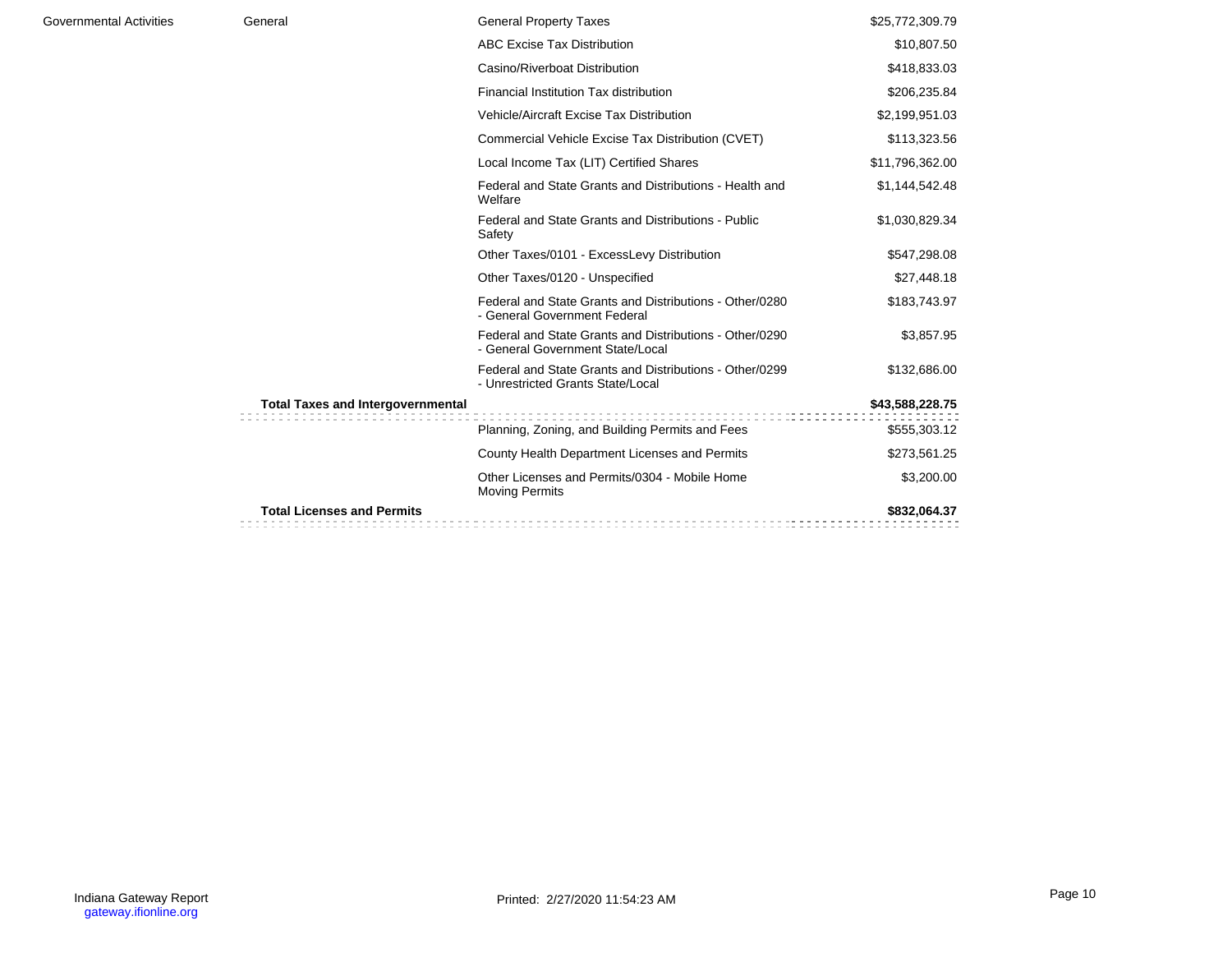| Governmental Activities | General                                     | <b>County Auditor Services</b>                                                       | \$3,718.16      |
|-------------------------|---------------------------------------------|--------------------------------------------------------------------------------------|-----------------|
|                         |                                             | <b>County Recorder Services</b>                                                      | \$335,427.60    |
|                         |                                             | <b>County Sheriff Services</b>                                                       | \$1,325,087.34  |
|                         |                                             | <b>County Treasurer Services</b>                                                     | \$6,689.61      |
|                         |                                             | <b>Health Department Services</b>                                                    | \$3,050.00      |
|                         |                                             | Document and Copy Fees                                                               | \$1,326.60      |
|                         |                                             | Park and Recreation Receipts                                                         | \$118,811.81    |
|                         |                                             | <b>Rental of Property</b>                                                            | \$6,000.00      |
|                         |                                             | Other Charges for Services, Sales, and Fees/0412 -<br>Juvenile Institution           | \$33,658.32     |
|                         |                                             | Other Charges for Services, Sales, and Fees/0413 -<br>Probation                      | \$81,414.00     |
|                         |                                             | Other Charges for Services, Sales, and Fees/0420 -<br>Health & Welfare / Unspecified | \$379,232.45    |
|                         |                                             | Other Charges for Services, Sales, and Fees/0421 -<br>County Home Fees               | \$1,164,967.69  |
|                         |                                             | Other Charges for Services, Sales, and Fees/0422 -<br>Juvenile Home Fees             | \$970,256.62    |
|                         |                                             | Other Charges for Services, Sales, and Fees/0423 -<br><b>County Coroner Services</b> | \$16,050.00     |
|                         |                                             | Other Charges for Services, Sales, and Fees/0490 -<br><b>Miscellaneous</b>           | \$9,155.09      |
|                         | <b>Total Charges for Services</b>           |                                                                                      | \$4,454,845.29  |
|                         |                                             | <b>Court Costs and Fees</b>                                                          | \$699,634.01    |
|                         | <b>Total Fines, Forfeitures, and Fees</b>   | ,,,,,,,,,,,,,,,,,,,                                                                  | \$699,634.01    |
|                         |                                             | Earnings on Investments and Deposits                                                 | \$1,422,145.01  |
|                         |                                             | Sale of Capital Assets                                                               | \$28,808.82     |
|                         |                                             | <b>Refunds and Reimbursements</b>                                                    | \$1,458,184.14  |
|                         |                                             | Transfers In - Transferred from Another Fund                                         | \$255,068.16    |
|                         |                                             | Other Receipts/0670 - Miscellaneous                                                  | \$22,175.32     |
|                         |                                             | Other Receipts/0991 - Uncliamed Tax Sale Surplus                                     | \$1,930.43      |
|                         | <b>Total Other Receipts</b>                 |                                                                                      | \$3,188,311.88  |
|                         | <b>Total General</b>                        |                                                                                      | \$52,763,084.30 |
|                         | <b>Accident Report</b>                      | <b>County Sheriff Services</b>                                                       | \$15,062.89     |
|                         | <b>Total Charges for Services</b>           |                                                                                      | \$15,062.89     |
|                         | <b>Total Accident Report</b>                |                                                                                      | \$15,062.89     |
|                         | <b>Bid Deposits and Bonds Holding</b>       | Other Receipts/0990 - Funds held on behalf of Others                                 | \$277,143.27    |
|                         | <b>Total Other Receipts</b>                 |                                                                                      | \$277,143.27    |
|                         | <b>Total Bid Deposits and Bonds Holding</b> |                                                                                      | \$277,143.27    |
|                         |                                             |                                                                                      |                 |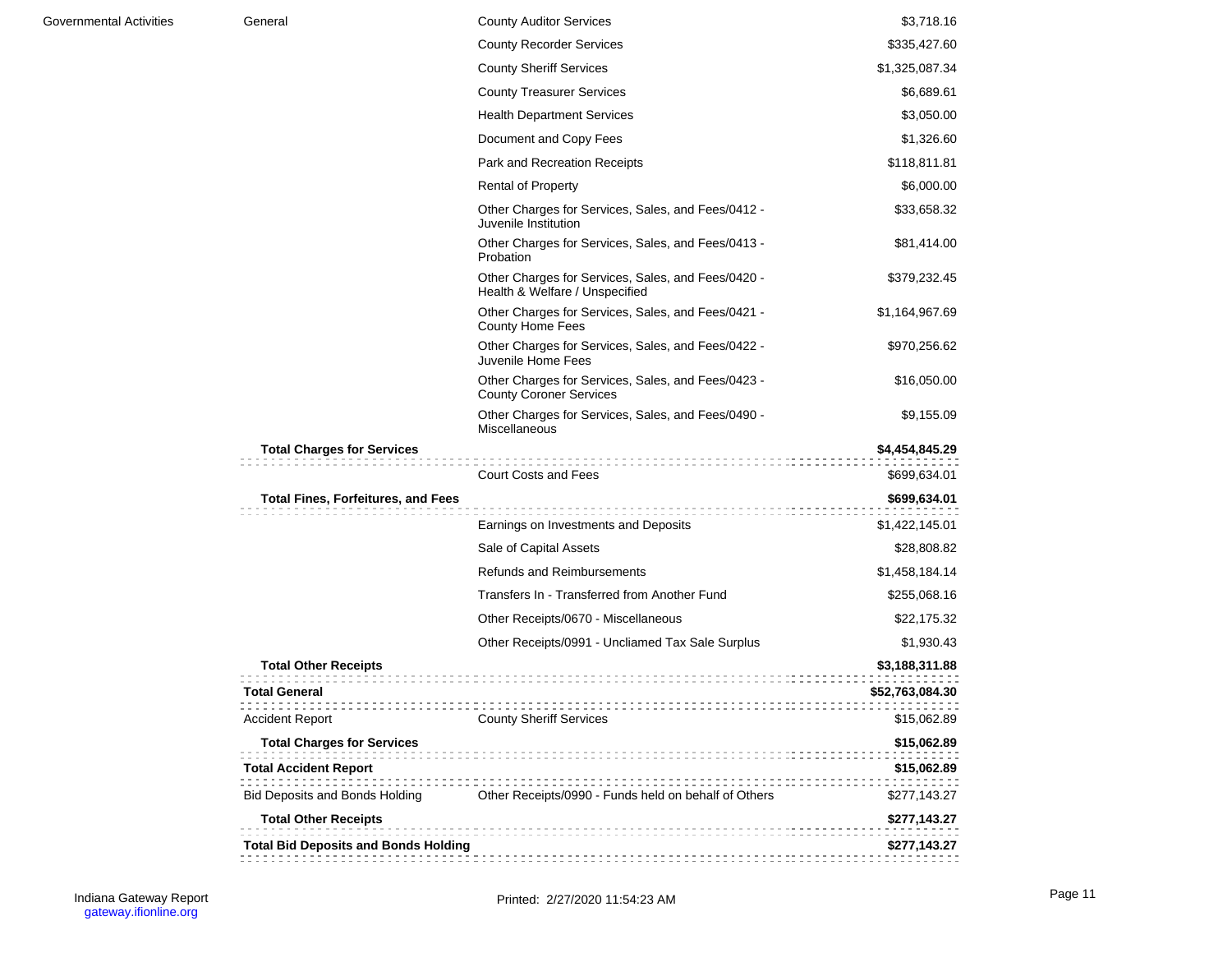| <b>Governmental Activities</b> | <b>CEDIT County Share</b>                                      | Local Income Tax (LIT) Certified Shares                                            | \$9,479,727.00 |  |  |  |
|--------------------------------|----------------------------------------------------------------|------------------------------------------------------------------------------------|----------------|--|--|--|
|                                |                                                                | Federal and State Grants and Distributions - Health and<br>Welfare                 | \$86,474.52    |  |  |  |
|                                |                                                                | Federal and State Grants and Distributions - Public<br>Safety                      | \$11,036.71    |  |  |  |
|                                | <b>Total Taxes and Intergovernmental</b>                       |                                                                                    | \$9,577,238.23 |  |  |  |
|                                |                                                                | Earnings on Investments and Deposits                                               | \$339,527.90   |  |  |  |
|                                |                                                                | Sale of Capital Assets                                                             | \$235.00       |  |  |  |
|                                |                                                                | Refunds and Reimbursements                                                         | \$10,665.54    |  |  |  |
|                                |                                                                | Other Receipts/0670 - Miscellaneous                                                | \$19,013.14    |  |  |  |
|                                | <b>Total Other Receipts</b><br><b>Total CEDIT County Share</b> |                                                                                    |                |  |  |  |
|                                | City and Town Court Costs                                      | Other Charges for Services, Sales, and Fees/0490 -<br><b>Court Collections</b>     | \$250.30       |  |  |  |
|                                |                                                                | Other Charges for Services, Sales, and Fees/0809 -<br><b>Certified Collections</b> | \$51,488.99    |  |  |  |
|                                | <b>Total Charges for Services</b><br>\$51,739.29               |                                                                                    |                |  |  |  |
|                                | <b>Total City and Town Court Costs</b>                         |                                                                                    | \$51,739.29    |  |  |  |
|                                | Clerk's Records Perpetuation                                   | Federal and State Grants and Distributions - Health and<br>Welfare                 | \$1,311.42     |  |  |  |
|                                | <b>Total Taxes and Intergovernmental</b>                       |                                                                                    | \$1,311.42     |  |  |  |
|                                |                                                                | Other Charges for Services, Sales, and Fees/0408 -<br><b>County Clerk Services</b> | \$160,515.78   |  |  |  |
|                                | <b>Total Charges for Services</b>                              |                                                                                    | \$160,515.78   |  |  |  |
|                                | <b>Total Clerk's Records Perpetuation</b>                      |                                                                                    | \$161,827.20   |  |  |  |
|                                | <b>Community Corrections</b>                                   | Federal and State Grants and Distributions - Public<br>Safety                      | \$2,719,555.40 |  |  |  |
|                                | <b>Total Taxes and Intergovernmental</b>                       |                                                                                    | \$2,719,555.40 |  |  |  |
|                                |                                                                | <b>Refunds and Reimbursements</b>                                                  | \$3,458.62     |  |  |  |
|                                |                                                                | Other Receipts/0670 - Miscellaneous                                                | \$1,920.47     |  |  |  |
|                                | <b>Total Other Receipts</b>                                    |                                                                                    | \$5,379.09     |  |  |  |
|                                | <b>Total Community Corrections</b>                             |                                                                                    | \$2,724,934.49 |  |  |  |
|                                | CC DOC Community Relations                                     | Federal and State Grants and Distributions - Public<br>Safety                      | \$125,675.00   |  |  |  |
|                                | <b>Total Taxes and Intergovernmental</b>                       |                                                                                    | \$125,675.00   |  |  |  |
|                                |                                                                |                                                                                    |                |  |  |  |
|                                | <b>Total CC DOC Community Relations</b>                        |                                                                                    | \$125,675.00   |  |  |  |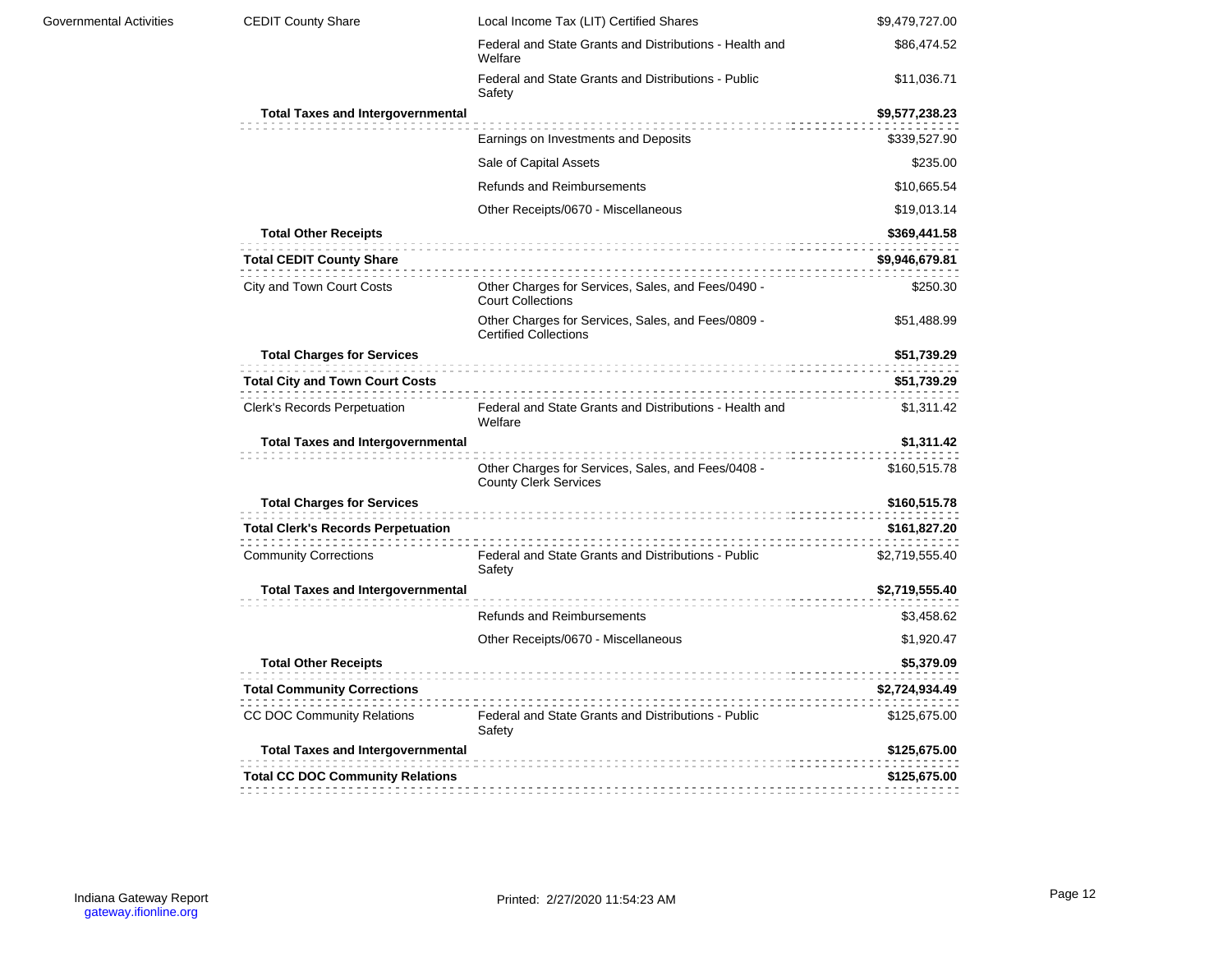| <b>Congressional School Interest</b>         | Earnings on Investments and Deposits                                 | \$887.37                |
|----------------------------------------------|----------------------------------------------------------------------|-------------------------|
| <b>Total Other Receipts</b>                  |                                                                      | \$887.37                |
| <b>Total Congressional School Interest</b>   |                                                                      | \$887.37                |
| Sales Disclosure - County Share              | <b>County Auditor Services</b>                                       | \$41,065.00             |
| <b>Total Charges for Services</b>            |                                                                      | \$41,065.00             |
|                                              | Other Receipts/0670 - Miscellaneous                                  | \$1,600.00              |
| <b>Total Other Receipts</b>                  |                                                                      | \$1,600.00              |
| <b>Total Sales Disclosure - County Share</b> |                                                                      | \$42,665.00             |
| <b>Cumulative Bridge</b>                     | <b>General Property Taxes</b>                                        | \$2,562,339.41          |
|                                              | Financial Institution Tax distribution                               | \$20,506.40             |
|                                              | Vehicle/Aircraft Excise Tax Distribution                             | \$218,745.14            |
|                                              | Commercial Vehicle Excise Tax Distribution (CVET)                    | \$11,267.96             |
|                                              | Federal and State Grants and Distributions - Highways<br>and Streets | \$446,308.97            |
| <b>Total Taxes and Intergovernmental</b>     |                                                                      | \$3,259,167.88          |
|                                              | Earnings on Investments and Deposits                                 | \$46,784.92             |
| <b>Total Other Receipts</b>                  |                                                                      | \$46,784.92             |
| <b>Total Cumulative Bridge</b>               |                                                                      | \$3,305,952.80          |
| <b>Cumulative Capital Development</b>        | <b>General Property Taxes</b>                                        | \$1,830,265.20          |
|                                              | Financial Institution Tax distribution                               | \$14,647.43             |
|                                              | Vehicle/Aircraft Excise Tax Distribution                             | \$156,246.50            |
|                                              | Commercial Vehicle Excise Tax Distribution (CVET)                    | \$8,048.54              |
|                                              | Federal and State Grants and Distributions - Public<br>Safety        | \$36,562.93             |
| <b>Total Taxes and Intergovernmental</b>     |                                                                      | \$2,045,770.60          |
|                                              | Other Charges for Services, Sales, and Fees/0490 -<br>Miscellaneous  | \$169.41                |
| <b>Total Charges for Services</b>            |                                                                      | \$169.41                |
|                                              | Earnings on Investments and Deposits                                 | \$29,640.52             |
|                                              |                                                                      |                         |
|                                              | <b>Refunds and Reimbursements</b>                                    |                         |
| <b>Total Other Receipts</b>                  |                                                                      | \$152.72<br>\$29,793.24 |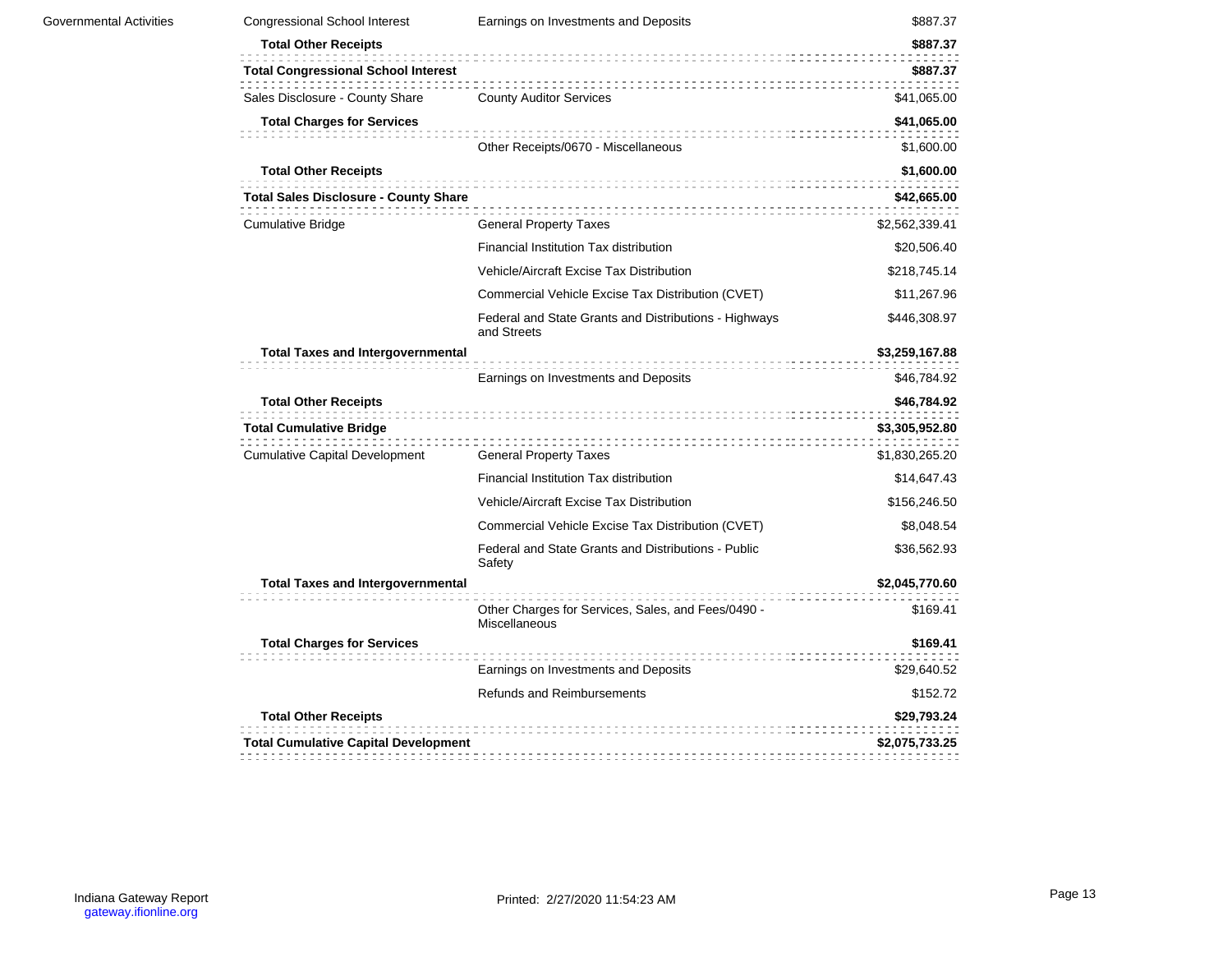| Governmental Activities | Drug Free Community                                       | Court Costs and Fees                                                 | \$213,294.62 |  |
|-------------------------|-----------------------------------------------------------|----------------------------------------------------------------------|--------------|--|
|                         | <b>Total Fines, Forfeitures, and Fees</b><br>\$213,294.62 |                                                                      |              |  |
|                         | <b>Total Drug Free Community</b>                          |                                                                      | \$213,294.62 |  |
|                         | <b>Electronic Map Generation</b>                          | Other Charges for Services, Sales, and Fees/0490 -<br>Miscellaneous  | \$1,059.25   |  |
|                         | <b>Total Charges for Services</b>                         |                                                                      | \$1,059.25   |  |
|                         | <b>Total Electronic Map Generation</b>                    |                                                                      | \$1,059.25   |  |
|                         | Emergency Planning/Right To Know                          | Federal and State Grants and Distributions - Public<br>Safety        | \$8,873.26   |  |
|                         | <b>Total Taxes and Intergovernmental</b>                  |                                                                      | \$8,873.26   |  |
|                         |                                                           | Earnings on Investments and Deposits                                 | \$344.91     |  |
|                         | <b>Total Other Receipts</b>                               |                                                                      | \$344.91     |  |
|                         | <b>Total Emergency Planning/Right To</b><br>Know          |                                                                      | \$9,218.17   |  |
|                         | <b>Enhanced Access</b>                                    | Document and Copy Fees                                               | \$108.25     |  |
|                         | <b>Total Charges for Services</b>                         |                                                                      | \$108.25     |  |
|                         | <b>Total Enhanced Access</b>                              |                                                                      | \$108.25     |  |
|                         | <b>Firearms Training</b>                                  | <b>Gun Permits</b>                                                   | \$22,760.00  |  |
|                         | <b>Total Licenses and Permits</b>                         |                                                                      | \$22,760.00  |  |
|                         |                                                           | Other Receipts/0670 - Miscellaneous                                  | \$50.00      |  |
|                         | <b>Total Other Receipts</b>                               |                                                                      | \$50.00      |  |
|                         | <b>Total Firearms Training</b>                            |                                                                      | \$22,810.00  |  |
|                         | General Drain Improvement                                 | <b>General Property Taxes</b>                                        | \$198,522.27 |  |
|                         |                                                           | Federal and State Grants and Distributions - Economic<br>Development | \$57,000.00  |  |
|                         | <b>Total Taxes and Intergovernmental</b>                  |                                                                      | \$255,522.27 |  |
|                         |                                                           | <b>County Surveyor Services</b>                                      | \$4,450.00   |  |
|                         | <b>Total Charges for Services</b>                         |                                                                      | \$4,450.00   |  |
|                         |                                                           | Earnings on Investments and Deposits                                 | \$27,395.83  |  |
|                         |                                                           | Transfers In - Transferred from Another Fund                         | \$249,230.70 |  |
|                         |                                                           | Other Receipts/0670 - Miscellaneous                                  | \$300.00     |  |
|                         | <b>Total Other Receipts</b>                               |                                                                      | \$276,926.53 |  |
|                         | <b>Total General Drain Improvement</b>                    |                                                                      | \$536,898.80 |  |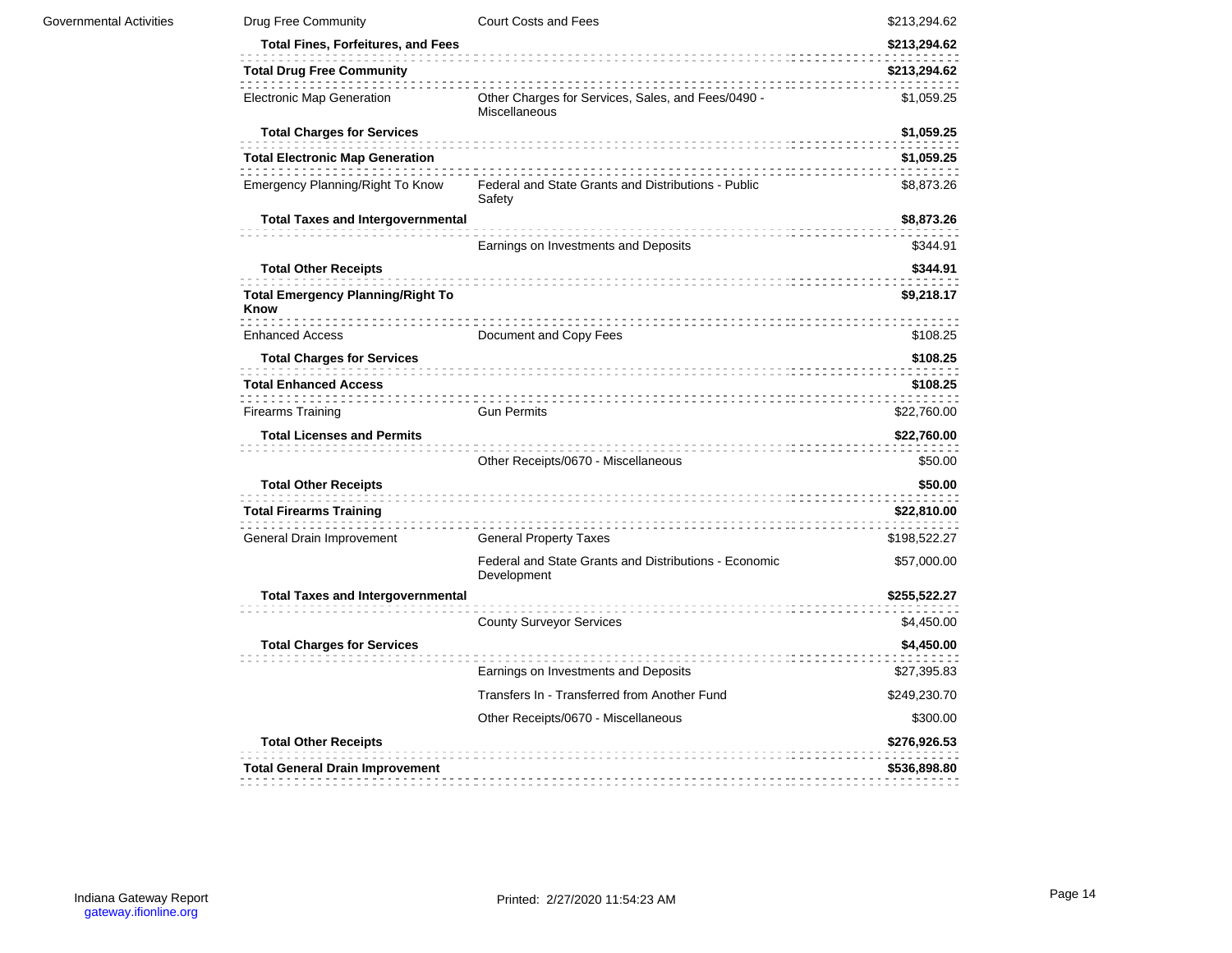| Identification Security Protection                       | <b>County Recorder Services</b>                                      | \$22,560.00    |
|----------------------------------------------------------|----------------------------------------------------------------------|----------------|
| <b>Total Charges for Services</b>                        |                                                                      | \$22,560.00    |
| <b>Total Identification Security Protection</b>          |                                                                      | \$22,560.00    |
| Landfill Closure and Post Closure                        | Earnings on Investments and Deposits                                 | \$65,656.63    |
| <b>Total Other Receipts</b>                              |                                                                      | \$65,656.63    |
| <b>Total Landfill Closure and Post</b><br><b>Closure</b> |                                                                      | \$65,656.63    |
| Levy Excess                                              | Other Taxes/0136 - Heavy Equip Rental Excise                         | \$73,634.24    |
| <b>Total Taxes and Intergovernmental</b>                 |                                                                      | \$73,634.24    |
| <b>Total Levy Excess</b>                                 |                                                                      | \$73,634.24    |
| Local Health Maintenance                                 | Federal and State Grants and Distributions - Health and<br>Welfare   | \$72,672.00    |
| <b>Total Taxes and Intergovernmental</b>                 |                                                                      | \$72,672.00    |
| <b>Total Local Health Maintenance</b>                    |                                                                      | \$72,672.00    |
| <b>Local Road and Street</b>                             | <b>Local Road and Street Distribution</b>                            | \$1,493,583.20 |
|                                                          | Federal and State Grants and Distributions - Highways<br>and Streets | \$42,548.79    |
| <b>Total Taxes and Intergovernmental</b>                 |                                                                      | \$1,536,131.99 |
|                                                          | Earnings on Investments and Deposits                                 | \$32,266.07    |
|                                                          | <b>Refunds and Reimbursements</b>                                    | \$26,761.03    |
| <b>Total Other Receipts</b>                              |                                                                      | \$59,027.10    |
| <b>Total Local Road and Street</b>                       |                                                                      | \$1,595,159.09 |
| Major Bridge                                             | <b>General Property Taxes</b>                                        | \$733,269.12   |
|                                                          | Financial Institution Tax distribution                               | \$5,858.98     |
|                                                          | Vehicle/Aircraft Excise Tax Distribution                             | \$62,498.62    |
|                                                          | Commercial Vehicle Excise Tax Distribution (CVET)                    | \$3,219.42     |
| <b>Total Taxes and Intergovernmental</b>                 |                                                                      | \$804,846.14   |
| <b>Total Major Bridge</b>                                |                                                                      | \$804,846.14   |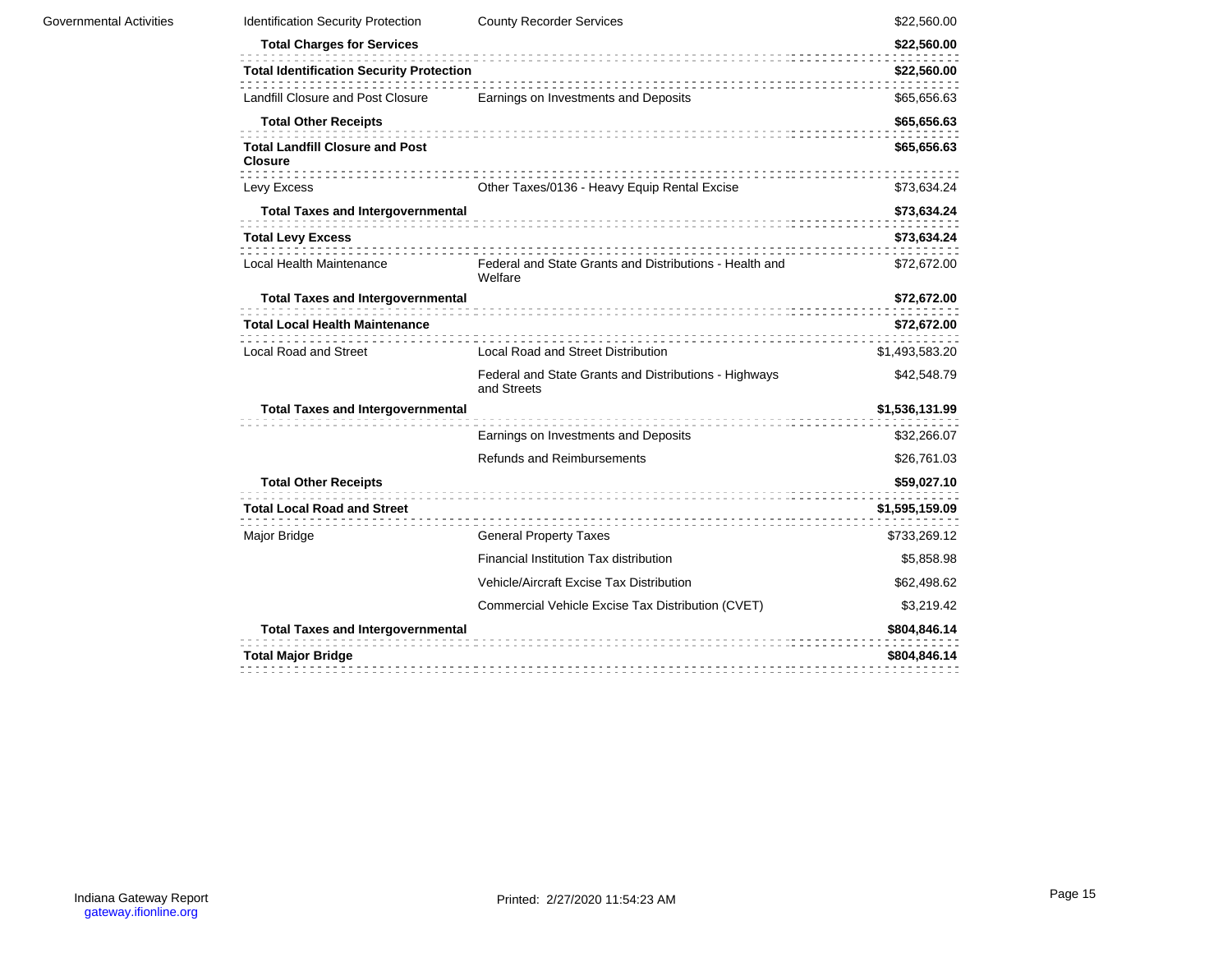| Governmental Activities | Motor Vehicle Restricted                 | Motor Vehicle Highway Distribution                                   | \$2,704,093.40 |  |  |
|-------------------------|------------------------------------------|----------------------------------------------------------------------|----------------|--|--|
|                         |                                          | Federal and State Grants and Distributions - Public<br>Safety        | \$152,611.69   |  |  |
|                         | <b>Total Taxes and Intergovernmental</b> |                                                                      | \$2,856,705.09 |  |  |
|                         |                                          | Other Receipts/0000 - Other Receipts                                 | \$8,570.71     |  |  |
|                         | <b>Total Other Receipts</b>              |                                                                      | \$8,570.71     |  |  |
|                         | <b>Total Motor Vehicle Restricted</b>    |                                                                      | \$2,865,275.80 |  |  |
|                         | Misdemeanant                             | Federal and State Grants and Distributions - Public<br>Safety        | \$95,982.15    |  |  |
|                         | <b>Total Taxes and Intergovernmental</b> |                                                                      | \$95,982.15    |  |  |
|                         |                                          | <b>Refunds and Reimbursements</b>                                    | \$41.99        |  |  |
|                         | <b>Total Other Receipts</b>              |                                                                      | \$41.99        |  |  |
|                         | <b>Total Misdemeanant</b>                |                                                                      | \$96,024.14    |  |  |
|                         | Motor Vehicle Highway                    | Motor Vehicle Highway Distribution                                   | \$2,704,093.46 |  |  |
|                         |                                          | Federal and State Grants and Distributions - Highways<br>and Streets | \$23,771.56    |  |  |
|                         | <b>Total Taxes and Intergovernmental</b> |                                                                      | \$2,727,865.02 |  |  |
|                         |                                          | <b>Street and Curb Cuts Permits</b>                                  | \$23,173.75    |  |  |
|                         | <b>Total Licenses and Permits</b>        |                                                                      | \$23,173.75    |  |  |
|                         |                                          | Document and Copy Fees<br>\$115.25                                   |                |  |  |
|                         |                                          | Federal, State, and Local Reimbursement for Services                 | \$19,550.24    |  |  |
|                         | <b>Total Charges for Services</b>        |                                                                      | \$19,665.49    |  |  |
|                         |                                          | Earnings on Investments and Deposits                                 | \$74,113.92    |  |  |
|                         |                                          | Sale of Capital Assets                                               | \$37,144.73    |  |  |
|                         |                                          | <b>Refunds and Reimbursements</b>                                    | \$3.06         |  |  |
|                         | <b>Total Other Receipts</b>              |                                                                      | \$111,261.71   |  |  |
|                         | <b>Total Motor Vehicle Highway</b>       |                                                                      | \$2,881,965.97 |  |  |
|                         | Park Nonreverting Capital                | Earnings on Investments and Deposits                                 | \$702.76       |  |  |
|                         | <b>Total Other Receipts</b>              |                                                                      | \$702.76       |  |  |
|                         | <b>Total Park Nonreverting Capital</b>   |                                                                      | \$702.76       |  |  |
|                         | Plat Book                                | <b>County Auditor Services</b>                                       | \$52,055.00    |  |  |
|                         | <b>Total Charges for Services</b>        |                                                                      | \$52,055.00    |  |  |
|                         | <b>Total Plat Book</b>                   |                                                                      | \$52,055.00    |  |  |
|                         |                                          |                                                                      |                |  |  |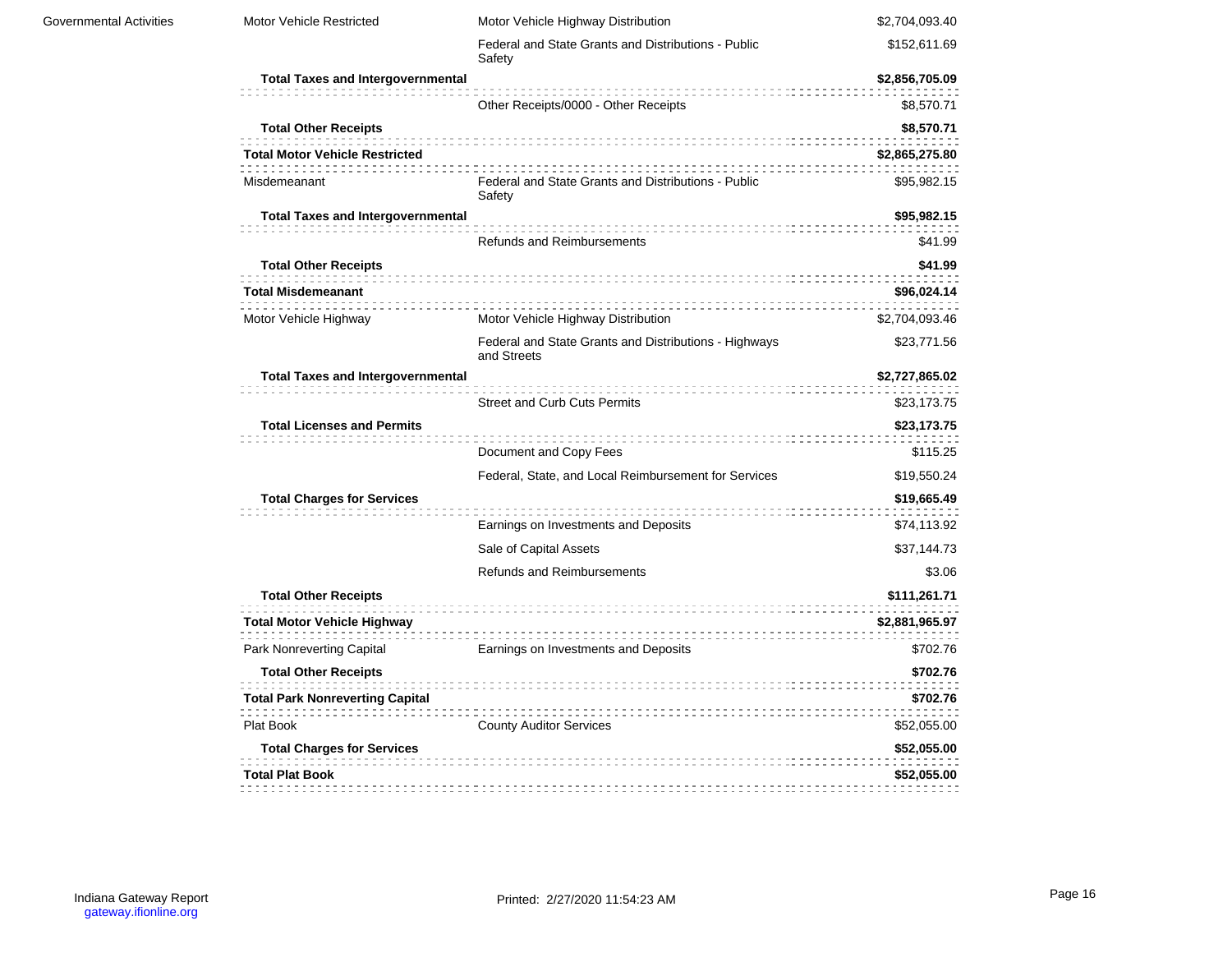| <b>Total Charges for Services</b>                            |                                                                                                     | \$411,437.67                 |
|--------------------------------------------------------------|-----------------------------------------------------------------------------------------------------|------------------------------|
| <b>Total Recorder's Records</b><br>Perpetuation              |                                                                                                     | \$411,437.67                 |
| <b>Sheriff's Pension Trust</b>                               | <b>Court Costs and Fees</b>                                                                         | \$164,645.13                 |
| <b>Total Fines, Forfeitures, and Fees</b>                    |                                                                                                     | \$164,645.13                 |
| <b>Total Sheriff's Pension Trust</b>                         |                                                                                                     | \$164,645.13                 |
|                                                              | Supplemental Public Defender Services Federal and State Grants and Distributions - Public<br>Safety | \$812.53                     |
| <b>Total Taxes and Intergovernmental</b>                     | Other Charges for Services, Sales, and Fees/0414 -<br>User Fees                                     | \$812.53<br>\$111,472.95     |
| <b>Total Charges for Services</b>                            |                                                                                                     | \$111,472.95                 |
| <b>Total Supplemental Public Defender</b><br><b>Services</b> |                                                                                                     | \$112,285.48                 |
| Surplus Tax                                                  | Other Taxes/0102 - Surplus Tax                                                                      | \$307,298.31                 |
| <b>Total Taxes and Intergovernmental</b>                     |                                                                                                     | \$307,298.31                 |
| <b>Total Surplus Tax</b>                                     |                                                                                                     | \$307,298.31                 |
|                                                              | <b>County Recorder Services</b>                                                                     | \$111,865.00                 |
| Surveyor's Corner Perpetuation                               |                                                                                                     |                              |
| <b>Total Charges for Services</b>                            |                                                                                                     | \$111,865.00                 |
| <b>Total Surveyor's Corner Perpetuation</b>                  |                                                                                                     | \$111,865.00                 |
| <b>Tax Sale Fees</b>                                         | <b>County Treasurer Services</b>                                                                    | \$11,849.08                  |
| <b>Total Charges for Services</b>                            |                                                                                                     | \$11,849.08                  |
| <b>Total Tax Sale Fees</b>                                   |                                                                                                     | \$11,849.08                  |
| Tax Sale Redemption                                          | Other Receipts/0670 - Miscellaneous                                                                 | \$148,327.68                 |
| <b>Total Other Receipts</b>                                  |                                                                                                     |                              |
| <b>Total Tax Sale Redemption</b>                             |                                                                                                     | \$148,327.68<br>\$148,327.68 |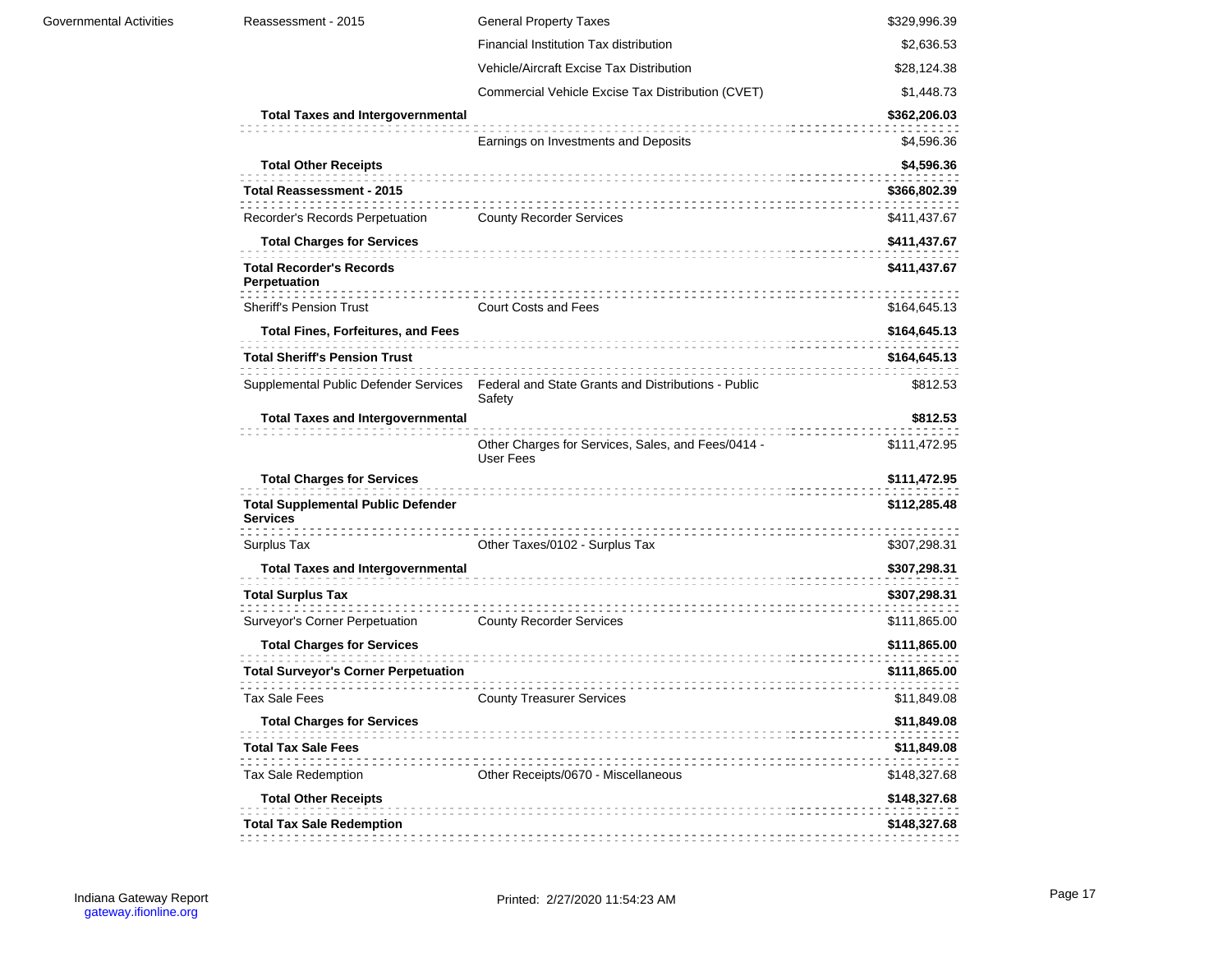| <b>Governmental Activities</b> | Tax Sale Surplus                                             | Other Receipts/0670 - Miscellaneous                                                                      | \$1,322,608.23 |
|--------------------------------|--------------------------------------------------------------|----------------------------------------------------------------------------------------------------------|----------------|
|                                | <b>Total Other Receipts</b>                                  |                                                                                                          | \$1,322,608.23 |
|                                | <b>Total Tax Sale Surplus</b>                                |                                                                                                          | \$1,322,608.23 |
|                                |                                                              | Local Health Department Trust Account Federal and State Grants and Distributions - Health and<br>Welfare | \$65,427.72    |
|                                | <b>Total Taxes and Intergovernmental</b>                     |                                                                                                          | \$65,427.72    |
|                                | <b>Total Local Health Department Trust</b><br><b>Account</b> |                                                                                                          | \$65,427.72    |
|                                | GAL/CASA                                                     | Federal and State Grants and Distributions - Health and<br>Welfare                                       | \$75,586.00    |
|                                | <b>Total Taxes and Intergovernmental</b>                     |                                                                                                          | \$75,586.00    |
|                                | <b>Total GAL/CASA</b>                                        |                                                                                                          | \$75,586.00    |
|                                | Auditors Ineligible Deductions                               | <b>General Property Taxes</b>                                                                            | \$30,882.12    |
|                                | <b>Total Taxes and Intergovernmental</b>                     |                                                                                                          | \$30,882.12    |
|                                |                                                              | Other Receipts/0665 - Penalties & Interest                                                               | \$1,190.83     |
|                                |                                                              | Other Receipts/0808 - Other Collections                                                                  | \$12.03        |
|                                | <b>Total Other Receipts</b>                                  |                                                                                                          | \$1,202.86     |
|                                | <b>Total Auditors Ineligible Deductions</b>                  |                                                                                                          | \$32,084.98    |
|                                | <b>County Elected Officials Training</b>                     | <b>County Recorder Services</b>                                                                          | \$22,560.00    |
|                                | <b>Total Charges for Services</b>                            |                                                                                                          | \$22,560.00    |
|                                |                                                              | <b>Refunds and Reimbursements</b>                                                                        | \$255.06       |
|                                | <b>Total Other Receipts</b>                                  |                                                                                                          | \$255.06       |
|                                | <b>Total County Elected Officials</b><br><b>Training</b>     |                                                                                                          | \$22,815.06    |
|                                | Statewide 911                                                | 911 Telephone Service                                                                                    | \$1,808,025.18 |
|                                | <b>Total Charges for Services</b>                            |                                                                                                          | \$1,808,025.18 |
|                                |                                                              | Earnings on Investments and Deposits                                                                     | \$108,949.53   |
|                                | <b>Total Other Receipts</b>                                  |                                                                                                          | \$108,949.53   |
|                                | <b>Total Statewide 911</b>                                   |                                                                                                          | \$1,916,974.71 |
|                                |                                                              |                                                                                                          |                |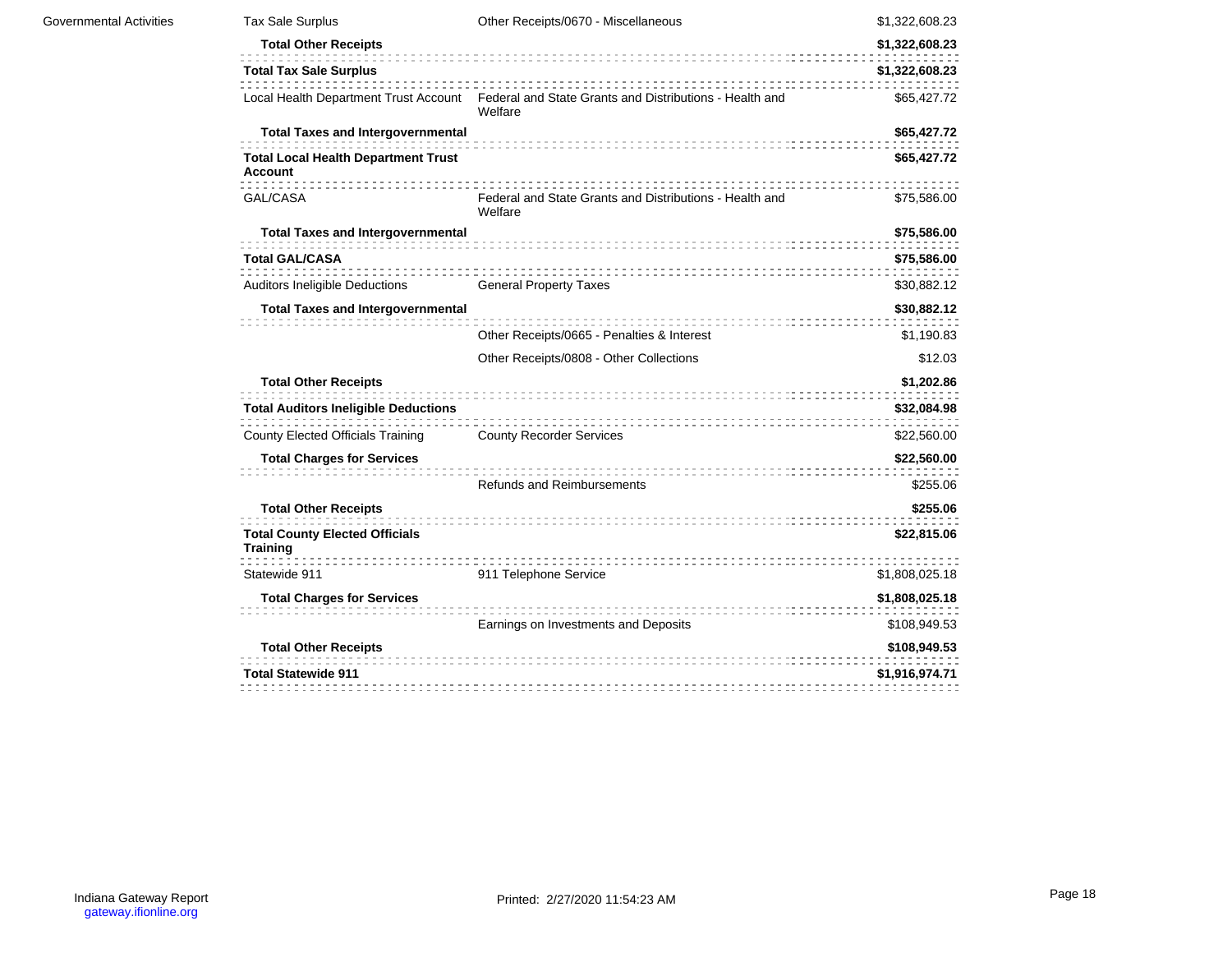| Governmental Activities | <b>LOIT Special Distribution</b>            | Federal and State Grants and Distributions - Highways<br>and Streets             | \$174,742.85                                                                                                                                                                                                                                         |  |  |
|-------------------------|---------------------------------------------|----------------------------------------------------------------------------------|------------------------------------------------------------------------------------------------------------------------------------------------------------------------------------------------------------------------------------------------------|--|--|
|                         | <b>Total Taxes and Intergovernmental</b>    |                                                                                  | \$174,742.85                                                                                                                                                                                                                                         |  |  |
|                         |                                             | <b>Refunds and Reimbursements</b>                                                | \$6,220.00                                                                                                                                                                                                                                           |  |  |
|                         | <b>Total Other Receipts</b>                 |                                                                                  | \$6,220.00                                                                                                                                                                                                                                           |  |  |
|                         | <b>Total LOIT Special Distribution</b>      |                                                                                  | \$180,962.85<br>\$227,315.67<br>\$3,875.00<br>\$231,190.67<br>\$76.76<br>\$76.76<br>\$231,267.43<br>\$12,665.00<br>\$12,665.00<br>\$12,665.00<br>\$0.08<br>\$0.08<br>\$0.08<br>\$29,115.00<br>\$29,115.00<br>\$29,115.00<br>\$6,974.84<br>\$6,974.84 |  |  |
|                         | <b>Adult Probation Administrative</b>       | Other Charges for Services, Sales, and Fees/0413 -<br><b>Probation User Fees</b> |                                                                                                                                                                                                                                                      |  |  |
|                         |                                             | Other Charges for Services, Sales, and Fees/0490 -<br>Miscellaneous              |                                                                                                                                                                                                                                                      |  |  |
|                         | <b>Total Charges for Services</b>           |                                                                                  |                                                                                                                                                                                                                                                      |  |  |
|                         |                                             | Other Receipts/0670 - Miscellaneous                                              |                                                                                                                                                                                                                                                      |  |  |
|                         | <b>Total Other Receipts</b>                 |                                                                                  |                                                                                                                                                                                                                                                      |  |  |
|                         | <b>Total Adult Probation Administrative</b> |                                                                                  |                                                                                                                                                                                                                                                      |  |  |
|                         | Alternative Dispute Resolution              | <b>Court Costs and Fees</b>                                                      |                                                                                                                                                                                                                                                      |  |  |
|                         | <b>Total Fines, Forfeitures, and Fees</b>   |                                                                                  |                                                                                                                                                                                                                                                      |  |  |
|                         | <b>Total Alternative Dispute Resolution</b> |                                                                                  |                                                                                                                                                                                                                                                      |  |  |
|                         | <b>Federal Drug Forfeitures</b>             | Earnings on Investments and Deposits                                             |                                                                                                                                                                                                                                                      |  |  |
|                         | <b>Total Other Receipts</b>                 |                                                                                  |                                                                                                                                                                                                                                                      |  |  |
|                         | <b>Total Federal Drug Forfeitures</b>       |                                                                                  |                                                                                                                                                                                                                                                      |  |  |
|                         | Prosecutor Drug Enforcement                 | Other Fines and Forfeitures/0520 - Public Safety<br>Forfeitures                  |                                                                                                                                                                                                                                                      |  |  |
|                         | <b>Total Fines, Forfeitures, and Fees</b>   |                                                                                  |                                                                                                                                                                                                                                                      |  |  |
|                         | <b>Total Prosecutor Drug Enforcement</b>    |                                                                                  |                                                                                                                                                                                                                                                      |  |  |
|                         | <b>TIPPCO HAZMAT</b>                        | Other Charges for Services, Sales, and Fees/0410 -<br><b>Public Safety Fees</b>  |                                                                                                                                                                                                                                                      |  |  |
|                         | <b>Total Charges for Services</b>           |                                                                                  |                                                                                                                                                                                                                                                      |  |  |
|                         | <b>Total TIPPCO HAZMAT</b>                  |                                                                                  | \$6,974.84                                                                                                                                                                                                                                           |  |  |
|                         | User Fee / Pre-trial Diversion              | Other Fines and Forfeitures/0417 - Public Safety Fees                            | \$237,813.84                                                                                                                                                                                                                                         |  |  |
|                         | <b>Total Fines, Forfeitures, and Fees</b>   |                                                                                  | \$237,813.84                                                                                                                                                                                                                                         |  |  |
|                         | <b>Total User Fee / Pre-trial Diversion</b> |                                                                                  | \$237,813.84                                                                                                                                                                                                                                         |  |  |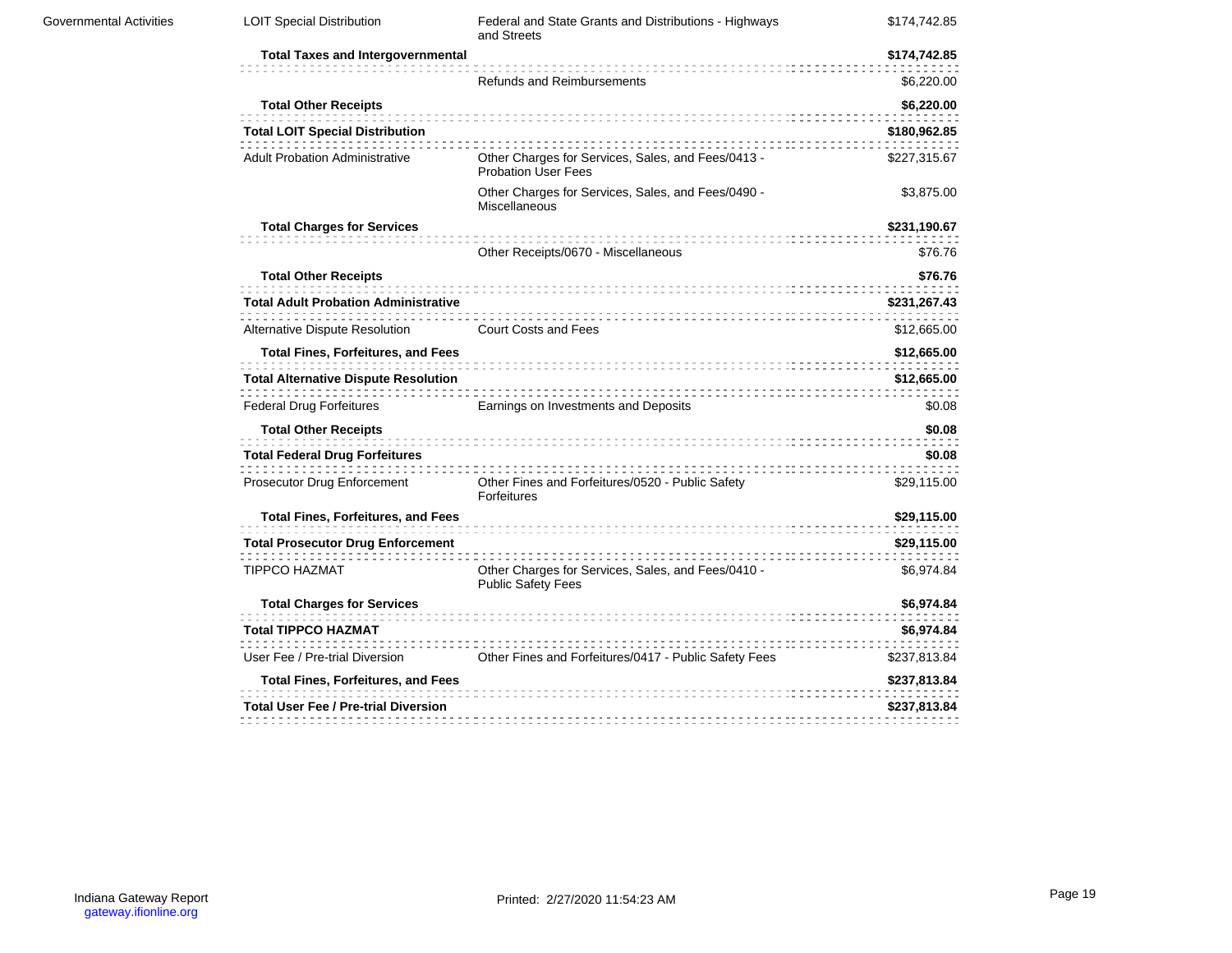| <b>Governmental Activities</b> | User Fee / Infraction Diversion                           | Other Fines and Forfeitures/0417 - Public Safety Fees | \$86,559.00                                                                                                                                                                                                                                                                                                                                                                              |  |
|--------------------------------|-----------------------------------------------------------|-------------------------------------------------------|------------------------------------------------------------------------------------------------------------------------------------------------------------------------------------------------------------------------------------------------------------------------------------------------------------------------------------------------------------------------------------------|--|
|                                | <b>Total Fines, Forfeitures, and Fees</b>                 |                                                       | \$86,559.00                                                                                                                                                                                                                                                                                                                                                                              |  |
|                                |                                                           | <b>Refunds and Reimbursements</b>                     | \$560.46<br>\$560.46<br>\$87,119.46<br>\$3,108.55<br>\$2,000.00<br>\$5,108.55<br>\$5,108.55<br>\$2,400.00<br>\$2,400.00<br>\$2,400.00<br>\$9,133.72<br>\$9,133.72<br>\$9,133.72<br>\$44,694.65<br>\$44,694.65<br>\$44,694.65<br>\$205,558.90<br>\$205,558.90<br>\$150.00<br>\$150.00<br>\$205,708.90<br>\$3,139.82<br>\$3,139.82<br>\$3,139.82<br>\$23,965.15<br>\$23,965.15<br>\$440.00 |  |
|                                | <b>Total Other Receipts</b>                               |                                                       |                                                                                                                                                                                                                                                                                                                                                                                          |  |
|                                | <b>Total User Fee / Infraction Diversion</b>              |                                                       |                                                                                                                                                                                                                                                                                                                                                                                          |  |
|                                | <b>Amimal Control</b>                                     | <b>Court Costs and Fees</b>                           |                                                                                                                                                                                                                                                                                                                                                                                          |  |
|                                |                                                           | Other Fines and Forfeitures/0511 - Public Safety      |                                                                                                                                                                                                                                                                                                                                                                                          |  |
|                                | <b>Total Fines, Forfeitures, and Fees</b>                 |                                                       |                                                                                                                                                                                                                                                                                                                                                                                          |  |
|                                | <b>Total Amimal Control</b>                               |                                                       |                                                                                                                                                                                                                                                                                                                                                                                          |  |
|                                | User Fee / Sheriff False Alarm                            | Other Fines and Forfeitures/0410 - Public Safety      |                                                                                                                                                                                                                                                                                                                                                                                          |  |
|                                | <b>Total Fines, Forfeitures, and Fees</b>                 |                                                       |                                                                                                                                                                                                                                                                                                                                                                                          |  |
|                                | Total User Fee / Sheriff False Alarm                      |                                                       |                                                                                                                                                                                                                                                                                                                                                                                          |  |
|                                | User Fee / Sheriff Cont Ed                                | <b>Court Costs and Fees</b>                           |                                                                                                                                                                                                                                                                                                                                                                                          |  |
|                                | <b>Total Fines, Forfeitures, and Fees</b>                 |                                                       |                                                                                                                                                                                                                                                                                                                                                                                          |  |
|                                | <b>Total User Fee / Sheriff Cont Ed</b>                   |                                                       |                                                                                                                                                                                                                                                                                                                                                                                          |  |
|                                | User Fee / Law Enforcement Cont Ed                        | Other Fines and Forfeitures/0410 - Public Safety      |                                                                                                                                                                                                                                                                                                                                                                                          |  |
|                                | <b>Total Fines, Forfeitures, and Fees</b>                 |                                                       |                                                                                                                                                                                                                                                                                                                                                                                          |  |
|                                | <b>Total User Fee / Law Enforcement</b><br><b>Cont Ed</b> |                                                       |                                                                                                                                                                                                                                                                                                                                                                                          |  |
|                                | Court Services (Substance Abuse/MH)                       | Other Fines and Forfeitures/0415 - Public Safety      |                                                                                                                                                                                                                                                                                                                                                                                          |  |
|                                | <b>Total Fines, Forfeitures, and Fees</b>                 |                                                       |                                                                                                                                                                                                                                                                                                                                                                                          |  |
|                                |                                                           | Other Receipts/0670 - Miscellaneous                   |                                                                                                                                                                                                                                                                                                                                                                                          |  |
|                                | <b>Total Other Receipts</b>                               |                                                       |                                                                                                                                                                                                                                                                                                                                                                                          |  |
|                                | <b>Total Court Services (Substance</b><br>Abuse/MH)       |                                                       |                                                                                                                                                                                                                                                                                                                                                                                          |  |
|                                | Court Services (Violence in Comm/CS)                      | <br><b>Court Costs and Fees</b>                       |                                                                                                                                                                                                                                                                                                                                                                                          |  |
|                                | <b>Total Fines, Forfeitures, and Fees</b>                 |                                                       |                                                                                                                                                                                                                                                                                                                                                                                          |  |
|                                | <b>Total Court Services (Violence in</b><br>Comm/CS)      |                                                       |                                                                                                                                                                                                                                                                                                                                                                                          |  |
|                                | Jury Pay                                                  | Court Costs and Fees                                  |                                                                                                                                                                                                                                                                                                                                                                                          |  |
|                                | <b>Total Fines, Forfeitures, and Fees</b>                 | Other Receipts/0670 - Miscellaneous                   |                                                                                                                                                                                                                                                                                                                                                                                          |  |
|                                | <b>Total Other Receipts</b>                               |                                                       | \$440.00                                                                                                                                                                                                                                                                                                                                                                                 |  |
|                                | <b>Total Jury Pay</b>                                     |                                                       | \$24,405.15                                                                                                                                                                                                                                                                                                                                                                              |  |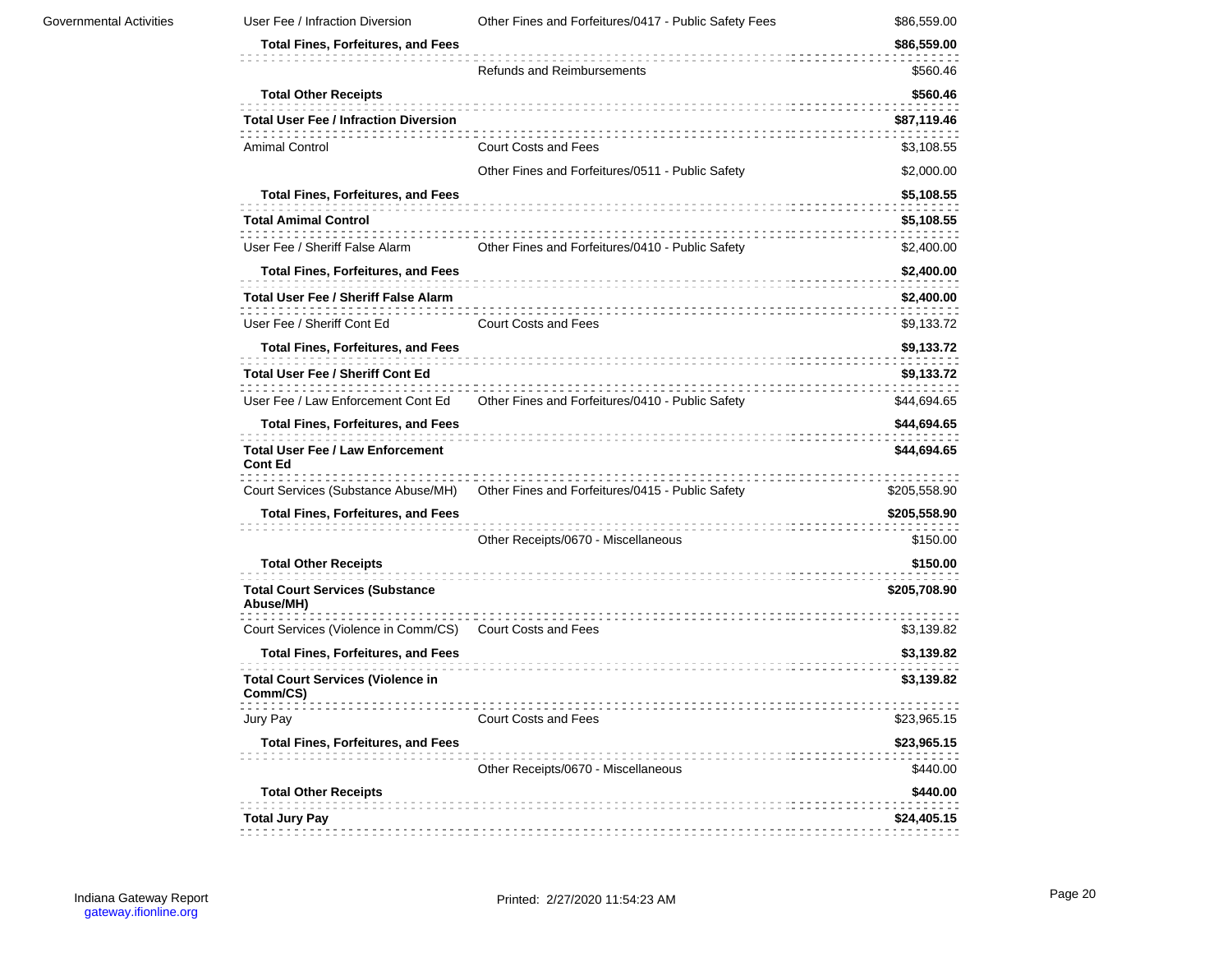| Governmental Activities | <b>Family Counseling</b>                                                                        | Federal and State Grants and Distributions - Health and<br>Welfare                                    | \$12,799.00                                |
|-------------------------|-------------------------------------------------------------------------------------------------|-------------------------------------------------------------------------------------------------------|--------------------------------------------|
|                         | <b>Total Taxes and Intergovernmental</b>                                                        |                                                                                                       | \$12,799.00                                |
|                         | <b>Total Family Counseling</b>                                                                  |                                                                                                       | \$12,799.00                                |
|                         | Juv Alt Project Income                                                                          | Federal and State Grants and Distributions - Health and<br>Welfare                                    | \$23,125.05                                |
|                         | <b>Total Taxes and Intergovernmental</b>                                                        |                                                                                                       | \$23,125.05                                |
|                         |                                                                                                 | Sale of Capital Assets                                                                                | \$300.00                                   |
|                         |                                                                                                 | Transfers In - Transferred from Another Fund                                                          | \$53.88                                    |
|                         |                                                                                                 | Other Receipts/0670 - Miscellaneous                                                                   | \$13.00                                    |
|                         | <b>Total Other Receipts</b>                                                                     |                                                                                                       | \$366.88                                   |
|                         | <b>Total Juv Alt Project Income</b>                                                             |                                                                                                       | \$23,491.93                                |
|                         | Drainage Maintenance                                                                            | <b>General Property Taxes</b>                                                                         | \$621,742.35                               |
|                         | <b>Total Taxes and Intergovernmental</b>                                                        |                                                                                                       | \$621,742.35<br>\$21,833.09                |
|                         | <b>Total Charges for Services</b>                                                               | <b>County Surveyor Services</b><br>\$21,833.09<br>Earnings on Investments and Deposits<br>\$41,467.92 |                                            |
|                         |                                                                                                 | Transfers In - Transferred from Another Fund                                                          | \$57,409.41                                |
|                         | <b>Total Other Receipts</b><br><b>Total Drainage Maintenance</b><br>Sheriff Sale Administration | Other Receipts/0670 - Miscellaneous                                                                   | \$98,877.33<br>\$742,452.77<br>\$28,695.00 |
|                         | <b>Total Other Receipts</b>                                                                     |                                                                                                       | \$28,695.00                                |
|                         | <b>Total Sheriff Sale Administration</b>                                                        |                                                                                                       | \$28,695.00                                |
|                         | K-9 Support                                                                                     | Federal and State Grants and Distributions - Public<br>Safety                                         | \$12,000.00                                |
|                         | <b>Total Taxes and Intergovernmental</b>                                                        |                                                                                                       | \$12,000.00                                |
|                         |                                                                                                 | Donations, Gifts, and Bequests                                                                        | \$4,150.00                                 |
|                         |                                                                                                 | Grants and Distributions from Non-Governmental<br><b>Entities</b>                                     | \$6,717.00                                 |
|                         | <b>Total Other Receipts</b>                                                                     |                                                                                                       | \$10,867.00                                |
|                         | <b>Total K-9 Support</b>                                                                        |                                                                                                       | \$22,867.00                                |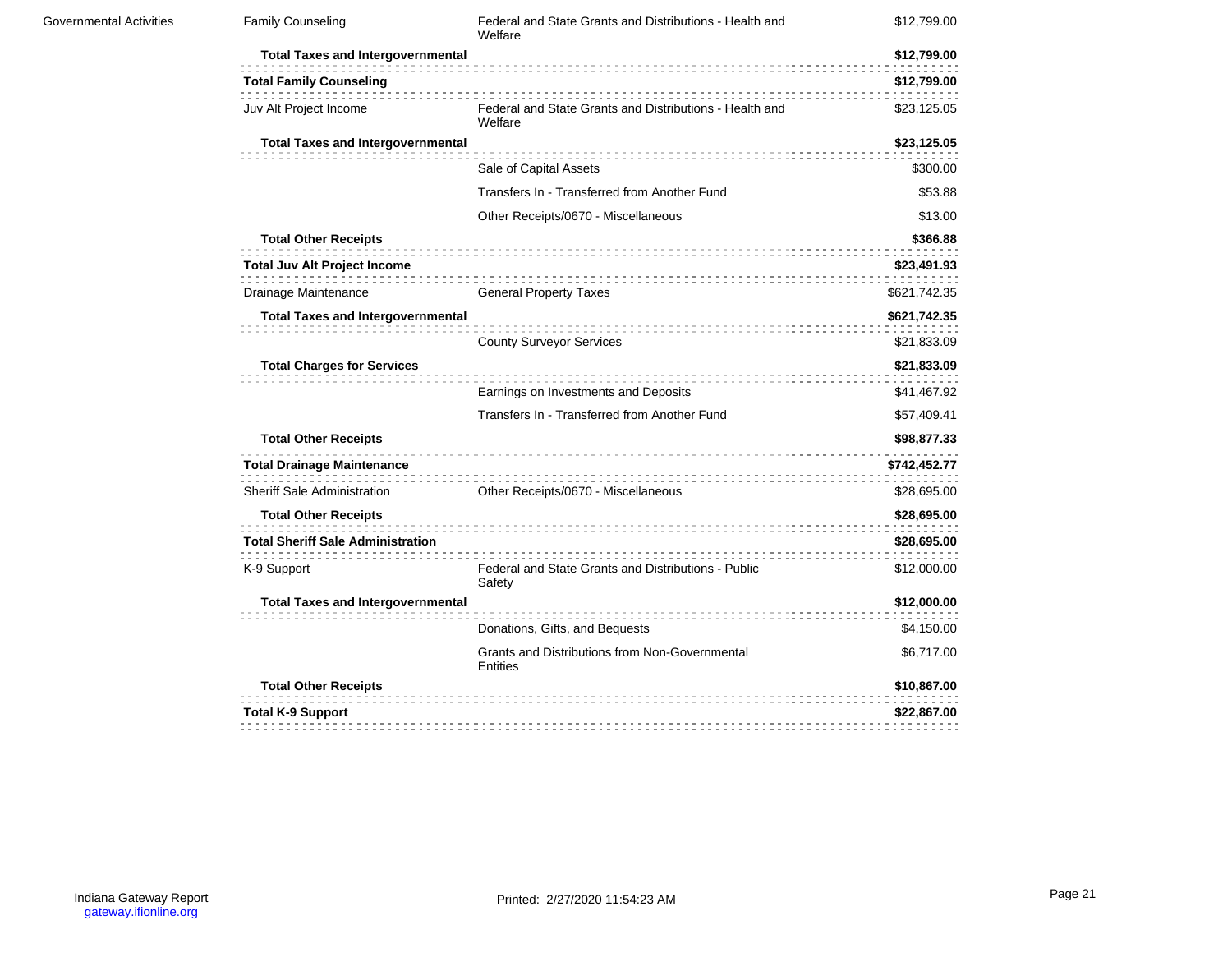| <b>Governmental Activities</b> | Recycling                                  | Other Charges for Services, Sales, and Fees/0420 -<br><b>Health &amp; Welfare Fees</b> | \$16,945.75  |
|--------------------------------|--------------------------------------------|----------------------------------------------------------------------------------------|--------------|
|                                | <b>Total Charges for Services</b>          |                                                                                        | \$16,945.75  |
|                                | <b>Total Recycling</b>                     |                                                                                        | \$16,945.75  |
|                                | <b>Parking Facility Operating</b>          | <b>Parking Receipts</b>                                                                | \$165,040.50 |
|                                | <b>Total Charges for Services</b>          |                                                                                        | \$165,040.50 |
|                                |                                            | Earnings on Investments and Deposits                                                   | \$13,822.25  |
|                                | <b>Total Other Receipts</b>                |                                                                                        | \$13,822.25  |
|                                | <b>Total Parking Facility Operating</b>    |                                                                                        | \$178,862.75 |
|                                | <b>Health Dept Donation</b>                | Donations, Gifts, and Bequests                                                         | \$1,450.00   |
|                                | <b>Total Other Receipts</b>                |                                                                                        | \$1,450.00   |
|                                | <b>Total Health Dept Donation</b>          | .                                                                                      | \$1,450.00   |
|                                | Park Donation                              | Donations, Gifts, and Bequests                                                         | \$9,802.87   |
|                                | <b>Total Other Receipts</b>                |                                                                                        | \$9,802.87   |
|                                | <b>Total Park Donation</b>                 |                                                                                        | \$9,802.87   |
|                                | Naturalist Program Gift                    | Earnings on Investments and Deposits                                                   | \$2,438.40   |
|                                | <b>Total Other Receipts</b>                |                                                                                        | \$2,438.40   |
|                                | <b>Total Naturalist Program Gift</b>       |                                                                                        | \$2,438.40   |
|                                | <b>Sheriff Donation</b>                    | Donations, Gifts, and Bequests                                                         | \$550.00     |
|                                | <b>Total Other Receipts</b>                |                                                                                        | \$550.00     |
|                                | <b>Total Sheriff Donation</b>              |                                                                                        | \$550.00     |
|                                | Phase II Storm Water Donation              | Donations, Gifts, and Bequests                                                         | \$13,237.32  |
|                                | <b>Total Other Receipts</b>                |                                                                                        | \$13,237.32  |
|                                | <b>Total Phase II Storm Water Donation</b> |                                                                                        | \$13,237.32  |
|                                | Cary Home Donation                         | Donations, Gifts, and Bequests                                                         | \$12,013.58  |
|                                |                                            | Transfers In - Transferred from Another Fund                                           | \$79.72      |
|                                |                                            | Grants and Distributions from Non-Governmental<br><b>Entities</b>                      | \$903.13     |
|                                | <b>Total Other Receipts</b>                |                                                                                        | \$12,996.43  |
|                                | <b>Total Cary Home Donation</b>            |                                                                                        | \$12,996.43  |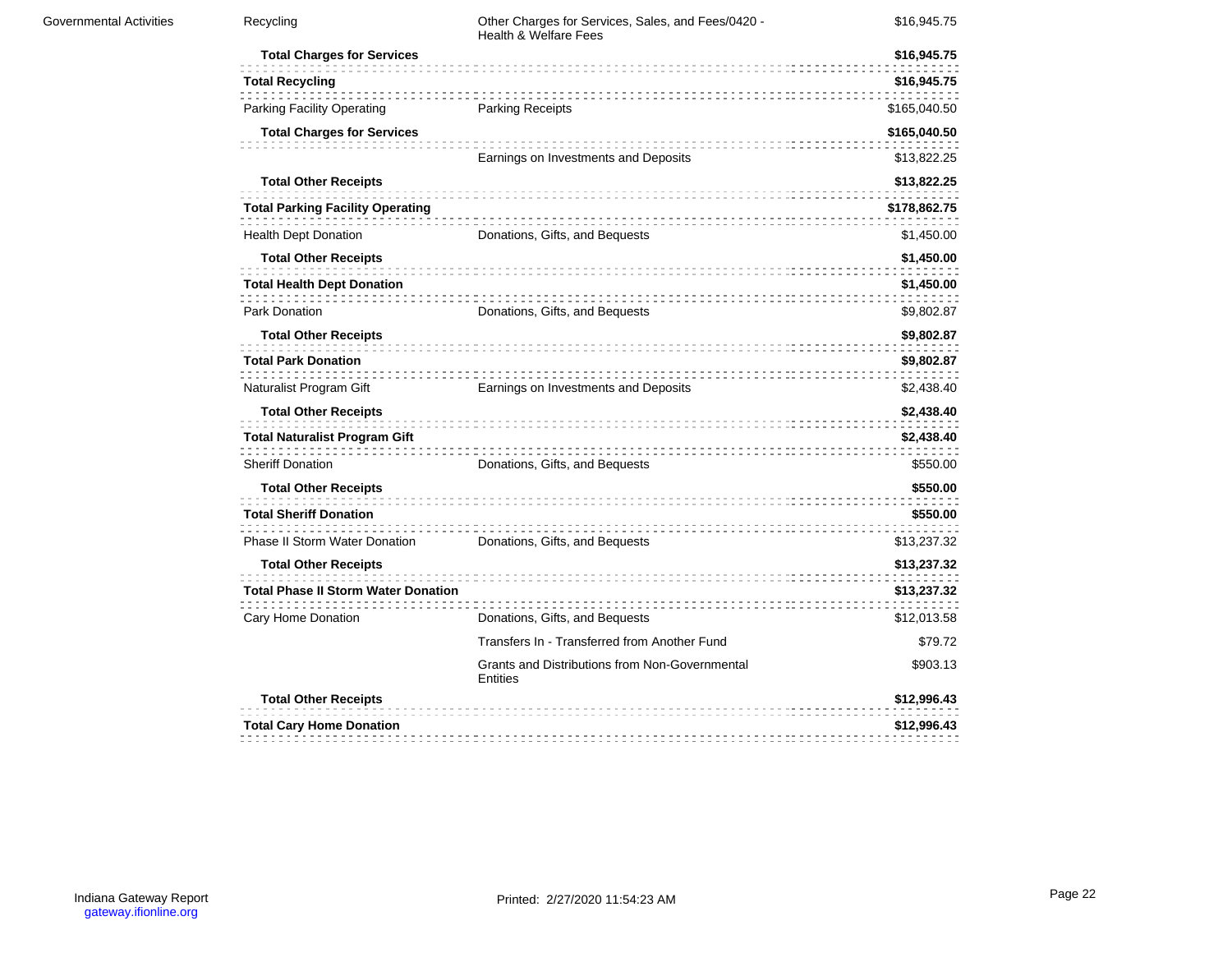| <b>CASA Donations</b>                                              | Donations, Gifts, and Bequests                                | \$4,497.71     |
|--------------------------------------------------------------------|---------------------------------------------------------------|----------------|
| <b>Total Other Receipts</b>                                        |                                                               | \$4,497.71     |
| <b>Total CASA Donations</b>                                        |                                                               | \$4,497.71     |
| Local Health Maintenance Carryover                                 | Transfers In - Transferred from Another Fund                  | \$6,115.93     |
| <b>Total Other Receipts</b>                                        |                                                               | \$6,115.93     |
| <b>Total Local Health Maintenance</b><br>Carryover                 |                                                               | \$6,115.93     |
| Local Health Trust Carryover                                       | Transfers In - Transferred from Another Fund                  | \$32,051.03    |
| <b>Total Other Receipts</b>                                        |                                                               | \$32,051.03    |
| <b>Total Local Health Trust Carryover</b>                          |                                                               | \$32,051.03    |
| Law Enforcement Warrant Fund                                       | Federal and State Grants and Distributions - Public<br>Safety | \$6,000.00     |
| <b>Total Taxes and Intergovernmental</b>                           |                                                               | \$6,000.00     |
|                                                                    | Earnings on Investments and Deposits                          | \$18,199.62    |
| <b>Total Other Receipts</b>                                        |                                                               | \$18,199.62    |
| <b>Total Law Enforcement Warrant Fund</b>                          |                                                               | \$24,199.62    |
| TIF Capital Projects / Southeast<br>Industrial                     | <b>General Property Taxes</b>                                 | \$1,998,927.41 |
| <b>Total Taxes and Intergovernmental</b>                           |                                                               | \$1,998,927.41 |
|                                                                    | Earnings on Investments and Deposits                          | \$48,418.25    |
| <b>Total Other Receipts</b>                                        |                                                               | \$48,418.25    |
| <b>Total TIF Capital Projects / Southeast</b><br><b>Industrial</b> |                                                               | \$2,047,345.66 |
| <b>Heartland TIF</b>                                               | <b>General Property Taxes</b>                                 | \$25,563.06    |
| <b>Total Taxes and Intergovernmental</b>                           |                                                               | \$25,563.06    |
| <b>Total Heartland TIF</b>                                         |                                                               | \$25,563.06    |
| Debt Service / Jail Lease                                          | <b>General Property Taxes</b>                                 | \$1,060,134.07 |
|                                                                    | Financial Institution Tax distribution                        | \$8,085.38     |
|                                                                    | Vehicle/Aircraft Excise Tax Distribution                      | \$86,248.13    |
|                                                                    | Commercial Vehicle Excise Tax Distribution (CVET)             | \$4,442.79     |
|                                                                    |                                                               |                |
| <b>Total Taxes and Intergovernmental</b>                           |                                                               | \$1,158,910.37 |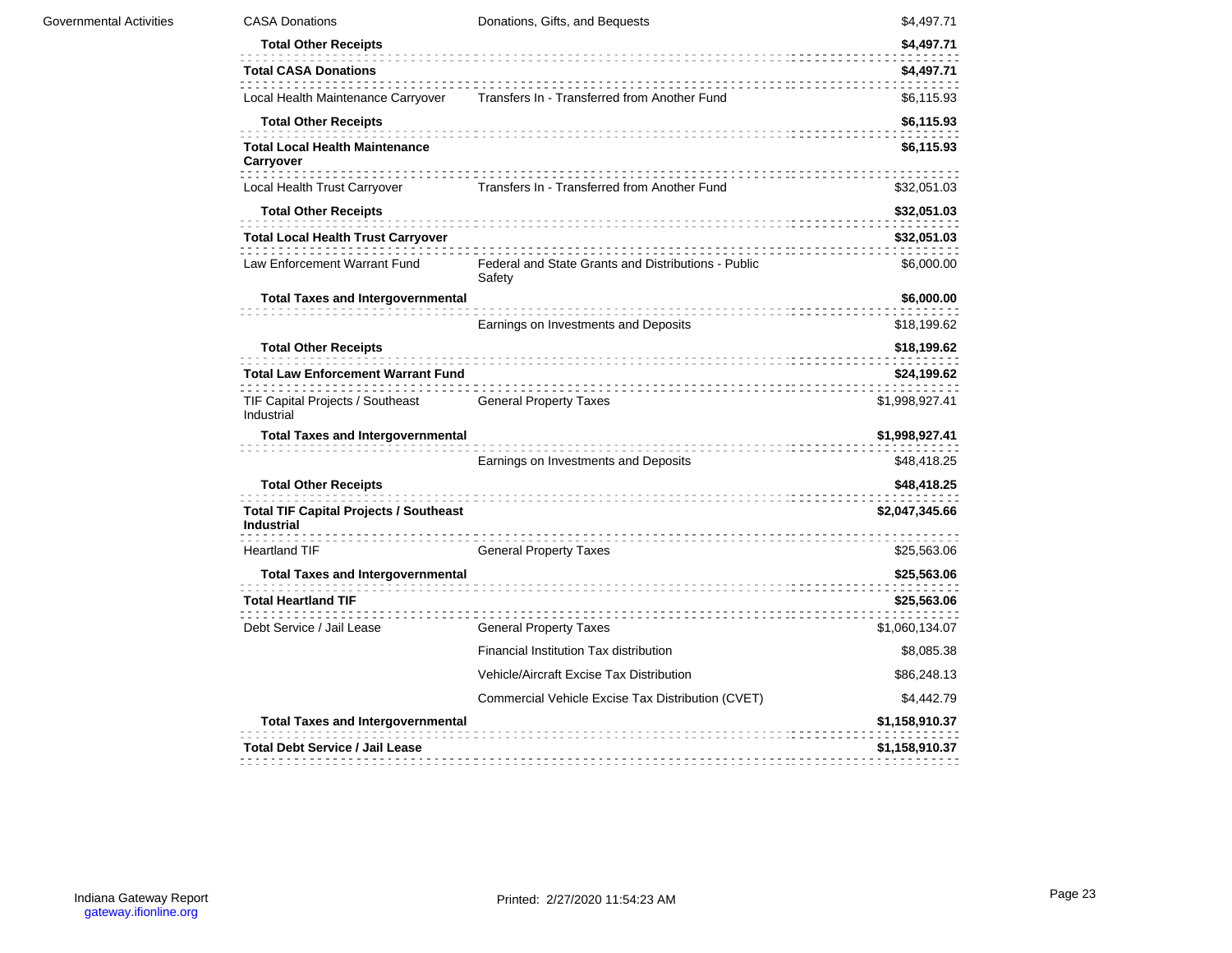| <b>Governmental Activities</b> | County Self Insurance                                                                                     | Other Charges for Services, Sales, and Fees/0490 -<br><b>Health Insurance Fees</b> | \$10,440,817.12                                                            |  |
|--------------------------------|-----------------------------------------------------------------------------------------------------------|------------------------------------------------------------------------------------|----------------------------------------------------------------------------|--|
|                                | <b>Total Charges for Services</b>                                                                         |                                                                                    | \$10,440,817.12<br>\$30,761.77<br>\$8,348.65<br>\$50,000.00<br>\$58,348.65 |  |
|                                |                                                                                                           | Earnings on Investments and Deposits                                               | \$171,709.15                                                               |  |
|                                | <b>Total Other Receipts</b><br><b>Total County Self Insurance</b>                                         |                                                                                    | \$171,709.15<br>\$10,612,526.27                                            |  |
|                                | <b>Public Officials Self Insurance</b>                                                                    | Earnings on Investments and Deposits                                               | \$5,761.77                                                                 |  |
|                                |                                                                                                           | Transfers In - Transferred from Another Fund                                       | \$25,000.00                                                                |  |
|                                | <b>Total Other Receipts</b><br><b>Total Public Officials Self Insurance</b>                               |                                                                                    | \$30,761.77                                                                |  |
|                                | <b>Commissioners Self Insurance</b>                                                                       | Earnings on Investments and Deposits                                               | \$10,158.15                                                                |  |
|                                |                                                                                                           | Refunds and Reimbursements                                                         | \$7,227.06                                                                 |  |
|                                |                                                                                                           | Transfers In - Transferred from Another Fund                                       | \$75,000.00                                                                |  |
|                                | <b>Total Other Receipts</b><br><b>Total Commissioners Self Insurance</b><br><b>Highway Self Insurance</b> | Earnings on Investments and Deposits                                               | \$92,385.21<br>\$92,385.21<br>\$5,688.86                                   |  |
|                                |                                                                                                           | Transfers In - Transferred from Another Fund                                       | \$15,000.00                                                                |  |
|                                | <b>Total Other Receipts</b>                                                                               |                                                                                    | \$20,688.86                                                                |  |
|                                | <b>Total Highway Self Insurance</b>                                                                       |                                                                                    | \$20,688.86                                                                |  |
|                                | Sheriff Self Insurance                                                                                    | Earnings on Investments and Deposits                                               |                                                                            |  |
|                                |                                                                                                           | Transfers In - Transferred from Another Fund                                       |                                                                            |  |
|                                | <b>Total Other Receipts</b>                                                                               |                                                                                    |                                                                            |  |
|                                | <b>Total Sheriff Self Insurance</b>                                                                       |                                                                                    | \$58,348.65                                                                |  |
|                                | Inmate Medical                                                                                            | Refunds and Reimbursements                                                         | \$252.09                                                                   |  |
|                                | <b>Total Other Receipts</b>                                                                               |                                                                                    | \$252.09                                                                   |  |
|                                | <b>Total Inmate Medical</b>                                                                               |                                                                                    | \$252.09                                                                   |  |
|                                | <b>Flex Benefits</b>                                                                                      | Other Charges for Services, Sales, and Fees/0490 -<br><b>FSA Fees</b>              | \$482,528.17                                                               |  |
|                                | <b>Total Charges for Services</b>                                                                         |                                                                                    | \$482,528.17                                                               |  |
|                                |                                                                                                           | Earnings on Investments and Deposits                                               | \$2,679.00                                                                 |  |
|                                |                                                                                                           | Other Receipts/0670 - Miscellaneous                                                | \$612.25                                                                   |  |
|                                | <b>Total Other Receipts</b>                                                                               |                                                                                    | \$3,291.25                                                                 |  |
|                                | <b>Total Flex Benefits</b>                                                                                |                                                                                    | \$485,819.42                                                               |  |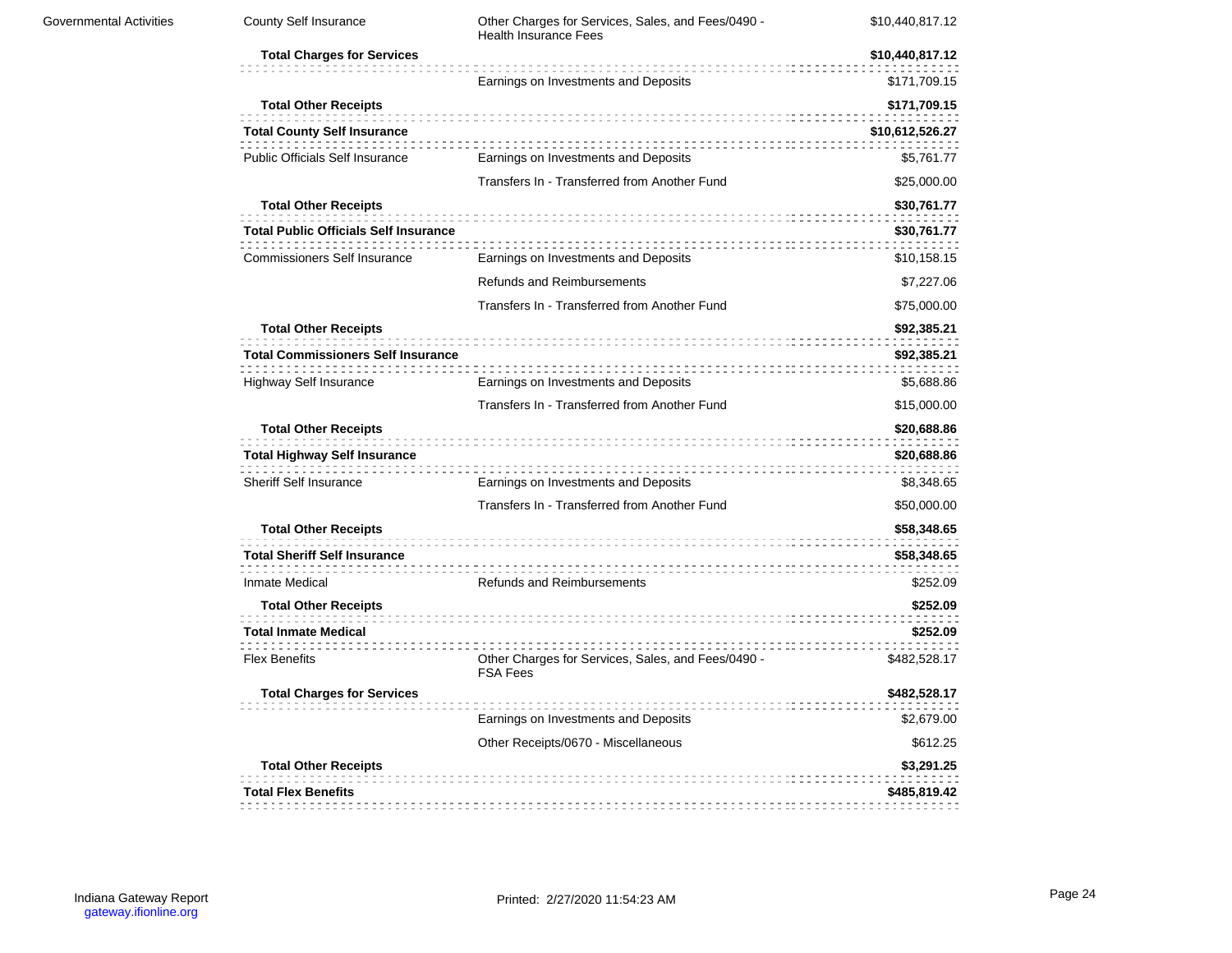| Long Term Disability                                    | Other Receipts/0490 - Other Fees & Charges | \$119,383.72   |
|---------------------------------------------------------|--------------------------------------------|----------------|
| <b>Total Other Receipts</b>                             |                                            | \$119,383.72   |
| <b>Total Long Term Disability</b>                       |                                            | \$119,383.72   |
| Inmate Medical Copay                                    | Other Receipts/0410 - Public Safety Fees   | \$20,987.45    |
| <b>Total Other Receipts</b>                             |                                            | \$20,987.45    |
| <b>Total Inmate Medical Copay</b>                       |                                            | \$20,987.45    |
| Project / Dust Control                                  | Other Receipts/0670 - Miscellaneous        | \$3,871.65     |
| <b>Total Other Receipts</b>                             |                                            | \$3,871.65     |
| <b>Total Project / Dust Control</b>                     |                                            | \$3,871.65     |
| Project / Hwy Escrow                                    | Earnings on Investments and Deposits       | \$1,519.75     |
| <b>Total Other Receipts</b>                             |                                            | \$1,519.75     |
| <b>Total Project / Hwy Escrow</b>                       |                                            | \$1,519.75     |
| <b>County Share Surtax</b>                              | <b>Wheel Tax/Surtax Distribution</b>       | \$1,247,262.02 |
| <b>Total Taxes and Intergovernmental</b>                |                                            | \$1,247,262.02 |
| <b>Total County Share Surtax</b>                        |                                            | \$1,247,262.02 |
| County Share Wheel Tax                                  | <b>Wheel Tax/Surtax Distribution</b>       | \$105,306.56   |
| <b>Total Taxes and Intergovernmental</b>                |                                            | \$105,306.56   |
| <b>Total County Share Wheel Tax</b>                     |                                            | \$105,306.56   |
| Construction FG 2018 LIT Revenue                        | Earnings on Investments and Deposits       | \$424,053.81   |
| <b>Total Other Receipts</b>                             |                                            | \$424,053.81   |
| <b>Total Construction FG 2018 LIT</b><br>Revenue        |                                            | \$424,053.81   |
| Project / Wabash River Hydrology                        | Earnings on Investments and Deposits       | \$195.59       |
| <b>Total Other Receipts</b>                             |                                            | \$195.59       |
| <b>Total Project / Wabash River</b><br><b>Hydrology</b> |                                            | \$195.59       |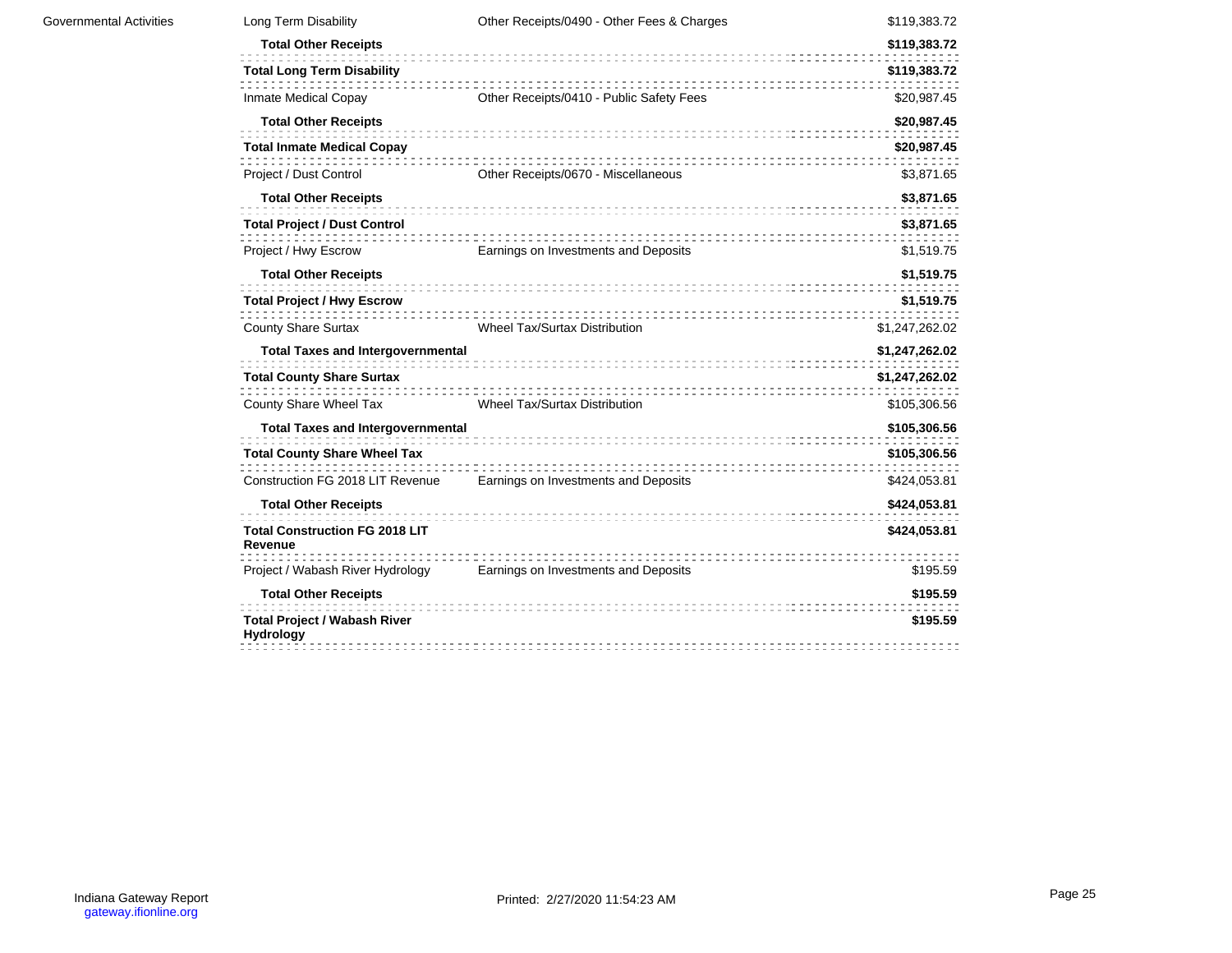| Governmental Activities | Project (Revolving)                                                       | <b>General Property Taxes</b>                                        | \$1,998,927.39               |
|-------------------------|---------------------------------------------------------------------------|----------------------------------------------------------------------|------------------------------|
|                         |                                                                           | Federal and State Grants and Distributions - Highways<br>and Streets | \$202,586.74                 |
|                         | <b>Total Taxes and Intergovernmental</b>                                  |                                                                      | \$2,201,514.13               |
|                         |                                                                           | Earnings on Investments and Deposits                                 | \$9,156.76                   |
|                         |                                                                           | Refunds and Reimbursements                                           | \$93,050.20                  |
|                         | <b>Total Other Receipts</b>                                               |                                                                      | \$102,206.96                 |
|                         | <b>Total Project (Revolving)</b>                                          |                                                                      | \$2,303,721.09               |
|                         | Project / Highway Escrow (j&c)                                            | Earnings on Investments and Deposits                                 | \$127.69                     |
|                         | <b>Total Other Receipts</b>                                               |                                                                      | \$127.69                     |
|                         | Total Project / Highway Escrow (j&c)                                      |                                                                      | \$127.69                     |
|                         | Project / F-Lake Detention                                                | <b>County Surveyor Services</b>                                      | \$20,100.00                  |
|                         | <b>Total Charges for Services</b>                                         |                                                                      | \$20,100.00                  |
|                         |                                                                           | Earnings on Investments and Deposits                                 | \$5,783.69                   |
|                         | <b>Total Other Receipts</b>                                               |                                                                      | \$5,783.69                   |
|                         | <b>Total Project / F-Lake Detention</b>                                   |                                                                      | \$25,883.69                  |
|                         | Project / Berlovitz Detention                                             | Earnings on Investments and Deposits                                 | \$106.06                     |
|                         | <b>Total Other Receipts</b>                                               |                                                                      | \$106.06                     |
|                         | <b>Total Project / Berlovitz Detention</b>                                |                                                                      | \$106.06                     |
|                         | Project / Great Lakes                                                     | Earnings on Investments and Deposits                                 | \$12,227.28                  |
|                         | <b>Total Other Receipts</b>                                               |                                                                      | \$12,227.28                  |
|                         | <b>Total Project / Great Lakes</b>                                        |                                                                      | \$12,227.28                  |
|                         | Alexander Ross Detention                                                  | Earnings on Investments and Deposits                                 | \$607.37                     |
|                         | <b>Total Other Receipts</b>                                               |                                                                      | \$607.37                     |
|                         | <b>Total Alexander Ross Detention</b>                                     |                                                                      | \$607.37                     |
|                         | Project / Phase II Stormwater                                             | Planning, Zoning, and Building Permits and Fees                      | \$17,450.00                  |
|                         | <b>Total Licenses and Permits</b>                                         |                                                                      | \$17,450.00                  |
|                         |                                                                           | <b>County Surveyor Services</b>                                      | \$69,512.95                  |
|                         | <b>Total Charges for Services</b>                                         |                                                                      | \$69,512.95                  |
|                         |                                                                           | Earnings on Investments and Deposits                                 | \$24,427.96                  |
|                         |                                                                           | Refunds and Reimbursements                                           | \$605.03                     |
|                         |                                                                           | Other Receipts/0670 - Miscellaneous                                  | \$98,330.79                  |
|                         | <b>Total Other Receipts</b><br><b>Total Project / Phase II Stormwater</b> |                                                                      | \$123,363.78<br>\$210,326.73 |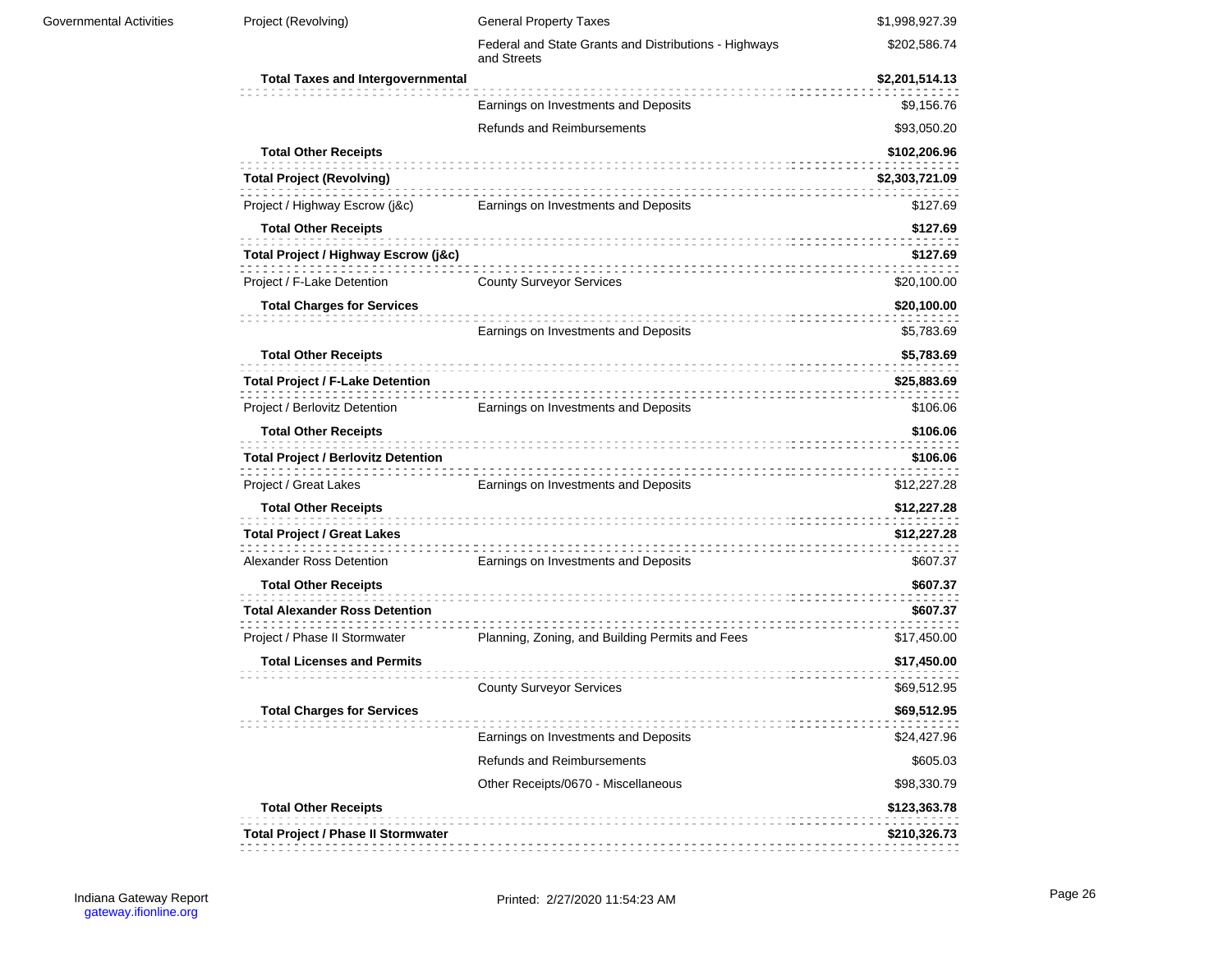| Governmental Activities | <b>Drain Reconstruction Assistance</b>                 | <b>General Property Taxes</b>                 | \$191,424.55    |
|-------------------------|--------------------------------------------------------|-----------------------------------------------|-----------------|
|                         | <b>Total Taxes and Intergovernmental</b>               |                                               | \$191,424.55    |
|                         |                                                        | Transfers In - Transferred from Another Fund  | \$73,484.00     |
|                         | <b>Total Other Receipts</b>                            |                                               | \$73,484.00     |
|                         | <b>Total Drain Reconstruction</b><br><b>Assistance</b> |                                               | \$264,908.55    |
|                         | <b>TEMA Hazard Warning Fund</b>                        | Transfers In - Transferred from Another Fund  | \$40,000.00     |
|                         | <b>Total Other Receipts</b>                            |                                               | \$40,000.00     |
|                         | <b>Total TEMA Hazard Warning Fund</b>                  |                                               | \$40,000.00     |
|                         | Firearms Range Support                                 | Transfers In - Transferred from Another Fund  | \$25,000.00     |
|                         |                                                        | Interfund Loans - Repayment from Another Fund | \$25,000.00     |
|                         | <b>Total Other Receipts</b>                            |                                               | \$50,000.00     |
|                         | <b>Total Firearms Range Support</b>                    |                                               | \$50,000.00     |
|                         | P-Card Rebate                                          | Refunds and Reimbursements                    | \$917.54        |
|                         |                                                        | Other Receipts/0000 - Other Receipts          | \$304,418.20    |
|                         | <b>Total Other Receipts</b>                            |                                               | \$305,335.74    |
|                         | <b>Total P-Card Rebate</b>                             |                                               | \$305,335.74    |
|                         | <b>Payroll Clearing</b>                                | Payroll Fund and Clearing Account Receipts    | \$25,588,781.90 |
|                         | <b>Total Other Receipts</b>                            |                                               | \$25,588,781.90 |
|                         | <b>Total Payroll Clearing</b>                          |                                               | \$25,588,781.90 |
|                         | <b>Francis Powers Trust</b>                            | Earnings on Investments and Deposits          | \$3,002.54      |
|                         | <b>Total Other Receipts</b>                            |                                               | \$3,002.54      |
|                         | <b>Total Francis Powers Trust</b>                      |                                               | \$3,002.54      |
|                         | Deer Creek Levy                                        | Other Taxes/0805 - Ditch Fees                 | \$4,579.28      |
|                         | <b>Total Taxes and Intergovernmental</b>               |                                               | \$4,579.28      |
|                         | <b>Total Deer Creek Levy</b>                           |                                               | \$4,579.28      |
|                         | <b>Battle Ground Fence</b>                             | Earnings on Investments and Deposits          | \$380.62        |
|                         | <b>Total Other Receipts</b>                            |                                               | \$380.62        |
|                         | <b>Total Battle Ground Fence</b>                       |                                               | \$380.62        |
|                         | Parks Tax Collections                                  | Innkeepers Tax                                | \$905.50        |
|                         | <b>Total Taxes and Intergovernmental</b>               |                                               | \$905.50        |
|                         | <b>Total Parks Tax Collections</b>                     |                                               | \$905.50        |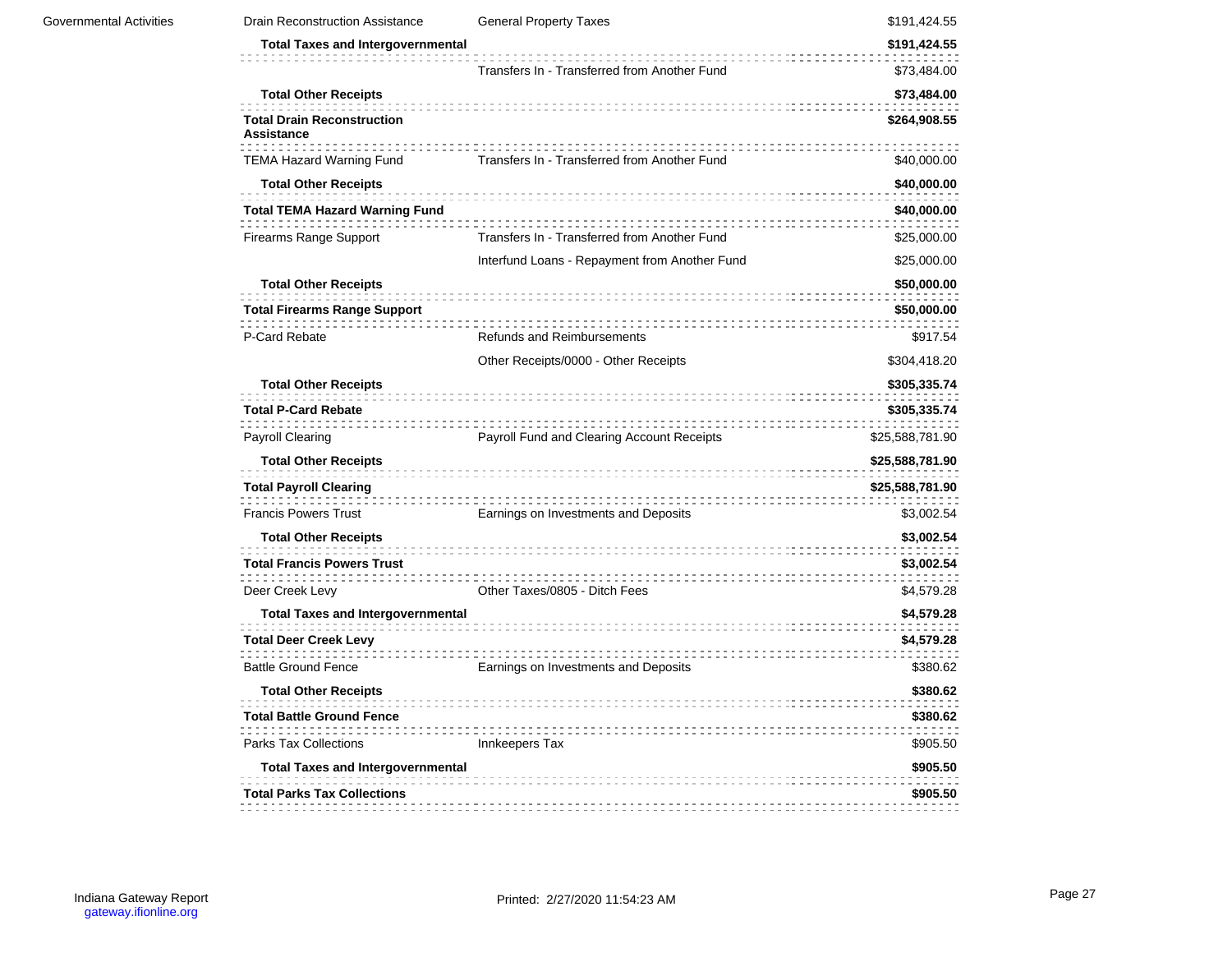| Settlement                                  | <b>General Property Taxes</b>                     | \$190,143,652.38 |
|---------------------------------------------|---------------------------------------------------|------------------|
|                                             | Vehicle/Aircraft Excise Tax Distribution          | \$18,911,778.71  |
|                                             | Other Taxes/0804 - Liens                          | \$145,148.99     |
|                                             | Other Taxes/0807 - Local Certified                | \$213.30         |
|                                             | Other Taxes/0808 - Treasurer Other Collections    | \$2,662.75       |
|                                             | Other Taxes/0809 - Heavy Rental Equipment         | \$330,712.30     |
| <b>Total Taxes and Intergovernmental</b>    |                                                   | \$209,534,168.43 |
| <b>Total Settlement</b>                     |                                                   | \$209,534,168.43 |
| <b>Wheel Tax</b>                            | Wheel Tax/Surtax Distribution                     | \$226,541.02     |
| <b>Total Taxes and Intergovernmental</b>    |                                                   | \$226,541.02     |
| <b>Total Wheel Tax</b>                      |                                                   | \$226,541.02     |
| Sur Tax                                     | Wheel Tax/Surtax Distribution                     | \$2,714,154.19   |
| <b>Total Taxes and Intergovernmental</b>    |                                                   | \$2,714,154.19   |
| <b>Total Sur Tax</b>                        |                                                   | \$2,714,154.19   |
| <b>CVET Agency</b>                          | Commercial Vehicle Excise Tax Distribution (CVET) | \$856,004.00     |
| <b>Total Taxes and Intergovernmental</b>    |                                                   | \$856,004.00     |
| <b>Total CVET Agency</b>                    |                                                   | \$856,004.00     |
| <b>Financial Institutions Tax</b>           | Financial Institution Tax distribution            | \$1,822,302.85   |
| <b>Total Taxes and Intergovernmental</b>    |                                                   | \$1,822,302.85   |
| <b>Total Financial Institutions Tax</b>     |                                                   | \$1,822,302.85   |
| <b>LIT Property Tax Relief</b>              | Other Taxes/0802 - LIT for Property Tax Relief    | \$6,942,557.00   |
| <b>Total Taxes and Intergovernmental</b>    |                                                   | \$6,942,557.00   |
| <b>Total LIT Property Tax Relief</b>        |                                                   | \$6,942,557.00   |
| <b>State Fines &amp; Forefeitures</b>       | Other Taxes/0807 - State Fines & Forfeitures      | \$62,260.47      |
| <b>Total Taxes and Intergovernmental</b>    |                                                   | \$62,260.47      |
| <b>Total State Fines &amp; Forefeitures</b> |                                                   | \$62,260.47      |
| Infraction Judgments                        | Other Taxes/0807 - Infraction Judgments           | \$293,626.31     |
| <b>Total Taxes and Intergovernmental</b>    |                                                   | \$293,626.31     |
| <b>Total Infraction Judgments</b>           |                                                   | \$293,626.31     |
| Special Death Benefit                       | Other Taxes/0807 - Special Death Benefit          | \$19,085.00      |
| <b>Total Taxes and Intergovernmental</b>    |                                                   | \$19,085.00      |
| <b>Total Special Death Benefit</b>          |                                                   | \$19,085.00      |
|                                             |                                                   |                  |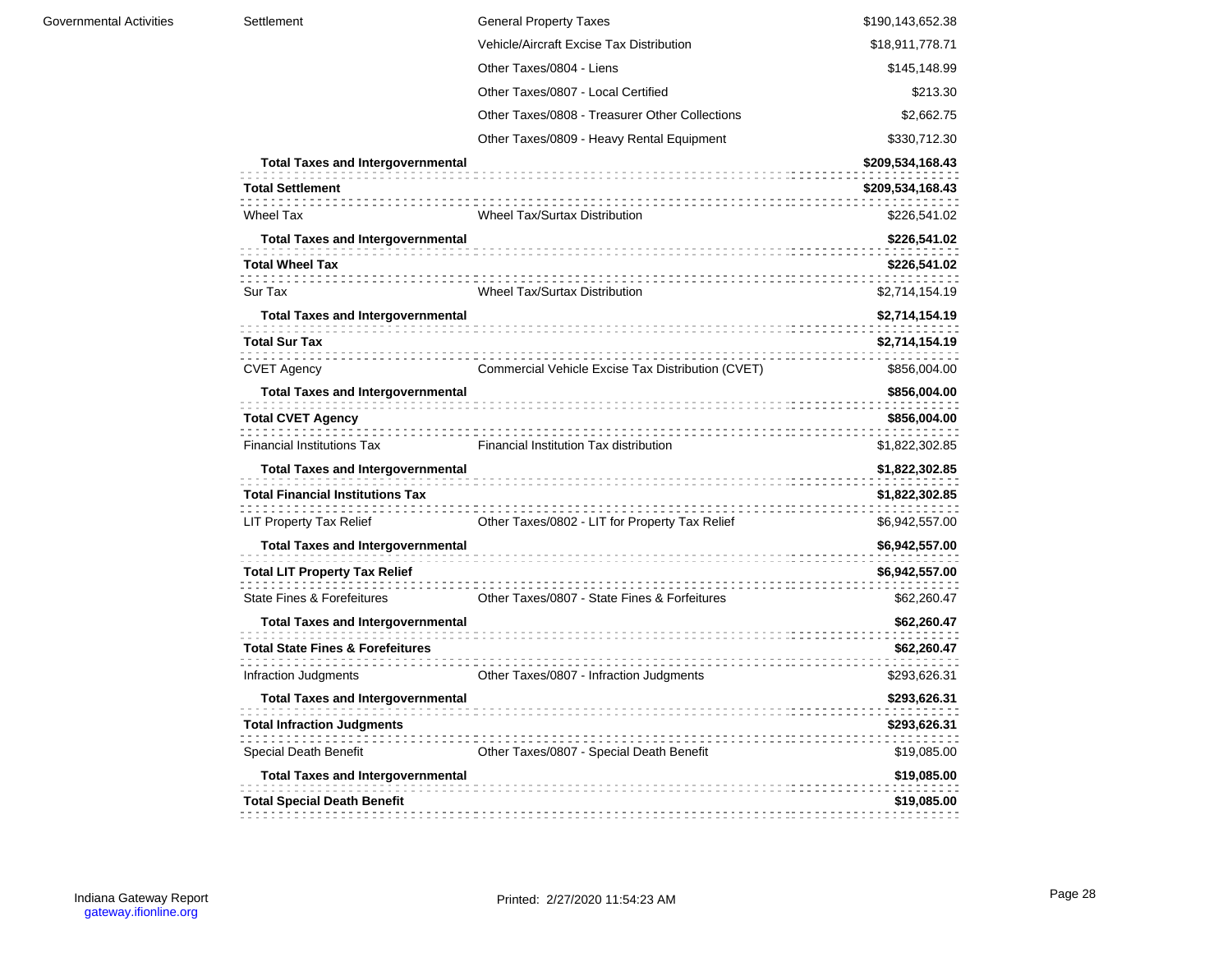| Governmental Activities | <b>Coroners Continuing Education</b>                   | Other Taxes/0807 - Coroners Continuing Educaiton              | \$21,494.25     |
|-------------------------|--------------------------------------------------------|---------------------------------------------------------------|-----------------|
|                         | <b>Total Taxes and Intergovernmental</b>               |                                                               | \$21,494.25     |
|                         | <b>Total Coroners Continuing Education</b>             | .                                                             | \$21,494.25     |
|                         | Mortgage Record Fee-State Share                        | Other Taxes/0807 - Local Collections                          | \$14,712.50     |
|                         | <b>Total Taxes and Intergovernmental</b>               |                                                               | \$14,712.50     |
|                         | <b>Total Mortgage Record Fee-State</b><br><b>Share</b> |                                                               | \$14,712.50     |
|                         | Education Plate Fees Agency                            | Other Taxes/0806 - BMV Certified Collections                  | \$2,437.50      |
|                         | <b>Total Taxes and Intergovernmental</b>               |                                                               | \$2,437.50      |
|                         | <b>Total Education Plate Fees Agency</b>               |                                                               | \$2,437.50      |
|                         | <b>Riverboat Revenue Sharing</b>                       | Casino/Riverboat Distribution                                 | \$1,023,535.02  |
|                         | <b>Total Taxes and Intergovernmental</b>               |                                                               | \$1,023,535.02  |
|                         | <b>Total Riverboat Revenue Sharing</b>                 |                                                               | \$1,023,535.02  |
|                         | Innkeepers Tax Collections                             | Innkeepers Tax                                                | \$2,678,889.08  |
|                         | <b>Total Taxes and Intergovernmental</b>               |                                                               | \$2,678,889.08  |
|                         |                                                        | Earnings on Investments and Deposits                          | \$9,203.93      |
|                         | <b>Total Other Receipts</b>                            |                                                               | \$9,203.93      |
|                         | <b>Total Innkeepers Tax Collections</b>                |                                                               | \$2,688,093.01  |
|                         | <b>LIT Certified Shares</b>                            | Local Income Tax (LIT) Certified Shares                       | \$27,487,824.00 |
|                         | <b>Total Taxes and Intergovernmental</b>               |                                                               | \$27,487,824.00 |
|                         | <b>Total LIT Certified Shares</b>                      |                                                               | \$27,487,824.00 |
|                         | LIT Economic Development                               | Local Income Tax (LIT) for Economic Development               | \$19,684,705.00 |
|                         | <b>Total Taxes and Intergovernmental</b>               |                                                               | \$19,684,705.00 |
|                         | <b>Total LIT Economic Development</b>                  |                                                               | \$19,684,705.00 |
|                         | Stop Arm Violation Enforcement                         | Federal and State Grants and Distributions - Public<br>Safety | \$7,880.18      |
|                         | <b>Total Taxes and Intergovernmental</b>               |                                                               | \$7,880.18      |
|                         | <b>Total Stop Arm Violation Enforcement</b>            |                                                               | \$7,880.18      |
|                         | <b>CC TANF Block Grant</b>                             | Federal and State Grants and Distributions - Public<br>Safety | \$57,141.59     |
|                         | <b>Total Taxes and Intergovernmental</b>               |                                                               | \$57,141.59     |
|                         | <b>Total CC TANF Block Grant</b>                       |                                                               | \$57,141.59     |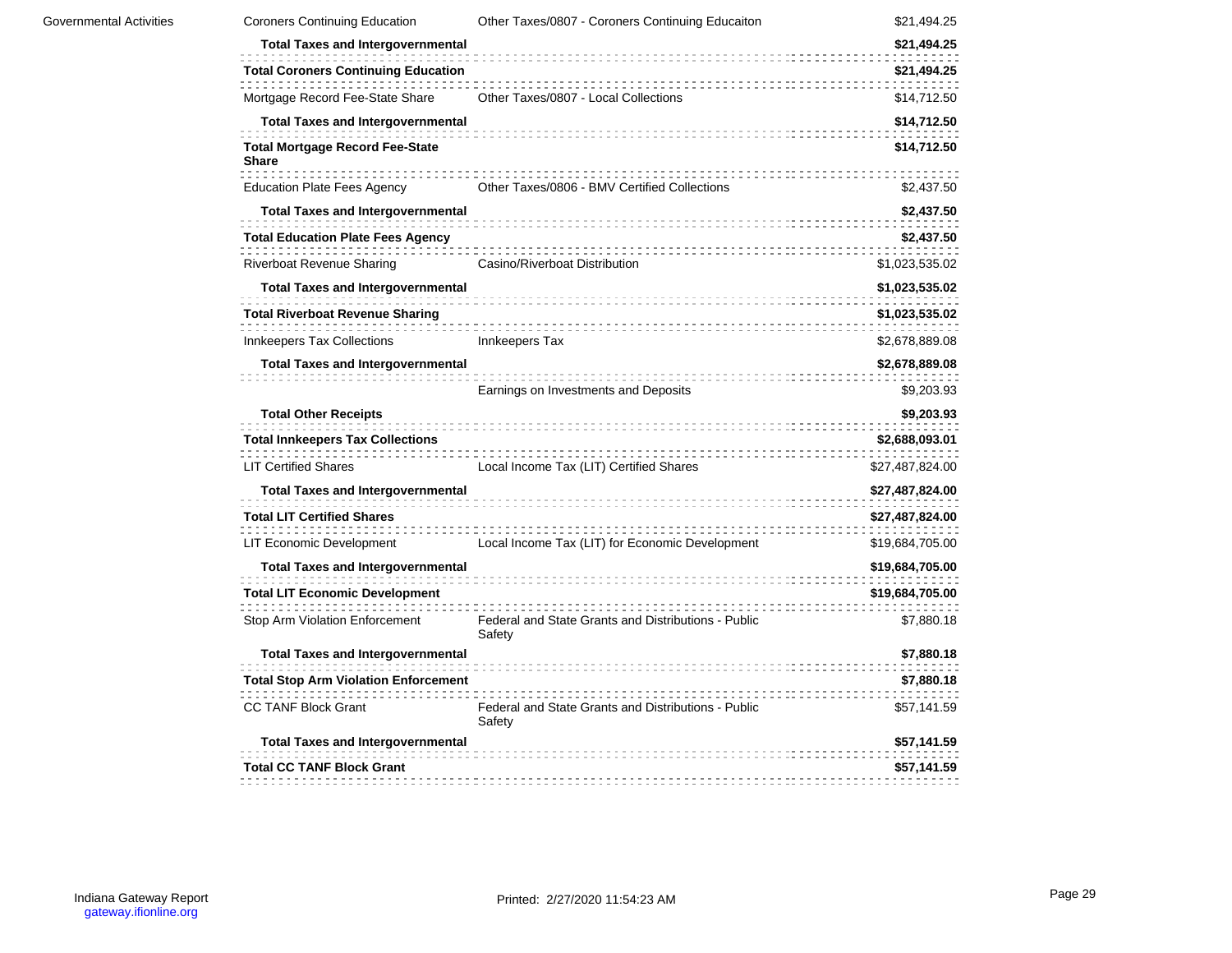| Prosecutor ICJI HTCU                       | Federal and State Grants and Distributions - Public<br>Safety        | \$151,635.43 |
|--------------------------------------------|----------------------------------------------------------------------|--------------|
| <b>Total Taxes and Intergovernmental</b>   |                                                                      | \$151,635.43 |
| <b>Total Prosecutor ICJI HTCU</b>          |                                                                      | \$151,635.43 |
| Prosecutor ICJI VOCA                       | Federal and State Grants and Distributions - Public<br>Safety        | \$139,314.93 |
| <b>Total Taxes and Intergovernmental</b>   |                                                                      | \$139,314.93 |
| <b>Total Prosecutor ICJI VOCA</b>          |                                                                      | \$139,314.93 |
| Traffic / Area Plan                        | Federal and State Grants and Distributions - Highways<br>and Streets | \$14,280.50  |
| <b>Total Taxes and Intergovernmental</b>   |                                                                      | \$14,280.50  |
| <b>Total Traffic / Area Plan</b>           |                                                                      | \$14,280.50  |
| <b>TEMA LEPC HMEP</b>                      | Federal and State Grants and Distributions - Public<br>Safety        | \$8,092.00   |
| <b>Total Taxes and Intergovernmental</b>   |                                                                      | \$8,092.00   |
| <b>Total TEMA LEPC HMEP</b>                |                                                                      | \$8,092.00   |
| <b>STD Prevention Grant</b>                | Federal and State Grants and Distributions - Health and<br>Welfare   | \$83,002.07  |
| <b>Total Taxes and Intergovernmental</b>   |                                                                      | \$83,002.07  |
| <b>Total STD Prevention Grant</b>          |                                                                      | \$83,002.07  |
| Immunization Grant                         | Federal and State Grants and Distributions - Health and<br>Welfare   | \$48,286.91  |
| <b>Total Taxes and Intergovernmental</b>   |                                                                      | \$48,286.91  |
| <b>Total Immunization Grant</b>            |                                                                      | \$48,286.91  |
| Bio Emergency HPP & PHEP                   | Federal and State Grants and Distributions - Health and<br>Welfare   | \$24,668.02  |
| <b>Total Taxes and Intergovernmental</b>   |                                                                      | \$24,668.02  |
| <b>Total Bio Emergency HPP &amp; PHEP</b>  |                                                                      | \$24,668.02  |
| HIV Prevention Health Program              | Federal and State Grants and Distributions - Health and<br>Welfare   | \$10,970.25  |
| <b>Total Taxes and Intergovernmental</b>   |                                                                      | \$10,970.25  |
| <b>Total HIV Prevention Health Program</b> |                                                                      | \$10,970.25  |
| Quick Response Team                        | Federal and State Grants and Distributions - Health and<br>Welfare   | \$26,408.27  |
| <b>Total Taxes and Intergovernmental</b>   |                                                                      | \$26,408.27  |
| <b>Total Quick Response Team</b>           |                                                                      | \$26,408.27  |
|                                            |                                                                      |              |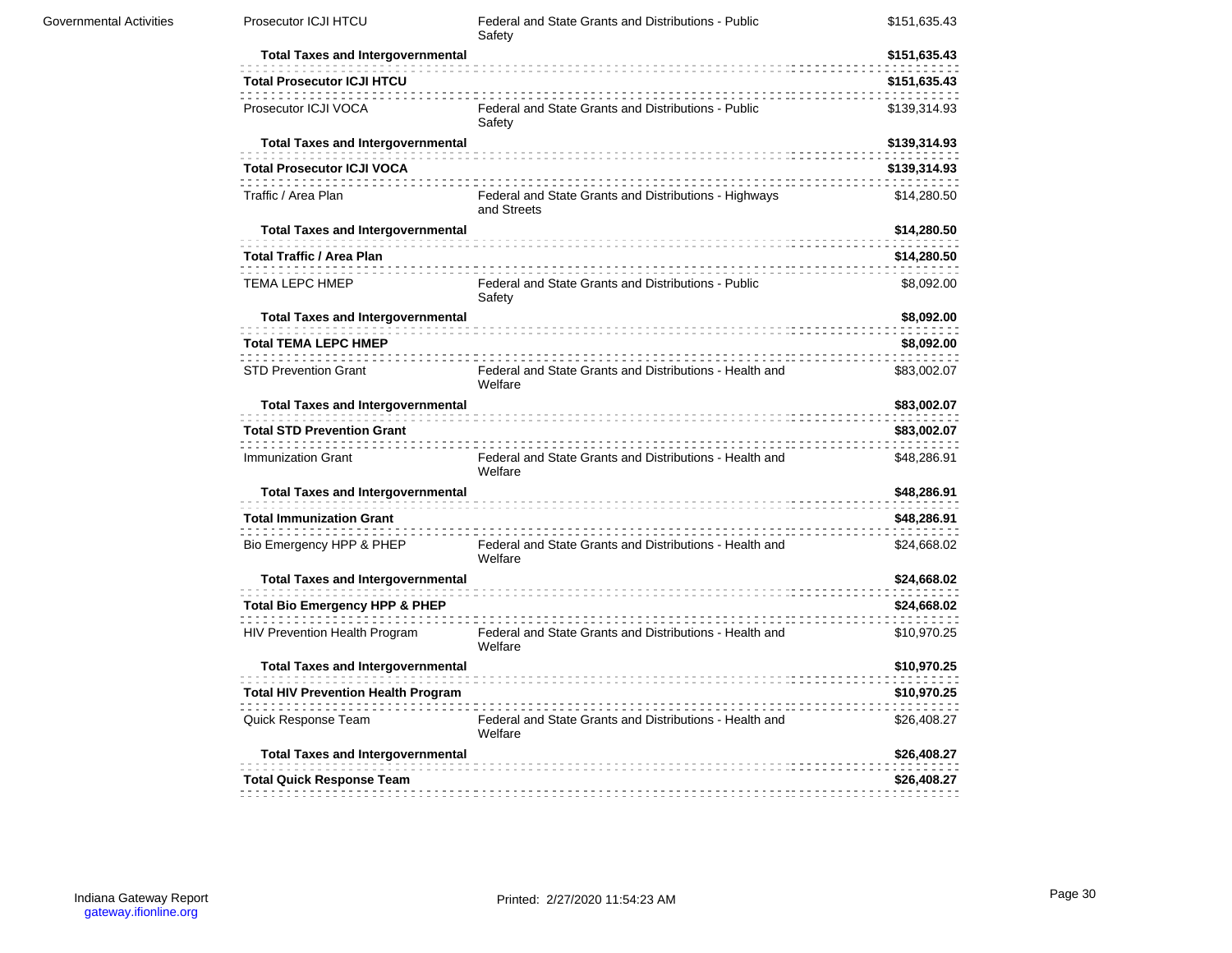| <b>Governmental Activities</b> | <b>SSP Mobilization</b>                  | Federal and State Grants and Distributions - Health and<br>Welfare | \$100,000.00 |
|--------------------------------|------------------------------------------|--------------------------------------------------------------------|--------------|
|                                | <b>Total Taxes and Intergovernmental</b> |                                                                    | \$100,000.00 |
|                                | <b>Total SSP Mobilization</b>            |                                                                    | \$100,000.00 |
|                                | CASA ICJI VOCA                           | Federal and State Grants and Distributions - Health and<br>Welfare | \$143,406.90 |
|                                | <b>Total Taxes and Intergovernmental</b> |                                                                    | \$143,406.90 |
|                                | <b>Total CASA ICJI VOCA</b>              |                                                                    | \$143,406.90 |
|                                | Title II JJDP                            | Federal and State Grants and Distributions - Public<br>Safety      | \$9,790.80   |
|                                | <b>Total Taxes and Intergovernmental</b> |                                                                    | \$9,790.80   |
|                                | <b>Total Title II JJDP</b>               |                                                                    | \$9,790.80   |
|                                | <b>NCJFCJ Grant</b>                      | Federal and State Grants and Distributions - Health and<br>Welfare | \$1,414.84   |
|                                | <b>Total Taxes and Intergovernmental</b> |                                                                    | \$1,414.84   |
|                                | <b>Total NCJFCJ Grant</b>                |                                                                    | \$1,414.84   |
|                                | <b>JPAR Grant</b>                        | Federal and State Grants and Distributions - Health and<br>Welfare | \$60,000.00  |
|                                | <b>Total Taxes and Intergovernmental</b> |                                                                    | \$60,000.00  |
|                                | <b>Total JPAR Grant</b>                  |                                                                    | \$60,000.00  |
|                                | <b>WIC</b>                               | Federal and State Grants and Distributions - Health and<br>Welfare | \$980,466.40 |
|                                | <b>Total Taxes and Intergovernmental</b> |                                                                    | \$980,466.40 |
|                                | <b>Total WIC</b>                         |                                                                    | \$980,466.40 |
|                                | <b>WIC PEER COUNSELOR</b>                | Federal and State Grants and Distributions - Health and<br>Welfare | \$36,895.78  |
|                                | <b>Total Taxes and Intergovernmental</b> |                                                                    | \$36,895.78  |
|                                | <b>Total WIC PEER COUNSELOR</b>          |                                                                    | \$36,895.78  |
|                                | 93.563 Title IV-D Incentive              | Federal and State Grants and Distributions - Health and<br>Welfare | \$53,447.00  |
|                                | <b>Total Taxes and Intergovernmental</b> |                                                                    | \$53,447.00  |
|                                |                                          | Earnings on Investments and Deposits                               | \$166.58     |
|                                | <b>Total Other Receipts</b>              |                                                                    | \$166.58     |
|                                | Total 93.563 Title IV-D Incentive        |                                                                    | \$53,613.58  |
|                                |                                          |                                                                    |              |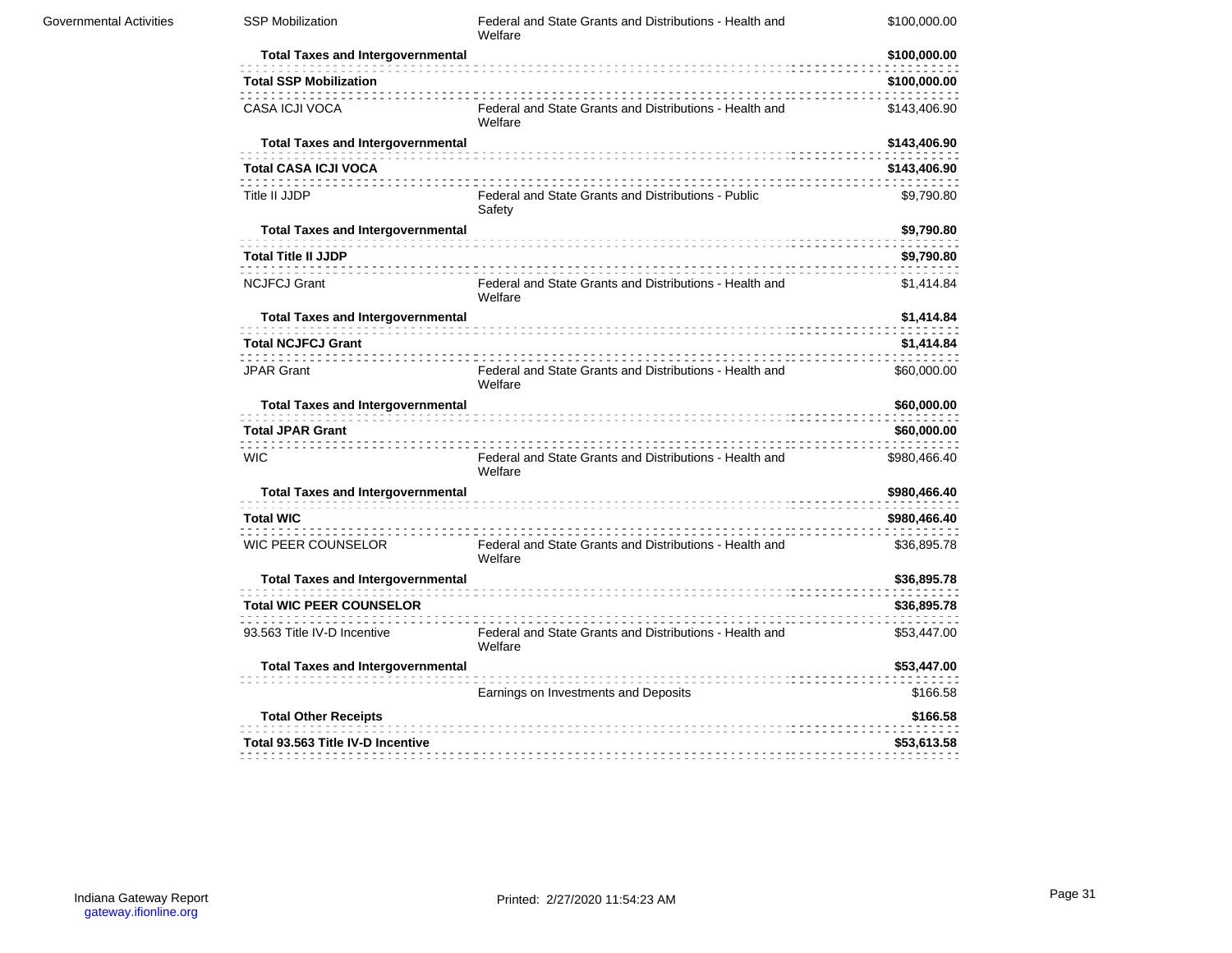| 93.563 Prosecutor IV-D Incentive-Post<br>Oct '99       | Federal and State Grants and Distributions - Health and<br>Welfare                                          | \$80,410.00    |
|--------------------------------------------------------|-------------------------------------------------------------------------------------------------------------|----------------|
| <b>Total Taxes and Intergovernmental</b>               |                                                                                                             | \$80,410.00    |
|                                                        | Earnings on Investments and Deposits                                                                        | \$3,524.14     |
| <b>Total Other Receipts</b>                            |                                                                                                             | \$3,524.14     |
| Total 93.563 Prosecutor IV-D<br>Incentive-Post Oct '99 |                                                                                                             | \$83,934.14    |
|                                                        | 93.563 Clerk IV-D Incentive-Post Oct '99 Federal and State Grants and Distributions - Health and<br>Welfare | \$53,447.00    |
| <b>Total Taxes and Intergovernmental</b>               |                                                                                                             | \$53,447.00    |
|                                                        | Earnings on Investments and Deposits                                                                        | \$1,155.97     |
| <b>Total Other Receipts</b>                            |                                                                                                             | \$1,155.97     |
| Total 93.563 Clerk IV-D Incentive-Post<br>Oct '99      |                                                                                                             | \$54,602.97    |
| CASAs for Kids                                         | Federal and State Grants and Distributions - Health and<br>Welfare                                          | \$45,152.00    |
| <b>Total Taxes and Intergovernmental</b>               |                                                                                                             | \$45,152.00    |
| <b>Total CASAs for Kids</b>                            |                                                                                                             | \$45,152.00    |
| <b>Community Crossing</b>                              | Federal and State Grants and Distributions - Highways<br>and Streets                                        | \$1,000,000.00 |
| <b>Total Taxes and Intergovernmental</b>               |                                                                                                             | \$1,000,000.00 |
| <b>Total Community Crossing</b>                        |                                                                                                             | \$1,000,000.00 |
| Juvenile Case Assessment Triage                        | Federal and State Grants and Distributions - Health and<br>Welfare                                          | \$45,000.00    |
| <b>Total Taxes and Intergovernmental</b>               |                                                                                                             | \$45,000.00    |
| <b>Total Juvenile Case Assessment</b><br>Triage        |                                                                                                             | \$45,000.00    |
| CLaf Byrne Law Enforcement                             | Federal and State Grants and Distributions - Public<br>Safety                                               | \$14,959.00    |
| <b>Total Taxes and Intergovernmental</b>               |                                                                                                             | \$14,959.00    |
| <b>Total CLaf Byrne Law Enforcement</b>                |                                                                                                             | \$14,959.00    |
| <b>WCI/FIRM</b>                                        | Federal and State Grants and Distributions - Health and<br>Welfare                                          | \$40,000.00    |
| <b>Total Taxes and Intergovernmental</b>               |                                                                                                             | \$40,000.00    |
| <b>Total WCI/FIRM</b>                                  |                                                                                                             | \$40,000.00    |
| Syringe Services - THFGI                               | Other Receipts/0671 - Miscellaneous                                                                         | \$10,000.00    |
| <b>Total Other Receipts</b>                            |                                                                                                             | \$10,000.00    |
| <b>Total Syringe Services - THFGI</b>                  |                                                                                                             | \$10,000.00    |
|                                                        |                                                                                                             |                |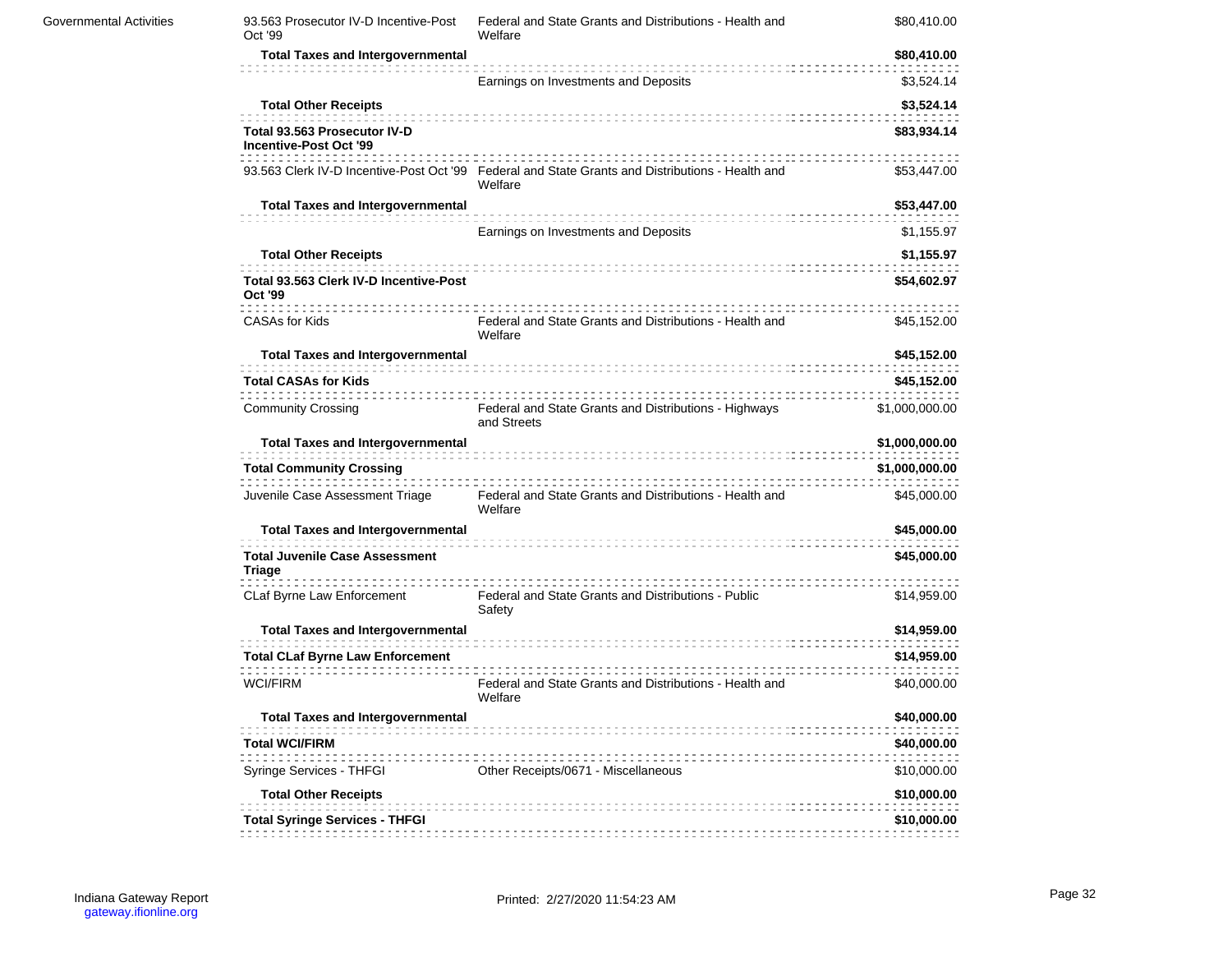| <b>Governmental Activities</b> | Gateway to Hope Counseling                              | Grants and Distributions from Non-Governmental<br>Entities         | \$15,200.00  |
|--------------------------------|---------------------------------------------------------|--------------------------------------------------------------------|--------------|
|                                | <b>Total Other Receipts</b>                             |                                                                    | \$15,200.00  |
|                                | <b>Total Gateway to Hope Counseling</b>                 |                                                                    | \$15,200.00  |
|                                | <b>CC Truancy Mediation</b>                             | Other Receipts/0670 - Miscellaneous                                | \$22,440.00  |
|                                | <b>Total Other Receipts</b>                             |                                                                    | \$22,440.00  |
|                                | <b>Total CC Truancy Mediation</b>                       |                                                                    | \$22,440.00  |
|                                | <b>JUV ALT Safe Place</b>                               | Federal and State Grants and Distributions - Health and<br>Welfare | \$7,542.50   |
|                                | <b>Total Taxes and Intergovernmental</b>                |                                                                    | \$7,542.50   |
|                                | <b>Total JUV ALT Safe Place</b>                         |                                                                    | \$7,542.50   |
|                                | <b>IDHS Foundatin Grant</b>                             | Other Receipts/0671 - Non-Governmental Grants                      | \$3,922.50   |
|                                | <b>Total Other Receipts</b>                             |                                                                    | \$3,922.50   |
|                                | <b>Total IDHS Foundatin Grant</b>                       |                                                                    | \$3,922.50   |
|                                | JUV ALT DOC JDAI 2014                                   | Federal and State Grants and Distributions - Public<br>Safety      | \$54,886.85  |
|                                | <b>Total Taxes and Intergovernmental</b>                |                                                                    | \$54,886.85  |
|                                | Total JUV ALT DOC JDAI 2014                             |                                                                    | \$54,886.85  |
|                                | <b>JDAI Performance Grant</b>                           | Federal and State Grants and Distributions - Public<br>Safety      | \$49,500.00  |
|                                | <b>Total Taxes and Intergovernmental</b>                |                                                                    | \$49,500.00  |
|                                | <b>Total JDAI Performance Grant</b>                     |                                                                    | \$49,500.00  |
|                                | CC DOC ADULT GRANT                                      | Federal and State Grants and Distributions - Public<br>Safety      | \$816,868.50 |
|                                | <b>Total Taxes and Intergovernmental</b>                |                                                                    | \$816,868.50 |
|                                | <b>Total CC DOC ADULT GRANT</b>                         |                                                                    | \$816,868.50 |
|                                | CC DOC COMMUNITY TRANSITIONS Refunds and Reimbursements |                                                                    | \$260.00     |
|                                | <b>Total Other Receipts</b>                             |                                                                    | \$260.00     |
|                                | <b>Total CC DOC COMMUNITY</b><br><b>TRANSITIONS</b>     |                                                                    | \$260.00     |
|                                | SIA Foundation WOW Grant                                | Other Receipts/0671 - Non-Governmental Grant                       | \$14,960.00  |
|                                | <b>Total Other Receipts</b>                             |                                                                    | \$14,960.00  |
|                                | <b>Total SIA Foundation WOW Grant</b>                   |                                                                    | \$14,960.00  |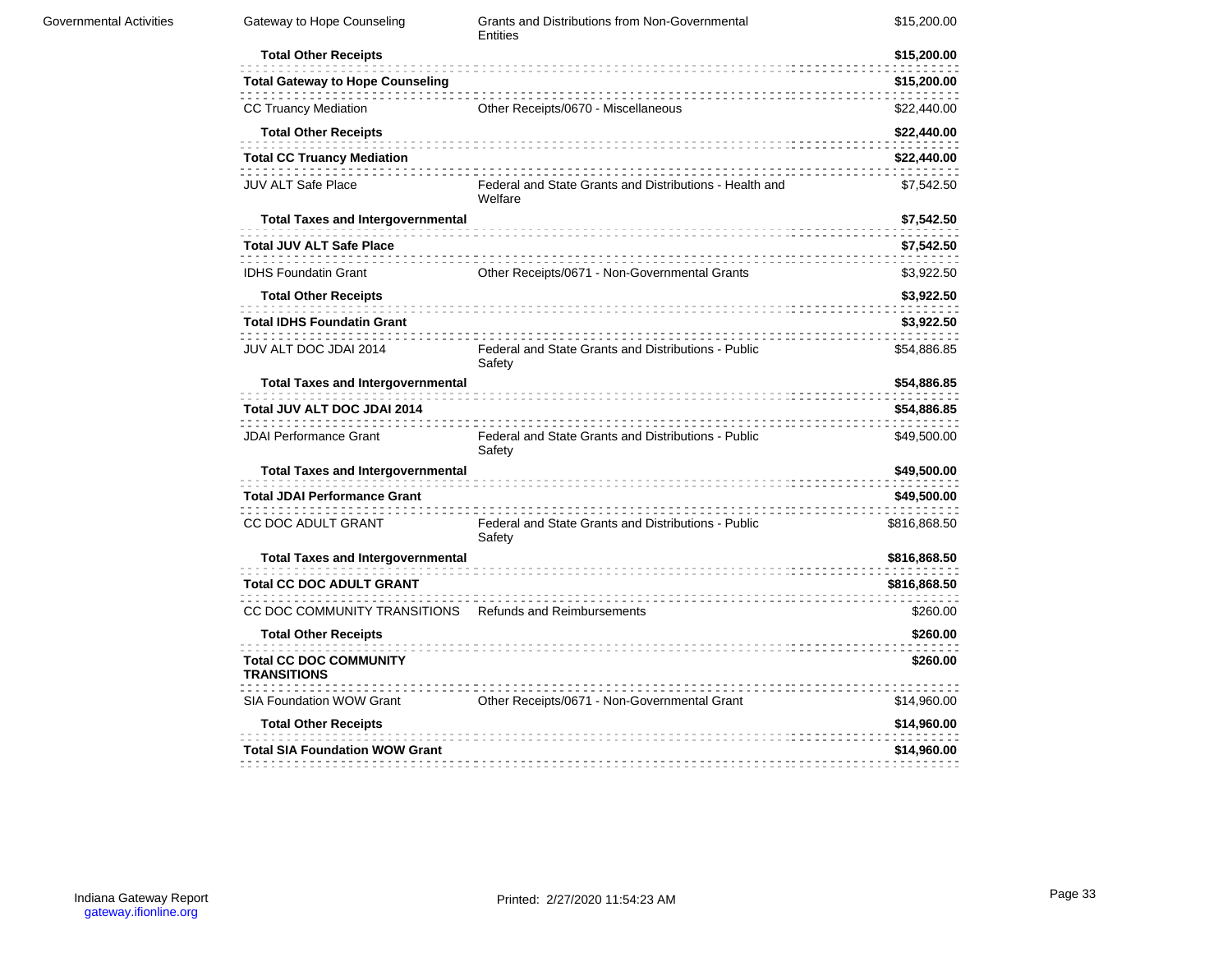| <b>Governmental Activities</b> | <b>DTF Coalition Grant</b>                   | Refunds and Reimbursements                                         | \$2,400.00   |
|--------------------------------|----------------------------------------------|--------------------------------------------------------------------|--------------|
|                                | <b>Total Other Receipts</b>                  |                                                                    | \$2,400.00   |
|                                | <b>Total DTF Coalition Grant</b>             |                                                                    | \$2,400.00   |
|                                | <b>IFSSA ADULT PROTECT SVC</b>               | Federal and State Grants and Distributions - Health and<br>Welfare | \$311,720.80 |
|                                | <b>Total Taxes and Intergovernmental</b>     |                                                                    | \$311,720.80 |
|                                | <b>Total IFSSA ADULT PROTECT SVC</b>         |                                                                    | \$311,720.80 |
|                                | ICJI EEDMA Project Fund                      | Federal and State Grants and Distributions - Public<br>Safety      | \$85,879.80  |
|                                | <b>Total Taxes and Intergovernmental</b>     |                                                                    | \$85,879.80  |
|                                | <b>Total ICJI EEDMA Project Fund</b>         |                                                                    | \$85,879.80  |
|                                | <b>DOC Probation Grant</b>                   | Federal and State Grants and Distributions - Public<br>Safety      | \$74,112.50  |
|                                | <b>Total Taxes and Intergovernmental</b>     |                                                                    | \$74,112.50  |
|                                | <b>Total DOC Probation Grant</b>             |                                                                    | \$74,112.50  |
|                                | <b>CASA Capacity Building Grant</b>          | Federal and State Grants and Distributions - Health and<br>Welfare | \$31,358.00  |
|                                | <b>Total Taxes and Intergovernmental</b>     |                                                                    | \$31,358.00  |
|                                | <b>Total CASA Capacity Building Grant</b>    |                                                                    | \$31,358.00  |
|                                | <b>Veterans Treatment</b>                    | Federal and State Grants and Distributions - Health and<br>Welfare | \$5,500.00   |
|                                | <b>Total Taxes and Intergovernmental</b>     |                                                                    | \$5,500.00   |
|                                | <b>Total Veterans Treatment</b>              |                                                                    | \$5,500.00   |
|                                | Court Interpreter IN Supreme Ct              | Federal and State Grants and Distributions - Health and<br>Welfare | \$9,005.48   |
|                                | <b>Total Taxes and Intergovernmental</b>     |                                                                    | \$9,005.48   |
|                                | <b>Total Court Interpreter IN Supreme Ct</b> |                                                                    | \$9,005.48   |
|                                | Family Court Grant                           | Federal and State Grants and Distributions - Health and<br>Welfare | \$5,000.00   |
|                                | <b>Total Taxes and Intergovernmental</b>     |                                                                    | \$5,000.00   |
|                                | <b>Total Family Court Grant</b>              |                                                                    | \$5,000.00   |
|                                | <b>TAGS VASIA Grant</b>                      | Federal and State Grants and Distributions - Health and<br>Welfare | \$75,000.00  |
|                                | <b>Total Taxes and Intergovernmental</b>     |                                                                    | \$75,000.00  |
|                                | <b>Total TAGS VASIA Grant</b>                |                                                                    | \$75,000.00  |
|                                |                                              |                                                                    |              |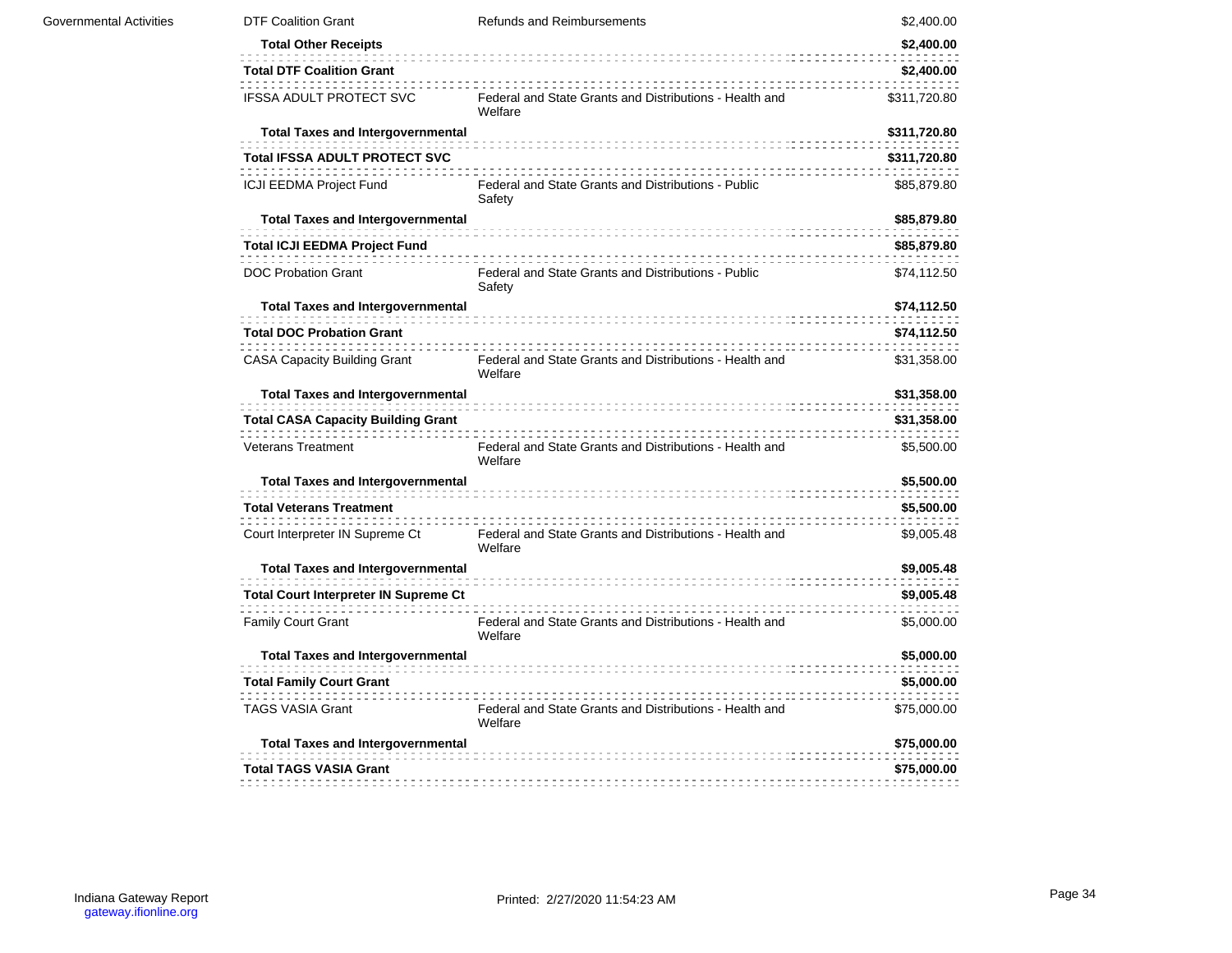| <b>Governmental Activities</b>       | Juv Alt DOC Grant                         | Federal and State Grants and Distributions - Public<br>Safety | \$246.636.97     |
|--------------------------------------|-------------------------------------------|---------------------------------------------------------------|------------------|
|                                      | <b>Total Taxes and Intergovernmental</b>  |                                                               | \$246,636.97     |
|                                      | <b>Total Juv Alt DOC Grant</b>            |                                                               | \$246.636.97     |
|                                      | Juv Alt DOC Bonus Grant SF19              | Federal and State Grants and Distributions - Public<br>Safety | \$14,450,00      |
|                                      | <b>Total Taxes and Intergovernmental</b>  |                                                               | \$14,450.00      |
|                                      | <b>Total Juv Alt DOC Bonus Grant SF19</b> |                                                               | \$14,450.00      |
| <b>Total Governmental Activities</b> |                                           |                                                               | \$439,248,666.48 |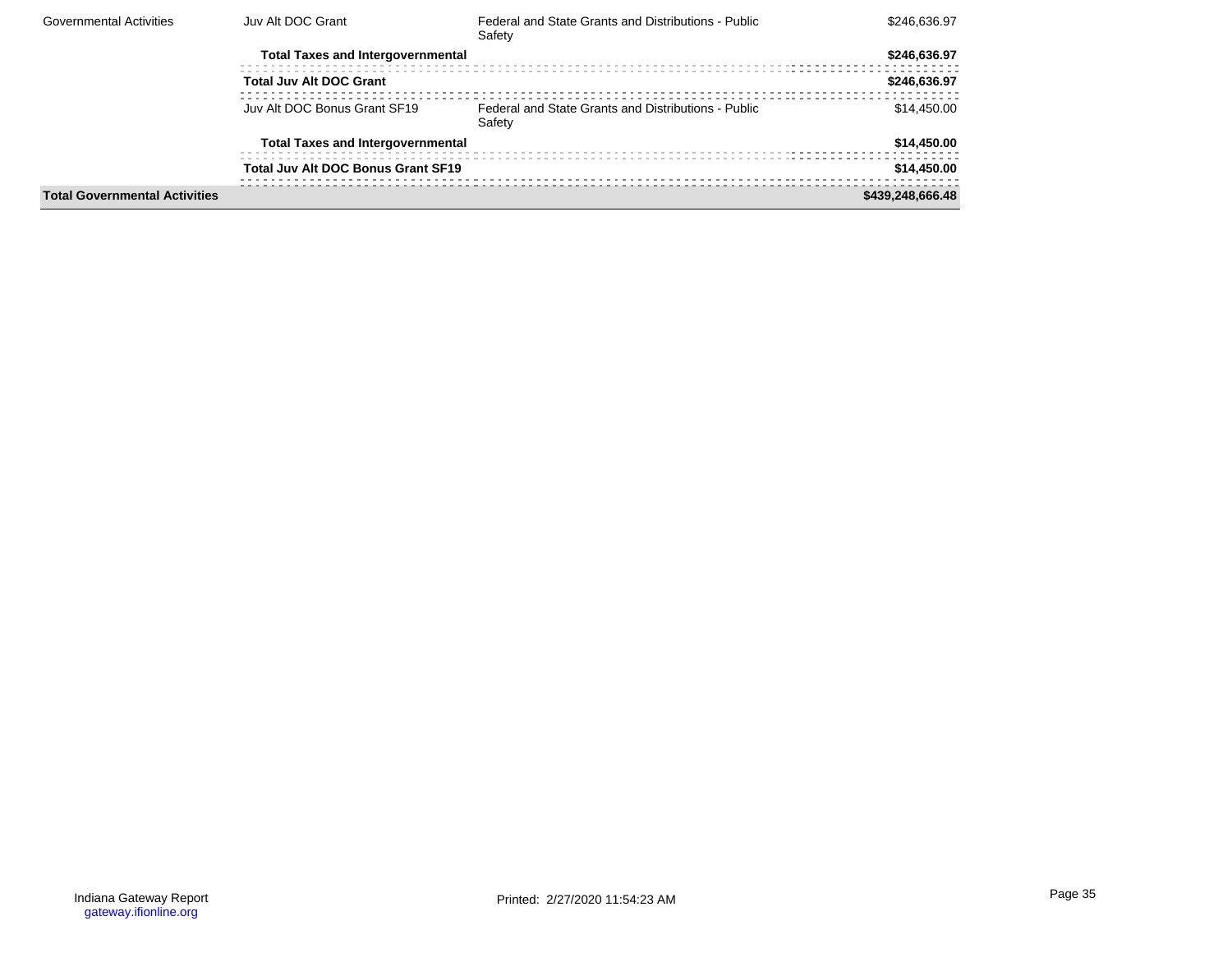#### **Tippecanoe County, Indiana Disbursements by Fund - 2019**

| <b>Governmental Activities</b> | After Settlement<br>Collections                            | <b>Other Disbursements</b>       | \$4,444,946.51  |
|--------------------------------|------------------------------------------------------------|----------------------------------|-----------------|
|                                |                                                            | <b>Total Other Disbursements</b> | \$4,444,946.51  |
|                                | <b>Total After Settlement Collections</b>                  |                                  | \$4,444,946.51  |
|                                | <b>Sheriff's Inmate Trust</b>                              | <b>Other Disbursements</b>       | \$3,053,768.21  |
|                                |                                                            | <b>Total Other Disbursements</b> | \$3,053,768.21  |
|                                | <b>Total Sheriff's Inmate Trust</b>                        |                                  | \$3,053,768.21  |
|                                | Jail Commissary                                            | <b>Other Disbursements</b>       | \$927,979.07    |
|                                |                                                            | <b>Total Other Disbursements</b> | \$927,979.07    |
|                                | <b>Total Jail Commissary</b>                               |                                  | \$927,979.07    |
|                                | Clerk's Trust                                              | <b>Other Disbursements</b>       | \$17,759,491.23 |
|                                |                                                            | <b>Total Other Disbursements</b> | \$17,759,491.23 |
|                                | <b>Total Clerk's Trust</b>                                 |                                  | \$17,759,491.23 |
|                                | County Home Residents' Other Disbursements<br><b>Trust</b> |                                  | \$166,889.98    |
|                                |                                                            | <b>Total Other Disbursements</b> | \$166,889.98    |
|                                | <b>Total County Home Residents' Trust</b>                  |                                  | \$166,889.98    |
|                                | Other Cash On Hand                                         | <b>Other Disbursements</b>       | \$700,043.17    |
|                                |                                                            | <b>Total Other Disbursements</b> | \$700,043.17    |
|                                | <b>Total Other Cash On Hand</b>                            |                                  | \$700,043.17    |
|                                | General                                                    | Salaries and Wages               | \$26,710,756.49 |
|                                |                                                            | <b>Other Personal Services</b>   | \$62,417.86     |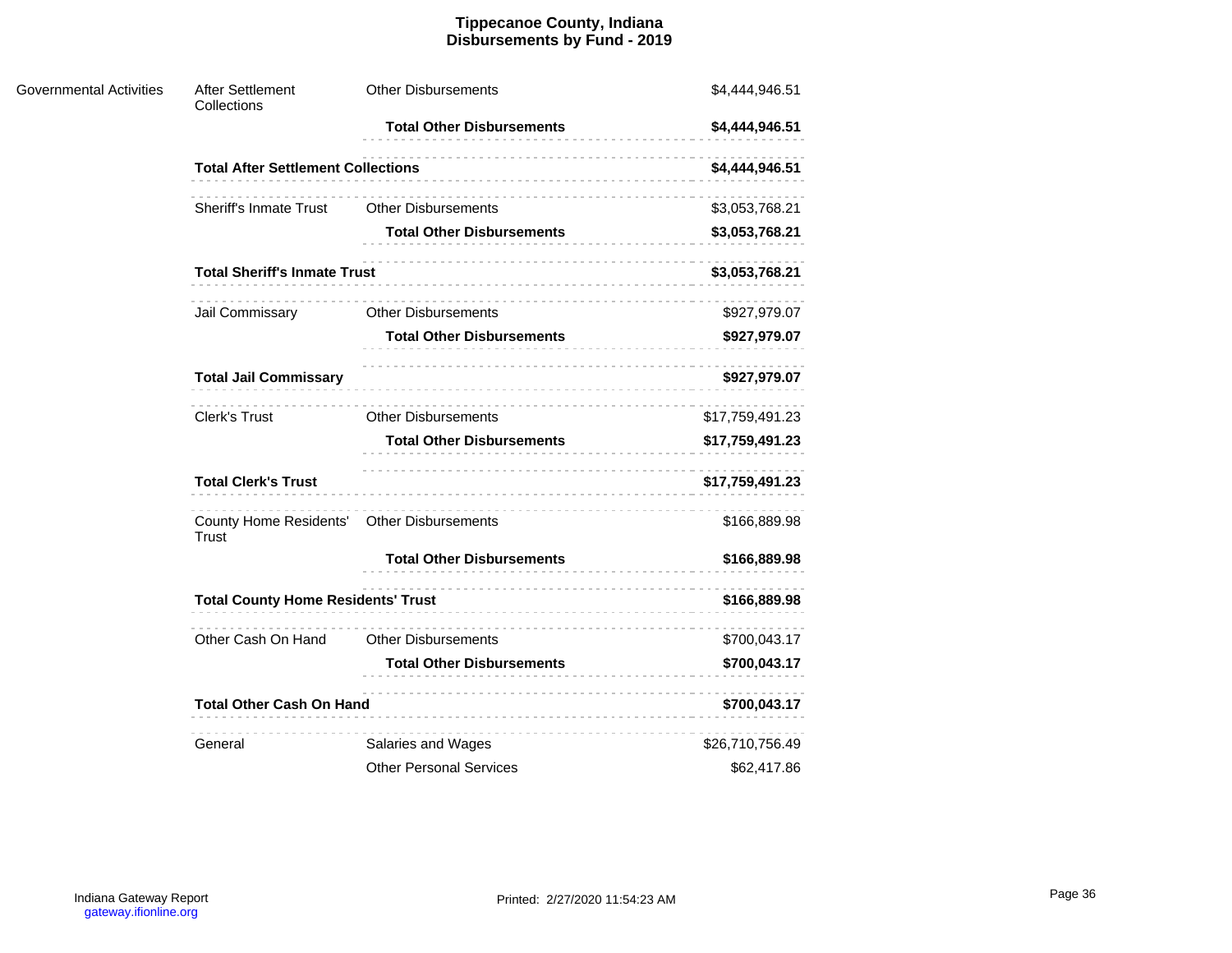| <b>Governmental Activities</b><br>General |                                             | <b>Employee Benefits</b>                      | \$12,587,356.92  |
|-------------------------------------------|---------------------------------------------|-----------------------------------------------|------------------|
|                                           |                                             | <b>Total Personal Services</b>                | \$39,360,531.27  |
|                                           |                                             |                                               |                  |
|                                           |                                             | <b>Office Supplies</b>                        | \$319,068.53     |
|                                           |                                             | <b>Operating Supplies</b>                     | \$1,583,667.50   |
|                                           |                                             | Repair and Maintenance Supplies               | \$74,713.80      |
|                                           |                                             | <b>Other Supplies</b>                         | \$138,281.93     |
|                                           |                                             | <b>Total Supplies</b>                         | \$2,115,731.76   |
|                                           |                                             | <b>Professional Services</b>                  | \$3,182,540.86   |
|                                           |                                             | Communication and Transportation              | \$271,238.74     |
|                                           |                                             | Printing and Advertising                      | \$7,039.54       |
|                                           |                                             | Insurance                                     | \$338,245.79     |
|                                           |                                             | <b>Utility Services</b>                       | \$1,219,757.61   |
|                                           |                                             | Repairs and Maintenance                       | \$483,470.52     |
|                                           |                                             | Rentals                                       | \$34,141.51      |
|                                           |                                             | Other Services and Charges                    | \$3,629,361.74   |
|                                           |                                             | <b>Total Services and Charges</b>             | \$9,165,796.31   |
|                                           |                                             | Machinery, Equipment, and Vehicles            | .<br>\$14,801.21 |
|                                           |                                             | <b>Total Capital Outlays</b>                  | \$14,801.21      |
| <b>Total General</b>                      |                                             |                                               | \$50,656,860.55  |
|                                           |                                             |                                               |                  |
| <b>Accident Report</b>                    |                                             | <b>Professional Services</b>                  | \$5,013.00       |
|                                           |                                             | <b>Total Services and Charges</b>             | \$5,013.00       |
|                                           | <b>Total Accident Report</b>                |                                               | \$5,013.00       |
| Holding                                   |                                             | Bid Deposits and Bonds  Professional Services | \$38,103.26      |
|                                           |                                             | Other Services and Charges                    | \$217,687.12     |
|                                           |                                             | <b>Total Services and Charges</b>             | \$255,790.38     |
|                                           | <b>Total Bid Deposits and Bonds Holding</b> |                                               | \$255,790.38     |
|                                           | <b>CEDIT County Share</b>                   | Salaries and Wages                            | \$370,619.59     |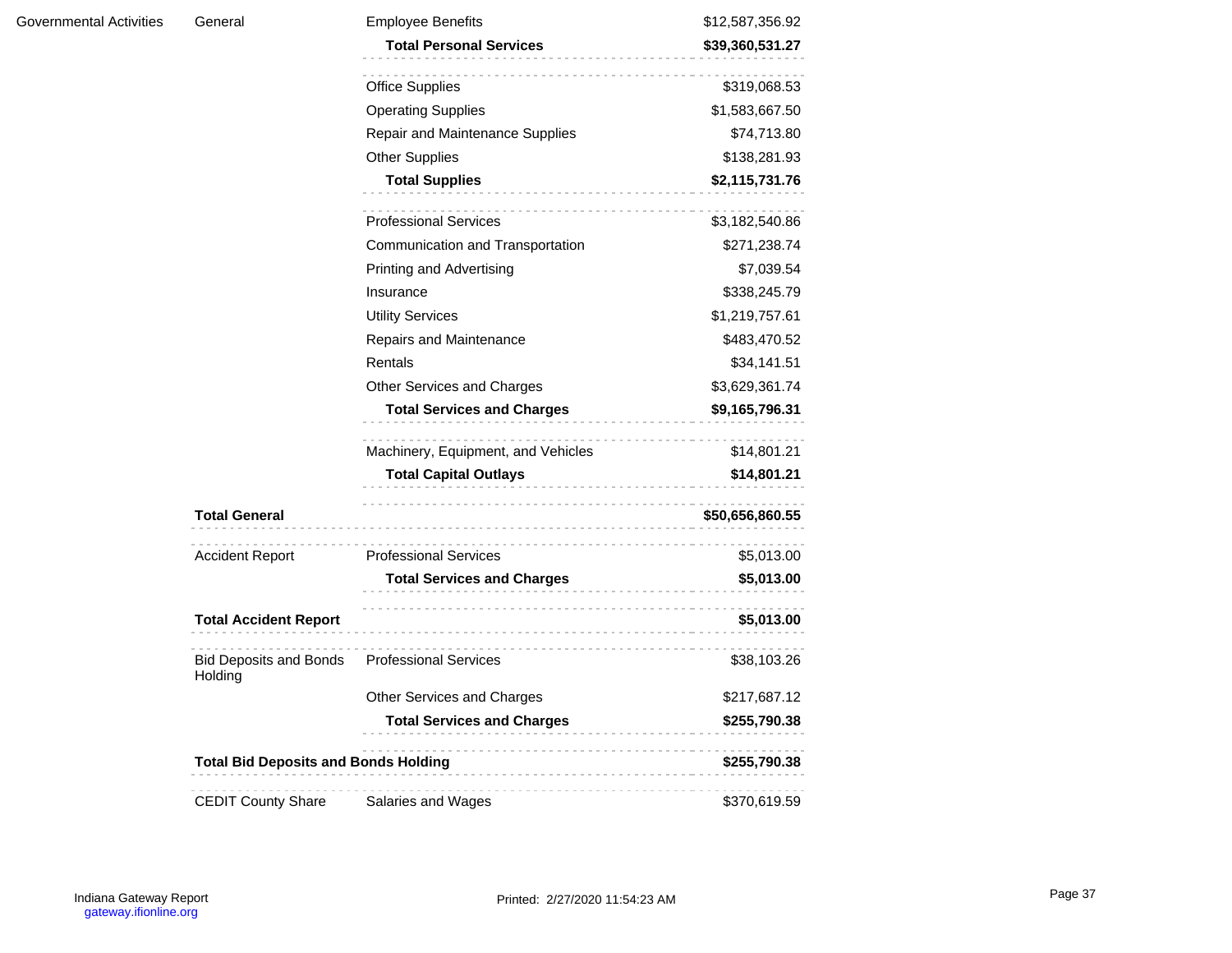| <b>CEDIT County Share</b>              | <b>Employee Benefits</b>                        | \$147,949.55               |
|----------------------------------------|-------------------------------------------------|----------------------------|
|                                        | <b>Total Personal Services</b>                  | \$518,569.14               |
|                                        |                                                 |                            |
|                                        | <b>Office Supplies</b><br><b>Other Supplies</b> | \$1,479.07                 |
|                                        | <b>Total Supplies</b>                           | \$16,144.84<br>\$17,623.91 |
|                                        |                                                 |                            |
|                                        | <b>Professional Services</b>                    | \$1,363,124.16             |
|                                        | Communication and Transportation                | \$864,435.68               |
|                                        | <b>Utility Services</b>                         | \$5,677.12                 |
|                                        | Other Services and Charges                      | \$959,106.46               |
|                                        | <b>Total Services and Charges</b>               | \$3,192,343.42             |
|                                        | Payments on Bonds and Other Debt Principal      | \$510,922.23               |
|                                        | Total Debt service - principal and interest     | \$510,922.23               |
|                                        | Land                                            | \$41,419.50                |
|                                        | Infrastructure                                  | \$1,000,311.05             |
|                                        | <b>Buildings</b>                                | \$1,887,863.55             |
|                                        | Improvements Other Than Buildings               | \$26,117.45                |
|                                        | Machinery, Equipment, and Vehicles              | \$318,812.74               |
|                                        | <b>Other Capital Outlays</b>                    | \$67,061.09                |
|                                        | <b>Total Capital Outlays</b>                    | \$3,341,585.38             |
|                                        | Transfer Out - Transferred To Another Fund      | \$288,484.00               |
|                                        | <b>Total Other Disbursements</b>                | \$288,484.00               |
| <b>Total CEDIT County Share</b>        |                                                 | \$7,869,528.08             |
| City and Town Court<br>Costs           | Distributions to Other Governmental Entities    | \$55,858.09                |
|                                        | <b>Total Other Disbursements</b>                | \$55,858.09                |
| <b>Total City and Town Court Costs</b> |                                                 | \$55,858.09                |
| <b>Clerk's Records</b><br>Perpetuation | Salaries and Wages                              | \$57,291.25                |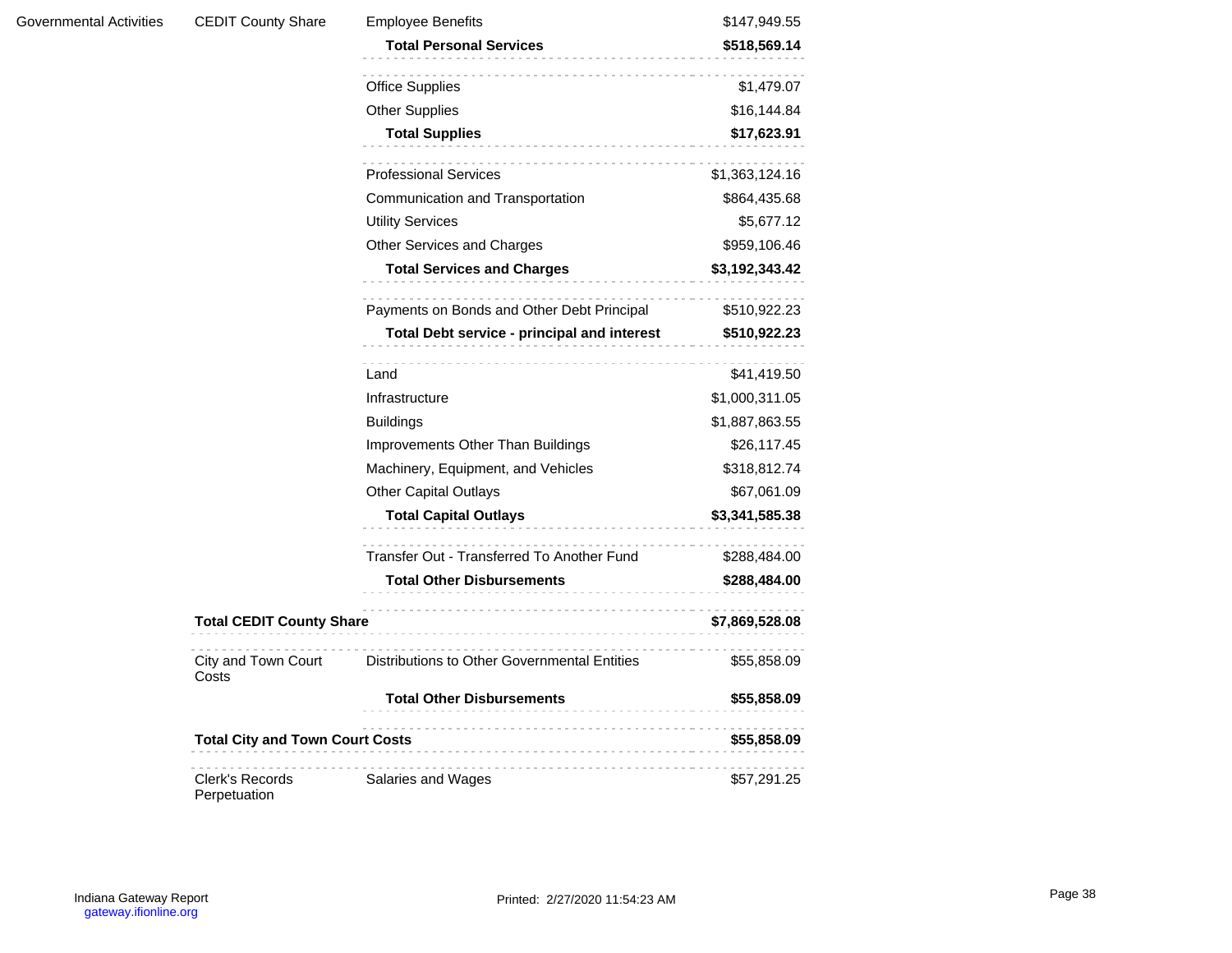| <b>Governmental Activities</b> | Clerk's Records<br>Perpetuation           | <b>Employee Benefits</b>              | \$4,348.18     |
|--------------------------------|-------------------------------------------|---------------------------------------|----------------|
|                                |                                           | <b>Total Personal Services</b><br>.   | \$61,639.43    |
|                                |                                           | <b>Office Supplies</b>                | \$90.80        |
|                                |                                           | Repair and Maintenance Supplies       | \$2,808.72     |
|                                |                                           | <b>Total Supplies</b><br>.            | \$2,899.52     |
|                                |                                           | .<br>Communication and Transportation | \$5,635.15     |
|                                |                                           | <b>Total Services and Charges</b>     | \$5,635.15     |
|                                | <b>Total Clerk's Records Perpetuation</b> |                                       | \$70,174.10    |
|                                | <b>Community Corrections</b>              | Salaries and Wages                    | \$1,410,837.83 |
|                                |                                           | <b>Employee Benefits</b>              | \$691,540.09   |
|                                |                                           | <b>Total Personal Services</b>        | \$2,102,377.92 |
|                                |                                           | <b>Other Supplies</b>                 | \$58,904.90    |
|                                |                                           | <b>Total Supplies</b>                 | \$58,904.90    |
|                                |                                           | <b>Professional Services</b>          | \$370,730.20   |
|                                |                                           | <b>Utility Services</b>               | \$47,638.08    |
|                                |                                           | Other Services and Charges            | \$3,468.88     |
|                                |                                           | <b>Total Services and Charges</b>     | \$421,837.16   |
|                                |                                           | Machinery, Equipment, and Vehicles    | \$149,000.00   |
|                                |                                           | <b>Total Capital Outlays</b>          | \$149,000.00   |
|                                | <b>Total Community Corrections</b>        |                                       | \$2,732,119.98 |
|                                | CC DOC Community<br><b>Relations</b>      | <b>Other Supplies</b>                 | \$44,283.48    |
|                                |                                           | <b>Total Supplies</b>                 | \$44,283.48    |
|                                |                                           | <b>Professional Services</b>          | \$30,417.00    |
|                                |                                           | <b>Utility Services</b>               | \$26,720.63    |
|                                |                                           | <b>Total Services and Charges</b>     | \$57,137.63    |
|                                |                                           |                                       |                |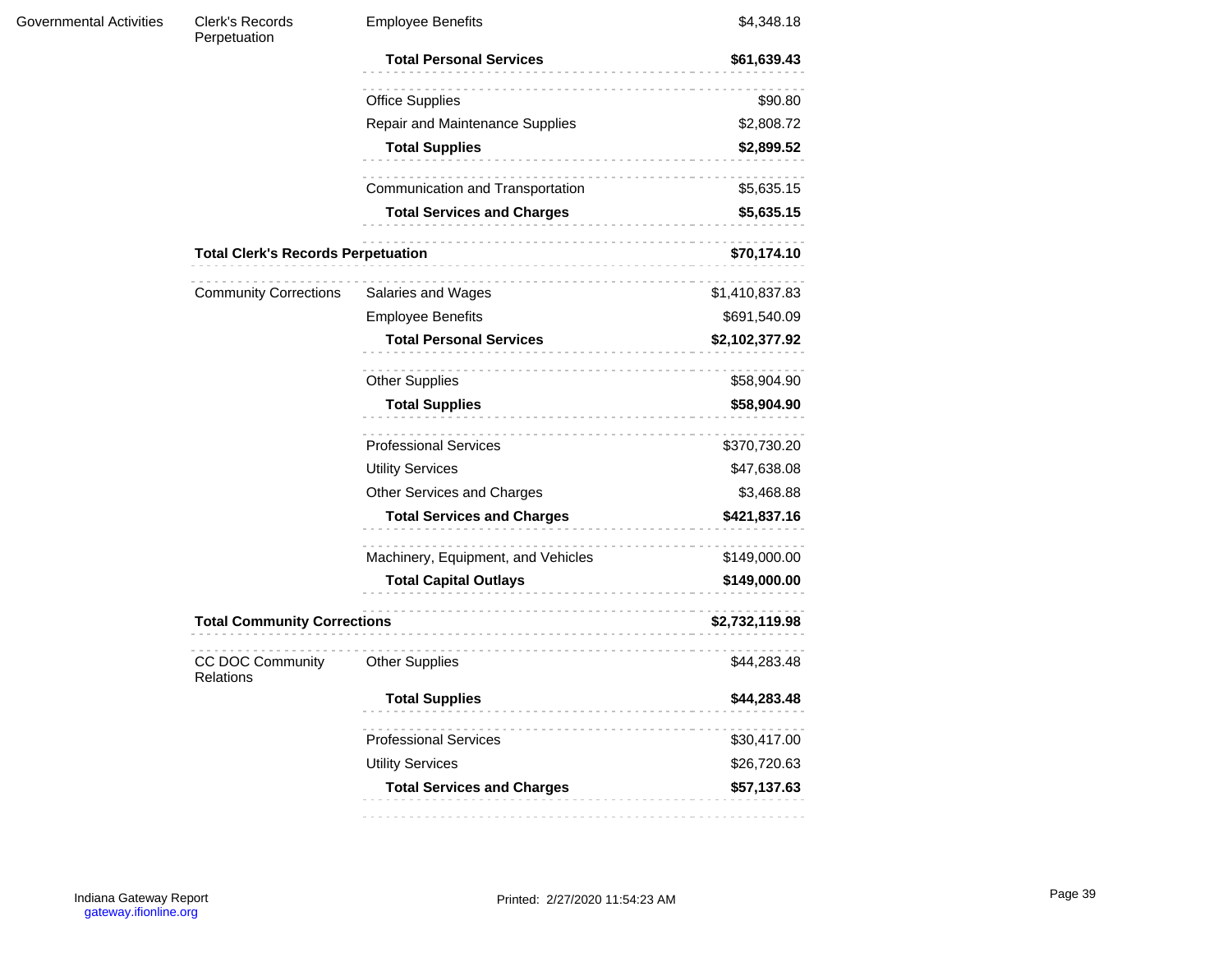| <b>Governmental Activities</b> | <b>CC DOC Community</b><br>Relations                  | Machinery, Equipment, and Vehicles                                                                                                                                                                                              | \$5,500.00     |
|--------------------------------|-------------------------------------------------------|---------------------------------------------------------------------------------------------------------------------------------------------------------------------------------------------------------------------------------|----------------|
|                                |                                                       | \$5,500.00<br>.                                                                                                                                                                                                                 |                |
|                                | <b>Total CC DOC Community Relations</b>               |                                                                                                                                                                                                                                 | \$106,921.11   |
|                                | <b>Congressional School</b><br>Interest               | Distributions to Other Governmental Entities                                                                                                                                                                                    | \$2,284.84     |
|                                |                                                       | <b>Total Other Disbursements</b>                                                                                                                                                                                                | \$2,284.84     |
|                                | <b>Total Congressional School Interest</b>            |                                                                                                                                                                                                                                 | \$2,284.84     |
|                                | <b>Congressional School</b><br>Principal              | Distributions to Other Governmental Entities                                                                                                                                                                                    | \$43,510.66    |
|                                |                                                       | <b>Total Other Disbursements</b>                                                                                                                                                                                                | \$43,510.66    |
|                                |                                                       | Total Congressional School Principal<br>Subsequent School School (Subsequent School School School School School School School School School School School School School School School School School School School School School | \$43,510.66    |
|                                | Sales Disclosure - County Salaries and Wages<br>Share |                                                                                                                                                                                                                                 | \$12,040.00    |
|                                |                                                       | <b>Employee Benefits</b>                                                                                                                                                                                                        | \$2,152.83     |
|                                |                                                       | <b>Total Personal Services</b>                                                                                                                                                                                                  | \$14,192.83    |
|                                |                                                       | Communication and Transportation                                                                                                                                                                                                | \$11,000.00    |
|                                |                                                       | <b>Total Services and Charges</b>                                                                                                                                                                                               | \$11,000.00    |
|                                |                                                       | Distributions to Other Governmental Entities                                                                                                                                                                                    | \$20,097.50    |
|                                |                                                       | <b>Total Other Disbursements</b>                                                                                                                                                                                                | \$20,097.50    |
|                                | <b>Total Sales Disclosure - County Share</b>          |                                                                                                                                                                                                                                 | \$45,290.33    |
|                                | <b>Cumulative Bridge</b>                              | Salaries and Wages                                                                                                                                                                                                              | \$736,571.54   |
|                                |                                                       | <b>Employee Benefits</b>                                                                                                                                                                                                        | \$396,959.58   |
|                                |                                                       | <b>Total Personal Services</b>                                                                                                                                                                                                  | \$1,133,531.12 |
|                                |                                                       | <b>Office Supplies</b>                                                                                                                                                                                                          | \$3,375.14     |
|                                |                                                       | <b>Operating Supplies</b>                                                                                                                                                                                                       | \$204.88       |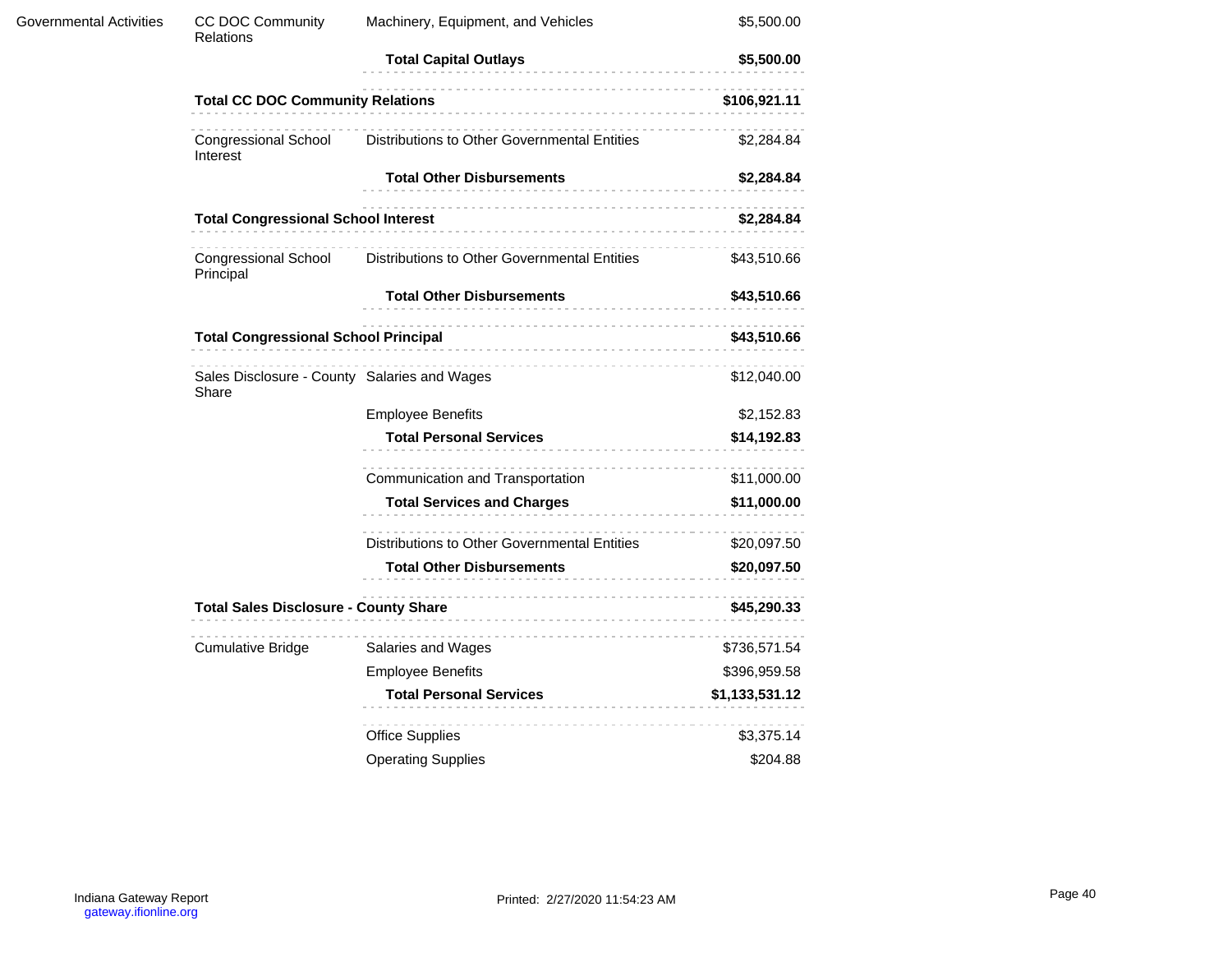| Governmental Activities | <b>Cumulative Bridge</b>                 | Repair and Maintenance Supplies                          | \$381.50                    |
|-------------------------|------------------------------------------|----------------------------------------------------------|-----------------------------|
|                         |                                          | <b>Other Supplies</b>                                    | \$535.23                    |
|                         |                                          | <b>Total Supplies</b>                                    | \$4,496.75                  |
|                         |                                          |                                                          |                             |
|                         |                                          | <b>Professional Services</b>                             | \$724,996.75                |
|                         |                                          | Communication and Transportation                         | \$280.00                    |
|                         |                                          | Insurance                                                | \$23,280.43                 |
|                         |                                          | <b>Utility Services</b>                                  | \$4,765.18                  |
|                         |                                          | Repairs and Maintenance                                  | \$99,782.27                 |
|                         |                                          | Other Services and Charges                               | \$6,404.35                  |
|                         |                                          | <b>Total Services and Charges</b>                        | \$859,508.98                |
|                         |                                          | Infrastructure                                           | \$281,575.22                |
|                         |                                          | Improvements Other Than Buildings                        | \$1,700.00                  |
|                         |                                          |                                                          | \$283,275.22                |
|                         |                                          | Transfer Out - Transferred To Another Fund               | \$5,000.00                  |
|                         |                                          | <b>Total Other Disbursements</b>                         | \$5,000.00                  |
|                         |                                          |                                                          |                             |
|                         |                                          |                                                          |                             |
|                         | <b>Total Cumulative Bridge</b>           |                                                          | \$2,285,812.07              |
|                         | <b>Cumulative Capital</b><br>Development | Salaries and Wages                                       | \$154,484.51                |
|                         |                                          | <b>Employee Benefits</b>                                 | \$62,180.80                 |
|                         |                                          | <b>Total Personal Services</b>                           | \$216,665.31                |
|                         |                                          |                                                          | \$51,317.38                 |
|                         |                                          | <b>Operating Supplies</b>                                |                             |
|                         |                                          | Repair and Maintenance Supplies<br><b>Total Supplies</b> | \$61,864.13<br>\$113,181.51 |
|                         |                                          | -----------------------------                            |                             |
|                         |                                          | Communication and Transportation                         | \$119.88                    |
|                         |                                          | Insurance                                                | \$234,341.00                |
|                         |                                          | <b>Utility Services</b>                                  | \$15,997.16                 |
|                         |                                          | Repairs and Maintenance                                  | \$309,687.47                |
|                         |                                          | Rentals                                                  | \$162,990.72                |
|                         |                                          | <b>Total Services and Charges</b>                        | \$723,136.23                |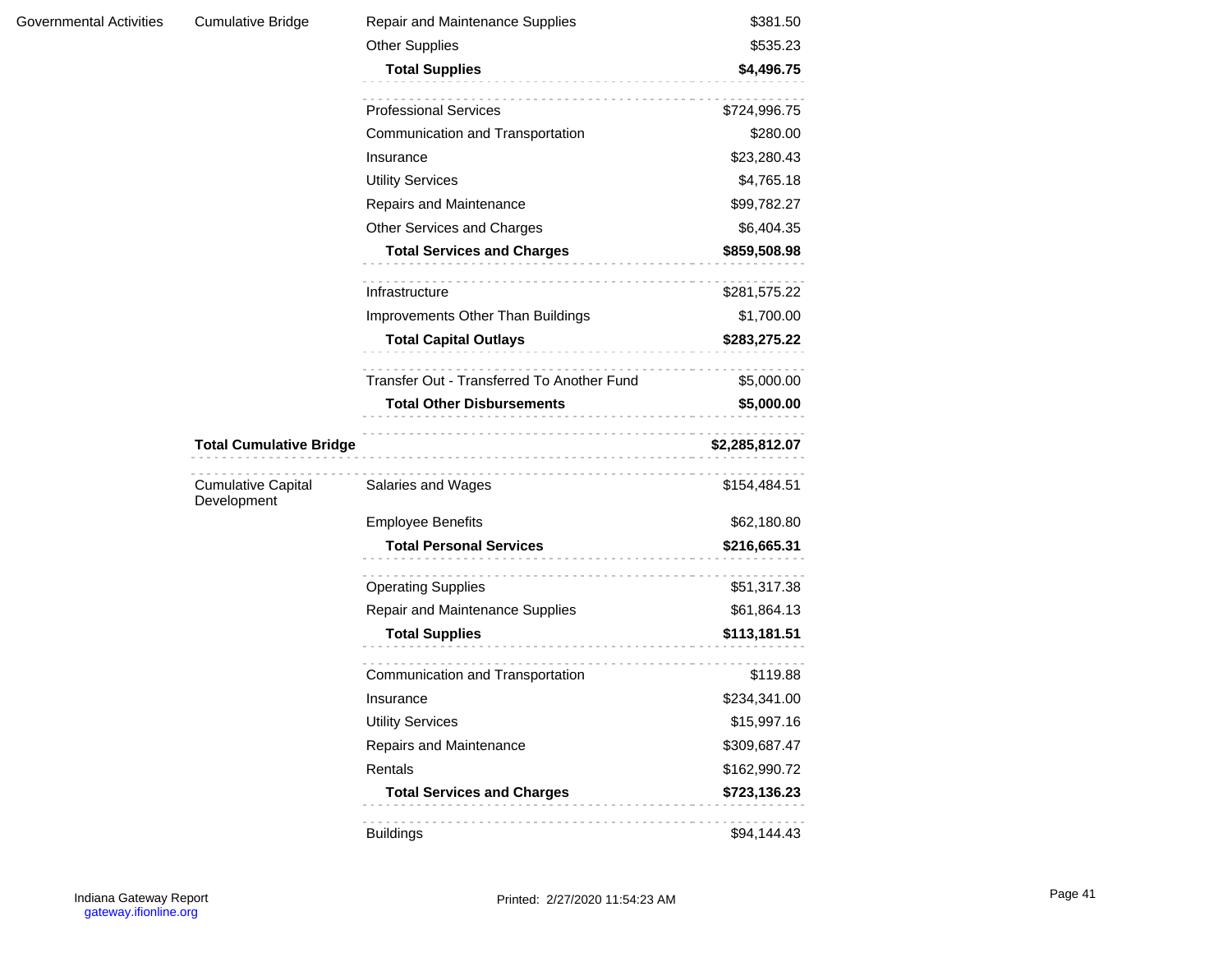| <b>Governmental Activities</b> | <b>Cumulative Capital</b><br>Development      | Machinery, Equipment, and Vehicles           | \$1,480,012.38 |  |
|--------------------------------|-----------------------------------------------|----------------------------------------------|----------------|--|
|                                |                                               | <b>Other Capital Outlays</b>                 | \$4,029.19     |  |
|                                |                                               | <b>Total Capital Outlays</b>                 | \$1,578,186.00 |  |
|                                | <b>Total Cumulative Capital Development</b>   |                                              | \$2,631,169.05 |  |
|                                | <b>Drug Free Community</b>                    | <b>Professional Services</b>                 | \$188,924.00   |  |
|                                |                                               | <b>Total Services and Charges</b>            | \$188,924.00   |  |
|                                | <b>Total Drug Free Community</b>              | .                                            | \$188,924.00   |  |
|                                | Emergency<br>Planning/Right To Know           | <b>Professional Services</b>                 | \$10,768.44    |  |
|                                |                                               | Communication and Transportation             | \$430.14       |  |
|                                |                                               | <b>Total Services and Charges</b>            | \$11,198.58    |  |
|                                |                                               | Machinery, Equipment, and Vehicles           | \$2,488.98     |  |
|                                |                                               | <b>Total Capital Outlays</b>                 | \$2,488.98     |  |
|                                | <b>Total Emergency Planning/Right To Know</b> | \$13,687.56                                  |                |  |
|                                | <b>Firearms Training</b>                      | <b>Professional Services</b>                 | \$30,396.82    |  |
|                                |                                               | <b>Total Services and Charges</b>            | \$30,396.82    |  |
|                                |                                               | Distributions to Other Governmental Entities | \$25,000.00    |  |
|                                |                                               | <b>Total Other Disbursements</b>             | \$25,000.00    |  |
|                                | <b>Total Firearms Training</b>                | \$55,396.82                                  |                |  |
|                                | General Drain<br>Improvement                  | <b>Professional Services</b>                 | \$462,203.83   |  |
|                                |                                               | <b>Total Services and Charges</b>            | \$462,203.83   |  |
|                                |                                               | Transfer Out - Transferred To Another Fund   | \$57,409.41    |  |
|                                |                                               | <b>Total Other Disbursements</b>             | \$57,409.41    |  |
|                                | <b>Total General Drain Improvement</b>        |                                              | \$519,613.24   |  |
|                                |                                               |                                              |                |  |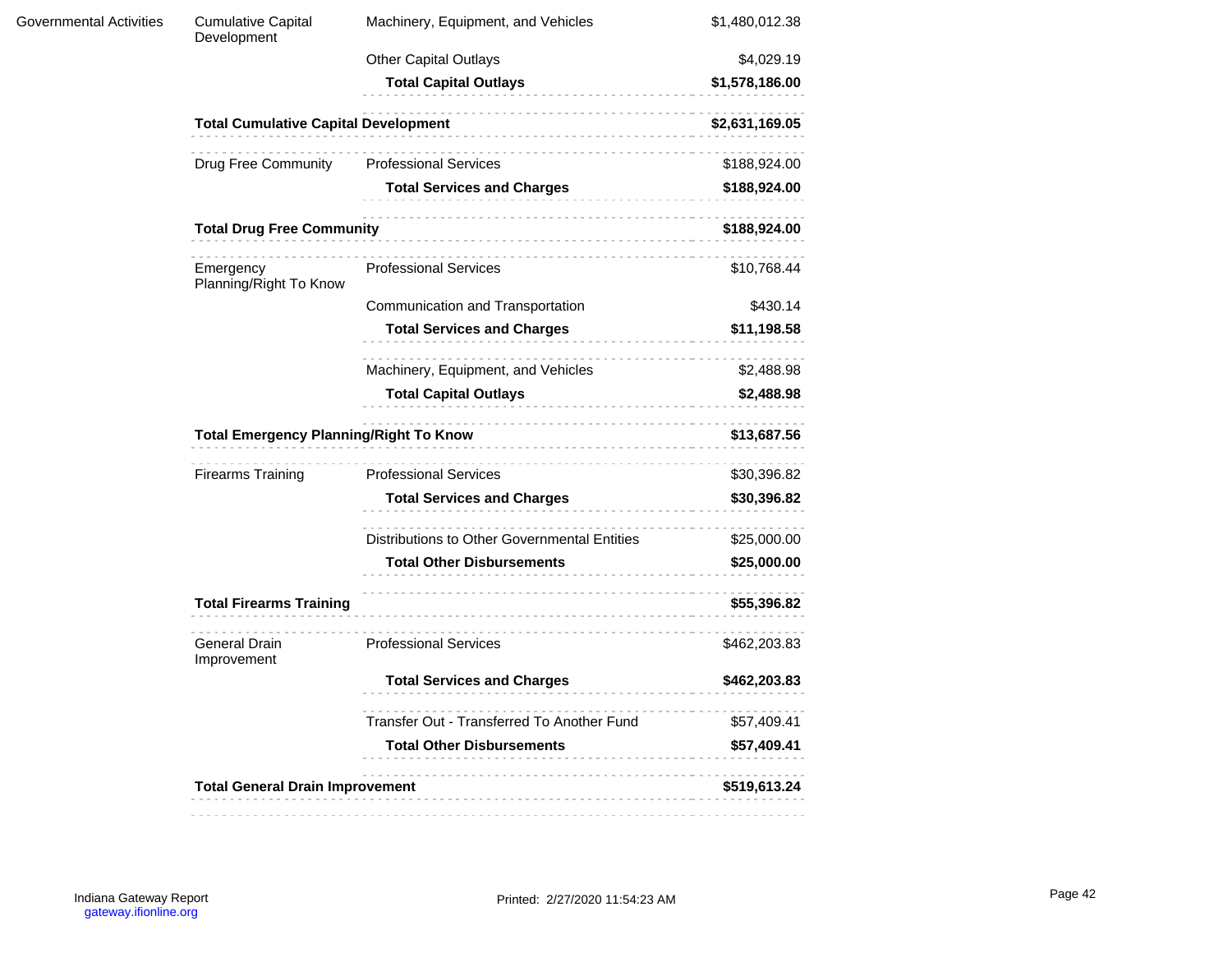| <b>Governmental Activities</b> | <b>Identification Security</b><br>Protection               | <b>Professional Services</b>               | \$19,998.00  |
|--------------------------------|------------------------------------------------------------|--------------------------------------------|--------------|
|                                |                                                            | <b>Total Services and Charges</b>          | \$19,998.00  |
|                                | <b>Total Identification Security Protection</b>            |                                            | \$19,998.00  |
|                                | Landfill Closure and Post Professional Services<br>Closure |                                            | \$280,834.25 |
|                                |                                                            | <b>Total Services and Charges</b>          | \$280,834.25 |
|                                | <b>Total Landfill Closure and Post Closure</b>             |                                            | \$280,834.25 |
|                                | Levy Excess                                                | <b>Other Disbursements</b>                 | \$547,298.08 |
|                                |                                                            | <b>Total Other Disbursements</b>           | \$547,298.08 |
|                                | <b>Total Levy Excess</b>                                   |                                            | \$547,298.08 |
|                                | Local Health Maintenance Salaries and Wages                |                                            | \$52,965.66  |
|                                |                                                            | <b>Employee Benefits</b>                   | \$12,257.31  |
|                                |                                                            | <b>Total Personal Services</b>             | \$65,222.97  |
|                                |                                                            | Transfer Out - Transferred To Another Fund | \$6,115.93   |
|                                |                                                            | <b>Total Other Disbursements</b>           | \$6,115.93   |
|                                | <b>Total Local Health Maintenance</b>                      |                                            | \$71,338.90  |
|                                | <b>Local Road and Street</b>                               | <b>Office Supplies</b>                     | \$1,297.92   |
|                                |                                                            | <b>Operating Supplies</b>                  | \$469,313.73 |
|                                |                                                            | Repair and Maintenance Supplies            | \$49,826.58  |
|                                |                                                            | <b>Total Supplies</b>                      | \$520,438.23 |
|                                |                                                            | <b>Professional Services</b>               | \$58,712.20  |
|                                |                                                            | Communication and Transportation           | \$782.18     |
|                                |                                                            | <b>Printing and Advertising</b>            | \$512.58     |
|                                |                                                            | Insurance                                  | \$19,026.57  |
|                                |                                                            | <b>Utility Services</b>                    | \$5,083.23   |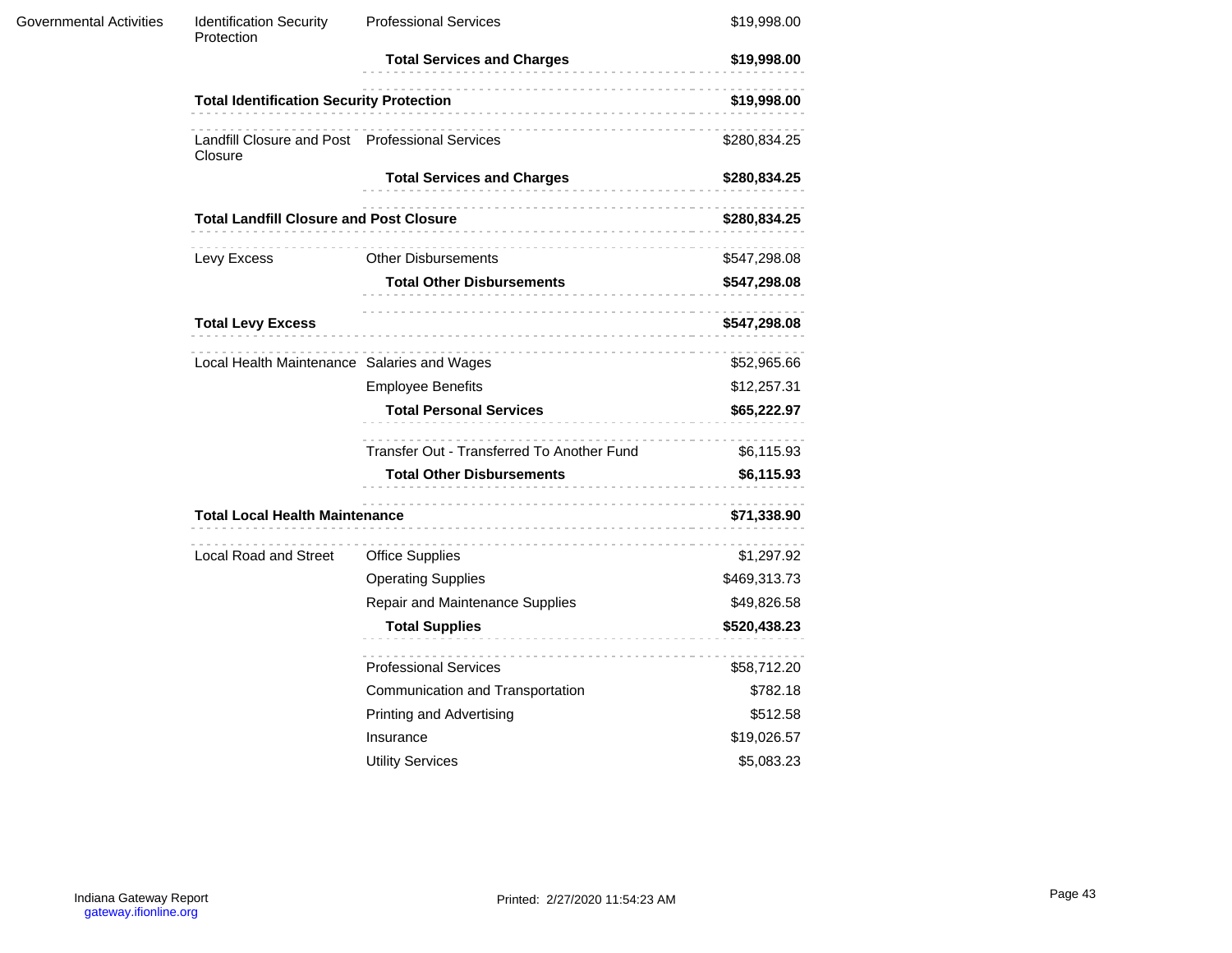|                         | <b>Total Misdemeanant</b>             |                                                      | \$92,684.06                 |
|-------------------------|---------------------------------------|------------------------------------------------------|-----------------------------|
|                         |                                       | <b>Total Services and Charges</b>                    | \$44,772.17                 |
|                         |                                       | <b>Professional Services</b>                         | \$44,772.17                 |
|                         |                                       | <b>Total Supplies</b>                                | \$47,911.89                 |
|                         | Misdemeanant                          | <b>Operating Supplies</b>                            | \$47,911.89                 |
|                         | <b>Total Motor Vehicle Restricted</b> |                                                      | \$2,865,275.80              |
|                         |                                       |                                                      |                             |
|                         |                                       | <b>Total Capital Outlays</b><br>-------------------- | \$27,749.60                 |
|                         |                                       | Improvements Other Than Buildings                    | \$27,749.60                 |
|                         |                                       | <b>Total Services and Charges</b>                    | \$1,188,754.28              |
|                         |                                       | Rentals                                              | \$229,590.00                |
|                         |                                       | Repairs and Maintenance                              | \$461,316.14                |
|                         |                                       | <b>Professional Services</b>                         | \$497,848.14                |
|                         |                                       | <b>Total Supplies</b>                                | \$1,338,878.53              |
|                         |                                       | Repair and Maintenance Supplies                      | \$1,338,878.53              |
|                         |                                       | <b>Total Personal Services</b>                       | \$309,893.39                |
|                         |                                       | <b>Employee Benefits</b>                             | \$124,571.35                |
|                         | Motor Vehicle Restricted              | Salaries and Wages                                   | \$185,322.04                |
|                         | <b>Total Major Bridge</b>             |                                                      | \$14,334.25                 |
|                         |                                       |                                                      |                             |
|                         |                                       | <b>Total Services and Charges</b>                    | \$14,334.25                 |
|                         | Major Bridge                          | <b>Professional Services</b>                         | \$14,334.25                 |
|                         | <b>Total Local Road and Street</b>    |                                                      | \$1,023,534.58              |
|                         |                                       | <b>Total Capital Outlays</b>                         | \$135,935.99                |
|                         |                                       | Machinery, Equipment, and Vehicles                   | \$135,935.99                |
|                         |                                       |                                                      |                             |
|                         |                                       | Rentals<br><b>Total Services and Charges</b>         | \$98,571.86<br>\$367,160.36 |
| Governmental Activities | Local Road and Street                 | Repairs and Maintenance                              | \$184,471.74                |
|                         |                                       |                                                      |                             |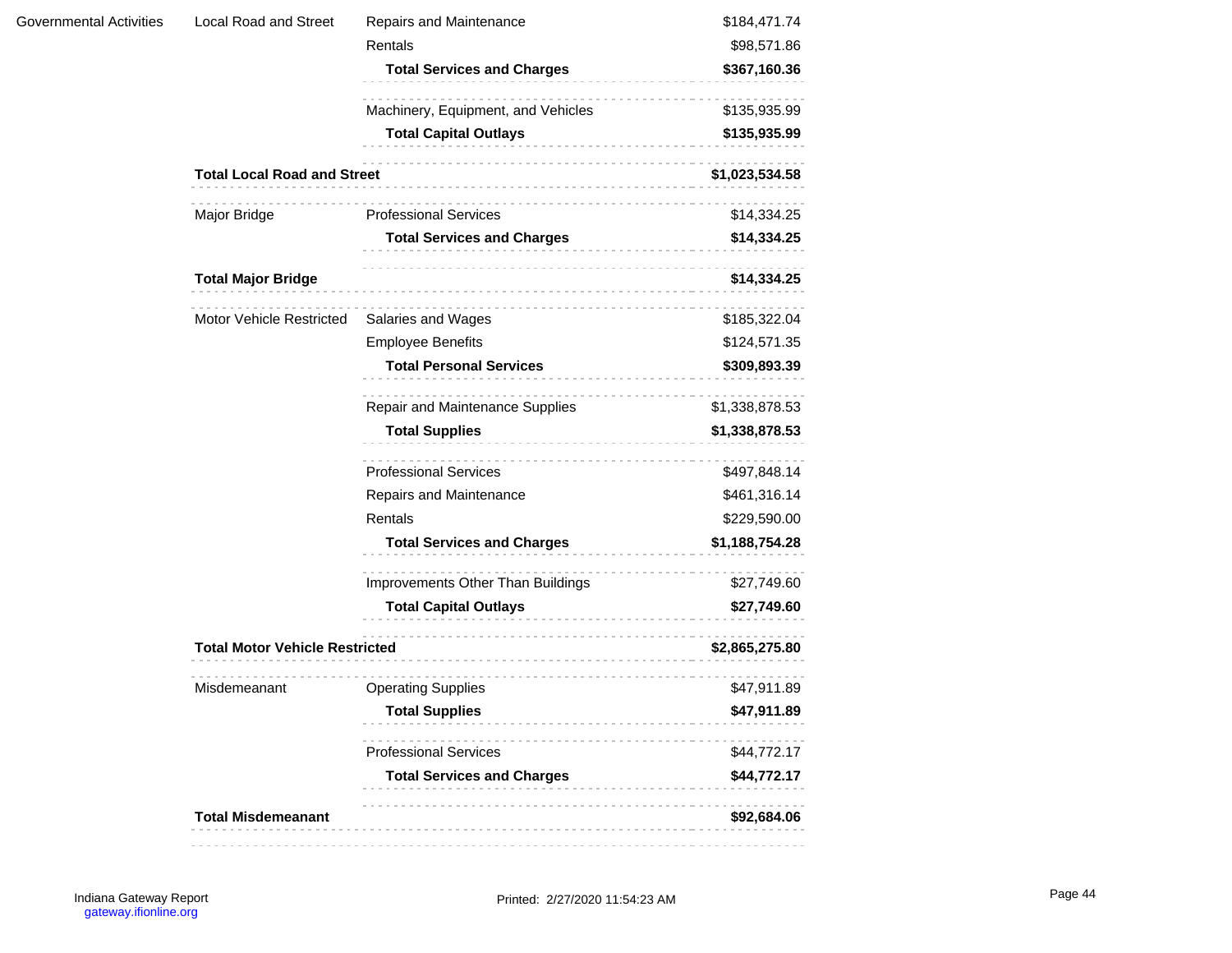| <b>Governmental Activities</b> |  |
|--------------------------------|--|
|--------------------------------|--|

| Governmental Activities | Motor Vehicle Highway              | Salaries and Wages                                        | \$1,595,231.48 |
|-------------------------|------------------------------------|-----------------------------------------------------------|----------------|
|                         |                                    | <b>Employee Benefits</b>                                  | \$829,655.56   |
|                         |                                    | <b>Total Personal Services</b>                            | \$2,424,887.04 |
|                         |                                    | <b>Office Supplies</b>                                    | \$4,994.81     |
|                         |                                    | <b>Operating Supplies</b>                                 | \$12,389.79    |
|                         |                                    | Repair and Maintenance Supplies                           | \$31,396.85    |
|                         |                                    | <b>Other Supplies</b>                                     | \$20.00        |
|                         |                                    | <b>Total Supplies</b>                                     | \$48,801.45    |
|                         |                                    | <b>Professional Services</b>                              | \$1,909.52     |
|                         |                                    | Communication and Transportation                          | \$4,416.42     |
|                         |                                    | Printing and Advertising                                  | \$559.39       |
|                         |                                    | <b>Utility Services</b>                                   | \$3,474.71     |
|                         |                                    | Repairs and Maintenance                                   | \$6,819.66     |
|                         |                                    | Other Services and Charges                                | \$1,650.00     |
|                         | <b>Total Services and Charges</b>  |                                                           | \$18,829.70    |
|                         |                                    | Transfer Out - Transferred To Another Fund                | \$10,000.00    |
|                         |                                    | <b>Other Disbursements</b>                                | \$8,570.71     |
|                         |                                    | <b>Total Other Disbursements</b>                          | \$18,570.71    |
|                         | <b>Total Motor Vehicle Highway</b> |                                                           | \$2,511,088.90 |
|                         | Plat Book                          | Salaries and Wages                                        | \$24,646.96    |
|                         |                                    | <b>Employee Benefits</b>                                  | \$1,878.78     |
|                         |                                    | <b>Total Personal Services</b>                            | \$26,525.74    |
|                         |                                    | .<br>Communication and Transportation                     | \$205.56       |
|                         |                                    | <b>Total Services and Charges</b><br>-------------------- | \$205.56       |
|                         | <b>Total Plat Book</b>             |                                                           | \$26,731.30    |
|                         | Rainy Day                          | Improvements Other Than Buildings                         | \$36,237.89    |
|                         |                                    | <b>Total Capital Outlays</b>                              | \$36,237.89    |
|                         | <b>Total Rainy Day</b>             |                                                           | \$36,237.89    |
|                         | Reassessment - 2015                | Salaries and Wages                                        | \$165,621.12   |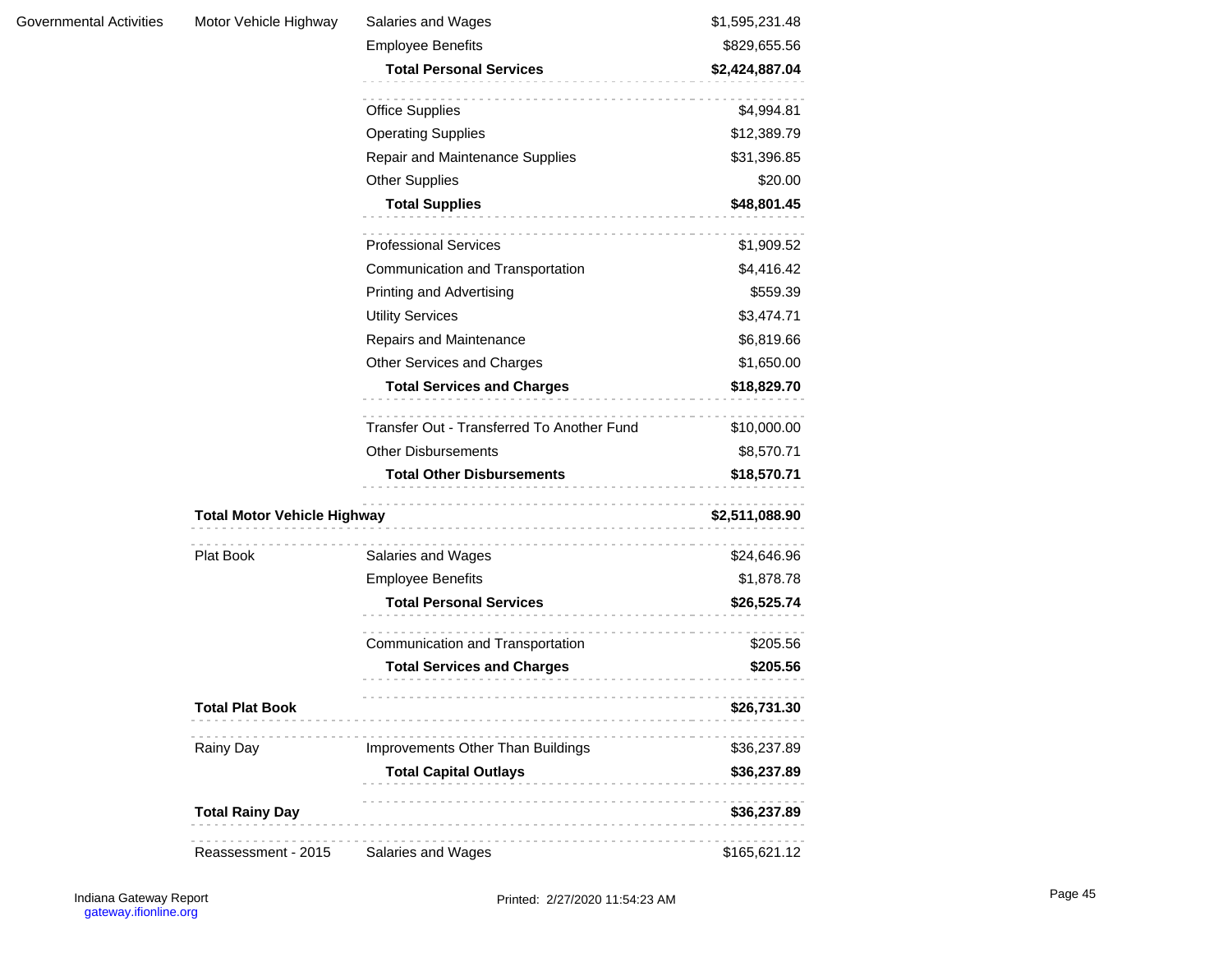| <b>Governmental Activities</b> |  |
|--------------------------------|--|
|                                |  |

| Governmental Activities | Reassessment - 2015                             | <b>Other Personal Services</b>                     | \$6,705.00   |
|-------------------------|-------------------------------------------------|----------------------------------------------------|--------------|
|                         |                                                 | <b>Employee Benefits</b>                           | \$40,820.13  |
|                         |                                                 | <b>Total Personal Services</b>                     | \$213,146.25 |
|                         |                                                 | <b>Office Supplies</b>                             | \$11,441.11  |
|                         |                                                 | <b>Operating Supplies</b>                          | \$606.10     |
|                         |                                                 | <b>Total Supplies</b>                              | \$12,047.21  |
|                         |                                                 | <b>Professional Services</b>                       | \$53,791.90  |
|                         |                                                 | Communication and Transportation                   | \$87,392.15  |
|                         |                                                 | Insurance                                          | \$712.07     |
|                         |                                                 | <b>Utility Services</b>                            | \$543.00     |
|                         |                                                 | Repairs and Maintenance                            | \$4,651.87   |
|                         |                                                 | Other Services and Charges                         | \$10,149.30  |
|                         |                                                 | <b>Total Services and Charges</b>                  | \$157,240.29 |
|                         | <b>Total Reassessment - 2015</b>                |                                                    | \$382,433.75 |
|                         | Recorder's Records<br>Perpetuation              | Salaries and Wages                                 | \$136,948.03 |
|                         |                                                 | <b>Employee Benefits</b>                           | \$49,418.21  |
|                         |                                                 | <b>Total Personal Services</b>                     | \$186,366.24 |
|                         |                                                 | <b>Professional Services</b>                       | \$133,978.36 |
|                         |                                                 | <b>Total Services and Charges</b>                  | \$133,978.36 |
|                         | <b>Total Recorder's Records Perpetuation</b>    |                                                    | \$320,344.60 |
|                         | <b>Sheriff's Pension Trust</b>                  | <b>Employee Benefits</b>                           | \$175,365.00 |
|                         |                                                 | <b>Total Personal Services</b><br>.                | \$175,365.00 |
|                         | <b>Total Sheriff's Pension Trust</b>            |                                                    | \$175,365.00 |
|                         | Supplemental Public<br><b>Defender Services</b> | <b>Professional Services</b>                       | \$140,999.55 |
|                         |                                                 | <b>Total Services and Charges</b>                  | \$140,999.55 |
|                         |                                                 | <b>Total Supplemental Public Defender Services</b> |              |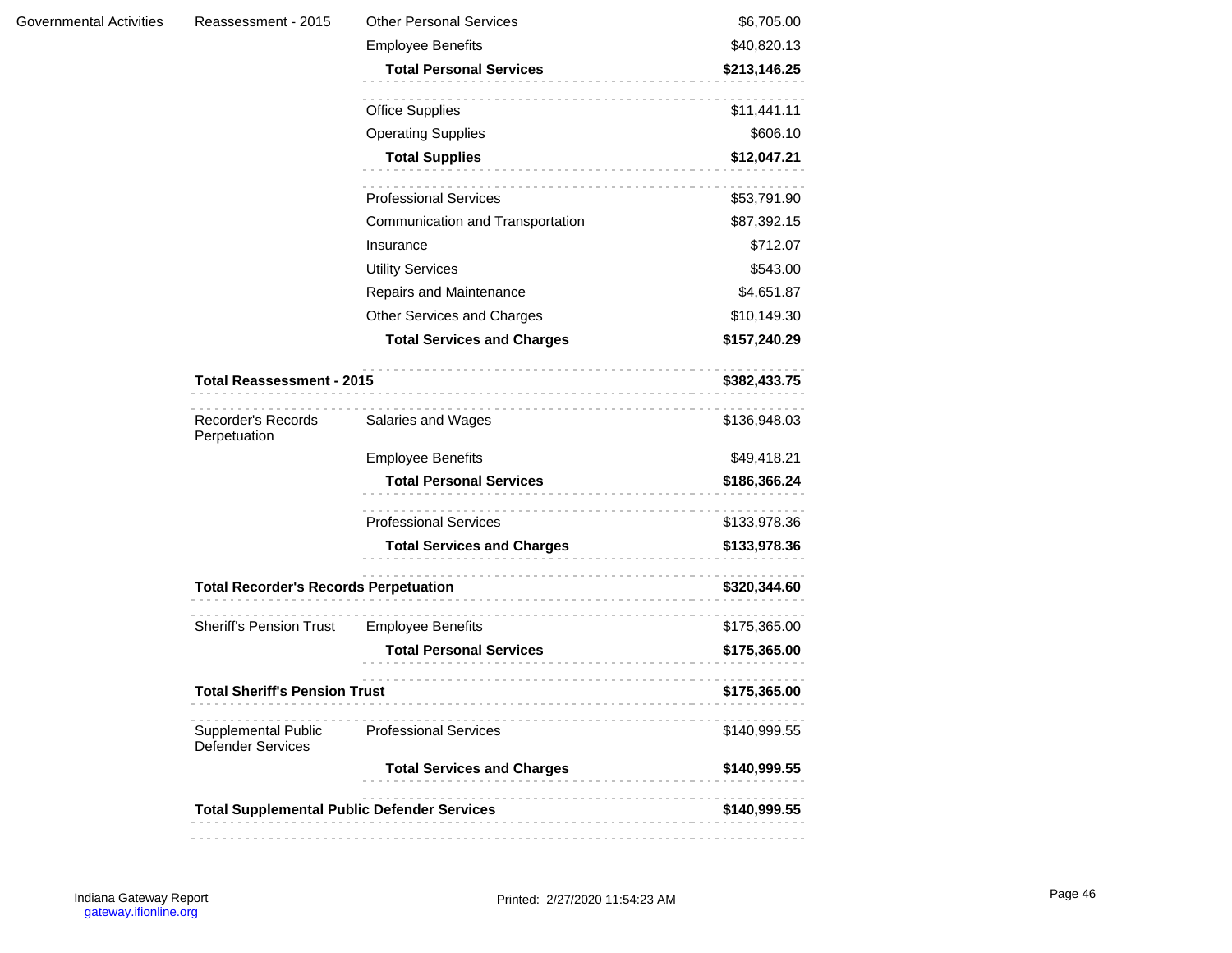| Governmental Activities | Surplus Tax                                 | Other Services and Charges                 | \$278,796.39 |  |
|-------------------------|---------------------------------------------|--------------------------------------------|--------------|--|
|                         |                                             | <b>Total Services and Charges</b>          | \$278,796.39 |  |
|                         |                                             | Transfer Out - Transferred To Another Fund | \$245,068.16 |  |
|                         |                                             | <b>Total Other Disbursements</b>           | \$245,068.16 |  |
|                         | <b>Total Surplus Tax</b>                    |                                            | \$523,864.55 |  |
|                         | Surveyor's Corner<br>Perpetuation           | Salaries and Wages                         | \$65,647.92  |  |
|                         |                                             | <b>Employee Benefits</b>                   | \$16,408.25  |  |
|                         |                                             | <b>Total Personal Services</b>             | \$82,056.17  |  |
|                         |                                             | <b>Operating Supplies</b>                  | \$184.34     |  |
|                         |                                             | <b>Total Supplies</b>                      | \$184.34     |  |
|                         |                                             | .<br>Communication and Transportation      | \$1,482.56   |  |
|                         |                                             | Repairs and Maintenance                    | \$203.09     |  |
|                         |                                             | <b>Total Services and Charges</b>          | \$1,685.65   |  |
|                         |                                             | Machinery, Equipment, and Vehicles         | \$371.95     |  |
|                         |                                             | <b>Total Capital Outlays</b>               | \$371.95     |  |
|                         | <b>Total Surveyor's Corner Perpetuation</b> |                                            | \$84,298.11  |  |
|                         | <b>Tax Sale Fees</b>                        | .<br><b>Professional Services</b>          | \$11,950.00  |  |
|                         |                                             | <b>Total Services and Charges</b>          | \$11,950.00  |  |
|                         | <b>Total Tax Sale Fees</b>                  |                                            | \$11,950.00  |  |
|                         | <b>Tax Sale Redemption</b>                  | <b>Professional Services</b>               | \$148,327.68 |  |
|                         |                                             | <b>Total Services and Charges</b>          | \$148,327.68 |  |
|                         | <b>Total Tax Sale Redemption</b>            |                                            | \$148,327.68 |  |
|                         |                                             |                                            |              |  |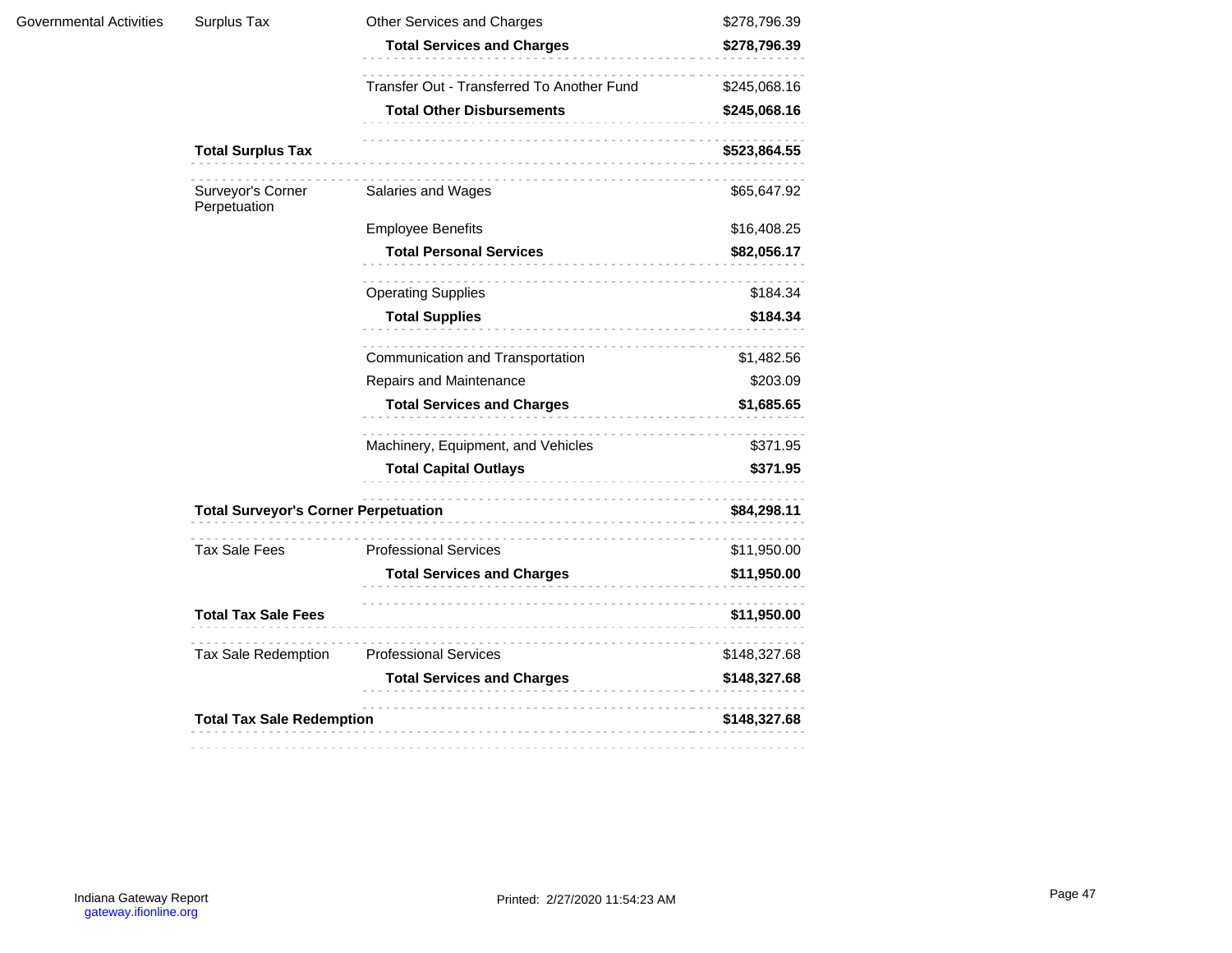| Governmental Activities | <b>Tax Sale Surplus</b>                                            | <b>Professional Services</b>               | \$1,108,344.02 |  |
|-------------------------|--------------------------------------------------------------------|--------------------------------------------|----------------|--|
|                         |                                                                    | <b>Total Services and Charges</b>          | \$1,108,344.02 |  |
|                         | <b>Total Tax Sale Surplus</b>                                      | .                                          | \$1,108,344.02 |  |
|                         | Local Health Department Salaries and Wages<br><b>Trust Account</b> |                                            | \$33,516.20    |  |
|                         |                                                                    | <b>Employee Benefits</b>                   | \$6,433.28     |  |
|                         |                                                                    | <b>Total Personal Services</b>             | \$39,949.48    |  |
|                         |                                                                    | <b>Professional Services</b>               | \$8,464.50     |  |
|                         |                                                                    | <b>Utility Services</b>                    | \$3,601.20     |  |
|                         |                                                                    | <b>Total Services and Charges</b>          | \$12,065.70    |  |
|                         |                                                                    | Transfer Out - Transferred To Another Fund | \$32,051.03    |  |
|                         |                                                                    | <b>Total Other Disbursements</b>           | \$32,051.03    |  |
|                         | <b>Total Local Health Department Trust Account</b><br>\$84,066.21  |                                            |                |  |
|                         | GAL/CASA                                                           | Salaries and Wages                         | \$47,232.11    |  |
|                         |                                                                    | <b>Employee Benefits</b>                   | \$6,479.85     |  |
|                         |                                                                    | <b>Total Personal Services</b>             | \$53,711.96    |  |
|                         |                                                                    | <b>Office Supplies</b>                     | \$1,573.96     |  |
|                         |                                                                    | <b>Operating Supplies</b>                  | \$2,068.30     |  |
|                         |                                                                    | Repair and Maintenance Supplies            | \$1,709.71     |  |
|                         |                                                                    | <b>Other Supplies</b>                      | \$195.00       |  |
|                         |                                                                    | <b>Total Supplies</b>                      | \$5,546.97     |  |
|                         |                                                                    | <b>Professional Services</b>               | \$24.00        |  |
|                         |                                                                    | Communication and Transportation           | \$11,000.00    |  |
|                         |                                                                    | <b>Total Services and Charges</b>          | \$11,024.00    |  |
|                         |                                                                    | .                                          |                |  |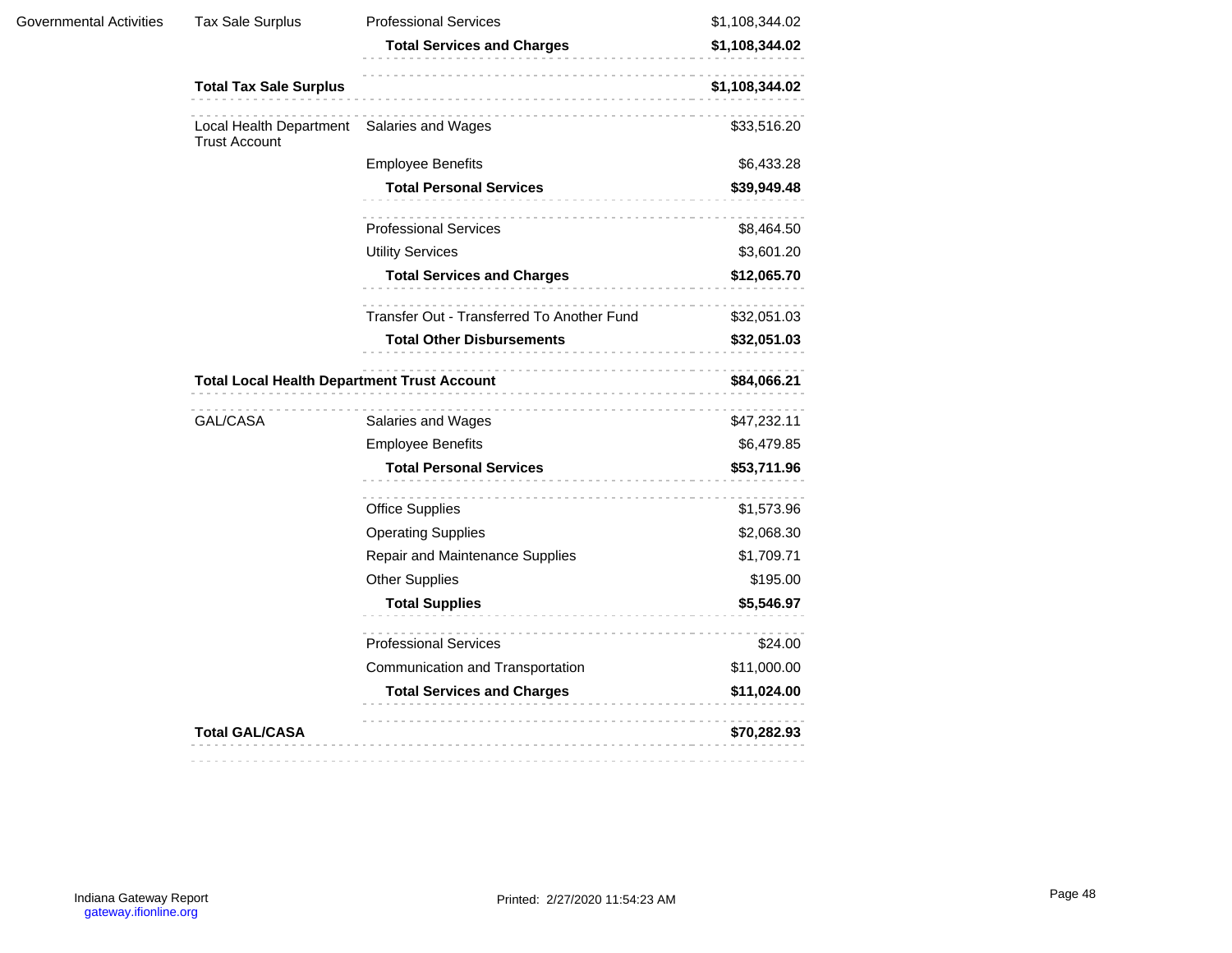| Governmental Activities | Auditors Ineligible<br>Deductions              | Salaries and Wages                           | \$11,820.48    |  |
|-------------------------|------------------------------------------------|----------------------------------------------|----------------|--|
|                         |                                                | <b>Employee Benefits</b>                     | \$901.05       |  |
|                         |                                                | <b>Total Personal Services</b>               | \$12,721.53    |  |
|                         |                                                | <b>Office Supplies</b>                       | \$1,280.39     |  |
|                         |                                                | <b>Total Supplies</b>                        | \$1,280.39     |  |
|                         |                                                | <b>Professional Services</b>                 | \$29,835.22    |  |
|                         |                                                | Communication and Transportation             | \$147.12       |  |
|                         |                                                | Other Services and Charges                   | \$1,666.13     |  |
|                         |                                                | <b>Total Services and Charges</b>            | \$31,648.47    |  |
|                         |                                                | Distributions to Other Governmental Entities | \$81.27        |  |
|                         |                                                | Transfer Out - Transferred To Another Fund   | \$10,000.00    |  |
|                         |                                                | <b>Total Other Disbursements</b>             | \$10,081.27    |  |
|                         | <b>Total Auditors Ineligible Deductions</b>    |                                              | \$55,731.66    |  |
|                         | <b>County Elected Officials</b><br>Training    | Communication and Transportation             | \$6,711.27     |  |
|                         |                                                | <b>Total Services and Charges</b>            | \$6,711.27     |  |
|                         | <b>Total County Elected Officials Training</b> | \$6,711.27                                   |                |  |
|                         | Statewide 911                                  | Salaries and Wages                           | \$48,580.91    |  |
|                         |                                                | <b>Employee Benefits</b>                     | \$17,385.71    |  |
|                         |                                                | <b>Total Personal Services</b>               | \$65,966.62    |  |
|                         |                                                | <b>Professional Services</b>                 | \$849,974.96   |  |
|                         |                                                | Communication and Transportation             | \$349,596.09   |  |
|                         |                                                | <b>Total Services and Charges</b>            | \$1,199,571.05 |  |
|                         |                                                | Machinery, Equipment, and Vehicles           | \$25,726.37    |  |
|                         |                                                | <b>Total Capital Outlays</b>                 | \$25,726.37    |  |
|                         | <b>Total Statewide 911</b>                     |                                              | \$1,291,264.04 |  |
|                         |                                                |                                              |                |  |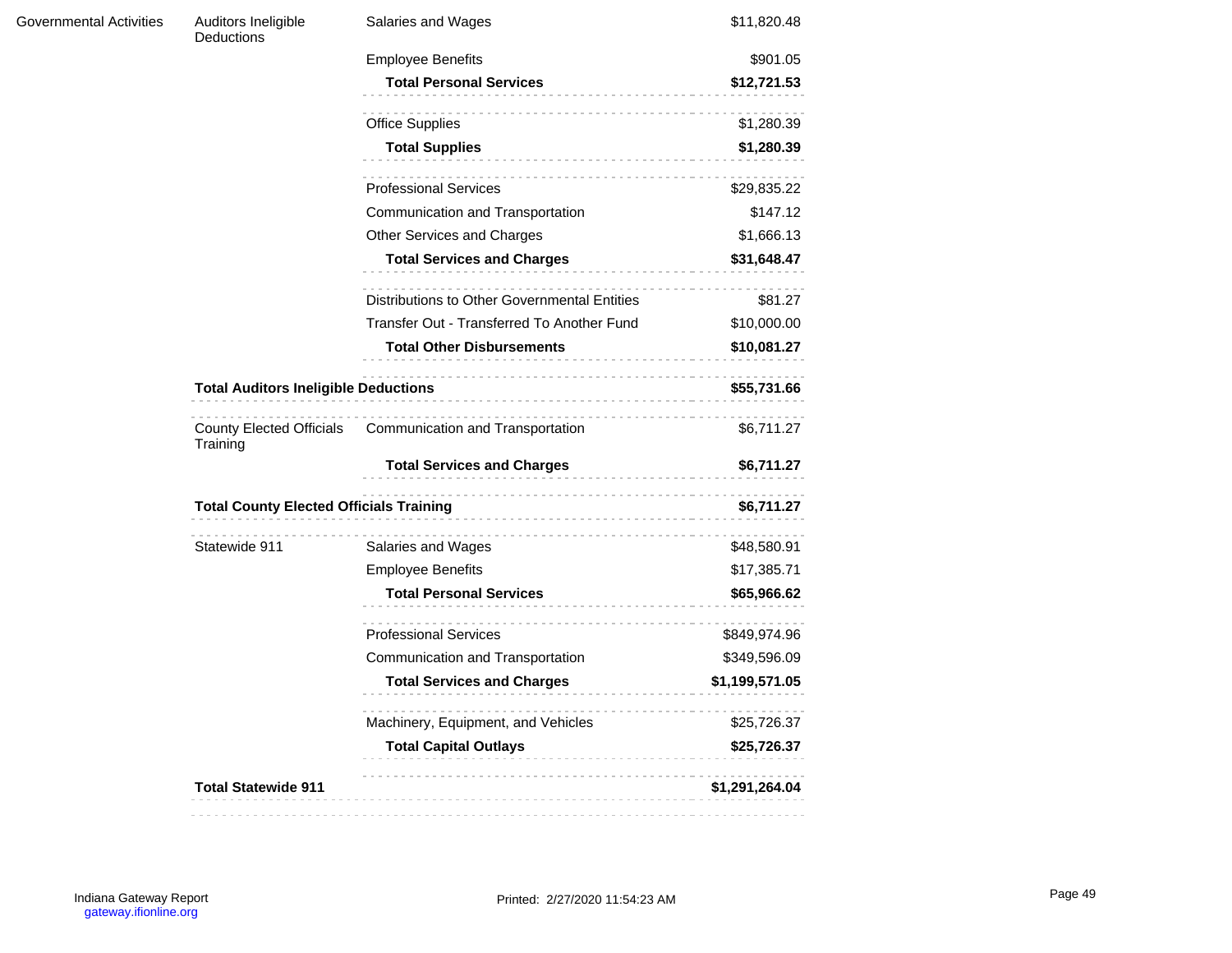| Governmental Activities | <b>LOIT Special Distribution</b>            | Repair and Maintenance Supplies                                         | \$263,769.14                |
|-------------------------|---------------------------------------------|-------------------------------------------------------------------------|-----------------------------|
|                         |                                             | <b>Total Supplies</b>                                                   | \$263,769.14                |
|                         |                                             | <b>Professional Services</b>                                            | \$202,532.25                |
|                         |                                             | Repairs and Maintenance                                                 | \$205,262.00                |
|                         |                                             | <b>Total Services and Charges</b>                                       | \$407,794.25                |
|                         |                                             |                                                                         |                             |
|                         |                                             | Land<br>Infrastructure                                                  | \$130,760.00<br>\$62,584.00 |
|                         |                                             | <b>Buildings</b>                                                        | \$2,889.00                  |
|                         |                                             |                                                                         | \$71,941.42                 |
|                         |                                             | Improvements Other Than Buildings<br>Machinery, Equipment, and Vehicles | \$203,315.10                |
|                         |                                             | <b>Total Capital Outlays</b>                                            | \$471,489.52                |
|                         |                                             |                                                                         |                             |
|                         | <b>Total LOIT Special Distribution</b>      | \$1,143,052.91                                                          |                             |
|                         | <b>Adult Probation</b><br>Administrative    | Salaries and Wages                                                      | \$109,881.55                |
|                         |                                             | <b>Employee Benefits</b>                                                | \$50,305.29                 |
|                         |                                             | <b>Total Personal Services</b>                                          | \$160,186.84                |
|                         |                                             | <b>Office Supplies</b>                                                  | \$6,623.60                  |
|                         |                                             | <b>Operating Supplies</b>                                               | \$2,448.68                  |
|                         |                                             | <b>Total Supplies</b>                                                   | \$9,072.28                  |
|                         |                                             | <b>Professional Services</b>                                            | \$2,898.22                  |
|                         |                                             | Communication and Transportation                                        | \$9,390.37                  |
|                         |                                             | <b>Utility Services</b>                                                 | \$1,474.87                  |
|                         |                                             | Repairs and Maintenance                                                 | \$103.50                    |
|                         |                                             | <b>Total Services and Charges</b>                                       | \$13,866.96                 |
|                         |                                             | Distributions to Other Governmental Entities                            | \$2,062.50                  |
|                         |                                             | <b>Total Other Disbursements</b>                                        | \$2,062.50                  |
|                         |                                             |                                                                         |                             |
|                         | <b>Total Adult Probation Administrative</b> |                                                                         | \$185,188.58                |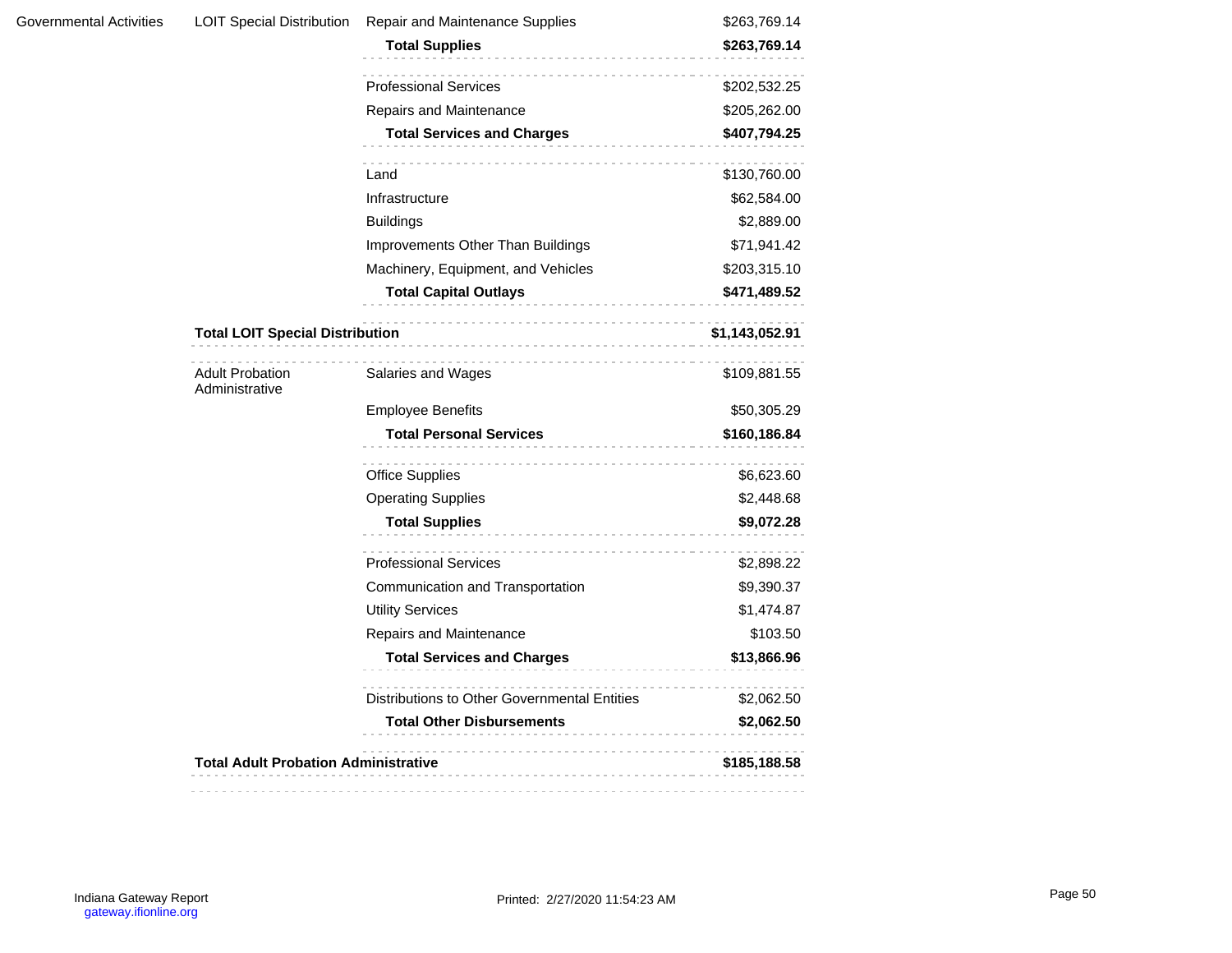| <b>Governmental Activities</b> | <b>Alternative Dispute</b><br>Resolution    | <b>Professional Services</b>      | \$17,378.90  |
|--------------------------------|---------------------------------------------|-----------------------------------|--------------|
|                                |                                             | <b>Total Services and Charges</b> | \$17,378.90  |
|                                | <b>Total Alternative Dispute Resolution</b> |                                   | \$17,378.90  |
|                                | Prosecutor Drug<br>Enforcement              | <b>Utility Services</b>           | \$2,021.34   |
|                                |                                             | <b>Total Services and Charges</b> | \$2,021.34   |
|                                | <b>Total Prosecutor Drug Enforcement</b>    |                                   | \$2,021.34   |
|                                | TIPPCO HAZMAT                               | <b>Professional Services</b>      | \$7,066.57   |
|                                |                                             | <b>Total Services and Charges</b> | \$7,066.57   |
|                                | <b>Total TIPPCO HAZMAT</b>                  |                                   | \$7,066.57   |
|                                | User Fee / Pre-trial<br>Diversion           | Salaries and Wages                | \$8,670.00   |
|                                |                                             | <b>Employee Benefits</b>          | \$659.04     |
|                                |                                             | <b>Total Personal Services</b>    | \$9,329.04   |
|                                |                                             | <b>Office Supplies</b>            | \$2,273.72   |
|                                |                                             | <b>Operating Supplies</b>         | \$4,618.20   |
|                                |                                             | <b>Total Supplies</b>             | \$6,891.92   |
|                                |                                             | <b>Professional Services</b>      | \$86,962.19  |
|                                |                                             | Communication and Transportation  | \$6,244.07   |
|                                |                                             | <b>Utility Services</b>           | \$4,907.08   |
|                                |                                             | Repairs and Maintenance           | \$1,743.07   |
|                                |                                             | Other Services and Charges        | \$504.00     |
|                                |                                             | <b>Total Services and Charges</b> | \$100,360.41 |
|                                | <b>Total User Fee / Pre-trial Diversion</b> |                                   | \$116,581.37 |
|                                | User Fee / Infraction<br>Diversion          | Salaries and Wages                | \$23,084.47  |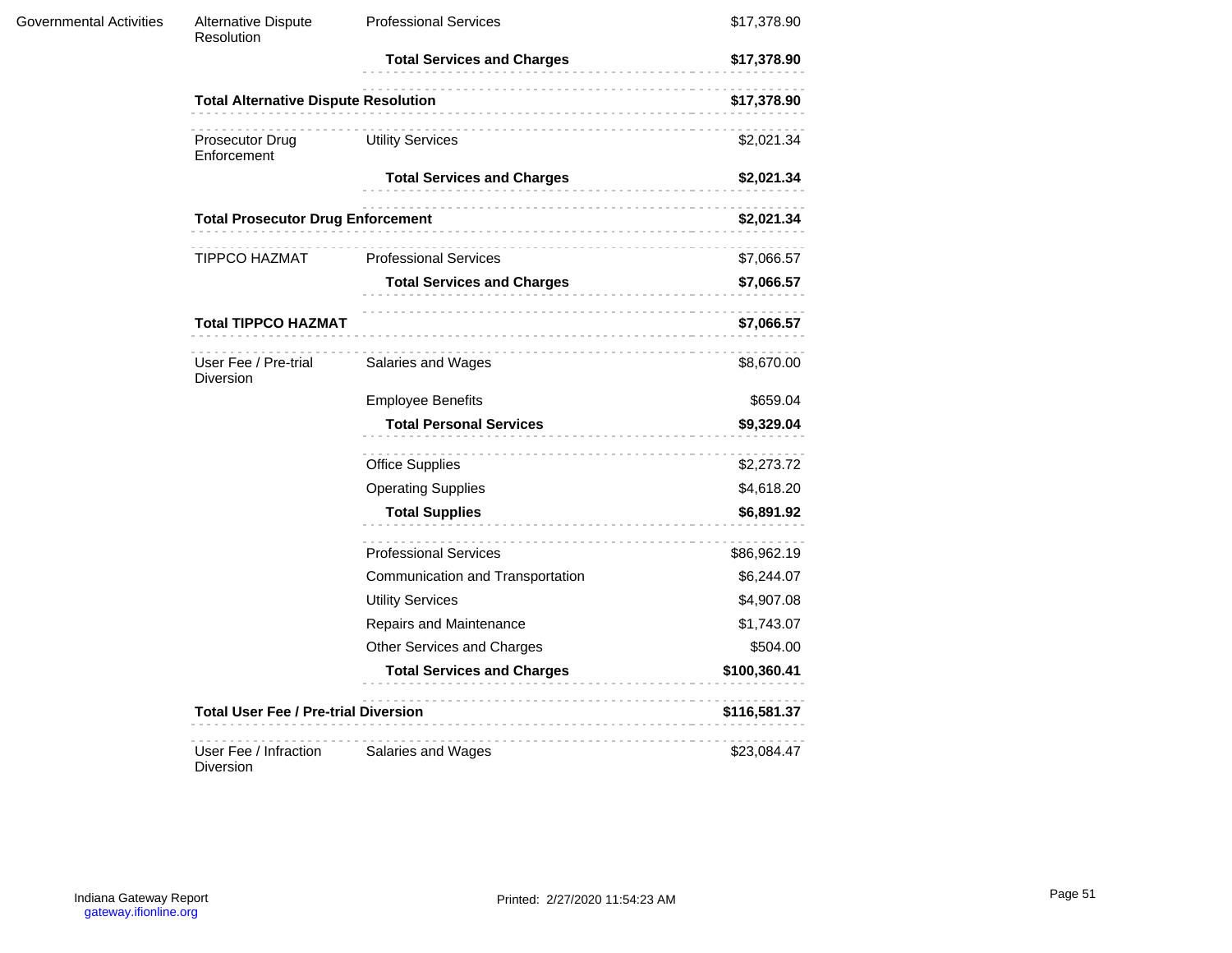| Governmental Activities | User Fee / Infraction<br>Diversion              | <b>Employee Benefits</b>                                       | \$11,069.86                                           |  |
|-------------------------|-------------------------------------------------|----------------------------------------------------------------|-------------------------------------------------------|--|
|                         |                                                 | <b>Total Personal Services</b>                                 | \$34,154.33                                           |  |
|                         |                                                 | <b>Office Supplies</b>                                         | \$4,861.78                                            |  |
|                         |                                                 | <b>Operating Supplies</b>                                      | \$35.28                                               |  |
|                         |                                                 | <b>Total Supplies</b><br>.                                     | \$4,897.06                                            |  |
|                         |                                                 | <b>Professional Services</b>                                   | \$4,297.03                                            |  |
|                         |                                                 | Communication and Transportation                               | \$863.51                                              |  |
|                         |                                                 | <b>Utility Services</b>                                        | \$4,792.62                                            |  |
|                         |                                                 | <b>Total Services and Charges</b>                              | \$9,953.16                                            |  |
|                         | <b>Total User Fee / Infraction Diversion</b>    |                                                                | \$49,004.55<br>\$1,585.94<br>\$1,585.94<br>\$1,585.94 |  |
|                         | <b>Amimal Control</b>                           | <b>Professional Services</b>                                   |                                                       |  |
|                         |                                                 | <b>Total Services and Charges</b>                              |                                                       |  |
|                         | <b>Total Amimal Control</b>                     |                                                                |                                                       |  |
|                         |                                                 | User Fee / Sheriff Cont Ed Professional Services<br>\$7,730.00 |                                                       |  |
|                         |                                                 | <b>Total Services and Charges</b>                              | \$7,730.00                                            |  |
|                         | <b>Total User Fee / Sheriff Cont Ed</b>         |                                                                | \$7,730.00                                            |  |
|                         | User Fee / Law<br><b>Enforcement Cont Ed</b>    | <b>Professional Services</b>                                   | \$40,595.31                                           |  |
|                         |                                                 | <b>Total Services and Charges</b>                              | \$40,595.31                                           |  |
|                         | <b>Total User Fee / Law Enforcement Cont Ed</b> |                                                                | \$40,595.31                                           |  |
|                         | <b>Court Services</b><br>(Substance Abuse/MH)   | Salaries and Wages                                             | \$119,310.27                                          |  |
|                         |                                                 | <b>Employee Benefits</b>                                       | \$59,761.27                                           |  |
|                         |                                                 | <b>Total Personal Services</b>                                 | \$179,071.54                                          |  |
|                         |                                                 | <b>Office Supplies</b>                                         | \$1,532.04                                            |  |
|                         |                                                 | <b>Total Supplies</b>                                          | \$1,532.04                                            |  |
|                         |                                                 |                                                                |                                                       |  |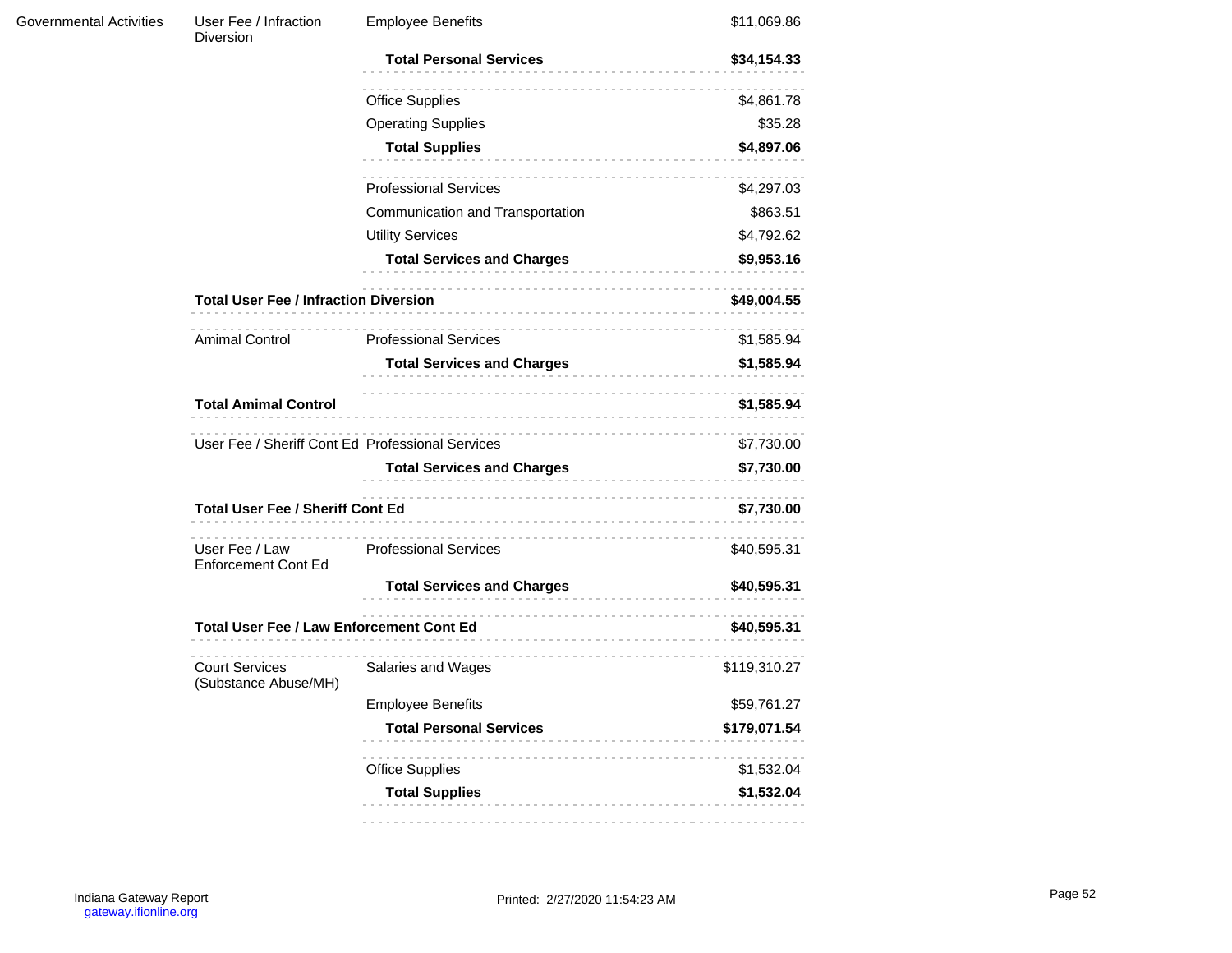| <b>Governmental Activities</b> | <b>Court Services</b><br>(Substance Abuse/MH)            | Communication and Transportation           | \$648.75     |  |
|--------------------------------|----------------------------------------------------------|--------------------------------------------|--------------|--|
|                                |                                                          | Other Services and Charges                 | \$100.00     |  |
|                                |                                                          | <b>Total Services and Charges</b>          | \$748.75     |  |
|                                | <b>Total Court Services (Substance Abuse/MH)</b>         |                                            | \$181,352.33 |  |
|                                | Jury Pay                                                 | Other Services and Charges                 | \$14,205.00  |  |
|                                |                                                          | <b>Total Services and Charges</b>          | \$14,205.00  |  |
|                                | <b>Total Jury Pay</b>                                    |                                            | \$14,205.00  |  |
|                                | <b>Family Counseling</b>                                 | <b>Professional Services</b>               | \$16,406.40  |  |
|                                |                                                          | <b>Total Services and Charges</b>          | \$16,406.40  |  |
|                                | <b>Total Family Counseling</b>                           |                                            | \$16,406.40  |  |
|                                | Juv Alt Project Income                                   | Salaries and Wages                         | \$14,973.53  |  |
|                                |                                                          | <b>Employee Benefits</b>                   | \$9,780.59   |  |
|                                |                                                          | <b>Total Personal Services</b>             | \$24,754.12  |  |
|                                |                                                          | Insurance                                  | \$139.00     |  |
|                                |                                                          | <b>Total Services and Charges</b>          | \$139.00     |  |
|                                | <b>Total Juv Alt Project Income</b>                      |                                            | \$24,893.12  |  |
|                                | Drainage Maintenance                                     | <b>Professional Services</b>               | \$429,178.61 |  |
|                                |                                                          | <b>Total Services and Charges</b>          | \$429,178.61 |  |
|                                |                                                          | Transfer Out - Transferred To Another Fund | \$175,747.40 |  |
|                                |                                                          | <b>Total Other Disbursements</b>           | \$175,747.40 |  |
|                                | <b>Total Drainage Maintenance</b>                        |                                            | \$604,926.01 |  |
|                                | <b>Sheriff Sale Administration Professional Services</b> |                                            | \$14,600.00  |  |
|                                |                                                          | <b>Total Services and Charges</b>          | \$14,600.00  |  |
|                                | <b>Total Sheriff Sale Administration</b>                 |                                            | \$14,600.00  |  |
|                                |                                                          |                                            |              |  |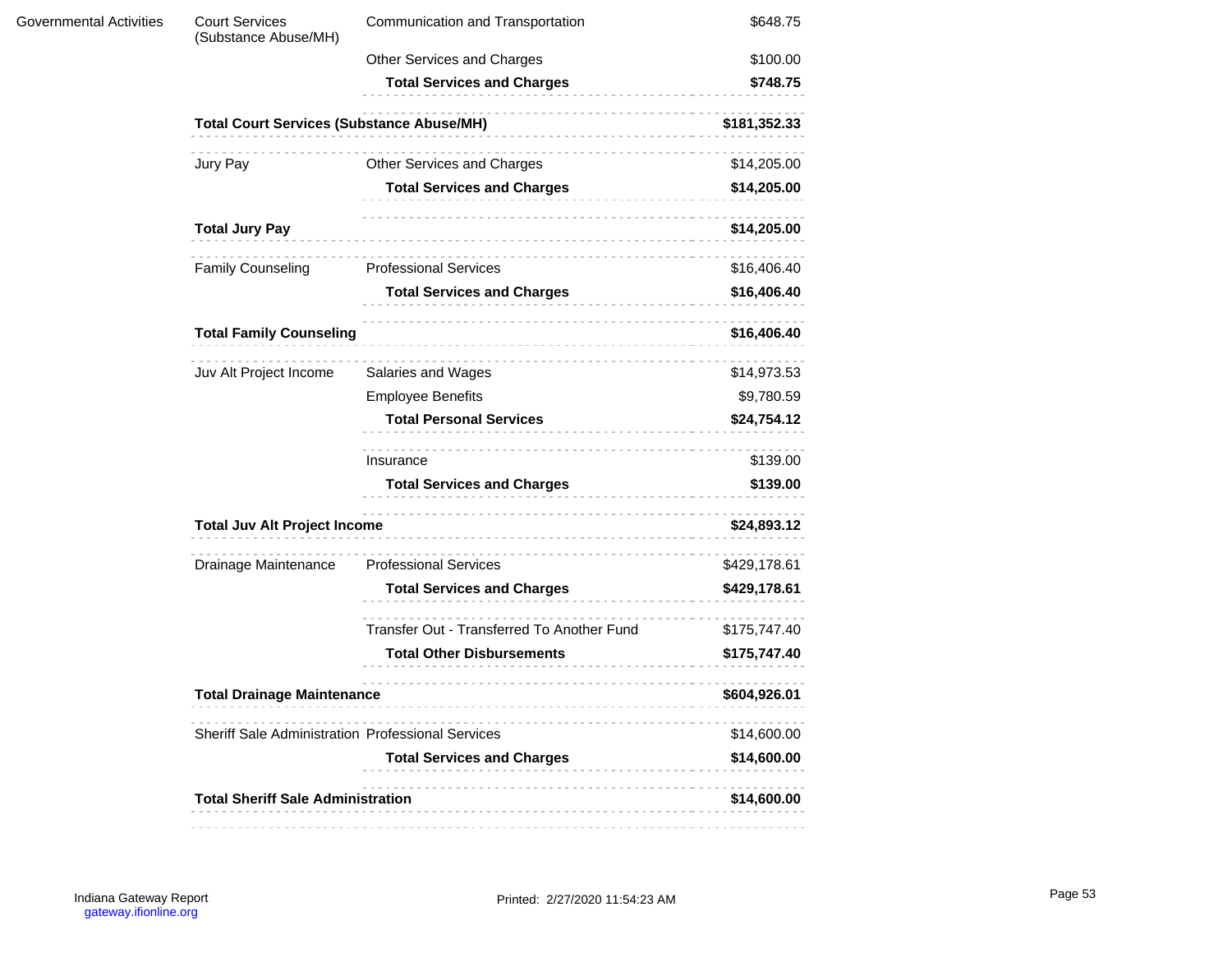| Governmental Activities | K-9 Support                                      | <b>Other Supplies</b>             | \$287.93    |
|-------------------------|--------------------------------------------------|-----------------------------------|-------------|
|                         |                                                  | <b>Total Supplies</b>             | \$287.93    |
|                         |                                                  | <b>Professional Services</b>      | \$8,743.66  |
|                         |                                                  | <b>Total Services and Charges</b> | \$8,743.66  |
|                         | <b>Total K-9 Support</b>                         |                                   | \$9,031.59  |
|                         | Parking Facility Operating Professional Services |                                   | \$52,800.00 |
|                         |                                                  | Insurance                         | \$11,000.00 |
|                         |                                                  | <b>Utility Services</b>           | \$13,612.71 |
|                         |                                                  | Repairs and Maintenance           | \$15,966.56 |
|                         |                                                  | <b>Total Services and Charges</b> | \$93,379.27 |
|                         | <b>Total Parking Facility Operating</b>          | \$93,379.27                       |             |
|                         | Ag Test Plot Donation                            | Repair and Maintenance Supplies   | \$672.00    |
|                         |                                                  | <b>Total Supplies</b>             | \$672.00    |
|                         | <b>Total Ag Test Plot Donation</b>               |                                   | \$672.00    |
|                         | <b>Extension Donation</b>                        | Repairs and Maintenance           | \$435.03    |
|                         |                                                  | <b>Total Services and Charges</b> | \$435.03    |
|                         | <b>Total Extension Donation</b>                  |                                   | \$435.03    |
|                         | <b>Health Dept Donation</b>                      | <b>Professional Services</b>      | \$1,605.18  |
|                         |                                                  | <b>Total Services and Charges</b> | \$1,605.18  |
|                         | <b>Total Health Dept Donation</b>                |                                   | \$1,605.18  |
|                         | Park Donation                                    | <b>Professional Services</b>      | \$7,796.73  |
|                         |                                                  | <b>Total Services and Charges</b> | \$7,796.73  |
|                         | <b>Total Park Donation</b>                       |                                   | \$7,796.73  |
|                         |                                                  |                                   |             |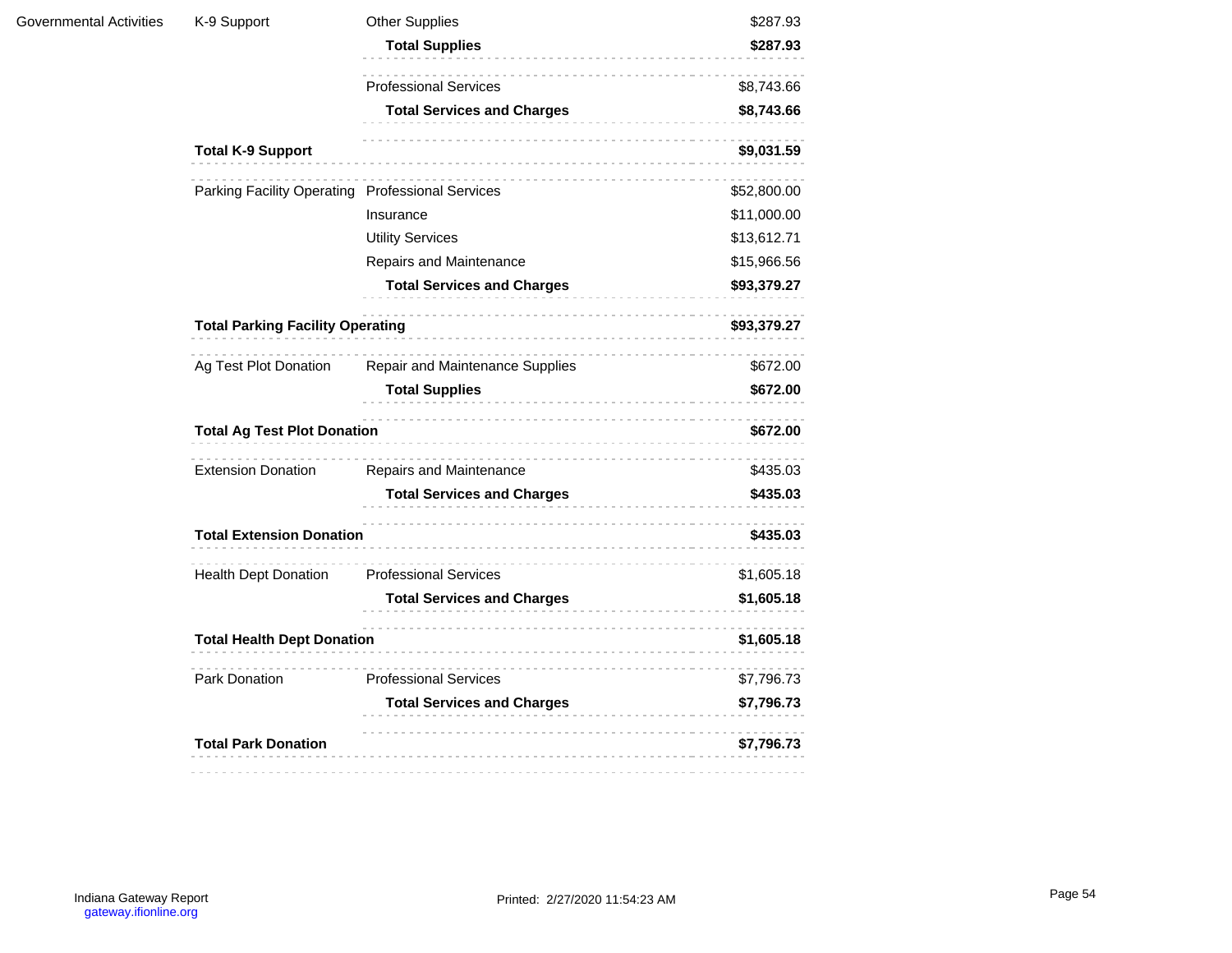| Governmental Activities | Naturalist Program Gift                            | <b>Professional Services</b>      | \$3,142.00   |
|-------------------------|----------------------------------------------------|-----------------------------------|--------------|
|                         |                                                    | <b>Total Services and Charges</b> | \$3,142.00   |
|                         | <b>Total Naturalist Program Gift</b>               |                                   | \$3,142.00   |
|                         | Phase II Storm Water<br>Donation                   | <b>Other Supplies</b>             | \$6,294.53   |
|                         |                                                    | <b>Total Supplies</b>             | \$6,294.53   |
|                         |                                                    | <b>Professional Services</b>      | \$1,000.00   |
|                         |                                                    | <b>Total Services and Charges</b> | \$1,000.00   |
|                         | <b>Total Phase II Storm Water Donation</b>         |                                   | \$7,294.53   |
|                         | Cary Home Donation                                 | <b>Professional Services</b>      | \$8,391.96   |
|                         |                                                    | <b>Total Services and Charges</b> | \$8,391.96   |
|                         | <b>Total Cary Home Donation</b>                    | .                                 |              |
|                         | <b>CASA Donations</b>                              | <b>Professional Services</b>      | \$1,201.58   |
|                         |                                                    | Communication and Transportation  | \$1,113.11   |
|                         |                                                    | <b>Total Services and Charges</b> | \$2,314.69   |
|                         | <b>Total CASA Donations</b>                        |                                   | \$2,314.69   |
|                         | Law Enforcement Warrant Salaries and Wages<br>Fund |                                   | \$124,814.38 |
|                         |                                                    | <b>Employee Benefits</b>          | \$27,310.60  |
|                         |                                                    | <b>Total Personal Services</b>    | \$152,124.98 |
|                         |                                                    | <b>Operating Supplies</b>         | \$5,085.00   |
|                         |                                                    | <b>Other Supplies</b>             | \$7,134.18   |
|                         |                                                    | <b>Total Supplies</b>             | \$12,219.18  |
|                         |                                                    | <b>Professional Services</b>      | \$68,531.78  |
|                         |                                                    | Communication and Transportation  | \$31,742.39  |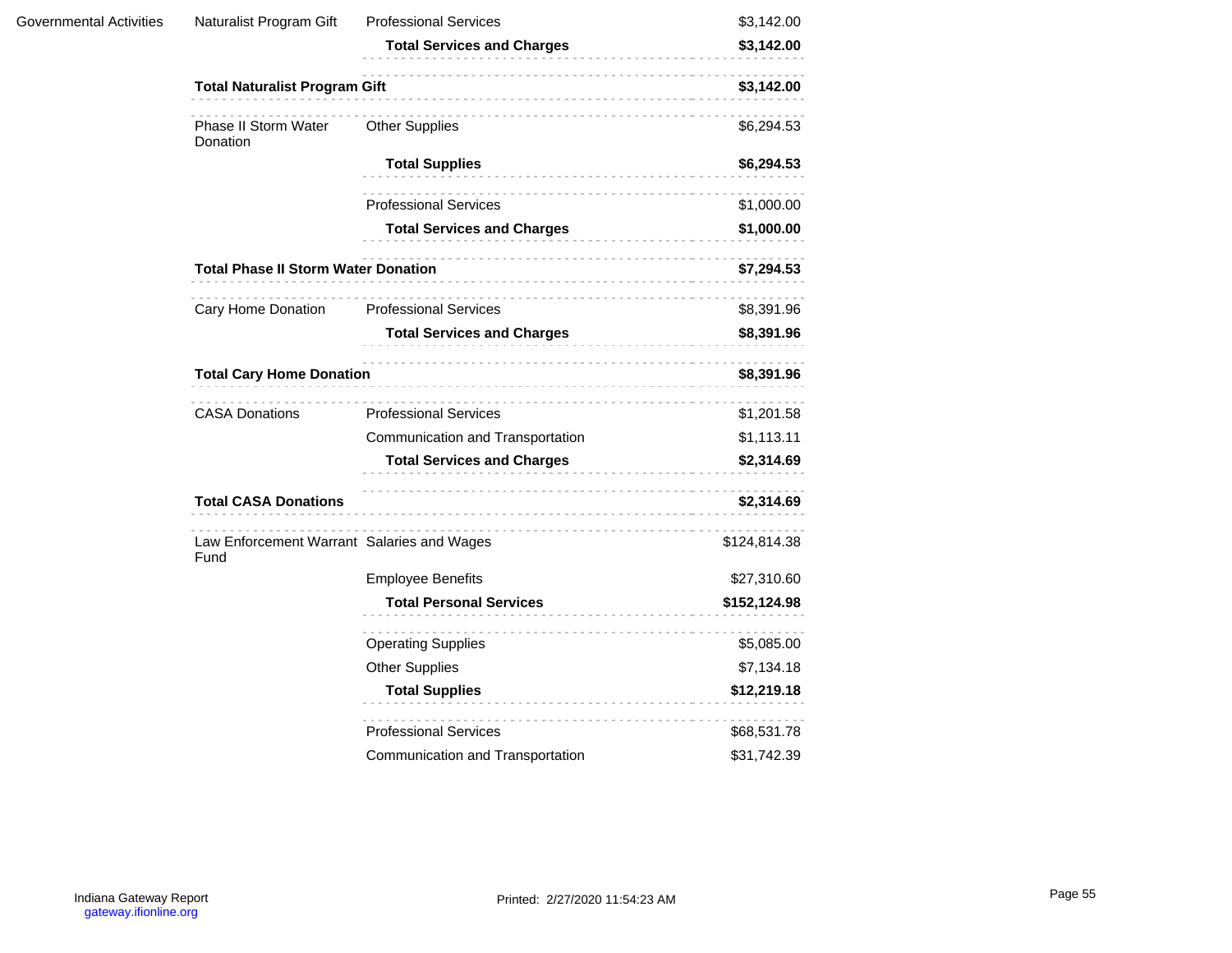| Governmental Activities | Law Enforcement Warrant Utility Services<br>Fund         |                                                            | \$635.03       |
|-------------------------|----------------------------------------------------------|------------------------------------------------------------|----------------|
|                         |                                                          | Repairs and Maintenance                                    | \$11,789.02    |
|                         |                                                          | Other Services and Charges                                 | \$700.00       |
|                         |                                                          | <b>Total Services and Charges</b>                          | \$113,398.22   |
|                         |                                                          | Machinery, Equipment, and Vehicles                         | \$62,111.84    |
|                         |                                                          | <b>Total Capital Outlays</b>                               | \$62,111.84    |
|                         | <b>Total Law Enforcement Warrant Fund</b>                |                                                            | \$339,854.22   |
|                         | TIF Capital Projects /<br>Southeast Industrial           | <b>Professional Services</b>                               | \$2,025,205.53 |
|                         |                                                          | <b>Total Services and Charges</b>                          | \$2,025,205.53 |
|                         | <b>Total TIF Capital Projects / Southeast Industrial</b> | <br> -------------------------                             | \$2,025,205.53 |
|                         | Debt Service / Jail Lease                                | <b>Professional Services</b>                               | \$1,157,000.00 |
|                         |                                                          | <b>Total Services and Charges</b>                          | \$1,157,000.00 |
|                         | <b>Total Debt Service / Jail Lease</b>                   |                                                            | \$1,157,000.00 |
|                         | <b>County Self Insurance</b>                             | <b>Professional Services</b>                               | \$7,910,567.23 |
|                         |                                                          | Other Services and Charges                                 | \$93,108.10    |
|                         |                                                          | <b>Total Services and Charges</b>                          | \$8,003,675.33 |
|                         | <b>Total County Self Insurance</b>                       |                                                            | \$8,003,675.33 |
|                         | <b>Public Officials Self</b><br>Insurance                | --------------------------<br><b>Professional Services</b> | \$500.00       |
|                         |                                                          | <b>Total Services and Charges</b>                          | \$500.00       |
|                         | <b>Total Public Officials Self Insurance</b>             |                                                            | \$500.00       |
|                         | <b>Commissioners Self</b><br>Insurance                   | <b>Professional Services</b>                               | \$29,789.69    |
|                         |                                                          | <b>Total Services and Charges</b>                          | \$29,789.69    |
|                         | <b>Total Commissioners Self Insurance</b>                |                                                            | \$29,789.69    |
|                         |                                                          |                                                            |                |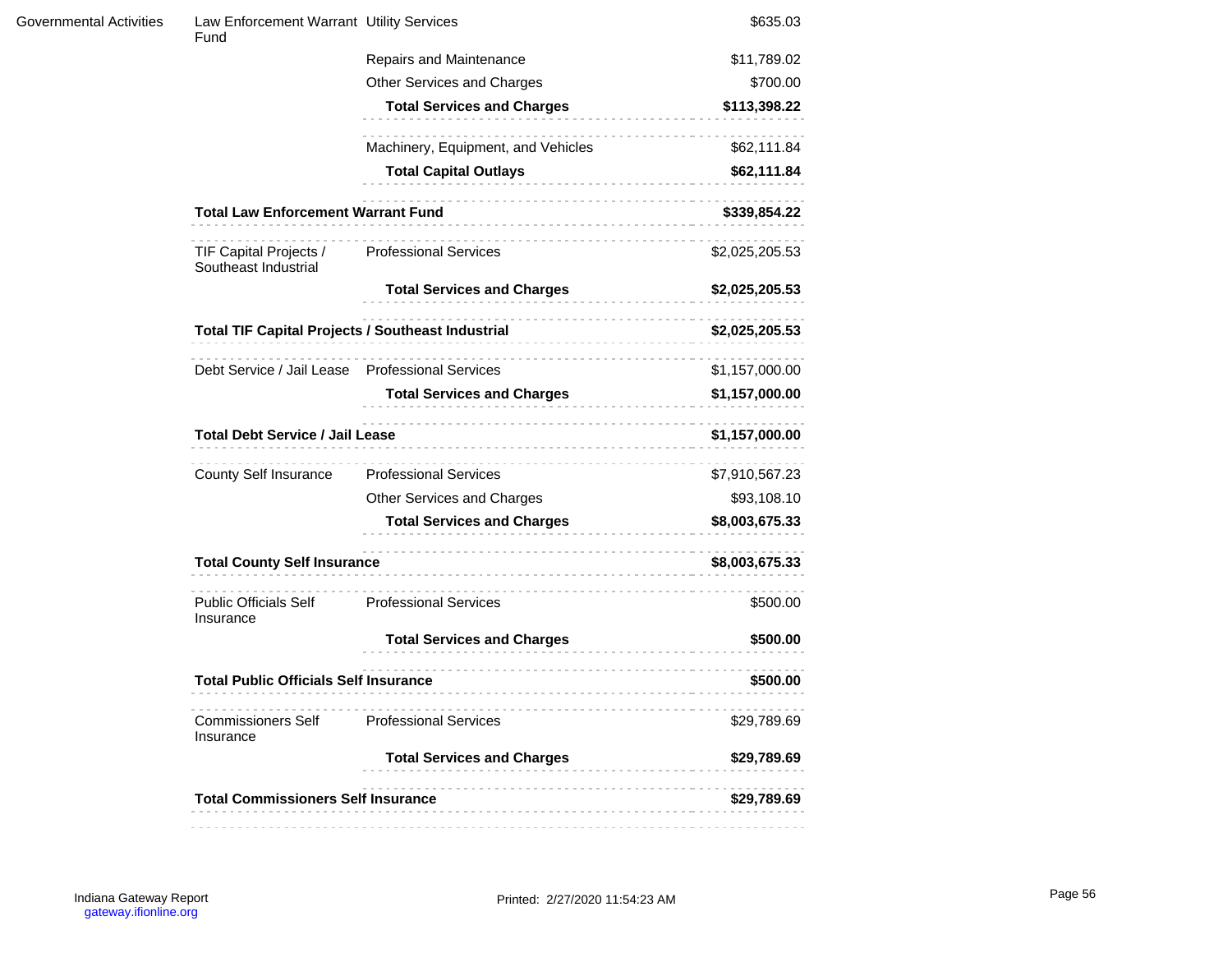| Governmental Activities | <b>Highway Self Insurance</b>       | <b>Professional Services</b>      | \$11,357.01  |
|-------------------------|-------------------------------------|-----------------------------------|--------------|
|                         |                                     | <b>Total Services and Charges</b> | \$11,357.01  |
|                         | <b>Total Highway Self Insurance</b> |                                   | \$11,357.01  |
|                         | Sheriff Self Insurance              | <b>Professional Services</b>      | \$51,223.53  |
|                         |                                     | <b>Total Services and Charges</b> | \$51,223.53  |
|                         | <b>Total Sheriff Self Insurance</b> |                                   | \$51,223.53  |
|                         | Inmate Medical                      | <b>Professional Services</b>      | \$100,271.39 |
|                         |                                     | <b>Total Services and Charges</b> | \$100,271.39 |
|                         | <b>Total Inmate Medical</b>         |                                   | \$100,271.39 |
|                         | <b>Flex Benefits</b>                | <b>Professional Services</b>      | \$473,245.02 |
|                         |                                     | <b>Total Services and Charges</b> | \$473,245.02 |
|                         | <b>Total Flex Benefits</b>          |                                   | \$473,245.02 |
|                         | Long Term Disability                | <b>Professional Services</b>      | \$119,982.65 |
|                         |                                     | <b>Total Services and Charges</b> | \$119,982.65 |
|                         | <b>Total Long Term Disability</b>   |                                   | \$119,982.65 |
|                         | Inmate Medical Copay                | <b>Professional Services</b>      | \$16,976.59  |
|                         |                                     | <b>Total Services and Charges</b> | \$16,976.59  |
|                         | <b>Total Inmate Medical Copay</b>   |                                   | \$16,976.59  |
|                         | <b>County Share Surtax</b>          | .<br><b>Operating Supplies</b>    | \$288,716.90 |
|                         |                                     | Repair and Maintenance Supplies   | \$2,641.54   |
|                         |                                     | <b>Total Supplies</b>             | \$291,358.44 |
|                         |                                     | Insurance                         | \$123,981.20 |
|                         |                                     | <b>Utility Services</b>           | \$35,741.52  |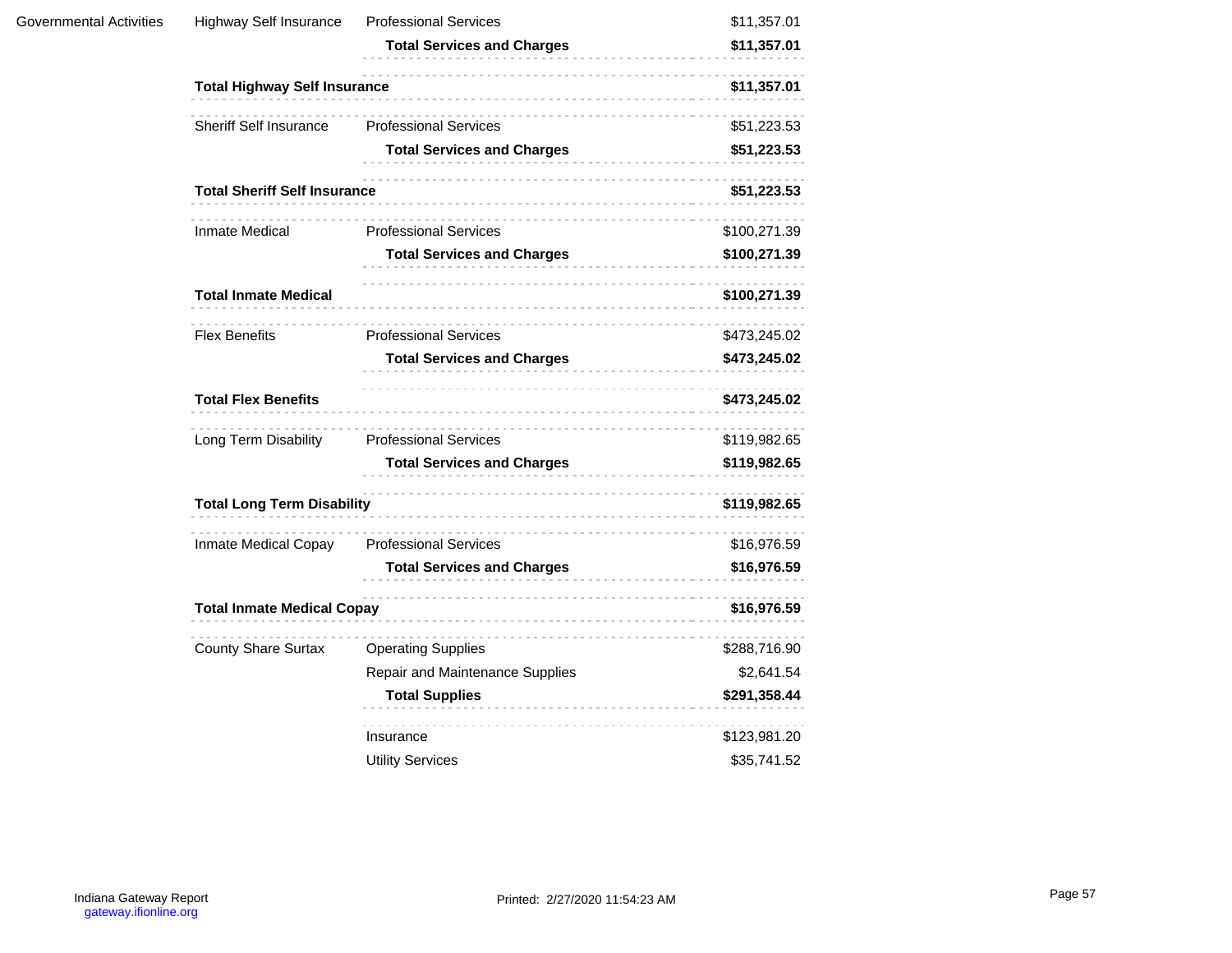|                                                       | Other Services and Charges         | \$10,262.66                                                                                                                              |  |
|-------------------------------------------------------|------------------------------------|------------------------------------------------------------------------------------------------------------------------------------------|--|
|                                                       | <b>Total Services and Charges</b>  | \$208,158.96                                                                                                                             |  |
|                                                       | Machinery, Equipment, and Vehicles | \$43,077.99                                                                                                                              |  |
|                                                       | <b>Total Capital Outlays</b>       | \$43,077.99                                                                                                                              |  |
| <b>Total County Share Surtax</b>                      |                                    | \$542,595.39                                                                                                                             |  |
| Revenue                                               |                                    | \$1,203,631.88                                                                                                                           |  |
|                                                       | Insurance                          | \$10,998.00                                                                                                                              |  |
|                                                       | <b>Total Services and Charges</b>  | \$1,214,629.88                                                                                                                           |  |
|                                                       | <b>Buildings</b>                   | \$2,250,656.55                                                                                                                           |  |
|                                                       | Improvements Other Than Buildings  | \$1,675,627.27                                                                                                                           |  |
|                                                       | <b>Total Capital Outlays</b>       | \$3,926,283.82                                                                                                                           |  |
| <b>Total Construction FG 2018 LIT Revenue</b>         |                                    | \$5,140,913.70                                                                                                                           |  |
| Project (Revolving)                                   | Repair and Maintenance Supplies    | \$36,788.39                                                                                                                              |  |
|                                                       | <b>Total Supplies</b>              | \$36,788.39                                                                                                                              |  |
|                                                       | <b>Professional Services</b>       | \$1,265,407.37                                                                                                                           |  |
|                                                       | <b>Total Services and Charges</b>  | \$1,265,407.37                                                                                                                           |  |
|                                                       | Land                               | \$26,350.00                                                                                                                              |  |
|                                                       | Infrastructure                     | \$1,188,625.98                                                                                                                           |  |
|                                                       | <b>Total Capital Outlays</b>       | \$1,214,975.98                                                                                                                           |  |
|                                                       |                                    | \$2,517,171.74                                                                                                                           |  |
|                                                       |                                    | \$1,550.00                                                                                                                               |  |
|                                                       | <b>Total Services and Charges</b>  | \$1,550.00                                                                                                                               |  |
|                                                       | Infrastructure                     | \$1,550.00                                                                                                                               |  |
|                                                       | <b>Total Capital Outlays</b>       | \$1,550.00                                                                                                                               |  |
| <b>Total Project / F-Lake Detention</b><br>\$3,100.00 |                                    |                                                                                                                                          |  |
|                                                       |                                    | Construction FG 2018 LIT Professional Services<br><b>Total Project (Revolving)</b><br>Project / F-Lake Detention Repairs and Maintenance |  |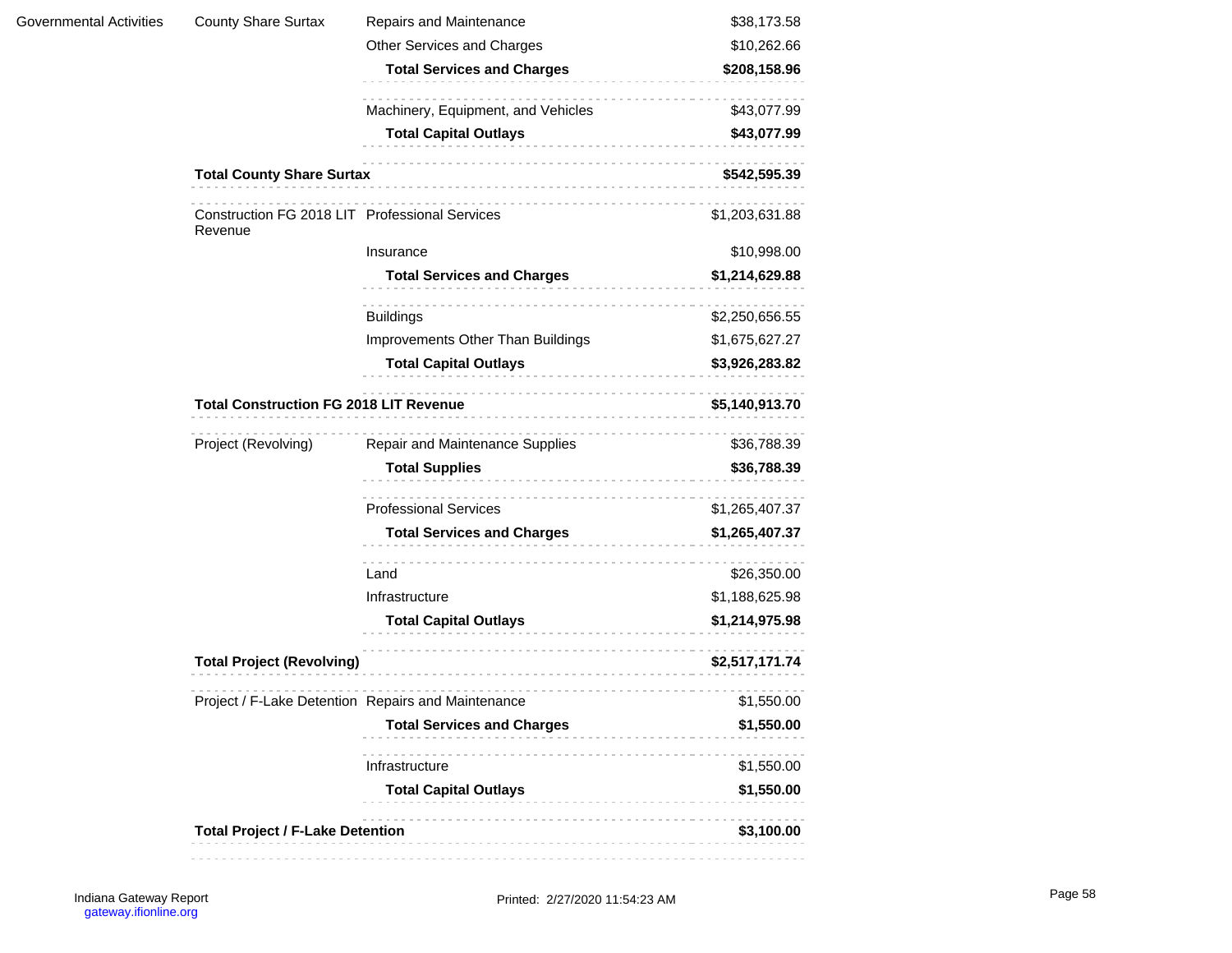| <b>Governmental Activities</b> | Project / Berlovitz<br>Detention           | Infrastructure                                                                                                             | \$4,150.00   |
|--------------------------------|--------------------------------------------|----------------------------------------------------------------------------------------------------------------------------|--------------|
|                                |                                            | <b>Total Capital Outlays</b>                                                                                               | \$4,150.00   |
|                                | <b>Total Project / Berlovitz Detention</b> | \$4,150.00<br>Infrastructure<br><b>Total Capital Outlays</b><br>\$117,580.38<br>\$2,550.00<br><b>Total Capital Outlays</b> |              |
|                                | Project / Great Lakes                      |                                                                                                                            | \$117,580.38 |
|                                |                                            |                                                                                                                            | \$117,580.38 |
|                                | <b>Total Project / Great Lakes</b>         |                                                                                                                            |              |
|                                | Alexander Ross Detention Infrastructure    | Salaries and Wages                                                                                                         |              |
|                                |                                            |                                                                                                                            | \$2,550.00   |
|                                | <b>Total Alexander Ross Detention</b>      |                                                                                                                            | \$2,550.00   |
|                                | Project / Phase II<br>Stormwater           |                                                                                                                            | \$207,490.33 |
|                                |                                            | <b>Employee Benefits</b>                                                                                                   | \$84,911.02  |
|                                |                                            | <b>Total Personal Services</b>                                                                                             | \$292,401.35 |
|                                |                                            | <b>Office Supplies</b>                                                                                                     | \$5,166.98   |
|                                |                                            | <b>Operating Supplies</b>                                                                                                  | \$1,532.50   |
|                                |                                            | <b>Other Supplies</b>                                                                                                      | \$10,984.74  |
|                                |                                            | <b>Total Supplies</b>                                                                                                      | \$17,684.22  |
|                                |                                            | <b>Professional Services</b>                                                                                               | \$119,815.01 |
|                                |                                            | Communication and Transportation                                                                                           | \$540.80     |
|                                |                                            | Repairs and Maintenance                                                                                                    | \$975.75     |
|                                |                                            | Other Services and Charges                                                                                                 | \$988.00     |
|                                |                                            | <b>Total Services and Charges</b>                                                                                          | \$122,319.56 |
|                                | <b>Total Project / Phase II Stormwater</b> |                                                                                                                            | \$432,405.13 |
|                                |                                            |                                                                                                                            |              |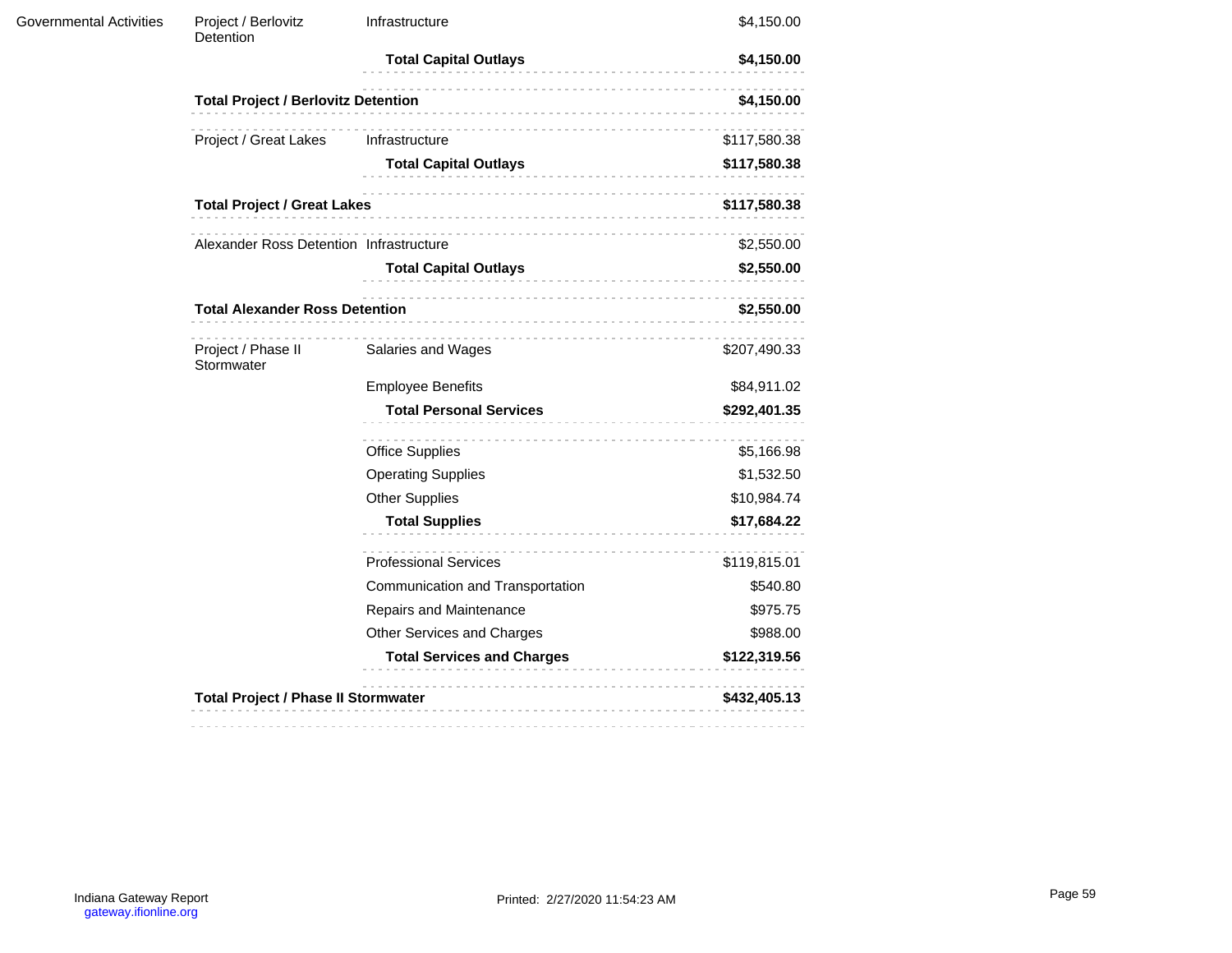| <b>Governmental Activities</b> | <b>Drain Reconstruction</b><br>Assistance    | Transfer Out - Transferred To Another Fund      | \$73,483.30     |
|--------------------------------|----------------------------------------------|-------------------------------------------------|-----------------|
|                                |                                              | <b>Total Other Disbursements</b>                | \$73,483.30     |
|                                | <b>Total Drain Reconstruction Assistance</b> |                                                 | \$73,483.30     |
|                                | <b>TEMA Hazard Warning</b><br>Fund           | Machinery, Equipment, and Vehicles              | \$27,285.45     |
|                                |                                              | <b>Total Capital Outlays</b>                    | \$27,285.45     |
|                                | <b>Total TEMA Hazard Warning Fund</b>        |                                                 | \$27,285.45     |
|                                | P-Card Rebate                                | <b>Professional Services</b>                    | \$273,690.17    |
|                                |                                              | <b>Total Services and Charges</b>               | \$273,690.17    |
|                                | <b>Total P-Card Rebate</b>                   |                                                 | \$273,690.17    |
|                                | Payroll Clearing                             | Payment of Taxes and Other Payroll Withholdings | \$25,588,781.90 |
|                                |                                              | <b>Total Other Disbursements</b>                | \$25,588,781.90 |
|                                | <b>Total Payroll Clearing</b>                |                                                 | \$25,588,781.90 |
|                                | <b>Francis Powers Trust</b>                  | <b>Professional Services</b>                    | \$580.19        |
|                                |                                              | <b>Total Services and Charges</b>               | \$580.19        |
|                                | <b>Total Francis Powers Trust</b>            |                                                 | \$580.19        |
|                                | Deer Creek Levy                              | Distributions to Other Governmental Entities    | \$4,579.28      |
|                                |                                              | <b>Total Other Disbursements</b>                | \$4,579.28      |
|                                | <b>Total Deer Creek Levy</b>                 |                                                 | \$4,579.28      |
|                                | Parks Tax Collections                        | <b>Professional Services</b>                    | \$944.55        |
|                                |                                              | <b>Total Services and Charges</b>               | \$944.55        |
|                                | <b>Total Parks Tax Collections</b>           |                                                 | \$944.55        |
|                                |                                              |                                                 |                 |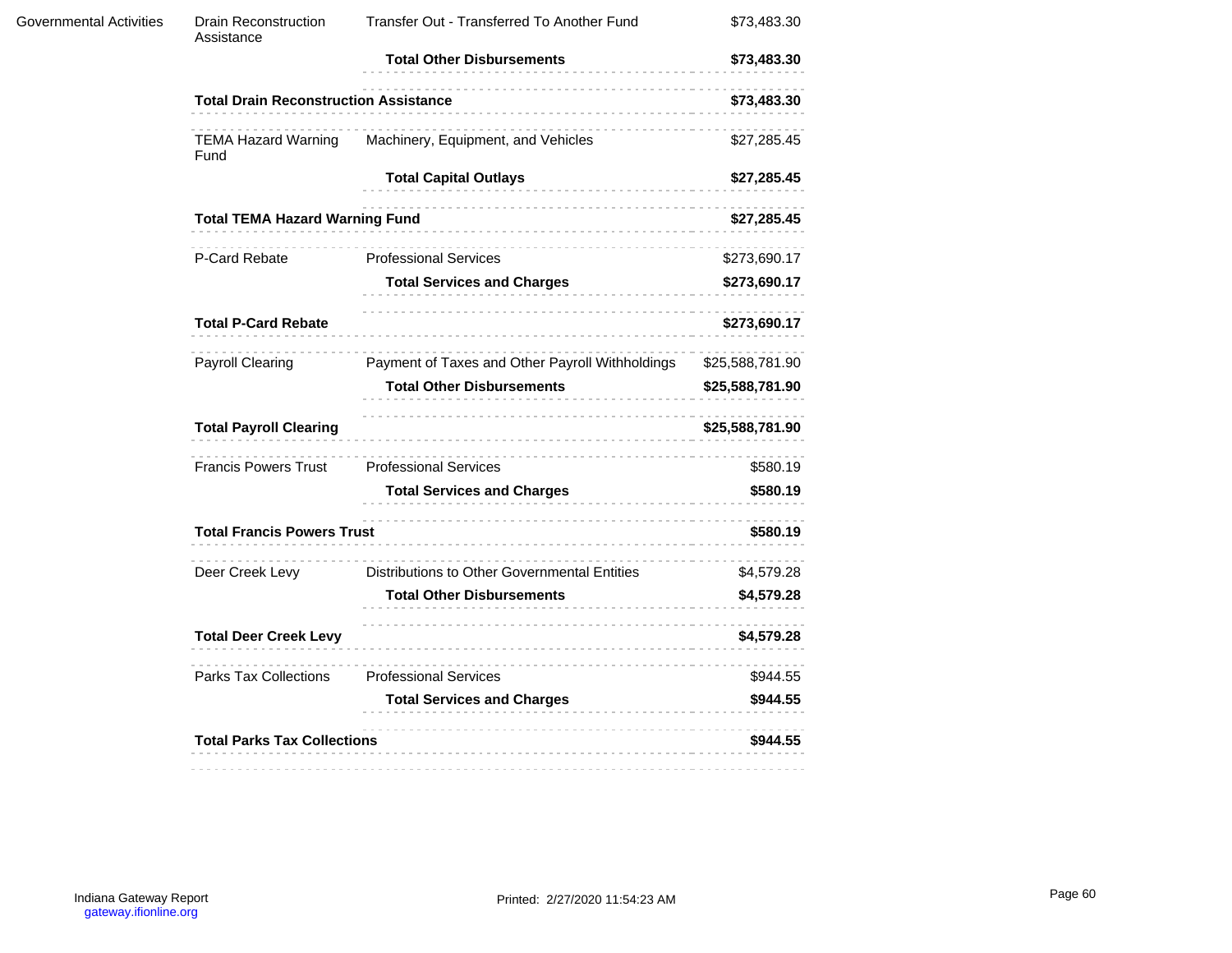| Governmental Activities | Settlement                                  | Distributions to Other Governmental Entities                            | \$209,534,285.93 |
|-------------------------|---------------------------------------------|-------------------------------------------------------------------------|------------------|
|                         |                                             | <b>Total Other Disbursements</b>                                        | \$209,534,285.93 |
|                         | <b>Total Settlement</b>                     |                                                                         | \$209,534,285.93 |
|                         | <b>Wheel Tax</b>                            | Distributions to Other Governmental Entities                            | \$225,028.20     |
|                         |                                             | <b>Total Other Disbursements</b>                                        | \$225,028.20     |
|                         | <b>Total Wheel Tax</b>                      |                                                                         | \$225,028.20     |
|                         | Sur Tax                                     | Distributions to Other Governmental Entities                            | \$2,673,846.62   |
|                         |                                             | <b>Total Other Disbursements</b>                                        | \$2,673,846.62   |
|                         | <b>Total Sur Tax</b>                        |                                                                         | \$2,673,846.62   |
|                         | <b>CVET Agency</b>                          | Distributions to Other Governmental Entities                            | \$856,004.00     |
|                         |                                             | <b>Total Other Disbursements</b>                                        | \$856,004.00     |
|                         | <b>Total CVET Agency</b>                    |                                                                         | \$856,004.00     |
|                         | <b>Financial Institutions Tax</b>           | Distributions to Other Governmental Entities                            | \$1,822,302.85   |
|                         |                                             | <b>Total Other Disbursements</b>                                        | \$1,822,302.85   |
|                         | <b>Total Financial Institutions Tax</b>     |                                                                         | \$1,822,302.85   |
|                         | <b>LIT Property Tax Relief</b>              | Distributions to Other Governmental Entities                            | \$6,578,338.00   |
|                         |                                             | <b>Total Other Disbursements</b>                                        | \$6,578,338.00   |
|                         | <b>Total LIT Property Tax Relief</b>        |                                                                         | \$6,578,338.00   |
|                         |                                             | State Fines & Forefeitures Distributions to Other Governmental Entities | \$62,533.38      |
|                         |                                             | <b>Total Other Disbursements</b>                                        | \$62,533.38      |
|                         | <b>Total State Fines &amp; Forefeitures</b> |                                                                         | \$62,533.38      |
|                         |                                             |                                                                         |                  |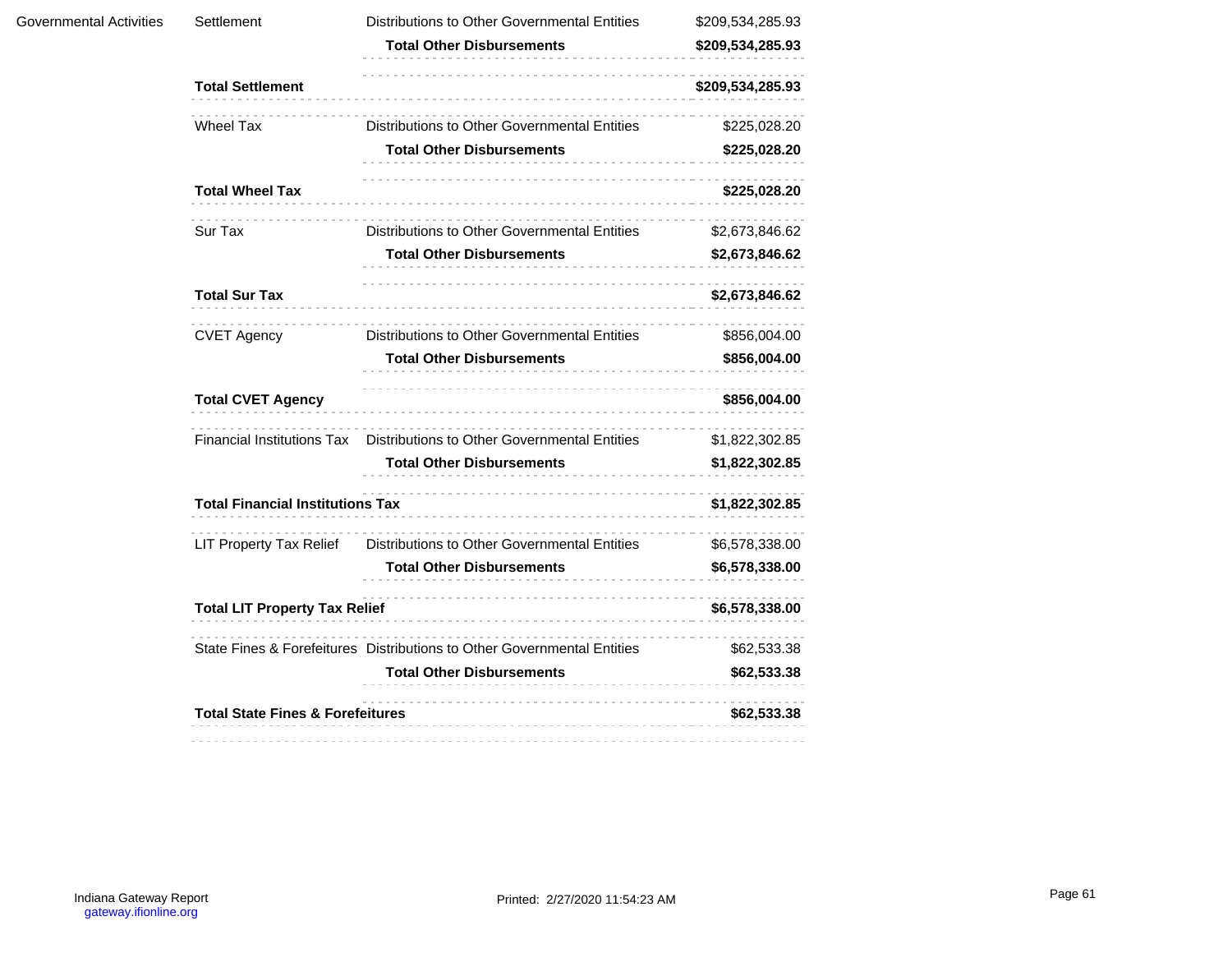| Governmental Activities | Infraction Judgments                       | Distributions to Other Governmental Entities                      | \$295,895.91   |
|-------------------------|--------------------------------------------|-------------------------------------------------------------------|----------------|
|                         |                                            | <b>Total Other Disbursements</b>                                  | \$295,895.91   |
|                         | <b>Total Infraction Judgments</b>          |                                                                   | \$295,895.91   |
|                         | Special Death Benefit                      | Distributions to Other Governmental Entities                      | \$19,045.00    |
|                         |                                            | <b>Total Other Disbursements</b>                                  | \$19,045.00    |
|                         | <b>Total Special Death Benefit</b>         |                                                                   | \$19,045.00    |
|                         | <b>Coroners Continuing</b><br>Education    | Distributions to Other Governmental Entities                      | \$21,224.25    |
|                         |                                            | <b>Total Other Disbursements</b>                                  | \$21,224.25    |
|                         | <b>Total Coroners Continuing Education</b> |                                                                   | \$21,224.25    |
|                         | <b>State Share</b>                         | Mortgage Record Fee- Distributions to Other Governmental Entities | \$14,367.50    |
|                         |                                            | <b>Total Other Disbursements</b>                                  | \$14,367.50    |
|                         |                                            | Total Mortgage Record Fee-State Share<br>and the State Share      | \$14,367.50    |
|                         | <b>Education Plate Fees</b><br>Agency      | Distributions to Other Governmental Entities                      | \$2,437.50     |
|                         |                                            | <b>Total Other Disbursements</b>                                  | \$2,437.50     |
|                         | <b>Total Education Plate Fees Agency</b>   |                                                                   | \$2,437.50     |
|                         | Riverboat Revenue<br>Sharing               | Distributions to Other Governmental Entities                      | \$1,023,535.02 |
|                         |                                            | <b>Total Other Disbursements</b>                                  | \$1,023,535.02 |
|                         | <b>Total Riverboat Revenue Sharing</b>     |                                                                   | \$1,023,535.02 |
|                         |                                            | -------------------------------------                             |                |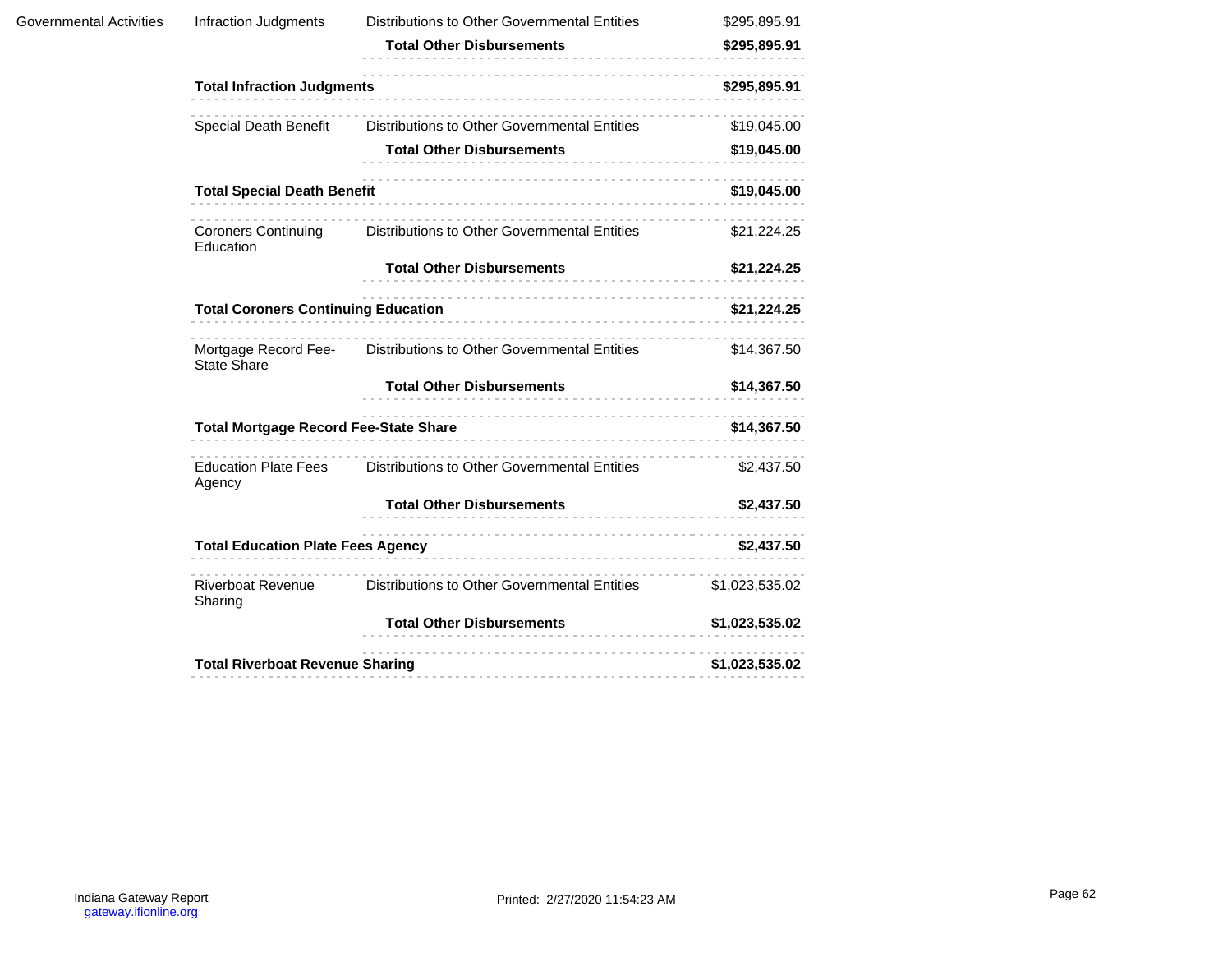| <b>Governmental Activities</b> | Innkeepers Tax<br>Collections               | <b>Other Disbursements</b>                      | \$2,633,408.39                                                                                       |  |
|--------------------------------|---------------------------------------------|-------------------------------------------------|------------------------------------------------------------------------------------------------------|--|
|                                |                                             | <b>Total Other Disbursements</b>                | \$2,633,408.39                                                                                       |  |
|                                | <b>Total Innkeepers Tax Collections</b>     |                                                 | \$2,633,408.39                                                                                       |  |
|                                | <b>LIT Certified Shares</b>                 | Distributions to Other Governmental Entities    | \$27,487,824.00                                                                                      |  |
|                                |                                             | <b>Total Other Disbursements</b>                | \$27,487,824.00                                                                                      |  |
|                                | <b>Total LIT Certified Shares</b>           |                                                 | \$27,487,824.00<br>\$19,684,705.00<br>\$19,684,705.00<br>\$19,684,705.00<br>\$7,880.18<br>\$7,880.18 |  |
|                                | LIT Economic<br>Development                 | Distributions to Other Governmental Entities    |                                                                                                      |  |
|                                |                                             | <b>Total Other Disbursements</b>                |                                                                                                      |  |
|                                | <b>Total LIT Economic Development</b>       |                                                 |                                                                                                      |  |
|                                | Stop Arm Violation<br>Enforcement           | Salaries and Wages                              |                                                                                                      |  |
|                                |                                             | <b>Total Personal Services</b>                  |                                                                                                      |  |
|                                | <b>Total Stop Arm Violation Enforcement</b> |                                                 | \$7,880.18                                                                                           |  |
|                                | <b>CC TANF Block Grant</b>                  | Salaries and Wages                              | \$2,392.50                                                                                           |  |
|                                |                                             | <b>Employee Benefits</b>                        | \$183.03                                                                                             |  |
|                                |                                             | <b>Total Personal Services</b>                  | \$2,575.53                                                                                           |  |
|                                |                                             | <b>Professional Services</b>                    | \$13,547.11                                                                                          |  |
|                                |                                             | <b>Total Services and Charges</b>               | \$13,547.11                                                                                          |  |
|                                |                                             | <b>Total CC TANF Block Grant</b><br>\$16,122.64 |                                                                                                      |  |
|                                | Prosecutor ICJI HTCU                        | Salaries and Wages                              | \$53,465.23                                                                                          |  |
|                                |                                             | <b>Employee Benefits</b>                        | \$18,322.73                                                                                          |  |
|                                |                                             | <b>Total Personal Services</b>                  | \$71,787.96                                                                                          |  |
|                                |                                             |                                                 |                                                                                                      |  |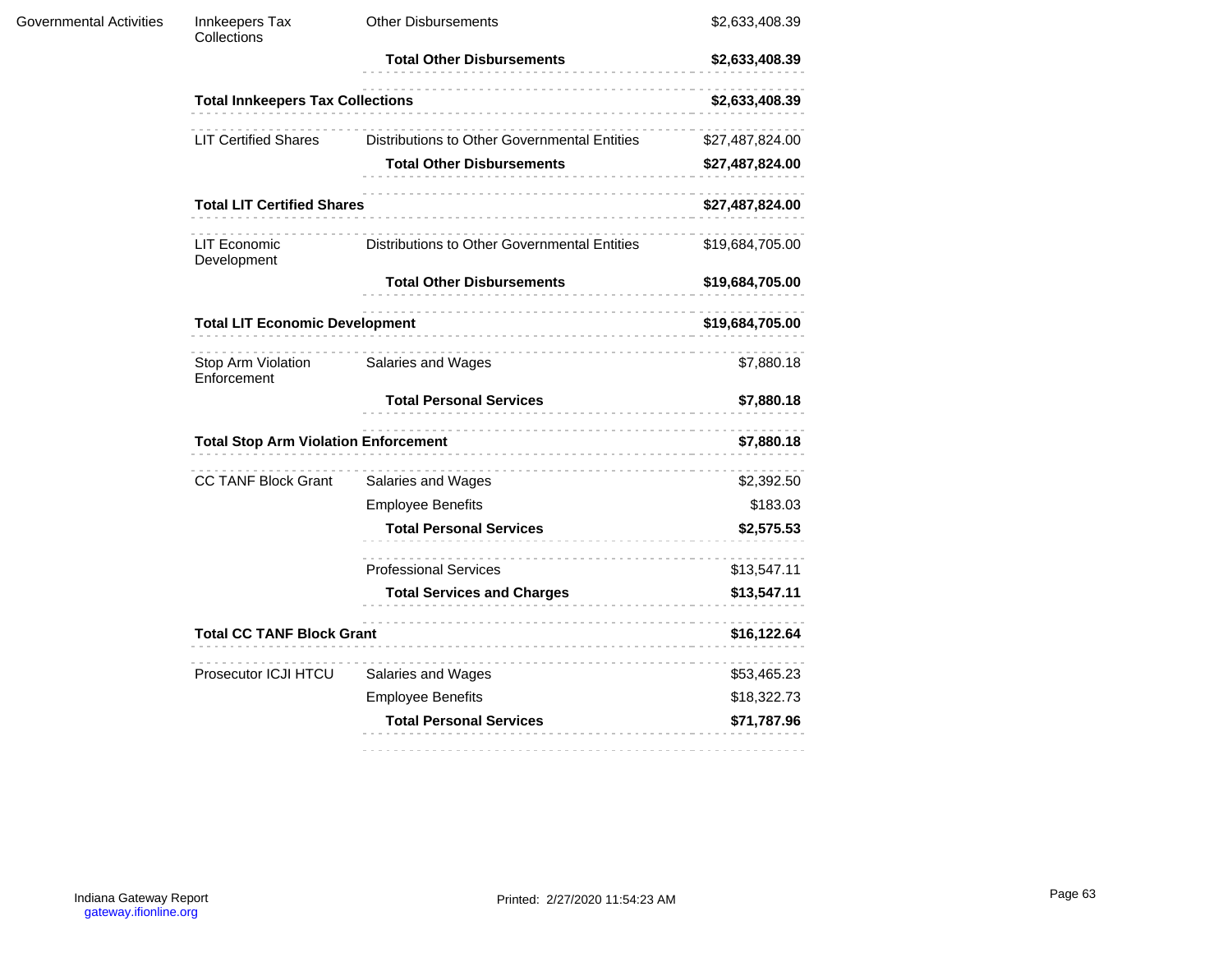| Prosecutor ICJI HTCU              | Communication and Transportation   | \$68,109.00                                                                                          |  |
|-----------------------------------|------------------------------------|------------------------------------------------------------------------------------------------------|--|
|                                   | <b>Total Services and Charges</b>  | \$68,109.00                                                                                          |  |
|                                   | Machinery, Equipment, and Vehicles | \$4,151.88                                                                                           |  |
|                                   | <b>Total Capital Outlays</b><br>.  | \$4,151.88                                                                                           |  |
| <b>Total Prosecutor ICJI HTCU</b> |                                    | \$144,048.84                                                                                         |  |
| Prosecutor ICJI VOCA              | Salaries and Wages                 | \$100,391.37                                                                                         |  |
|                                   | <b>Employee Benefits</b>           | \$36,341.92                                                                                          |  |
|                                   | <b>Total Personal Services</b>     | \$136,733.29                                                                                         |  |
|                                   | <b>Office Supplies</b>             | \$103.10<br>\$103.10<br>\$7,340.00<br>\$7,340.00<br>\$144,176.39<br>\$11,275.00<br>\$11,275.00       |  |
|                                   | <b>Total Supplies</b>              |                                                                                                      |  |
|                                   | <b>Professional Services</b>       |                                                                                                      |  |
|                                   | <b>Total Services and Charges</b>  |                                                                                                      |  |
|                                   |                                    |                                                                                                      |  |
| Traffic / Area Plan               | <b>Professional Services</b>       |                                                                                                      |  |
|                                   | <b>Total Services and Charges</b>  |                                                                                                      |  |
|                                   | Machinery, Equipment, and Vehicles | \$4,831.75                                                                                           |  |
|                                   | <b>Total Capital Outlays</b>       | \$4,831.75                                                                                           |  |
|                                   |                                    | \$16,106.75                                                                                          |  |
| <b>TEMA LEPC HMEP</b>             | <b>Professional Services</b>       | \$2,655.00                                                                                           |  |
|                                   | Communication and Transportation   | \$5,437.00                                                                                           |  |
|                                   | <b>Total Services and Charges</b>  | \$8,092.00                                                                                           |  |
|                                   |                                    | \$8,092.00                                                                                           |  |
|                                   |                                    | <b>Total Prosecutor ICJI VOCA</b><br><b>Total Traffic / Area Plan</b><br><b>Total TEMA LEPC HMEP</b> |  |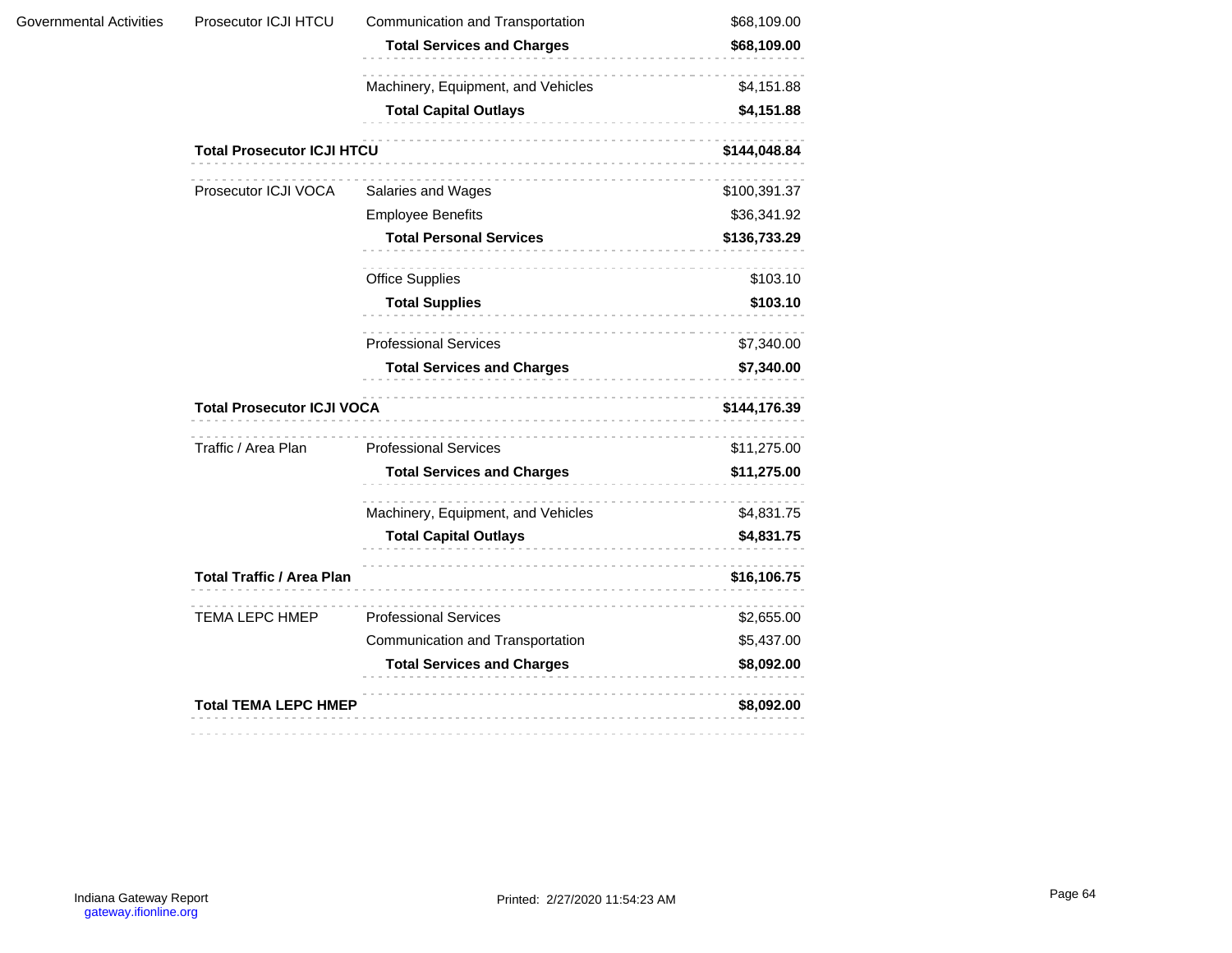| <b>Governmental Activities</b> | TEMA SHSP Hazmat<br>TQP            | Machinery, Equipment, and Vehicles | \$13,500.00 |
|--------------------------------|------------------------------------|------------------------------------|-------------|
|                                |                                    | <b>Total Capital Outlays</b>       | \$13,500.00 |
|                                | <b>Total TEMA SHSP Hazmat TQP</b>  |                                    | \$13,500.00 |
|                                | <b>STD Prevention Grant</b>        | .<br>Salaries and Wages            | \$35,237.16 |
|                                |                                    | <b>Employee Benefits</b>           | \$10,209.16 |
|                                |                                    | <b>Total Personal Services</b>     | \$45,446.32 |
|                                |                                    | <b>Office Supplies</b>             | \$829.30    |
|                                |                                    | <b>Operating Supplies</b>          | \$3,466.64  |
|                                |                                    | <b>Total Supplies</b><br>.         | \$4,295.94  |
|                                |                                    | <b>Professional Services</b>       | \$21,946.02 |
|                                |                                    | Communication and Transportation   | \$1,386.24  |
|                                |                                    | <b>Total Services and Charges</b>  | \$23,332.26 |
|                                | <b>Total STD Prevention Grant</b>  | \$73,074.52                        |             |
|                                | <b>Immunization Grant</b>          | Salaries and Wages                 | \$7,341.00  |
|                                |                                    | <b>Employee Benefits</b>           | \$561.58    |
|                                |                                    | <b>Total Personal Services</b>     | \$7,902.58  |
|                                |                                    | <b>Office Supplies</b>             | \$1,874.16  |
|                                |                                    | <b>Operating Supplies</b>          | \$6,426.68  |
|                                |                                    | <b>Total Supplies</b>              | \$8,300.84  |
|                                |                                    | .<br><b>Professional Services</b>  | \$30,392.44 |
|                                |                                    | Communication and Transportation   | \$430.08    |
|                                |                                    | <b>Total Services and Charges</b>  | \$30,822.52 |
|                                | <b>Total Immunization Grant</b>    |                                    | \$47,025.94 |
|                                | Bio Emergency HPP &<br><b>PHEP</b> | Salaries and Wages                 | \$1,617.00  |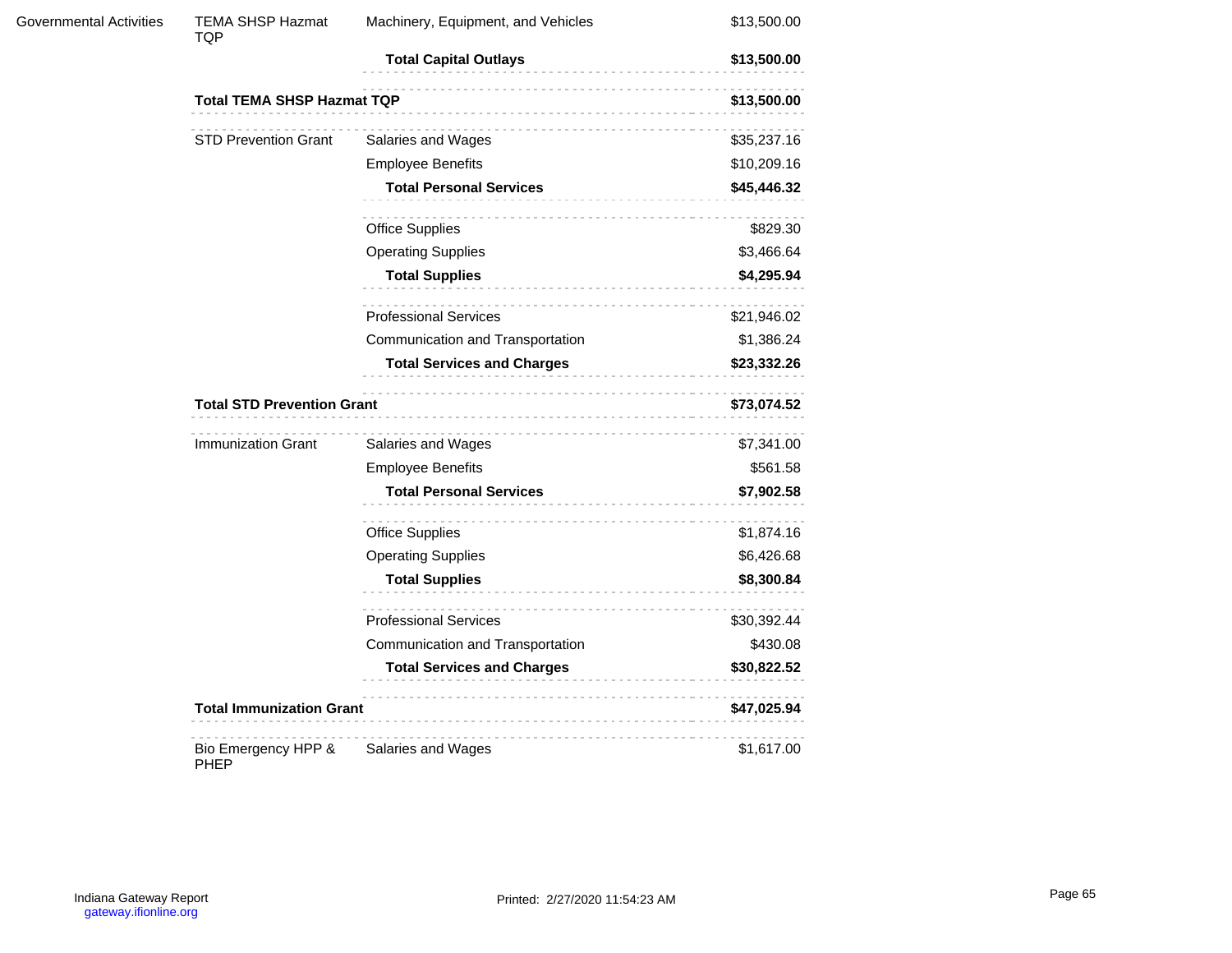| Bio Emergency HPP &<br>PHEP             | <b>Employee Benefits</b>           | \$122.55                                                                                                                    |
|-----------------------------------------|------------------------------------|-----------------------------------------------------------------------------------------------------------------------------|
|                                         | <b>Total Personal Services</b>     | \$1,739.55                                                                                                                  |
|                                         | <b>Operating Supplies</b>          | \$20,431.54                                                                                                                 |
|                                         | <b>Total Supplies</b><br>.         | \$20,431.54                                                                                                                 |
|                                         | Communication and Transportation   | \$841.99                                                                                                                    |
|                                         | <b>Total Services and Charges</b>  | \$841.99                                                                                                                    |
|                                         | \$23,013.08                        |                                                                                                                             |
| <b>HIV Prevention Health</b><br>Program | Salaries and Wages                 | \$7,935.00                                                                                                                  |
|                                         | <b>Employee Benefits</b>           | \$607.03                                                                                                                    |
|                                         | <b>Total Personal Services</b>     | \$8,542.03                                                                                                                  |
|                                         | <b>Professional Services</b>       | \$465.00                                                                                                                    |
|                                         | Communication and Transportation   | \$4,371.19                                                                                                                  |
|                                         | <b>Total Services and Charges</b>  | \$4,836.19                                                                                                                  |
|                                         |                                    | \$13,378.22                                                                                                                 |
| Quick Response Team                     | <b>Office Supplies</b>             | \$587.36                                                                                                                    |
|                                         | <b>Operating Supplies</b>          | \$99.74                                                                                                                     |
|                                         | <b>Total Supplies</b>              | \$687.10                                                                                                                    |
|                                         | <b>Professional Services</b>       | \$26,463.92                                                                                                                 |
|                                         | Communication and Transportation   | \$500.00                                                                                                                    |
|                                         | <b>Total Services and Charges</b>  | \$26,963.92                                                                                                                 |
|                                         | .                                  | \$27,651.02                                                                                                                 |
| <b>SSP Mobilization</b>                 | Machinery, Equipment, and Vehicles | \$100,000.00                                                                                                                |
|                                         | <b>Total Capital Outlays</b>       | \$100,000.00                                                                                                                |
| <b>Total SSP Mobilization</b>           |                                    | \$100,000.00                                                                                                                |
|                                         |                                    | <b>Total Bio Emergency HPP &amp; PHEP</b><br><b>Total HIV Prevention Health Program</b><br><b>Total Quick Response Team</b> |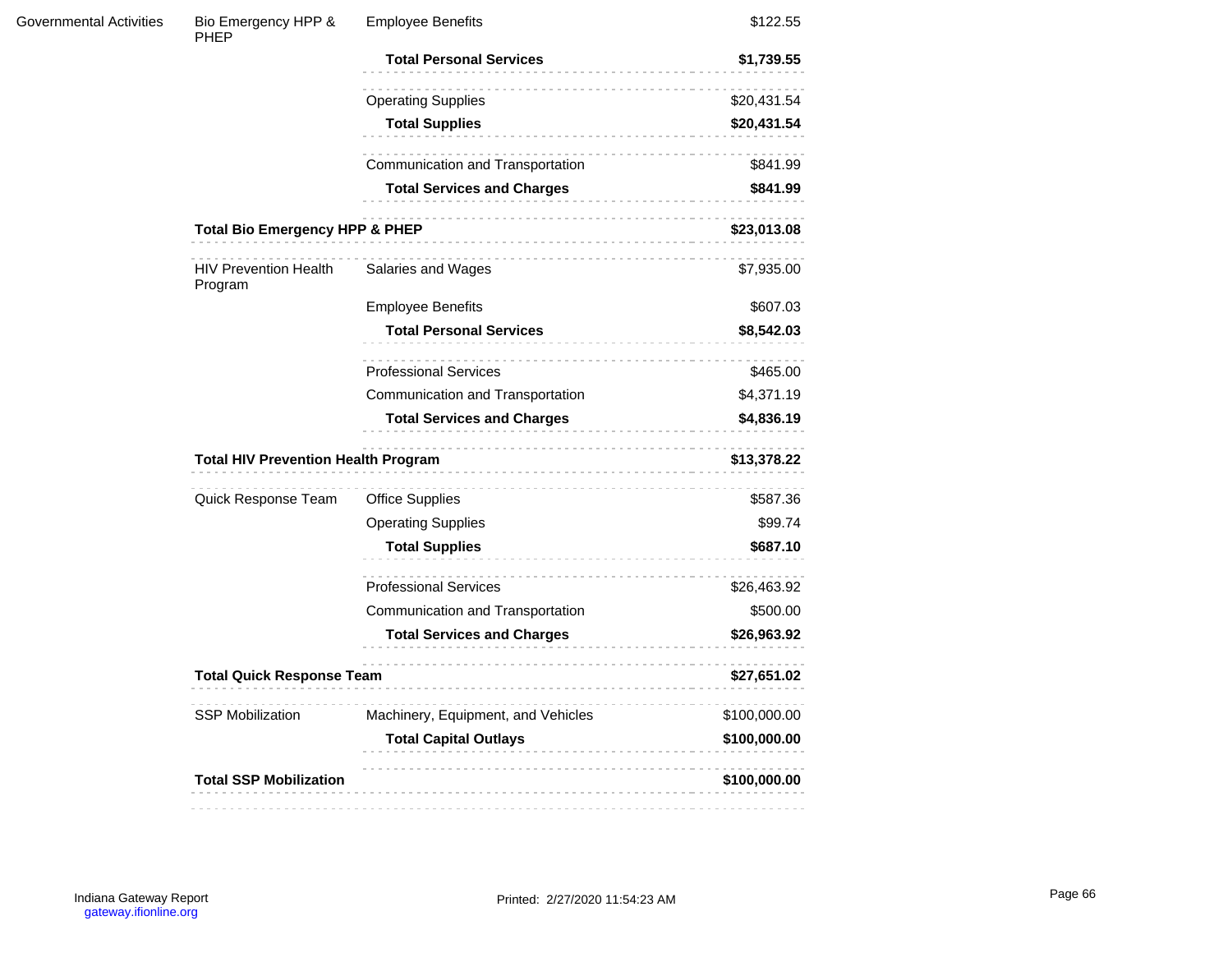| Governmental Activities | CASA ICJI VOCA                                  | Salaries and Wages                | \$141,966.47 |
|-------------------------|-------------------------------------------------|-----------------------------------|--------------|
|                         |                                                 | <b>Employee Benefits</b>          | \$26,399.55  |
|                         |                                                 | <b>Total Personal Services</b>    | \$168,366.02 |
|                         | <b>Total CASA ICJI VOCA</b>                     | .                                 | \$168,366.02 |
|                         | Title II JJDP                                   | <b>Professional Services</b>      | \$950.00     |
|                         |                                                 | <b>Total Services and Charges</b> | \$950.00     |
|                         | <b>Total Title II JJDP</b>                      | __________________________        | \$950.00     |
|                         | Court Improvement<br>Project                    | <b>Professional Services</b>      | \$305.09     |
|                         |                                                 | <b>Total Services and Charges</b> | \$305.09     |
|                         | <b>Total Court Improvement Project</b>          | .                                 | \$305.09     |
|                         | <b>NCJFCJ Grant</b>                             | Communication and Transportation  | \$1,414.84   |
|                         |                                                 | <b>Total Services and Charges</b> | \$1,414.84   |
|                         | <b>Total NCJFCJ Grant</b>                       |                                   | \$1,414.84   |
|                         | Comprehensive Opioid<br>Abuse Program           | Salaries and Wages                | \$32,465.62  |
|                         |                                                 | <b>Employee Benefits</b>          | \$12,555.56  |
|                         |                                                 | <b>Total Personal Services</b>    | \$45,021.18  |
|                         |                                                 | Office Supplies                   | \$4,598.45   |
|                         |                                                 | <b>Total Supplies</b>             | \$4,598.45   |
|                         |                                                 | Communication and Transportation  | \$1,779.23   |
|                         |                                                 | <b>Total Services and Charges</b> | \$1,779.23   |
|                         | <b>Total Comprehensive Opioid Abuse Program</b> |                                   | \$51,398.86  |
|                         | D-4 Emergency<br>Deployment                     | .<br><b>Operating Supplies</b>    | \$2,380.52   |
|                         |                                                 | <b>Total Supplies</b>             | \$2,380.52   |
|                         |                                                 |                                   |              |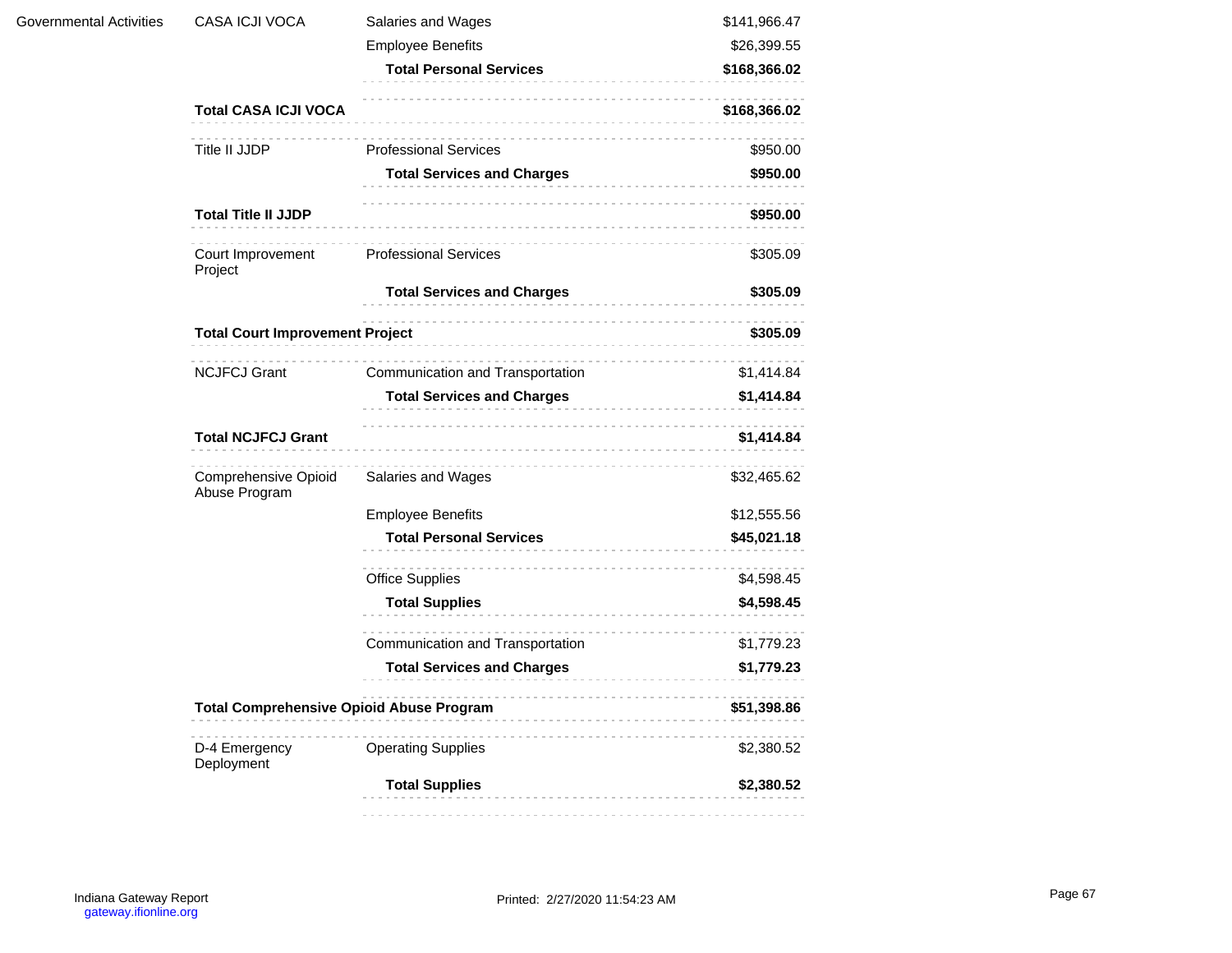| <b>Governmental Activities</b> | D-4 Emergency<br>Deployment                    | Repairs and Maintenance           | \$2,943.01                                                                                                                                                                                                                                                                  |  |  |
|--------------------------------|------------------------------------------------|-----------------------------------|-----------------------------------------------------------------------------------------------------------------------------------------------------------------------------------------------------------------------------------------------------------------------------|--|--|
|                                |                                                | <b>Total Services and Charges</b> | \$2,943.01                                                                                                                                                                                                                                                                  |  |  |
|                                | <b>Total D-4 Emergency Deployment</b>          |                                   | \$5,323.53                                                                                                                                                                                                                                                                  |  |  |
|                                | <b>WIC</b>                                     | Salaries and Wages                | \$609,416.46                                                                                                                                                                                                                                                                |  |  |
|                                |                                                | <b>Employee Benefits</b>          | \$263,651.54<br>\$873,068.00<br>\$12,633.14<br>\$27,474.44<br>\$40,107.58<br>\$31,088.57<br>\$11,915.91<br>\$6,374.24<br>\$54,230.04<br>\$103,608.76<br>\$1,016,784.34<br>\$30,067.52<br>\$2,603.84<br>\$32,671.36<br>\$1,330.34<br>\$2,387.40<br>\$3,717.74<br>\$36,389.10 |  |  |
|                                |                                                | <b>Total Personal Services</b>    |                                                                                                                                                                                                                                                                             |  |  |
|                                |                                                | <b>Office Supplies</b>            |                                                                                                                                                                                                                                                                             |  |  |
|                                |                                                | <b>Operating Supplies</b>         |                                                                                                                                                                                                                                                                             |  |  |
|                                |                                                | <b>Total Supplies</b><br>.        |                                                                                                                                                                                                                                                                             |  |  |
|                                |                                                | .<br><b>Professional Services</b> |                                                                                                                                                                                                                                                                             |  |  |
|                                |                                                | Communication and Transportation  |                                                                                                                                                                                                                                                                             |  |  |
|                                |                                                | <b>Utility Services</b>           |                                                                                                                                                                                                                                                                             |  |  |
|                                |                                                | Rentals                           |                                                                                                                                                                                                                                                                             |  |  |
|                                |                                                | <b>Total Services and Charges</b> |                                                                                                                                                                                                                                                                             |  |  |
|                                | <b>Total WIC</b>                               |                                   |                                                                                                                                                                                                                                                                             |  |  |
|                                | WIC PEER COUNSELOR Salaries and Wages          |                                   |                                                                                                                                                                                                                                                                             |  |  |
|                                |                                                | <b>Employee Benefits</b>          |                                                                                                                                                                                                                                                                             |  |  |
|                                |                                                | <b>Total Personal Services</b>    |                                                                                                                                                                                                                                                                             |  |  |
|                                |                                                | Communication and Transportation  |                                                                                                                                                                                                                                                                             |  |  |
|                                |                                                | <b>Utility Services</b>           |                                                                                                                                                                                                                                                                             |  |  |
|                                |                                                | <b>Total Services and Charges</b> |                                                                                                                                                                                                                                                                             |  |  |
|                                | <b>Total WIC PEER COUNSELOR</b>                |                                   |                                                                                                                                                                                                                                                                             |  |  |
|                                | 93.563 Title IV-D Incentive Salaries and Wages |                                   | \$22,480.75                                                                                                                                                                                                                                                                 |  |  |
|                                |                                                | <b>Employee Benefits</b>          | \$1,705.24                                                                                                                                                                                                                                                                  |  |  |
|                                |                                                | <b>Total Personal Services</b>    | \$24,185.99                                                                                                                                                                                                                                                                 |  |  |
|                                |                                                |                                   |                                                                                                                                                                                                                                                                             |  |  |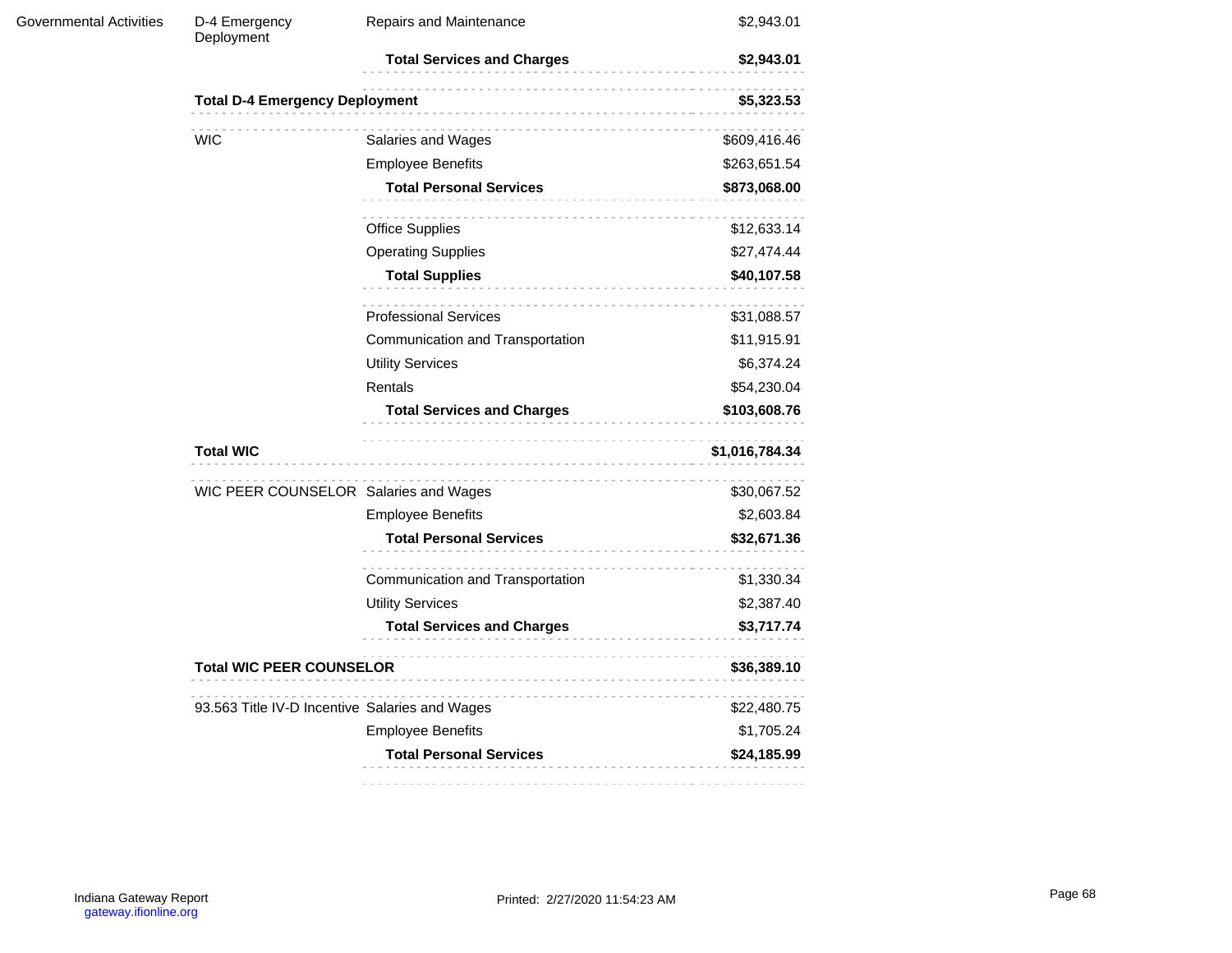|                                                  | 93.563 Title IV-D Incentive Office Supplies                                                                      |                                                                                          |  |  |  |
|--------------------------------------------------|------------------------------------------------------------------------------------------------------------------|------------------------------------------------------------------------------------------|--|--|--|
|                                                  | <b>Total Supplies</b>                                                                                            | \$2,056.86                                                                               |  |  |  |
|                                                  | <b>Professional Services</b>                                                                                     | \$3,771.14                                                                               |  |  |  |
|                                                  | <b>Total Services and Charges</b>                                                                                | \$3,771.14                                                                               |  |  |  |
|                                                  | Machinery, Equipment, and Vehicles                                                                               | \$2,849.94                                                                               |  |  |  |
|                                                  | <b>Total Capital Outlays</b>                                                                                     | \$2,849.94                                                                               |  |  |  |
|                                                  |                                                                                                                  | \$32,863.93                                                                              |  |  |  |
| 93.563 Prosecutor IV-D<br>Incentive-Post Oct '99 | Salaries and Wages                                                                                               | \$92,313.95                                                                              |  |  |  |
|                                                  | <b>Employee Benefits</b>                                                                                         | \$23,461.30                                                                              |  |  |  |
|                                                  | <b>Total Personal Services</b>                                                                                   | \$115,775.25                                                                             |  |  |  |
|                                                  | <b>Office Supplies</b>                                                                                           | \$4,041.77                                                                               |  |  |  |
|                                                  | <b>Total Supplies</b>                                                                                            | \$4,041.77                                                                               |  |  |  |
|                                                  | <b>Professional Services</b>                                                                                     | \$716.31                                                                                 |  |  |  |
|                                                  | .<br>Communication and Transportation<br><b>Total Services and Charges</b><br>Machinery, Equipment, and Vehicles | \$1,307.30                                                                               |  |  |  |
|                                                  |                                                                                                                  | \$2,023.61                                                                               |  |  |  |
|                                                  |                                                                                                                  | \$4,132.72                                                                               |  |  |  |
|                                                  | <b>Total Capital Outlays</b><br>.                                                                                | \$4,132.72                                                                               |  |  |  |
|                                                  |                                                                                                                  | \$125,973.35                                                                             |  |  |  |
| 93.563 Clerk IV-D<br>Incentive-Post Oct '99      | <b>Office Supplies</b>                                                                                           | \$8,639.22                                                                               |  |  |  |
|                                                  | <b>Total Supplies</b><br>.                                                                                       | \$8,639.22                                                                               |  |  |  |
|                                                  | <b>Professional Services</b>                                                                                     | \$500.00                                                                                 |  |  |  |
|                                                  | Communication and Transportation                                                                                 | \$9.00                                                                                   |  |  |  |
|                                                  | <b>Total Services and Charges</b>                                                                                | \$509.00                                                                                 |  |  |  |
| Total 93.563 Clerk IV-D Incentive-Post Oct '99   |                                                                                                                  | \$9,148.22                                                                               |  |  |  |
|                                                  |                                                                                                                  | Total 93.563 Title IV-D Incentive<br>Total 93.563 Prosecutor IV-D Incentive-Post Oct '99 |  |  |  |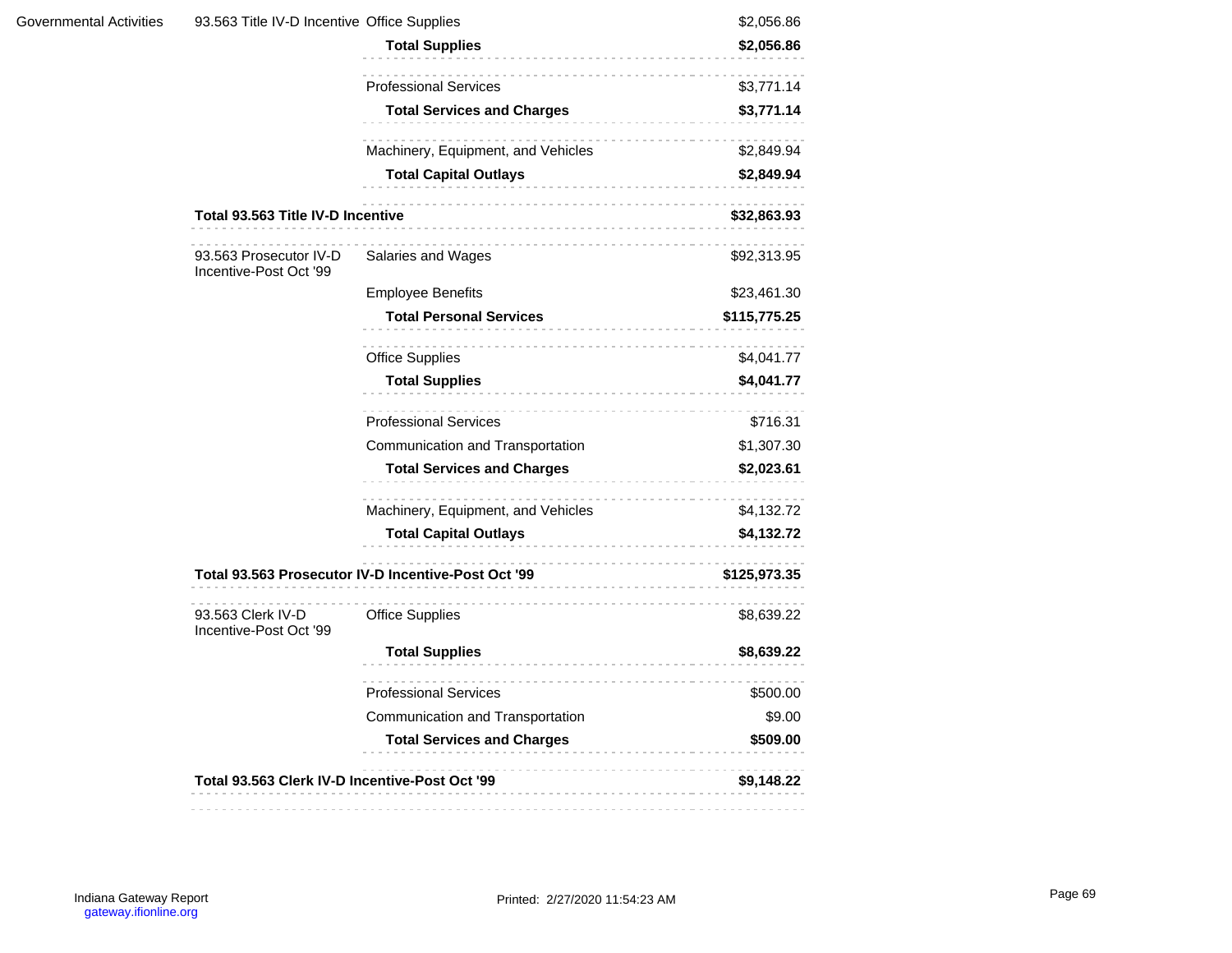| Governmental Activities | <b>CASAs for Kids</b>                        | Salaries and Wages                 | \$29,594.29  |
|-------------------------|----------------------------------------------|------------------------------------|--------------|
|                         |                                              | <b>Employee Benefits</b>           | \$4,730.45   |
|                         |                                              | <b>Total Personal Services</b>     | \$34,324.74  |
|                         |                                              | <b>Office Supplies</b>             | \$882.84     |
|                         |                                              | <b>Operating Supplies</b>          | \$2,211.24   |
|                         |                                              | <b>Total Supplies</b>              | \$3,094.08   |
|                         |                                              | <b>Professional Services</b>       | \$435.00     |
|                         |                                              | Communication and Transportation   | \$822.89     |
|                         |                                              | Repairs and Maintenance            | \$34.95      |
|                         |                                              | <b>Total Services and Charges</b>  | \$1,292.84   |
|                         | <b>Total CASAs for Kids</b>                  |                                    | \$38,711.66  |
|                         | <b>Community Crossing</b>                    | Infrastructure                     | \$988,049.91 |
|                         |                                              | <b>Total Capital Outlays</b>       | \$988,049.91 |
|                         | <b>Total Community Crossing</b>              |                                    | \$988,049.91 |
|                         | Juvenile Case<br>Assessment Triage           | Salaries and Wages                 | \$14,675.50  |
|                         |                                              | <b>Employee Benefits</b>           | \$1,117.32   |
|                         |                                              | <b>Total Personal Services</b>     | \$15,792.82  |
|                         |                                              | <b>Office Supplies</b>             | \$1,469.00   |
|                         |                                              | <b>Total Supplies</b>              | \$1,469.00   |
|                         |                                              | Communication and Transportation   | \$122.51     |
|                         |                                              | <b>Total Services and Charges</b>  | \$122.51     |
|                         | <b>Total Juvenile Case Assessment Triage</b> |                                    | \$17,384.33  |
|                         | CLaf Byrne Law<br>Enforcement                | Machinery, Equipment, and Vehicles | \$7,620.00   |
|                         |                                              | <b>Total Capital Outlays</b>       | \$7,620.00   |
|                         | <b>Total CLaf Byrne Law Enforcement</b>      |                                    | \$7,620.00   |
|                         | <b>CHeP Boilerwork</b>                       | <b>Office Supplies</b>             | \$1,023.98   |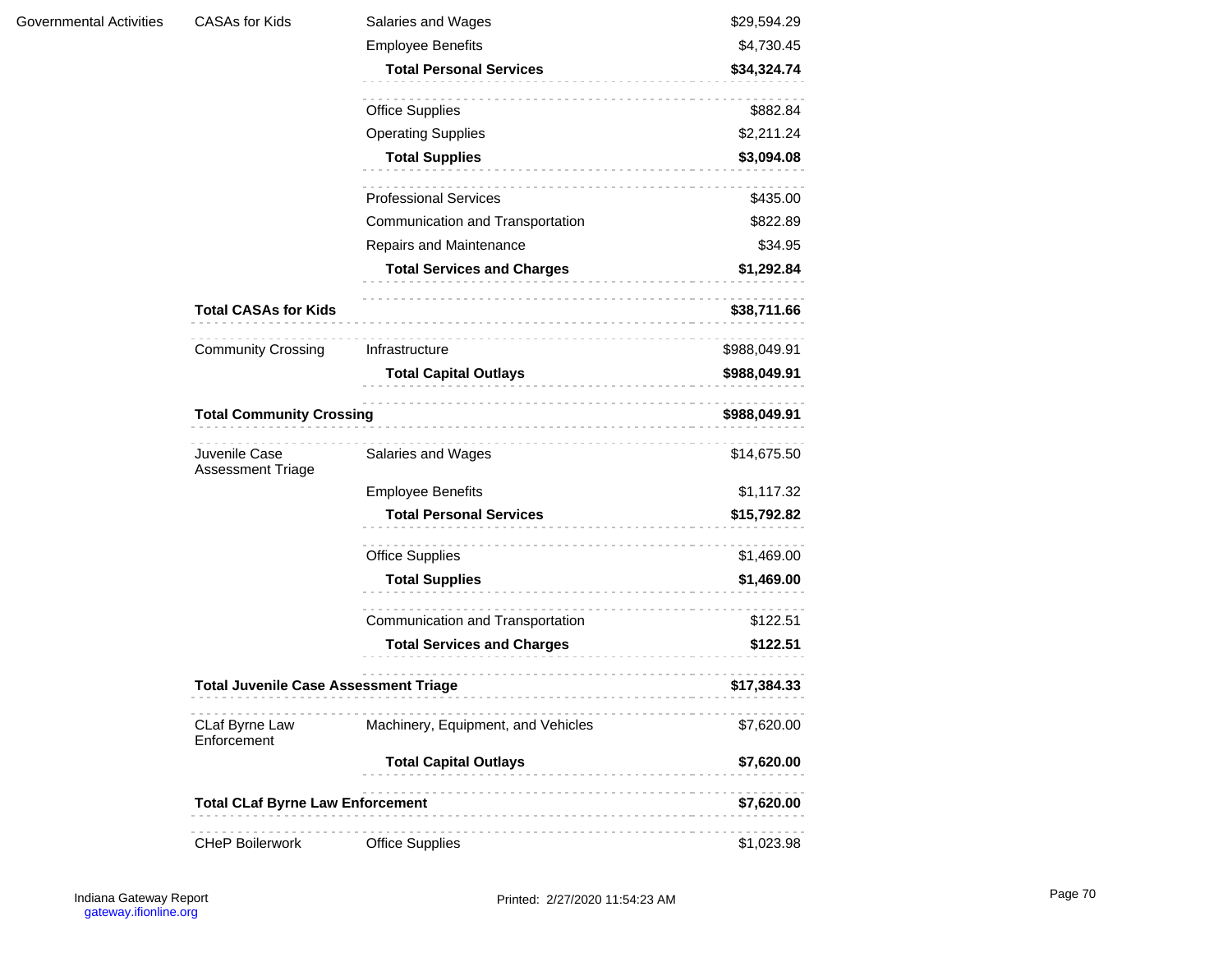| Governmental Activities | <b>CHeP Boilerwork</b>                      | <b>Operating Supplies</b>                  | \$2,344.84  |
|-------------------------|---------------------------------------------|--------------------------------------------|-------------|
|                         |                                             | <b>Total Supplies</b>                      | \$3,368.82  |
|                         | <b>Total CHeP Boilerwork</b>                |                                            | \$3,368.82  |
|                         | Syringe Services - THFGI Operating Supplies |                                            | \$3,043.55  |
|                         |                                             | <b>Total Supplies</b>                      | \$3,043.55  |
|                         | <b>Total Syringe Services - THFGI</b>       | \$3,043.55                                 |             |
|                         | Gateway to Hope<br>Counseling               | <b>Professional Services</b>               | \$5,000.00  |
|                         |                                             | <b>Total Services and Charges</b>          | \$5,000.00  |
|                         | <b>Total Gateway to Hope Counseling</b>     |                                            | \$5,000.00  |
|                         | <b>CC Truancy Mediation</b>                 | Salaries and Wages                         | \$13,233.87 |
|                         |                                             | <b>Employee Benefits</b>                   | \$8,625.63  |
|                         |                                             | <b>Total Personal Services</b>             | \$21,859.50 |
|                         | <b>Total CC Truancy Mediation</b>           |                                            | \$21,859.50 |
|                         | <b>JUV ALT Safe Place</b>                   | <b>Professional Services</b>               | \$7,220.00  |
|                         |                                             | <b>Utility Services</b>                    | \$207.21    |
|                         |                                             | <b>Total Services and Charges</b>          | \$7,427.21  |
|                         |                                             | Transfer Out - Transferred To Another Fund | \$79.72     |
|                         |                                             | <b>Total Other Disbursements</b>           | \$79.72     |
|                         | <b>Total JUV ALT Safe Place</b>             |                                            | \$7,506.93  |
|                         | JUV ALT DOC JDAI 2014 Office Supplies       |                                            | \$2,335.47  |
|                         |                                             | <b>Operating Supplies</b>                  | \$3,118.71  |
|                         |                                             | <b>Other Supplies</b>                      | \$3,307.25  |
|                         |                                             | <b>Total Supplies</b>                      | \$8,761.43  |
|                         |                                             |                                            |             |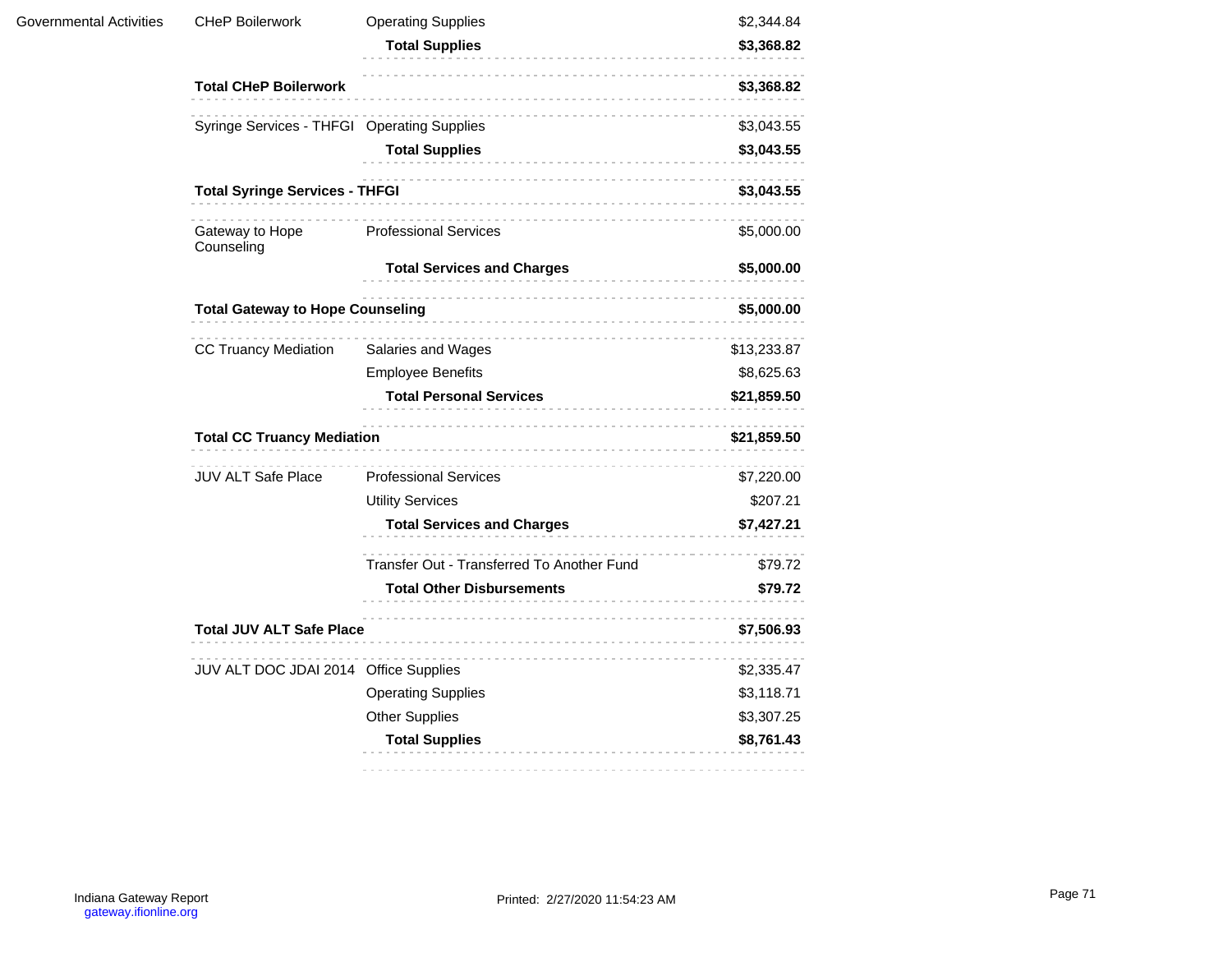| Governmental Activities | JUV ALT DOC JDAI 2014 Professional Services |                                    | \$58,614.62  |
|-------------------------|---------------------------------------------|------------------------------------|--------------|
|                         |                                             | Communication and Transportation   | \$387.66     |
|                         |                                             | <b>Total Services and Charges</b>  | \$59,002.28  |
|                         |                                             | Machinery, Equipment, and Vehicles | \$1,849.00   |
|                         |                                             | <b>Total Capital Outlays</b>       | \$1,849.00   |
|                         | Total JUV ALT DOC JDAI 2014                 |                                    | \$69,612.71  |
|                         | <b>JDAI Performance Grant</b>               | <b>Operating Supplies</b>          | \$1,960.56   |
|                         |                                             | Repair and Maintenance Supplies    | \$6,000.00   |
|                         |                                             | <b>Other Supplies</b>              | \$3,802.78   |
|                         |                                             | <b>Total Supplies</b>              | \$11,763.34  |
|                         |                                             | <b>Professional Services</b>       | \$12,750.00  |
|                         |                                             | Communication and Transportation   | \$5,517.79   |
|                         |                                             | <b>Total Services and Charges</b>  | \$18,267.79  |
|                         |                                             | Machinery, Equipment, and Vehicles | \$6,607.75   |
|                         |                                             | <b>Total Capital Outlays</b>       | \$6,607.75   |
|                         | <b>Total JDAI Performance Grant</b>         |                                    | \$36,638.88  |
|                         | CC DOC ADULT GRANT Salaries and Wages       |                                    | \$313,389.43 |
|                         |                                             | <b>Employee Benefits</b>           | \$155,763.59 |
|                         |                                             | <b>Total Personal Services</b>     | \$469,153.02 |
|                         |                                             | <b>Other Supplies</b>              | \$23,345.44  |
|                         |                                             | <b>Total Supplies</b>              | \$23,345.44  |
|                         |                                             | <b>Professional Services</b>       | \$66,087.86  |
|                         |                                             | <b>Total Services and Charges</b>  | \$66,087.86  |
|                         | <b>Total CC DOC ADULT GRANT</b>             |                                    | \$558,586.32 |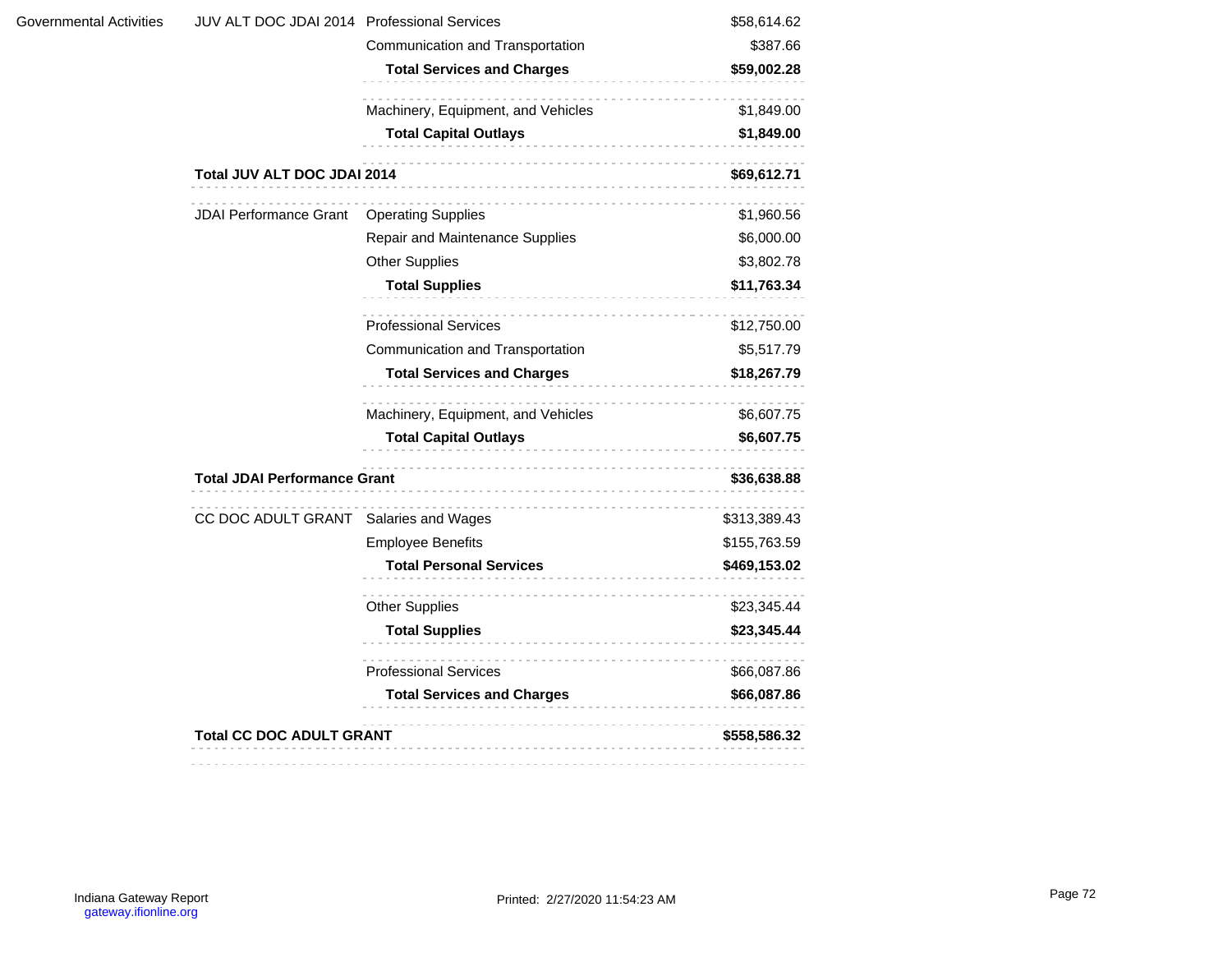| Governmental Activities | <b>CC DOC COMMUNITY</b><br><b>TRANSITIONS</b>        | <b>Other Supplies</b>             | \$5,556.20   |
|-------------------------|------------------------------------------------------|-----------------------------------|--------------|
|                         |                                                      | <b>Total Supplies</b>             | \$5,556.20   |
|                         | <b>Total CC DOC COMMUNITY TRANSITIONS</b>            |                                   | \$5,556.20   |
|                         | SIA Foundation WOW<br>Grant                          | <b>Operating Supplies</b>         | \$5,800.00   |
|                         |                                                      | <b>Other Supplies</b>             | \$2,201.15   |
|                         |                                                      | <b>Total Supplies</b>             | \$8,001.15   |
|                         |                                                      | <b>Professional Services</b>      | \$2,914.22   |
|                         |                                                      | <b>Total Services and Charges</b> | \$2,914.22   |
|                         | <b>Total SIA Foundation WOW Grant</b>                | \$10,915.37                       |              |
|                         | IFSSA ADULT PROTECT Salaries and Wages<br><b>SVC</b> |                                   | \$174,712.35 |
|                         |                                                      | <b>Employee Benefits</b>          | \$69,232.95  |
|                         |                                                      | <b>Total Personal Services</b>    | \$243,945.30 |
|                         |                                                      | <b>Office Supplies</b>            | \$6,227.11   |
|                         |                                                      | <b>Operating Supplies</b>         | \$2,514.85   |
|                         |                                                      | <b>Total Supplies</b>             | \$8,741.96   |
|                         |                                                      | <b>Professional Services</b>      | \$10,884.67  |
|                         |                                                      | Communication and Transportation  | \$243.64     |
|                         |                                                      | <b>Utility Services</b>           | \$481.88     |
|                         |                                                      | Repairs and Maintenance           | \$216.76     |
|                         |                                                      | Rentals                           | \$6,652.00   |
|                         |                                                      | <b>Total Services and Charges</b> | \$18,478.95  |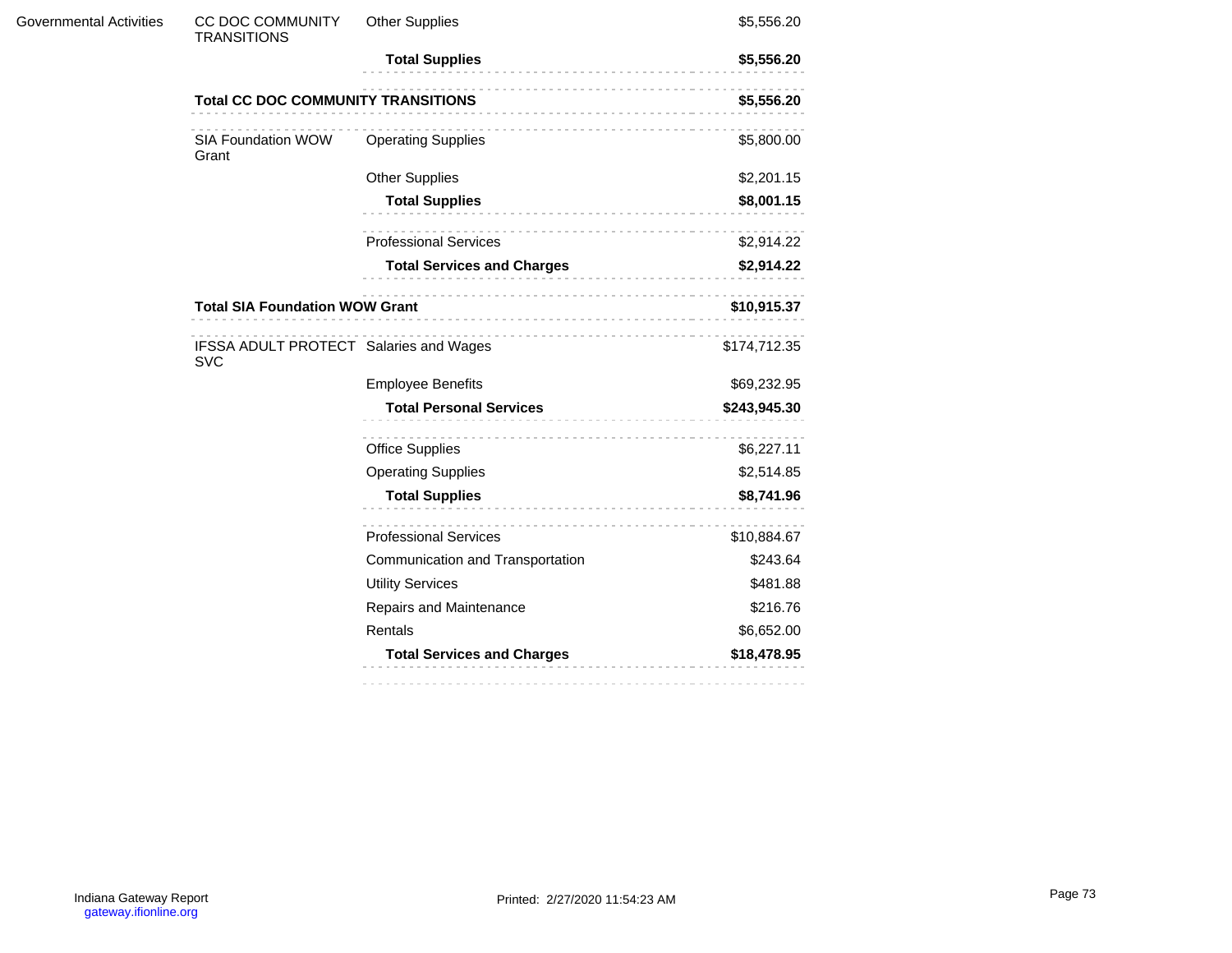| <b>Governmental Activities</b> | <b>SVC</b>                                    | IFSSA ADULT PROTECT Machinery, Equipment, and Vehicles | \$19,287.25  |
|--------------------------------|-----------------------------------------------|--------------------------------------------------------|--------------|
|                                |                                               | <b>Total Capital Outlays</b>                           | \$19,287.25  |
|                                | <b>Total IFSSA ADULT PROTECT SVC</b>          |                                                        | \$290,453.46 |
|                                | ICJI EEDMA Project Fund Professional Services |                                                        | \$43,591.62  |
|                                |                                               | <b>Total Services and Charges</b>                      | \$43,591.62  |
|                                |                                               | Machinery, Equipment, and Vehicles                     | \$8,360.00   |
|                                |                                               | <b>Total Capital Outlays</b><br>.                      | \$8,360.00   |
|                                | <b>Total ICJI EEDMA Project Fund</b>          |                                                        | \$51,951.62  |
|                                | Drug Prosecution Fund                         | <b>Office Supplies</b>                                 | \$8,931.50   |
|                                |                                               | <b>Total Supplies</b>                                  | \$8,931.50   |
|                                | <b>Total Drug Prosecution Fund</b>            |                                                        |              |
|                                | <b>DOC Probation Grant</b>                    | Salaries and Wages                                     | \$30,576.54  |
|                                |                                               | <b>Employee Benefits</b>                               | \$15,371.98  |
|                                |                                               | <b>Total Personal Services</b>                         | \$45,948.52  |
|                                |                                               | .<br><b>Professional Services</b>                      | \$27,500.00  |
|                                |                                               | <b>Total Services and Charges</b>                      | \$27,500.00  |
|                                |                                               | <b>Total DOC Probation Grant</b>                       |              |
|                                | <b>CASA Capacity Building</b><br>Grant        | Salaries and Wages                                     | \$32,187.14  |
|                                |                                               | <b>Employee Benefits</b>                               | \$5,981.98   |
|                                |                                               | <b>Total Personal Services</b>                         | \$38,169.12  |
|                                | <b>Total CASA Capacity Building Grant</b>     |                                                        | \$38,169.12  |
|                                |                                               |                                                        |              |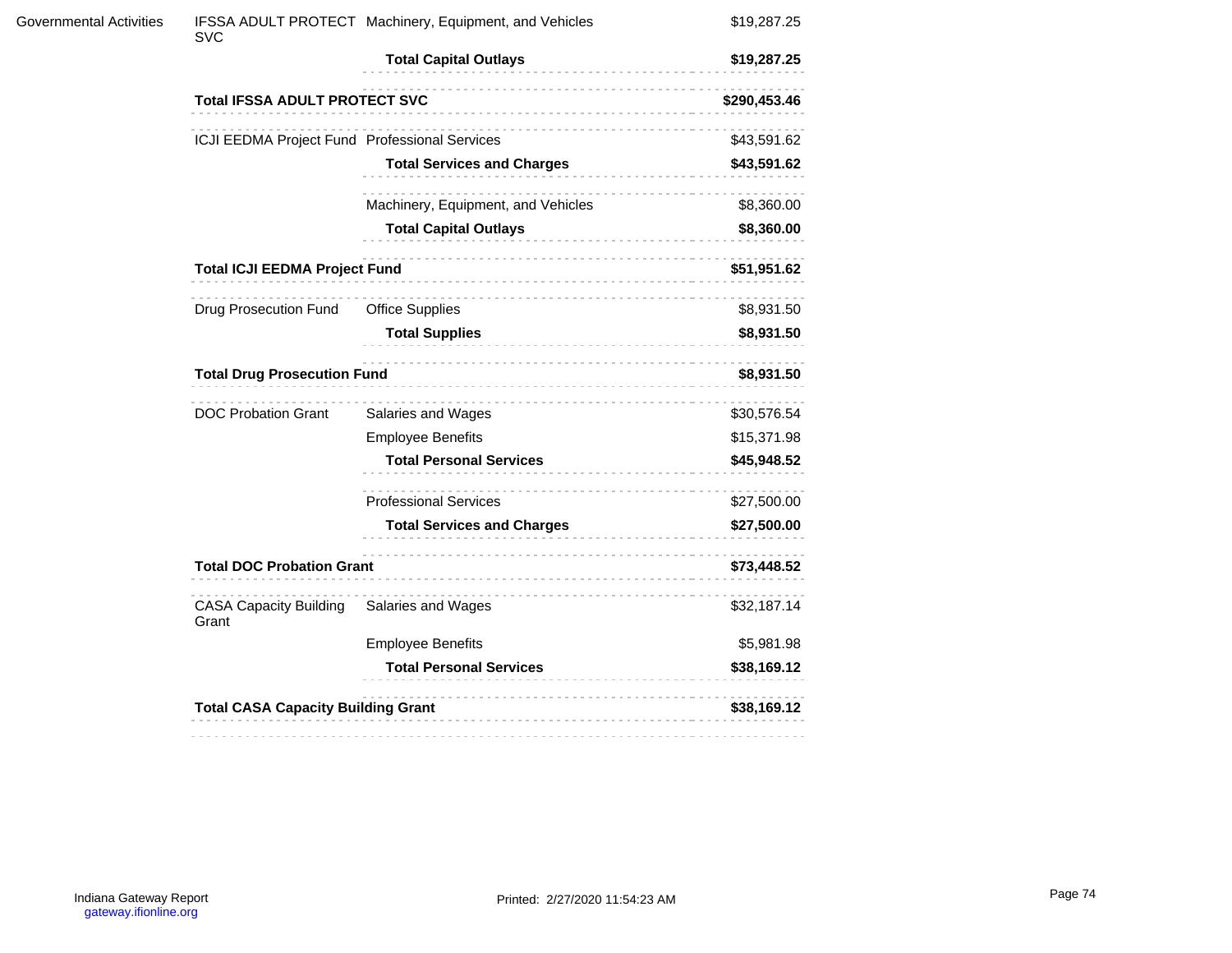| Governmental Activities | <b>Veterans Treatment</b>                    | <b>Operating Supplies</b>         | \$404.48     |
|-------------------------|----------------------------------------------|-----------------------------------|--------------|
|                         |                                              | <b>Total Supplies</b>             | \$404.48     |
|                         |                                              | <b>Professional Services</b>      | \$1,584.29   |
|                         |                                              | <b>Total Services and Charges</b> | \$1,584.29   |
|                         | <b>Total Veterans Treatment</b>              |                                   | \$1,988.77   |
|                         | Court Interpreter IN<br>Supreme Ct           | <b>Professional Services</b>      | \$11,814.50  |
|                         |                                              | <b>Total Services and Charges</b> | \$11,814.50  |
|                         | <b>Total Court Interpreter IN Supreme Ct</b> | .                                 | \$11,814.50  |
|                         | <b>Family Court Grant</b>                    | <b>Professional Services</b>      | \$11,295.00  |
|                         |                                              | <b>Total Services and Charges</b> | \$11,295.00  |
|                         | <b>Total Family Court Grant</b>              |                                   | \$11,295.00  |
|                         | <b>TAGS VASIA Grant</b>                      | <b>Professional Services</b>      | \$75,000.00  |
|                         |                                              | <b>Total Services and Charges</b> | \$75,000.00  |
|                         | <b>Total TAGS VASIA Grant</b>                |                                   | \$75,000.00  |
|                         | Juv Alt DOC Grant                            | Salaries and Wages                | \$134,922.40 |
|                         |                                              | <b>Employee Benefits</b>          | \$75,451.82  |
|                         |                                              | <b>Total Personal Services</b>    | \$210,374.22 |
|                         |                                              | <b>Office Supplies</b>            | \$967.24     |
|                         |                                              | <b>Operating Supplies</b>         | \$1,197.50   |
|                         |                                              | <b>Total Supplies</b>             | \$2,164.74   |
|                         |                                              | <b>Professional Services</b>      | \$15,436.48  |
|                         |                                              | Communication and Transportation  | \$88.24      |
|                         |                                              | Insurance                         | \$1,100.00   |
|                         |                                              | <b>Utility Services</b>           | \$2,697.74   |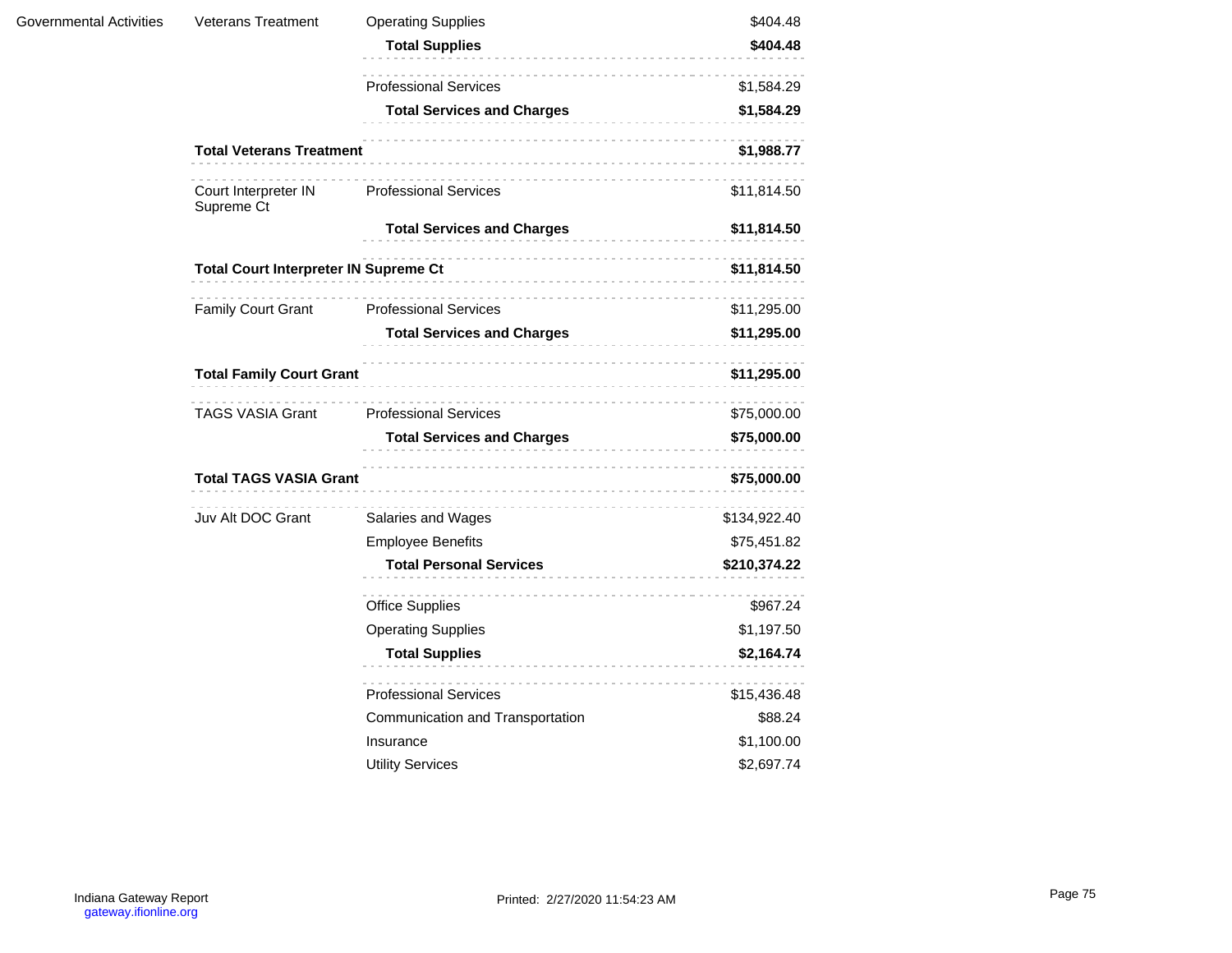| Governmental Activities              | Juv Alt DOC Grant                                         | Repairs and Maintenance                    | \$9,552.00       |
|--------------------------------------|-----------------------------------------------------------|--------------------------------------------|------------------|
|                                      |                                                           | <b>Total Services and Charges</b>          | \$28,874.46      |
|                                      |                                                           | Machinery, Equipment, and Vehicles         | \$3,939.75       |
|                                      |                                                           | <b>Total Capital Outlays</b>               | \$3,939.75       |
|                                      |                                                           | Transfer Out - Transferred To Another Fund | \$53.88          |
|                                      |                                                           | <b>Total Other Disbursements</b>           | \$53.88          |
|                                      | <b>Total Juv Alt DOC Grant</b>                            |                                            | \$245,407.05     |
|                                      | Juv Alt DOC Bonus Grant Operating Supplies<br><b>SF19</b> |                                            | \$1,227.85       |
|                                      |                                                           | <b>Other Supplies</b>                      | \$766.72         |
|                                      |                                                           | <b>Total Supplies</b>                      | \$1,994.57       |
|                                      |                                                           | <b>Professional Services</b>               | \$16,213.00      |
|                                      |                                                           | <b>Total Services and Charges</b>          | \$16,213.00      |
|                                      | <b>Total Juv Alt DOC Bonus Grant SF19</b>                 |                                            | \$18,207.57      |
| <b>Total Governmental Activities</b> |                                                           |                                            | \$433,722,244.56 |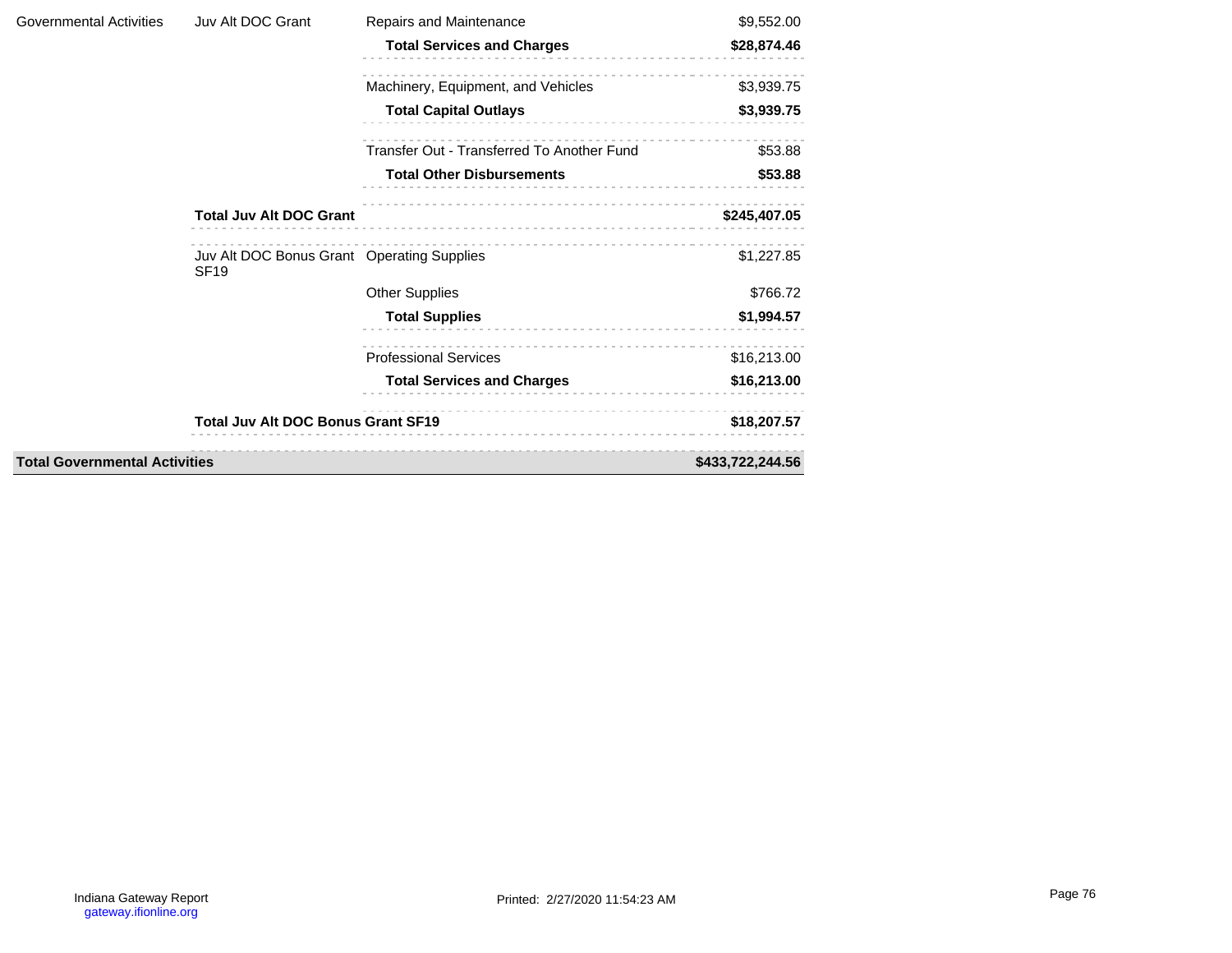## **Tippecanoe County, Indiana Disbursements by Fund with Departments - 2019**

| No Department                                      | Other Services and Charges       | \$1,380,165.26 |
|----------------------------------------------------|----------------------------------|----------------|
| <b>Total Services and Charges</b>                  |                                  | \$1,380,165.26 |
| <b>Total No Department</b>                         |                                  | \$1,380,165.26 |
| Clerk Of Circuit Court (County Clerk)              | Salaries and Wages               | \$922,627.56   |
|                                                    | <b>Employee Benefits</b>         | \$165,320.28   |
| <b>Total Personal Services</b>                     |                                  | \$1,087,947.84 |
|                                                    | <b>Office Supplies</b>           | \$11,258.54    |
| <b>Total Supplies</b>                              |                                  | \$11,258.54    |
|                                                    | <b>Professional Services</b>     | \$8,974.10     |
|                                                    | Communication and Transportation | \$2,451.44     |
|                                                    | Repairs and Maintenance          | \$657.47       |
|                                                    | Other Services and Charges       | \$774.00       |
| <b>Total Services and Charges</b>                  |                                  | \$12,857.01    |
| <b>Total Clerk Of Circuit Court (County Clerk)</b> |                                  | \$1,112,063.39 |
| <b>County Auditor</b>                              | Salaries and Wages               | \$480,332.03   |
|                                                    | <b>Employee Benefits</b>         | \$79,555.00    |
| <b>Total Personal Services</b>                     |                                  | \$559,887.03   |
| <b>Total County Auditor</b>                        |                                  | \$559,887.03   |
|                                                    |                                  |                |

Governmental Activities General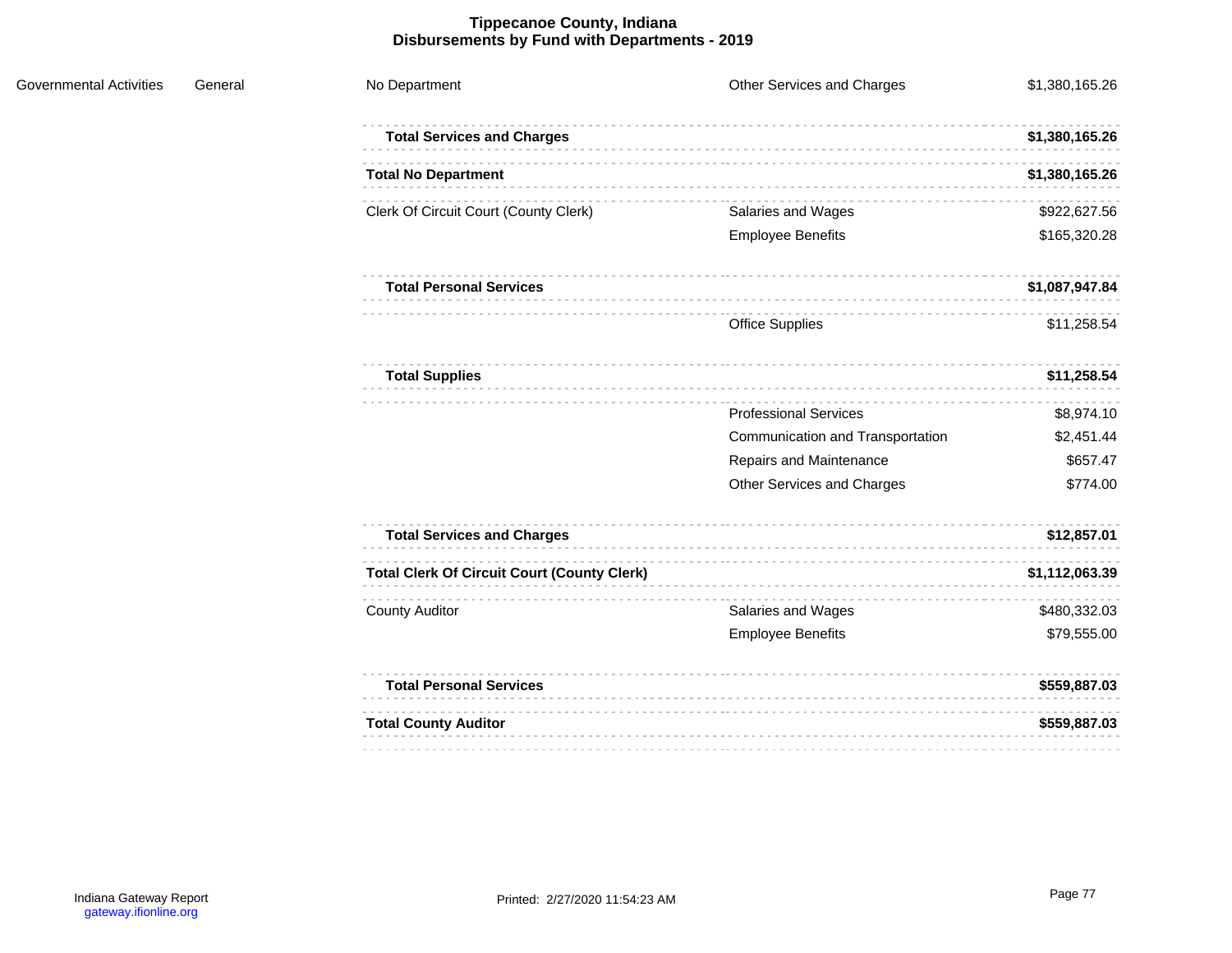| <b>County Treasurer</b>           | Salaries and Wages               | \$233,117.15    |
|-----------------------------------|----------------------------------|-----------------|
|                                   | <b>Employee Benefits</b>         | \$40,390.75     |
| <b>Total Personal Services</b>    |                                  | \$273,507.90    |
|                                   | <b>Office Supplies</b>           | \$3,822.70      |
| <b>Total Supplies</b>             |                                  | \$3,822.70      |
|                                   | Communication and Transportation | \$280.00        |
|                                   | Other Services and Charges       | \$727.92        |
| <b>Total Services and Charges</b> |                                  | \$1,007.92      |
| <b>Total County Treasurer</b>     |                                  | \$278,338.52    |
| <b>County Recorder</b>            | Salaries and Wages               | \$69,745.00     |
|                                   | <b>Employee Benefits</b>         | \$12,830.21     |
| <b>Total Personal Services</b>    |                                  | \$82,575.21     |
| <b>Total County Recorder</b>      |                                  | \$82,575.21     |
| <b>County Sheriff</b>             | Salaries and Wages               | \$8,127,490.24  |
|                                   | <b>Other Personal Services</b>   | \$1,750.00      |
|                                   | <b>Employee Benefits</b>         | \$1,991,857.93  |
| <b>Total Personal Services</b>    |                                  | \$10,121,098.17 |
|                                   | <b>Office Supplies</b>           | \$29,724.07     |
|                                   | <b>Operating Supplies</b>        | \$1,022,283.33  |
|                                   | <b>Other Supplies</b>            | \$36,195.45     |
| <b>Total Supplies</b>             | .                                | \$1,088,202.85  |
|                                   | <b>Professional Services</b>     | \$1,015,032.10  |
|                                   | Communication and Transportation | \$4,744.80      |
|                                   | <b>Utility Services</b>          | \$65,375.26     |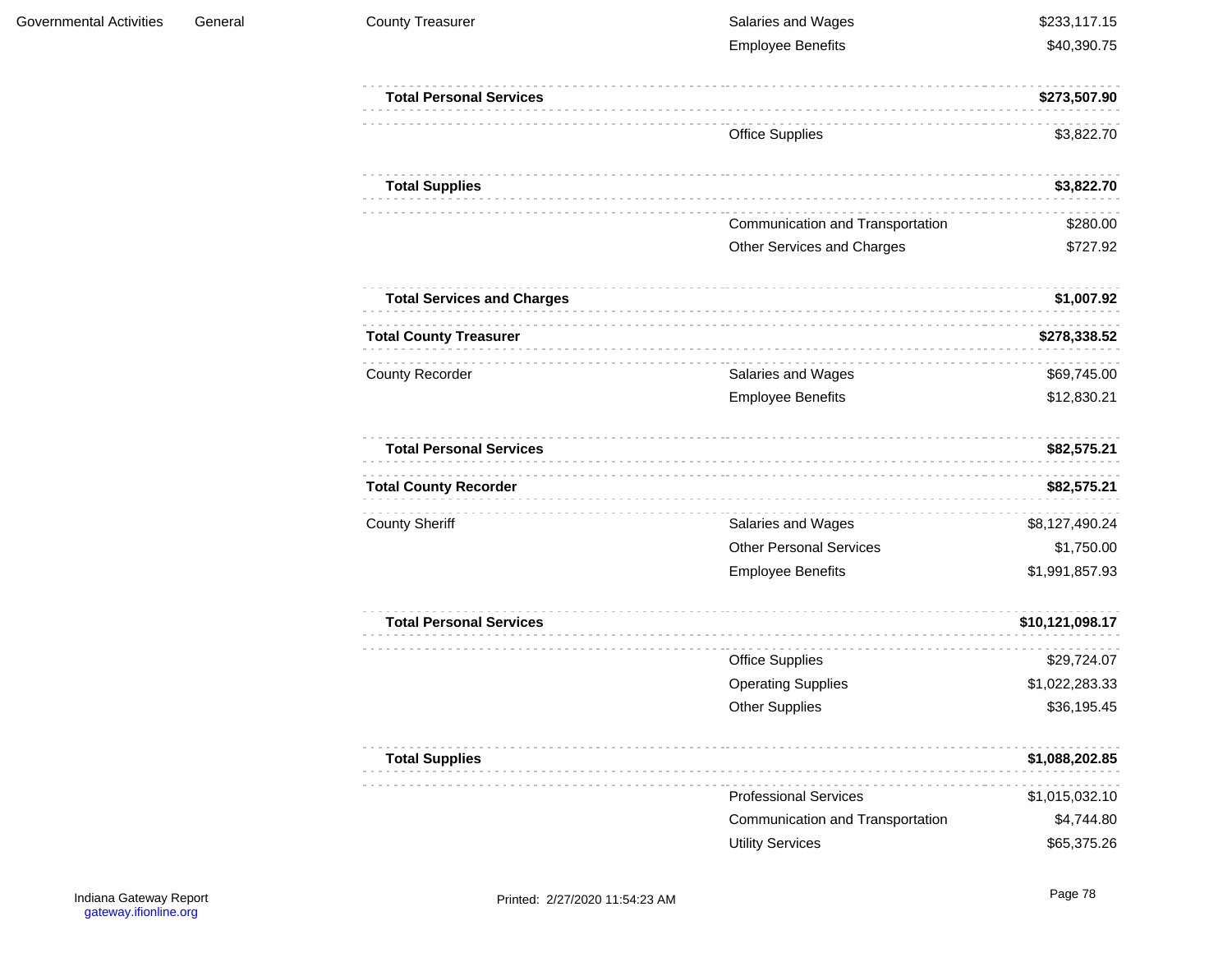| <b>Total Services and Charges</b> |                                  | \$1,293,889.80  |
|-----------------------------------|----------------------------------|-----------------|
| <b>Total County Sheriff</b>       |                                  | \$12,503,190.82 |
| <b>County Surveyor</b>            | Salaries and Wages               | \$37,534.78     |
|                                   | <b>Employee Benefits</b>         | \$7,027.21      |
| <b>Total Personal Services</b>    |                                  | \$44,561.99     |
|                                   | <b>Office Supplies</b>           | \$641.00        |
|                                   | <b>Operating Supplies</b>        | \$6,128.32      |
|                                   | <b>Other Supplies</b>            | \$479.68        |
| <b>Total Supplies</b>             |                                  | \$7,249.00      |
|                                   | <b>Professional Services</b>     | \$8,150.00      |
|                                   | Communication and Transportation | \$561.11        |
|                                   | <b>Printing and Advertising</b>  | \$125.00        |
|                                   | <b>Utility Services</b>          | \$756.11        |
|                                   | Repairs and Maintenance          | \$177.35        |
|                                   | Other Services and Charges       | \$700.00        |
| <b>Total Services and Charges</b> |                                  | \$10,469.57     |
| <b>Total County Surveyor</b>      |                                  | \$62,280.56     |
| <b>County Coroner</b>             | Salaries and Wages               | \$100,206.00    |
|                                   | <b>Other Personal Services</b>   | \$39,467.86     |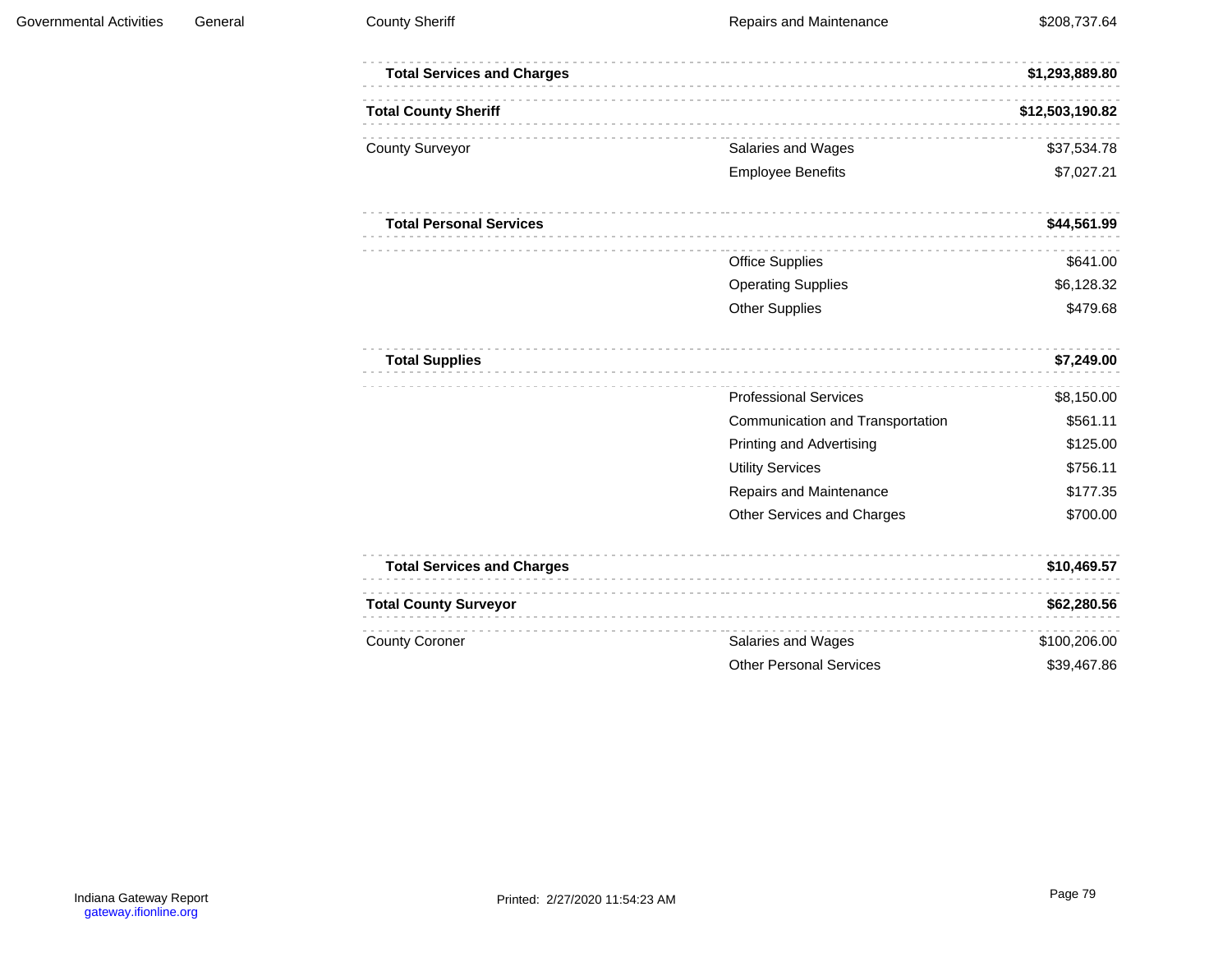| <b>Total Personal Services</b>    |                                  | \$158,423.77   |
|-----------------------------------|----------------------------------|----------------|
|                                   | <b>Office Supplies</b>           | \$2,260.28     |
|                                   | <b>Operating Supplies</b>        | \$38,911.47    |
| <b>Total Supplies</b>             |                                  | \$41,171.75    |
|                                   | <b>Professional Services</b>     | \$292,704.00   |
|                                   | Communication and Transportation | \$8,299.91     |
|                                   | Other Services and Charges       | \$970.74       |
| <b>Total Services and Charges</b> |                                  | \$301,974.65   |
| <b>Total County Coroner</b>       |                                  | \$501,570.17   |
| <b>County Assessor</b>            | Salaries and Wages               | \$608,945.91   |
|                                   | <b>Employee Benefits</b>         | \$111,395.52   |
| <b>Total Personal Services</b>    |                                  | \$720,341.43   |
| <b>Total County Assessor</b>      |                                  | \$720,341.43   |
| <b>Prosecuting Attorney</b>       | Salaries and Wages               | \$2,433,586.89 |
|                                   | <b>Employee Benefits</b>         | \$449,879.91   |
| <b>Total Personal Services</b>    |                                  | \$2,883,466.80 |
| <b>Total Prosecuting Attorney</b> |                                  | \$2,883,466.80 |
| <b>Registration Of Voters</b>     | Salaries and Wages               | \$86,009.13    |
|                                   | <b>Other Personal Services</b>   | \$21,200.00    |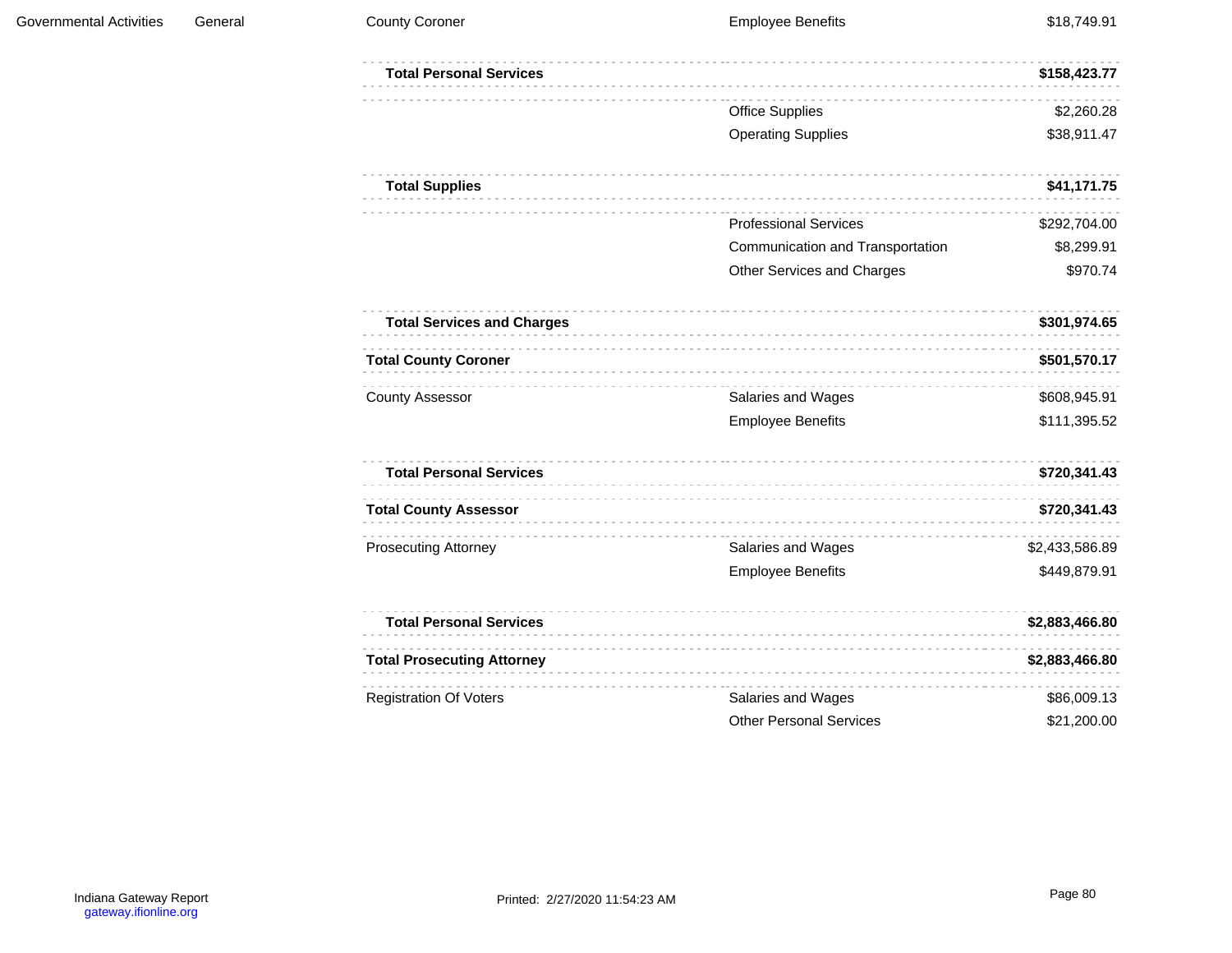|                                  | \$122,451.23 |
|----------------------------------|--------------|
| <b>Office Supplies</b>           | \$1,251.78   |
| <b>Operating Supplies</b>        | \$2,927.40   |
|                                  | \$4,179.18   |
| <b>Professional Services</b>     | \$44,151.00  |
| Communication and Transportation | \$25,408.30  |
| Printing and Advertising         | \$48.69      |
| Rentals                          | \$707.87     |
| Other Services and Charges       | \$21,243.25  |
|                                  | \$91,559.11  |
|                                  | \$218,189.52 |
| Salaries and Wages               | \$132,594.05 |
| <b>Employee Benefits</b>         | \$23,287.59  |
|                                  | \$155,881.64 |
| <b>Office Supplies</b>           | \$13,505.49  |
| <b>Operating Supplies</b>        | \$1,046.92   |
| Repair and Maintenance Supplies  | \$197.52     |
|                                  | \$14,749.93  |
| <b>Professional Services</b>     | \$216,423.10 |
| Communication and Transportation | \$13,747.69  |
| <b>Utility Services</b>          | \$15,014.01  |
| Repairs and Maintenance          | \$2,731.57   |
| Rentals                          | \$6,397.89   |
|                                  |              |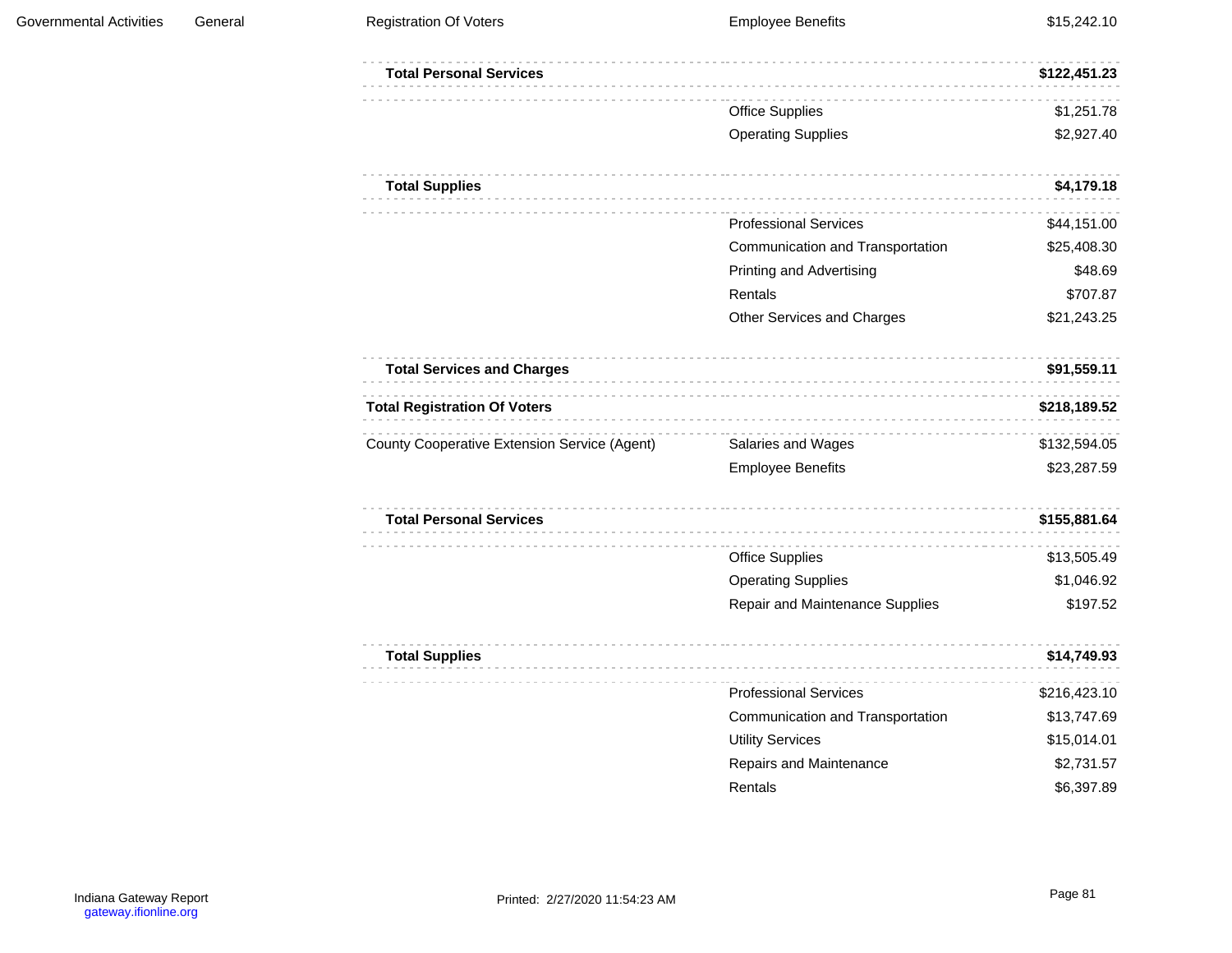| <b>Total Services and Charges</b>                         |                                  | \$255,447.78 |
|-----------------------------------------------------------|----------------------------------|--------------|
| <b>Total County Cooperative Extension Service (Agent)</b> |                                  | \$426,079.35 |
| <b>Veterans Service Officer</b>                           | Salaries and Wages               | \$88,546.90  |
|                                                           | <b>Employee Benefits</b>         | \$16,181.07  |
| <b>Total Personal Services</b>                            |                                  | \$104,727.97 |
|                                                           | <b>Office Supplies</b>           | \$2,729.66   |
| <b>Total Supplies</b>                                     | .                                | \$2,729.66   |
|                                                           | <b>Professional Services</b>     | \$8,000.00   |
|                                                           | Communication and Transportation | \$376.72     |
|                                                           | Other Services and Charges       | \$14,085.00  |
| <b>Total Services and Charges</b>                         |                                  | \$22,461.72  |
| <b>Total Veterans Service Officer</b>                     |                                  | \$129,919.35 |
| <b>County Council</b>                                     | Salaries and Wages               | \$97,916.00  |
|                                                           | <b>Employee Benefits</b>         | \$6,663.62   |
| <b>Total Personal Services</b>                            |                                  | \$104,579.62 |
|                                                           | Communication and Transportation | \$60.00      |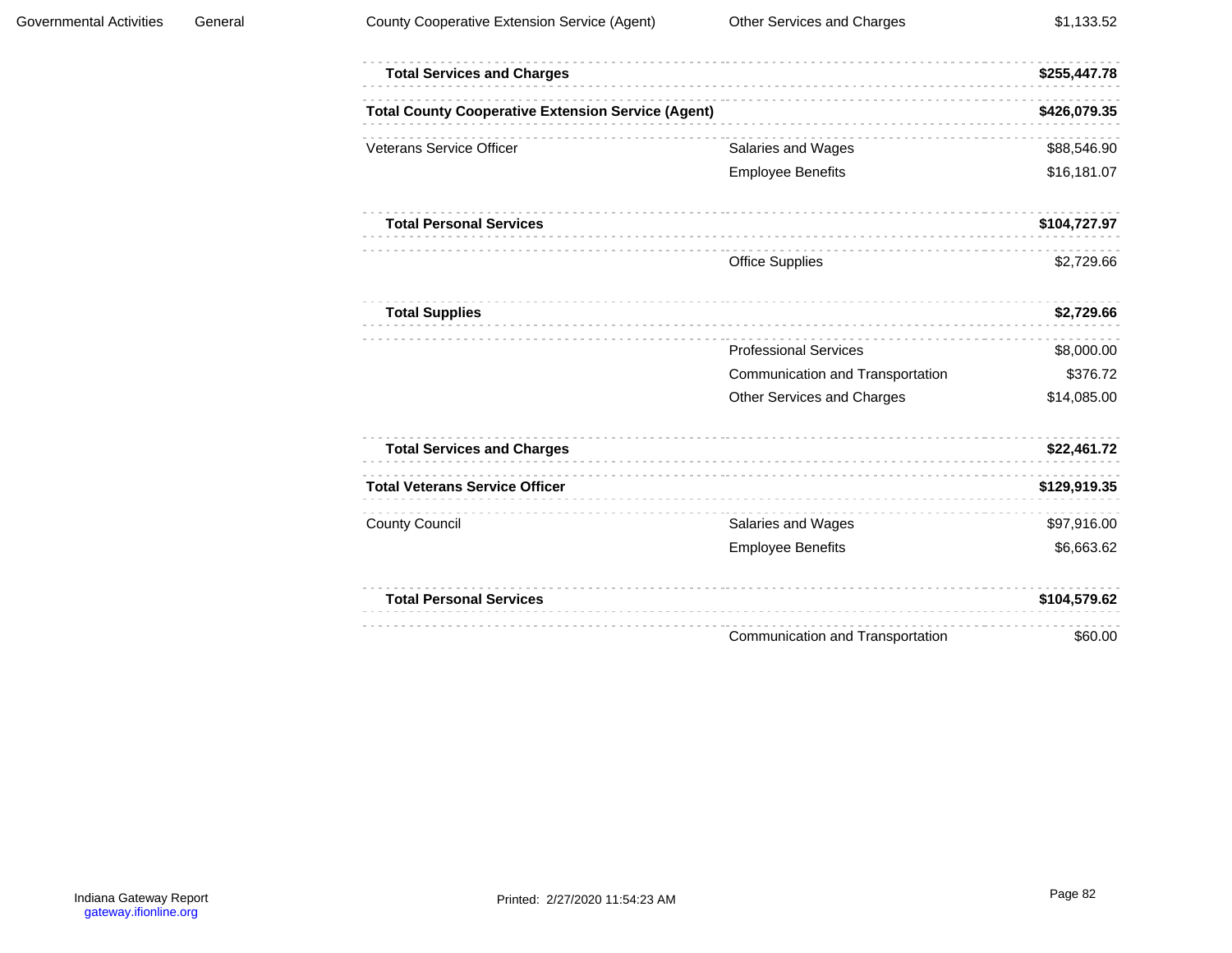| <b>Total Services and Charges</b> |                                  | \$200.00     |
|-----------------------------------|----------------------------------|--------------|
| <b>Total County Council</b>       |                                  | \$104,779.62 |
| Drainage Board                    | Salaries and Wages               | \$51,800.73  |
|                                   | <b>Employee Benefits</b>         | \$9,687.72   |
| <b>Total Personal Services</b>    |                                  | \$61,488.45  |
|                                   | <b>Office Supplies</b>           | \$4,663.00   |
|                                   | <b>Operating Supplies</b>        | \$1,500.00   |
| <b>Total Supplies</b>             |                                  | \$6,163.00   |
|                                   | <b>Professional Services</b>     | \$29,677.95  |
|                                   | Communication and Transportation | \$321.00     |
|                                   | Repairs and Maintenance          | \$399.47     |
| <b>Total Services and Charges</b> |                                  | \$30,398.42  |
| <b>Total Drainage Board</b>       |                                  | \$98,049.87  |
| <b>County Commissioners</b>       | Salaries and Wages               | \$326,099.00 |
|                                   | <b>Employee Benefits</b>         | \$55,500.06  |
| <b>Total Personal Services</b>    |                                  | \$381,599.06 |
|                                   | <b>Office Supplies</b>           | \$31,668.67  |
|                                   | <b>Operating Supplies</b>        | \$639.55     |
| <b>Total Supplies</b>             |                                  | \$32,308.22  |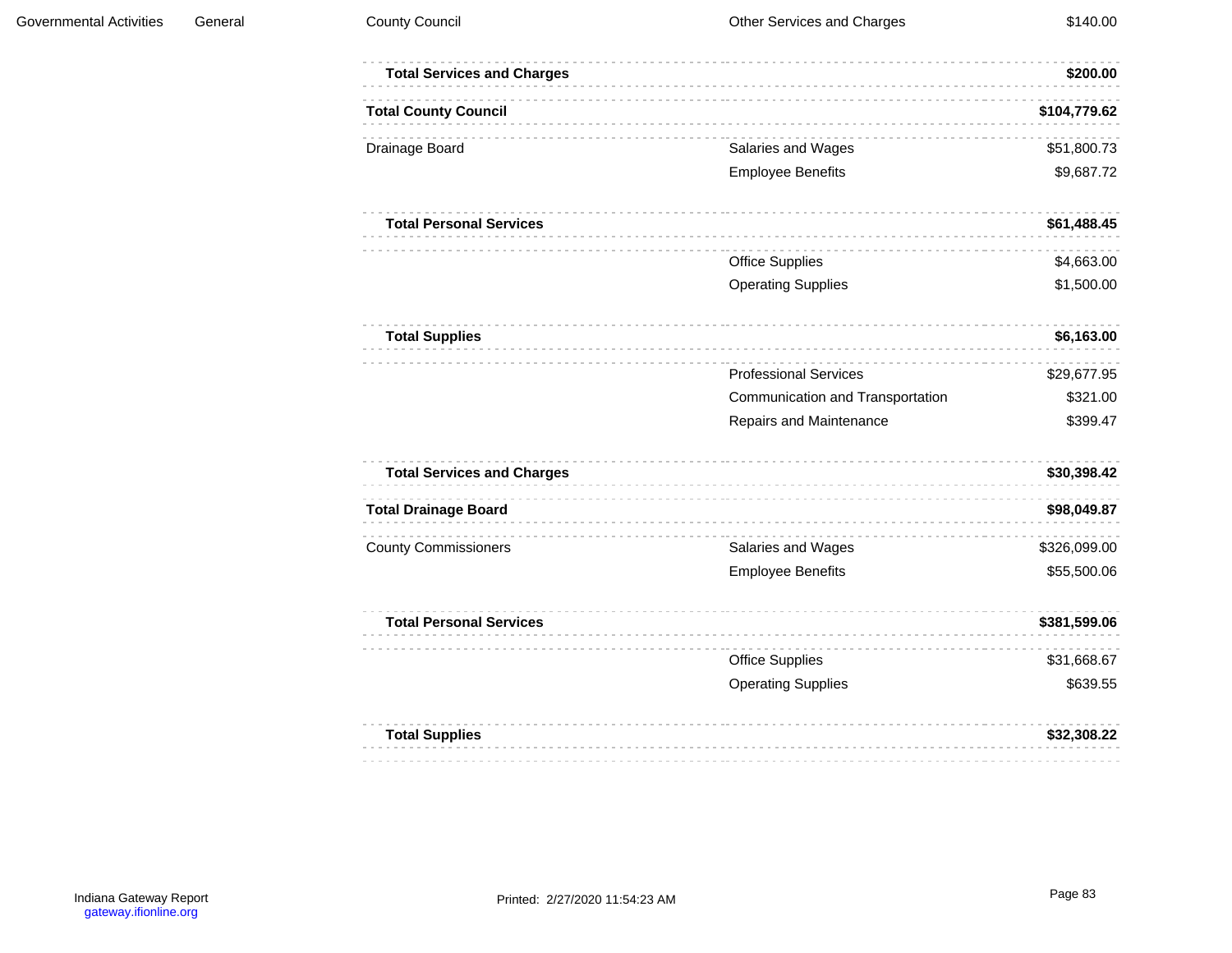| <b>County Commissioners</b>       | <b>Professional Services</b>     | \$3,321.53     |
|-----------------------------------|----------------------------------|----------------|
|                                   | Communication and Transportation | \$182,682.24   |
|                                   | <b>Printing and Advertising</b>  | \$6,410.86     |
|                                   | Insurance                        | \$204,759.25   |
|                                   | Other Services and Charges       | \$2,087,196.00 |
| <b>Total Services and Charges</b> |                                  | \$2,484,369.88 |
| <b>Total County Commissioners</b> |                                  | \$2,898,277.16 |
| Plan Commission                   | Salaries and Wages               | \$732,533.36   |
|                                   | <b>Employee Benefits</b>         | \$135,112.65   |
| <b>Total Personal Services</b>    |                                  | \$867,646.01   |
|                                   | <b>Office Supplies</b>           | \$7,424.53     |
| <b>Total Supplies</b>             |                                  | \$7,424.53     |
|                                   | <b>Professional Services</b>     | \$19,147.00    |
|                                   | Communication and Transportation | \$4,615.15     |
|                                   | <b>Printing and Advertising</b>  | \$386.86       |
|                                   | Other Services and Charges       | \$3,574.28     |
| <b>Total Services and Charges</b> |                                  | \$27,723.29    |
| <b>Total Plan Commission</b>      |                                  | \$902,793.83   |
| Data Processing (Computers)       | Salaries and Wages               | \$295,741.23   |
|                                   | <b>Employee Benefits</b>         | \$52,755.59    |
| <b>Total Personal Services</b>    |                                  | \$348,496.82   |
|                                   | <b>Office Supplies</b>           | \$13,742.91    |
| <b>Total Supplies</b>             |                                  | \$13,742.91    |
|                                   | <b>Professional Services</b>     | \$1,740.00     |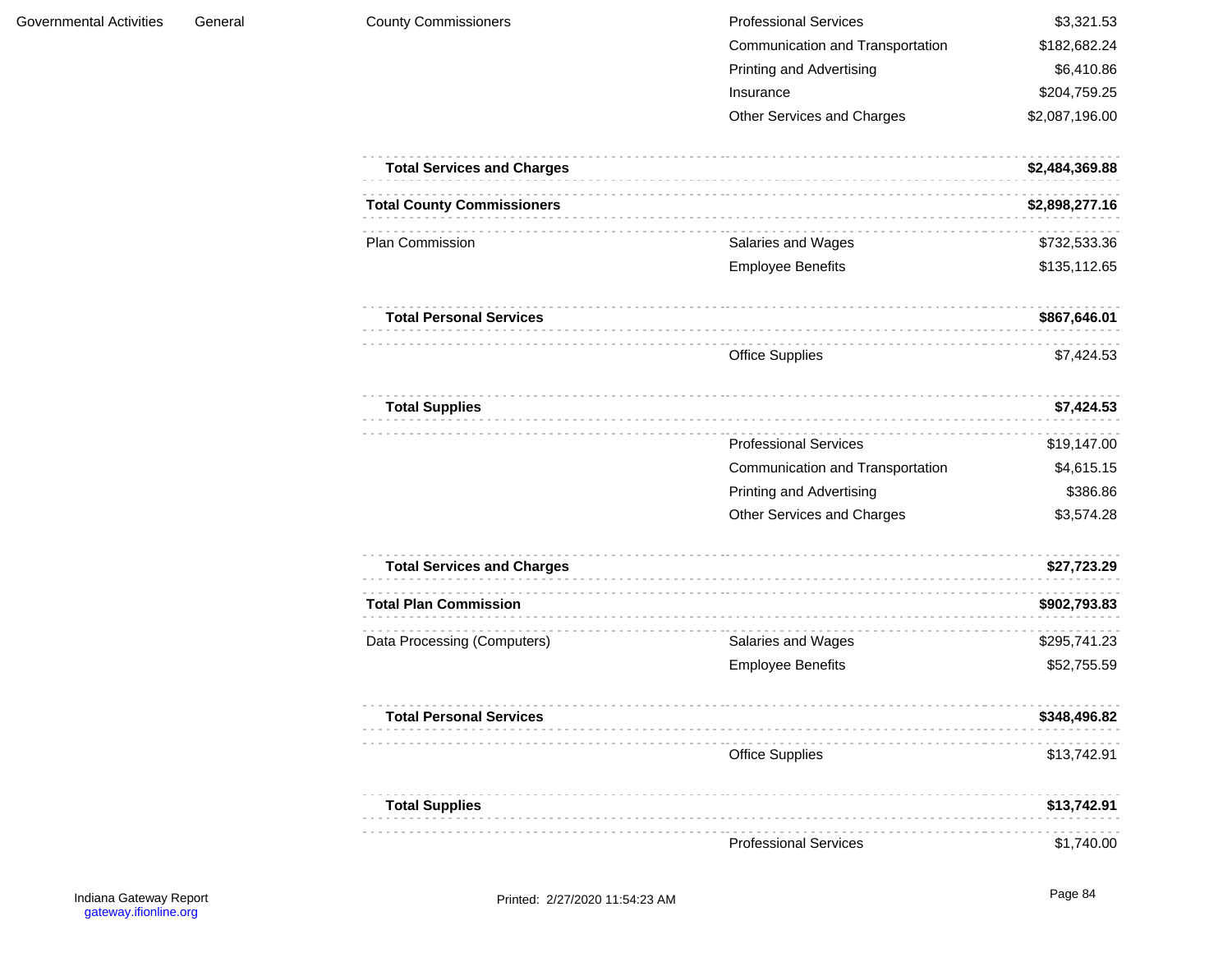$\alpha$  ,  $\alpha$  ,  $\alpha$  ,  $\alpha$  ,  $\alpha$  ,  $\alpha$ 

 $\label{eq:2.1} \begin{array}{cccccccccccccc} \dots & \dots & \dots & \dots & \dots & \dots \end{array}$ 

 $\label{eq:1.1} \begin{array}{cccccccccccccc} \cdots & \cdots & \cdots & \cdots & \cdots & \cdots & \cdots \end{array}$ 

 $\mathcal{L}^{\mathcal{A}}\left( \mathcal{A}^{\mathcal{A}}\right) =\mathcal{L}^{\mathcal{A}}\left( \mathcal{A}^{\mathcal{A}}\right) =\mathcal{L}^{\mathcal{A}}\left( \mathcal{A}^{\mathcal{A}}\right)$ 

 $\label{eq:2.1} \begin{array}{l} \alpha \cdot \alpha \cdot \alpha \cdot \alpha \cdot \alpha \cdot \alpha \cdot \alpha \cdot \alpha \end{array}$ 

 $\label{eq:1.1} \begin{array}{lllllllllllllllll} \alpha & \alpha & \alpha & \alpha & \alpha & \alpha & \alpha \end{array}$ 

 $\label{eq:2.1} \begin{array}{cccccccccccccc} \cdots & \cdots & \cdots & \cdots & \cdots & \cdots & \cdots \end{array}$ 

 $\label{eq:2.1} \begin{array}{l} \mathcal{L}^{\prime}(\mathcal{L}^{\prime})=\mathcal{L}^{\prime}(\mathcal{L}^{\prime})=\mathcal{L}^{\prime}(\mathcal{L}^{\prime})=\mathcal{L}^{\prime}(\mathcal{L}^{\prime})\end{array}$ 

 $\cdots \cdots \cdots \cdots \cdots \cdots$ 

 $\alpha$  is a set of  $\alpha$  .

 $\label{eq:2.1} \begin{array}{cccccccccccccc} \cdots & \cdots & \cdots & \cdots & \cdots & \cdots & \cdots \end{array}$ 

 $\label{eq:2.1} \begin{array}{lllllllllllllll} \alpha & \alpha & \alpha & \alpha & \alpha & \alpha & \alpha \end{array}$ 

| <b>Total Services and Charges</b>               |                                  | \$4,099.79   |
|-------------------------------------------------|----------------------------------|--------------|
| <b>Total Data Processing (Computers)</b>        |                                  | \$366,339.52 |
| Superior Court #1 (Superior Court)              | Salaries and Wages               | \$126,370.65 |
|                                                 | <b>Employee Benefits</b>         | \$19,208.08  |
| <b>Total Personal Services</b>                  |                                  | \$145,578.73 |
|                                                 | <b>Office Supplies</b>           | \$146.39     |
| <b>Total Supplies</b>                           |                                  | \$146.39     |
|                                                 | <b>Professional Services</b>     | \$74,232.14  |
|                                                 | Communication and Transportation | \$345.28     |
|                                                 | Other Services and Charges       | \$33,450.84  |
| <b>Total Services and Charges</b>               |                                  | \$108,028.26 |
| <b>Total Superior Court #1 (Superior Court)</b> |                                  | \$253,753.38 |
| Superior Court #2                               | Salaries and Wages               | \$123,072.23 |
|                                                 | <b>Employee Benefits</b>         | \$18,739.17  |
| <b>Total Personal Services</b>                  |                                  | \$141,811.40 |
|                                                 | <b>Office Supplies</b>           | \$1,095.37   |
| <b>Total Supplies</b>                           |                                  | \$1,095.37   |
|                                                 | <b>Professional Services</b>     | \$156,846.75 |
|                                                 | Communication and Transportation | \$95.76      |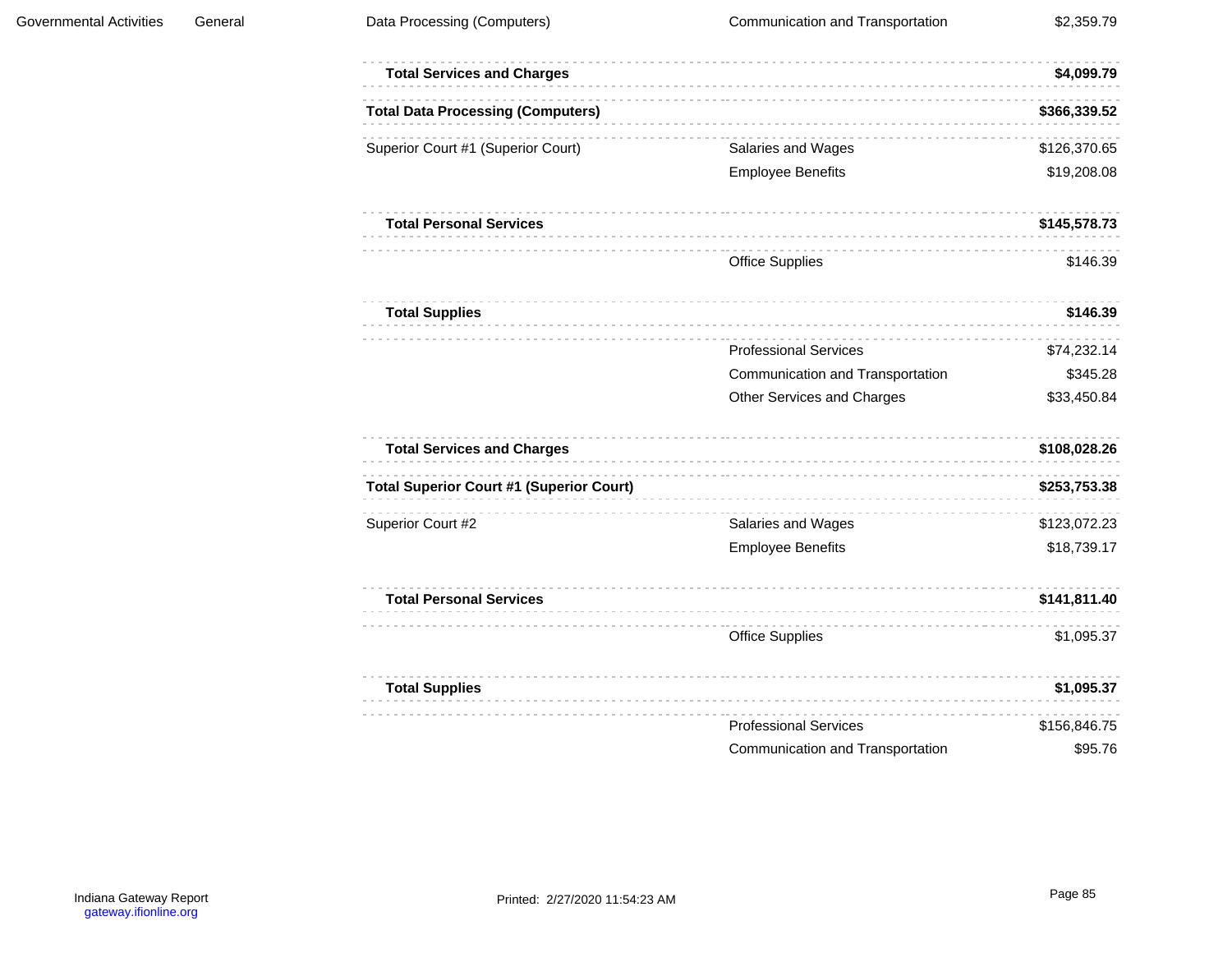| <b>Total Services and Charges</b> |                                  | \$173,559.80 |
|-----------------------------------|----------------------------------|--------------|
| <b>Total Superior Court #2</b>    |                                  | \$316,466.57 |
| Superior Court #3                 | Salaries and Wages               | \$292,214.62 |
|                                   | <b>Employee Benefits</b>         | \$47,146.52  |
| <b>Total Personal Services</b>    |                                  | \$339,361.14 |
|                                   | <b>Office Supplies</b>           | \$3,294.04   |
|                                   | <b>Operating Supplies</b>        | \$9,937.49   |
| <b>Total Supplies</b>             |                                  | \$13,231.53  |
|                                   | <b>Professional Services</b>     | \$245,714.12 |
|                                   | Communication and Transportation | \$480.74     |
|                                   | Rentals                          | \$21,135.50  |
|                                   | Other Services and Charges       | \$1,182.95   |
| <b>Total Services and Charges</b> |                                  | \$268,513.31 |
| <b>Total Superior Court #3</b>    |                                  | \$621,105.98 |
| Superior Court #4                 | Salaries and Wages               | \$177,482.00 |
|                                   | <b>Employee Benefits</b>         | \$32,703.74  |
| <b>Total Personal Services</b>    |                                  | \$210,185.74 |
|                                   | <b>Office Supplies</b>           | \$704.83     |
| <b>Total Supplies</b>             |                                  | \$704.83     |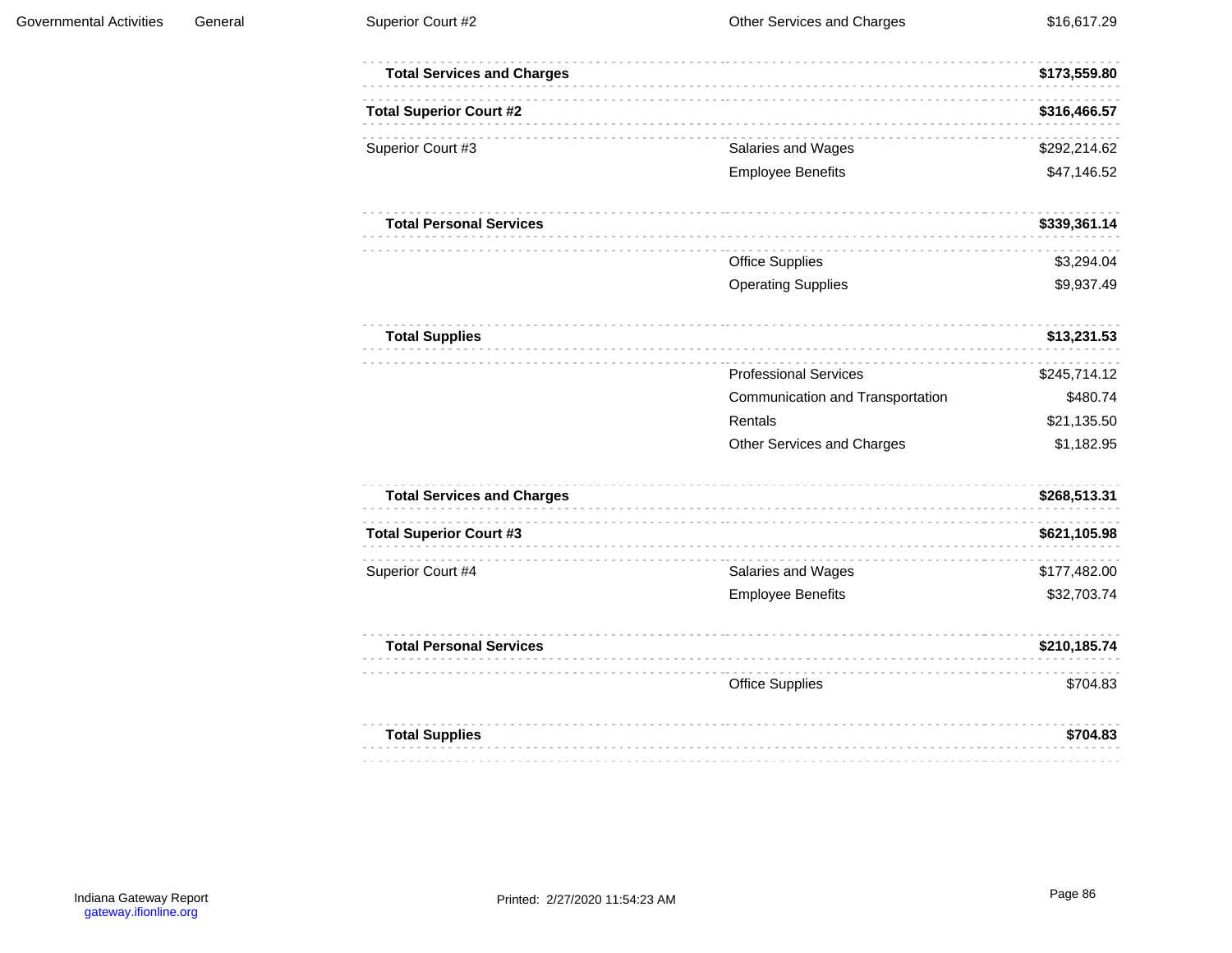| Superior Court #4                 | <b>Professional Services</b>     | \$63,254.79  |
|-----------------------------------|----------------------------------|--------------|
|                                   | Communication and Transportation | \$71.96      |
|                                   | Other Services and Charges       | \$2,320.00   |
| <b>Total Services and Charges</b> |                                  | \$65,646.75  |
| <b>Total Superior Court #4</b>    |                                  | \$276,537.32 |
| Superior Court #5                 | Salaries and Wages               | \$176,576.32 |
|                                   | <b>Employee Benefits</b>         | \$32,289.22  |
| <b>Total Personal Services</b>    |                                  | \$208,865.54 |
|                                   | <b>Office Supplies</b>           | \$1,041.07   |
| <b>Total Supplies</b>             |                                  | \$1,041.07   |
|                                   | <b>Professional Services</b>     | \$83,981.65  |
|                                   | Communication and Transportation | \$186.80     |
|                                   | Other Services and Charges       | \$2,882.89   |
| <b>Total Services and Charges</b> |                                  | \$87,051.34  |
| <b>Total Superior Court #5</b>    |                                  | \$296,957.95 |
| Superior Court #6                 | Salaries and Wages               | \$219,982.62 |
|                                   | <b>Employee Benefits</b>         | \$40,432.09  |
| <b>Total Personal Services</b>    |                                  | \$260,414.71 |
|                                   | <b>Office Supplies</b>           | \$949.76     |
| <b>Total Supplies</b>             |                                  | \$949.76     |
|                                   | <b>Professional Services</b>     | \$37,788.80  |
|                                   | Communication and Transportation | \$470.52     |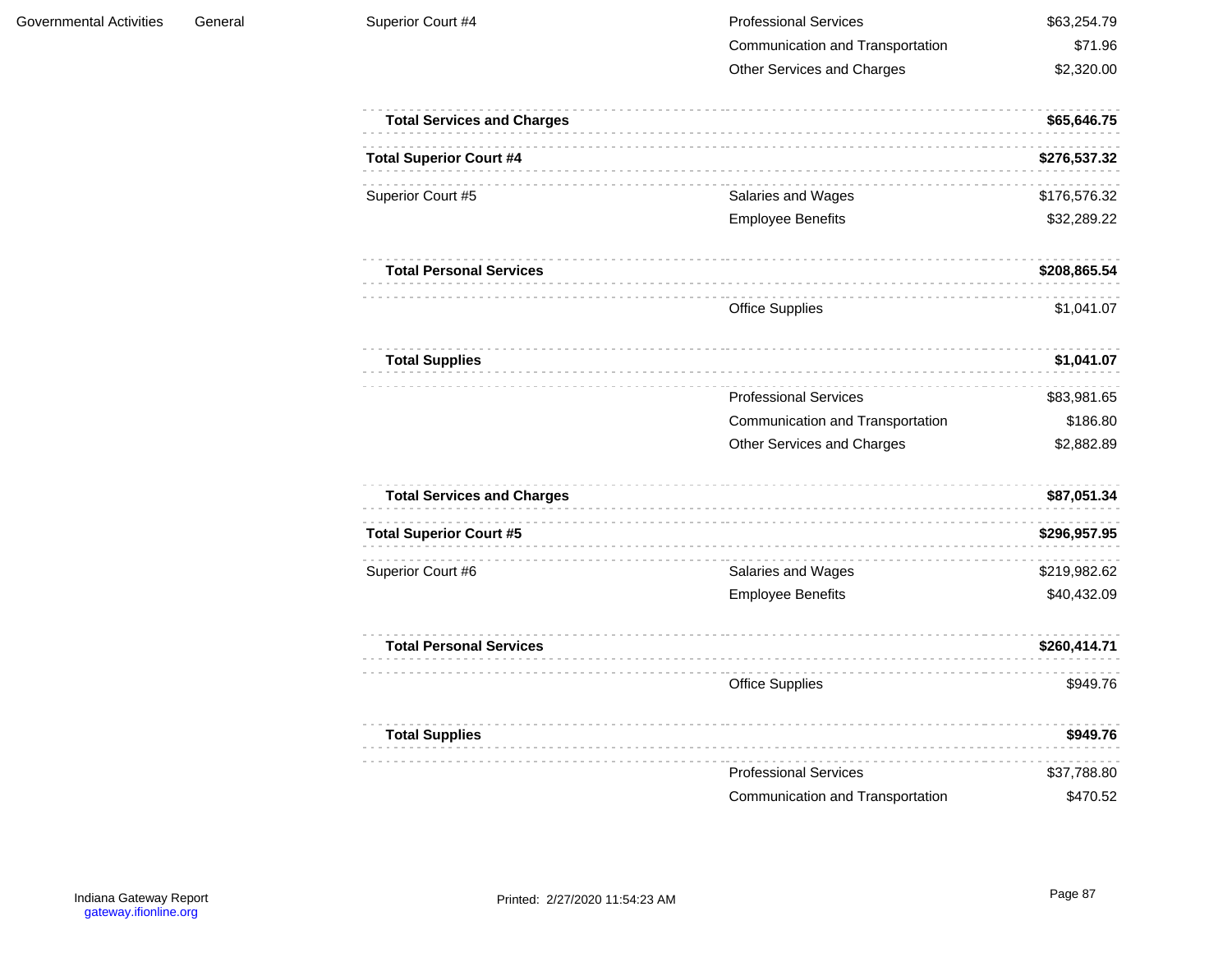| <b>Total Services and Charges</b> |                                  | \$40,013.68    |
|-----------------------------------|----------------------------------|----------------|
| <b>Total Superior Court #6</b>    |                                  | \$301,378.15   |
| <b>Circuit Court</b>              | Salaries and Wages               | \$144,086.80   |
|                                   | <b>Employee Benefits</b>         | \$26,086.49    |
| <b>Total Personal Services</b>    |                                  | \$170,173.29   |
|                                   | <b>Office Supplies</b>           | \$804.35       |
| <b>Total Supplies</b>             |                                  | \$804.35       |
|                                   | <b>Professional Services</b>     | \$57,234.65    |
|                                   | Communication and Transportation | \$378.80       |
|                                   | Other Services and Charges       | \$13,920.46    |
| <b>Total Services and Charges</b> |                                  | \$71,533.91    |
| <b>Total Circuit Court</b>        |                                  | \$242,511.55   |
| Probation                         | Salaries and Wages               | \$1,490,640.04 |
|                                   | <b>Employee Benefits</b>         | \$268,470.17   |
| <b>Total Personal Services</b>    |                                  | \$1,759,110.21 |
| <b>Total Probation</b>            |                                  | \$1,759,110.21 |
| <b>Public Defender</b>            | Salaries and Wages               | \$2,253,825.27 |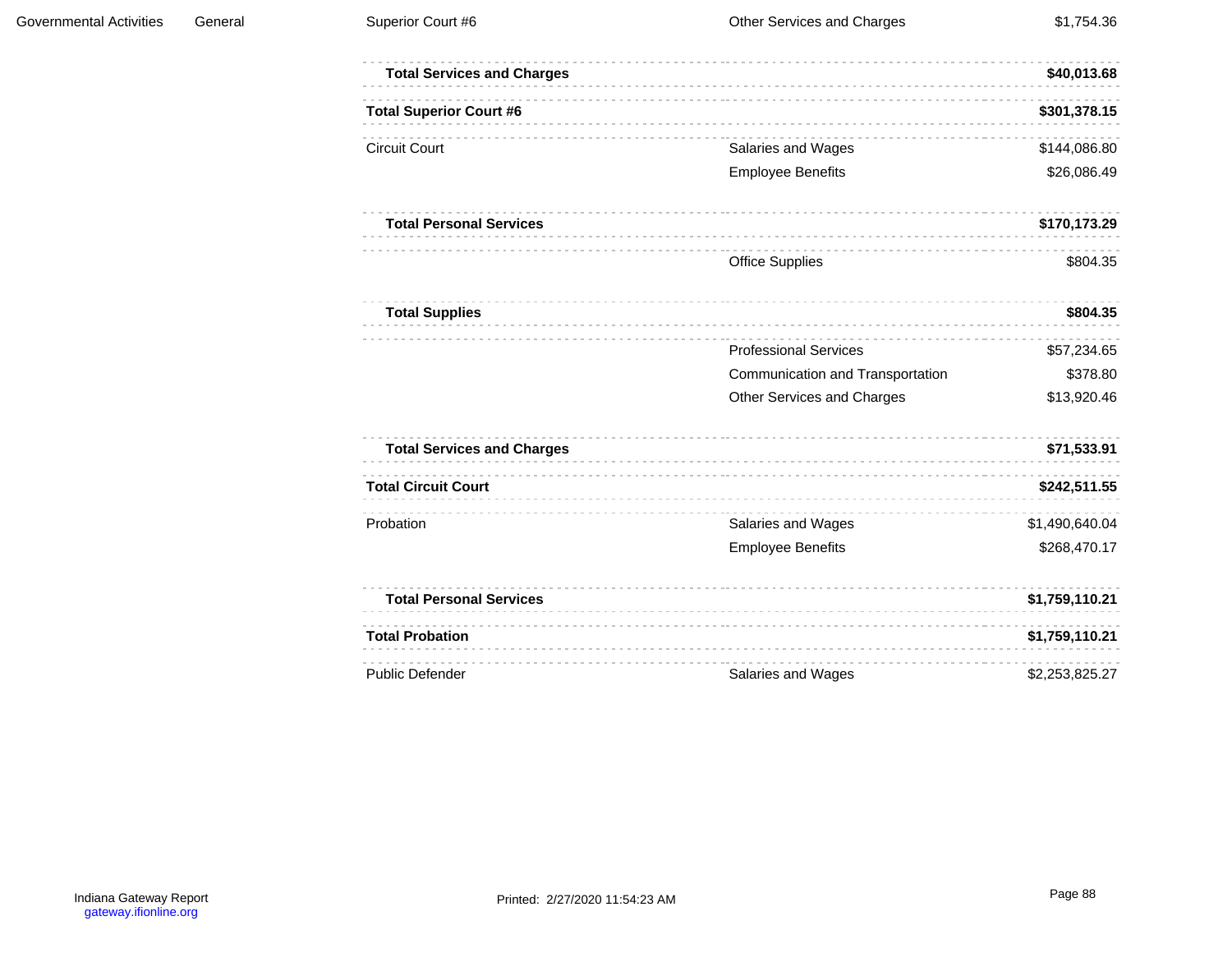| <b>Total Personal Services</b>                |                                  | \$2,505,163.05 |
|-----------------------------------------------|----------------------------------|----------------|
|                                               | <b>Office Supplies</b>           | \$6,952.21     |
| <b>Total Supplies</b>                         |                                  | \$6,952.21     |
|                                               | <b>Professional Services</b>     | \$527,046.88   |
|                                               | Communication and Transportation | \$7,901.79     |
|                                               | <b>Utility Services</b>          | \$123.42       |
|                                               | Other Services and Charges       | \$13,986.18    |
| <b>Total Services and Charges</b>             |                                  | \$549,058.27   |
| <b>Total Public Defender</b>                  |                                  | \$3,061,173.53 |
| Weights & Measures Inspector                  | Salaries and Wages               | \$57,873.77    |
|                                               | <b>Employee Benefits</b>         | \$10,785.12    |
| <b>Total Personal Services</b>                |                                  | \$68,658.89    |
|                                               | <b>Office Supplies</b>           | \$747.65       |
|                                               | <b>Operating Supplies</b>        | \$1,145.58     |
| <b>Total Supplies</b>                         |                                  | \$1,893.23     |
|                                               | Communication and Transportation | \$337.05       |
|                                               | Repairs and Maintenance          | \$841.50       |
|                                               | Other Services and Charges       | \$75.00        |
| <b>Total Services and Charges</b>             |                                  | \$1,253.55     |
| <b>Total Weights &amp; Measures Inspector</b> |                                  | \$71,805.67    |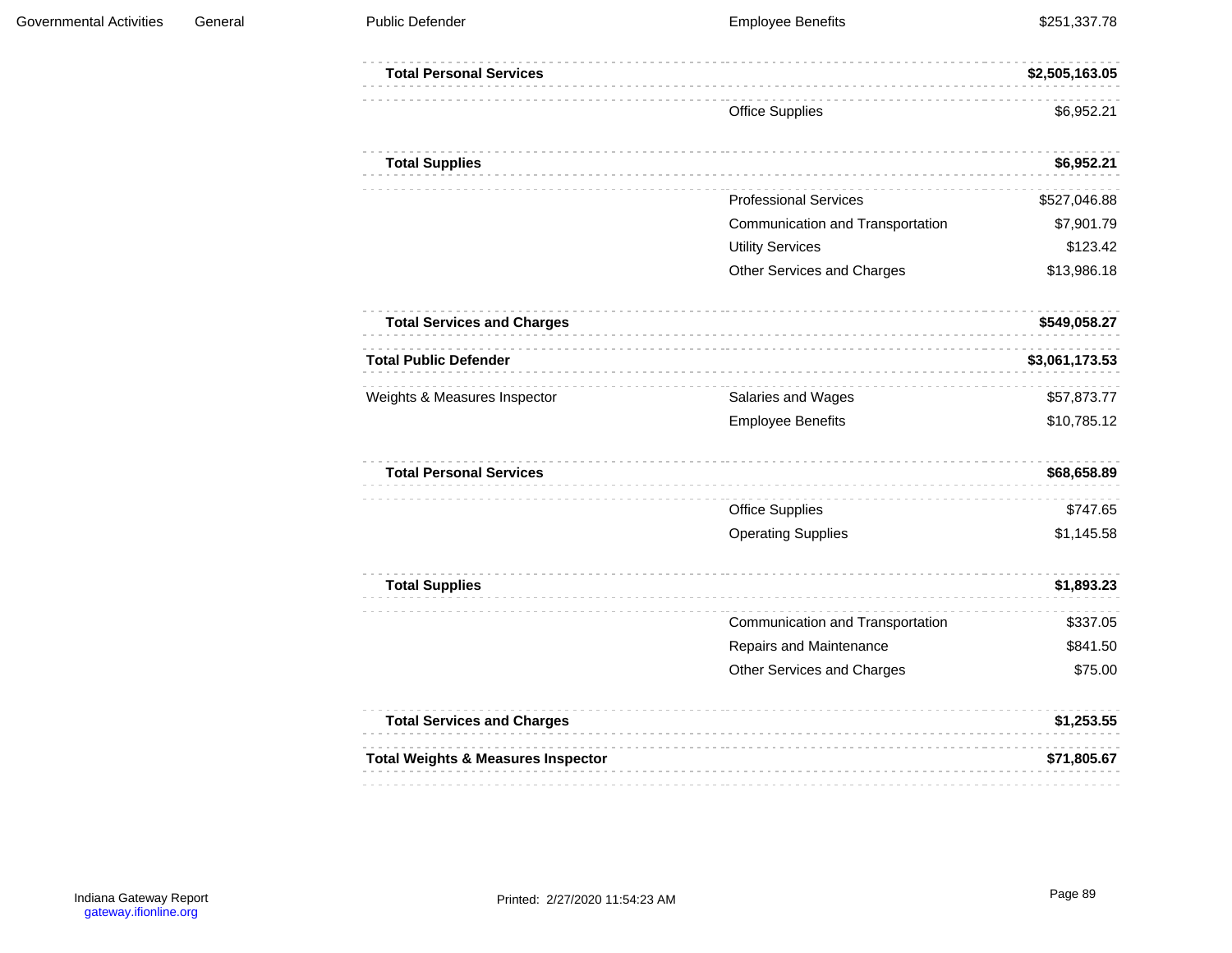| Human Relations/Resources (Social Svc-Council On<br>Aging)      | Salaries and Wages               | \$116,898.86 |
|-----------------------------------------------------------------|----------------------------------|--------------|
|                                                                 | <b>Employee Benefits</b>         | \$21,475.33  |
| <b>Total Personal Services</b>                                  |                                  | \$138,374.19 |
| Total Human Relations/Resources (Social Svc-Council On Aging)   |                                  | \$138,374.19 |
| Building Department (Jail Const. - Bldg. Comm. -<br>Permits)    | Salaries and Wages               | \$286,338.41 |
|                                                                 | <b>Employee Benefits</b>         | \$52,096.00  |
| <b>Total Personal Services</b>                                  |                                  | \$338,434.41 |
|                                                                 | <b>Office Supplies</b>           | \$4,374.46   |
|                                                                 | <b>Operating Supplies</b>        | \$6,061.00   |
| <b>Total Supplies</b>                                           |                                  | \$10,435.46  |
|                                                                 | <b>Utility Services</b>          | \$1,251.00   |
|                                                                 | Repairs and Maintenance          | \$4,017.65   |
|                                                                 | Other Services and Charges       | \$1,050.00   |
| <b>Total Services and Charges</b>                               |                                  | \$6,318.65   |
| Total Building Department (Jail Const. - Bldg. Comm. - Permits) |                                  | \$355,188.52 |
| Building Maintenance (Maint. & Repair - City Inspector)         | Salaries and Wages               | \$672,190.91 |
|                                                                 | <b>Employee Benefits</b>         | \$123,751.24 |
| <b>Total Personal Services</b>                                  |                                  | \$795,942.15 |
|                                                                 | <b>Operating Supplies</b>        | \$2,475.00   |
| <b>Total Supplies</b>                                           |                                  | \$2,475.00   |
|                                                                 | Communication and Transportation | \$974.46     |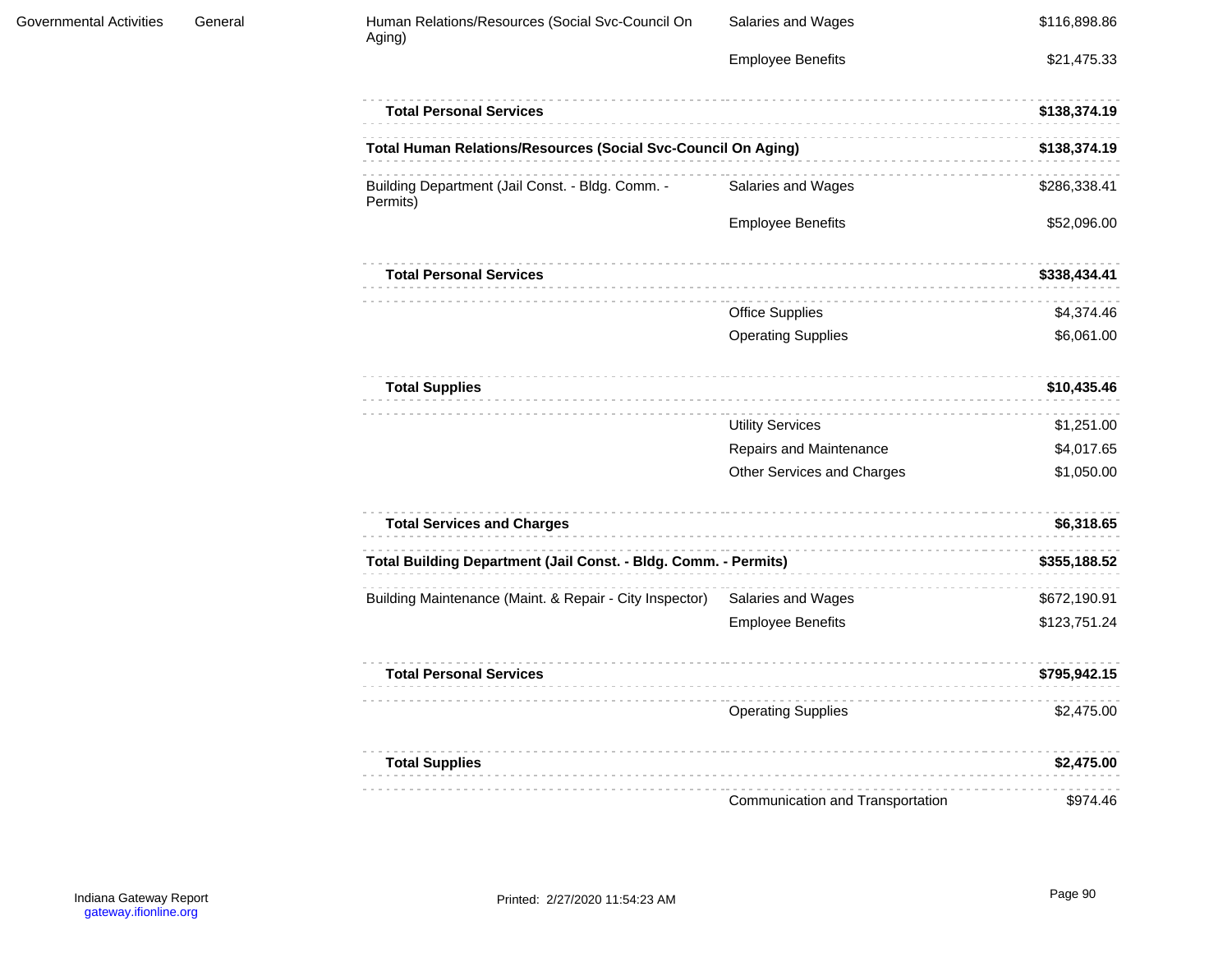| <b>Total Services and Charges</b>                             |                                  | \$495,135.59   |
|---------------------------------------------------------------|----------------------------------|----------------|
| Total Building Maintenance (Maint. & Repair - City Inspector) |                                  | \$1,293,552.74 |
| Civil Defense                                                 | Salaries and Wages               | \$200,244.10   |
|                                                               | <b>Employee Benefits</b>         | \$36,972.34    |
| <b>Total Personal Services</b>                                |                                  | \$237,216.44   |
|                                                               | <b>Office Supplies</b>           | \$937.83       |
|                                                               | <b>Operating Supplies</b>        | \$10,137.83    |
|                                                               | Repair and Maintenance Supplies  | \$13,878.50    |
| <b>Total Supplies</b>                                         |                                  | \$24,954.16    |
|                                                               | <b>Professional Services</b>     | \$1,215.00     |
|                                                               | Communication and Transportation | \$898.56       |
|                                                               | <b>Utility Services</b>          | \$9,490.94     |
|                                                               | Repairs and Maintenance          | \$15,558.16    |
|                                                               | Other Services and Charges       | \$5,331.44     |
| <b>Total Services and Charges</b>                             |                                  | \$32,494.10    |
| <b>Total Civil Defense</b>                                    |                                  | \$294,664.70   |
| Jail                                                          | <b>Office Supplies</b>           | \$149,983.19   |
|                                                               | <b>Operating Supplies</b>        | \$9,781.28     |
| <b>Total Supplies</b>                                         |                                  | \$159,764.47   |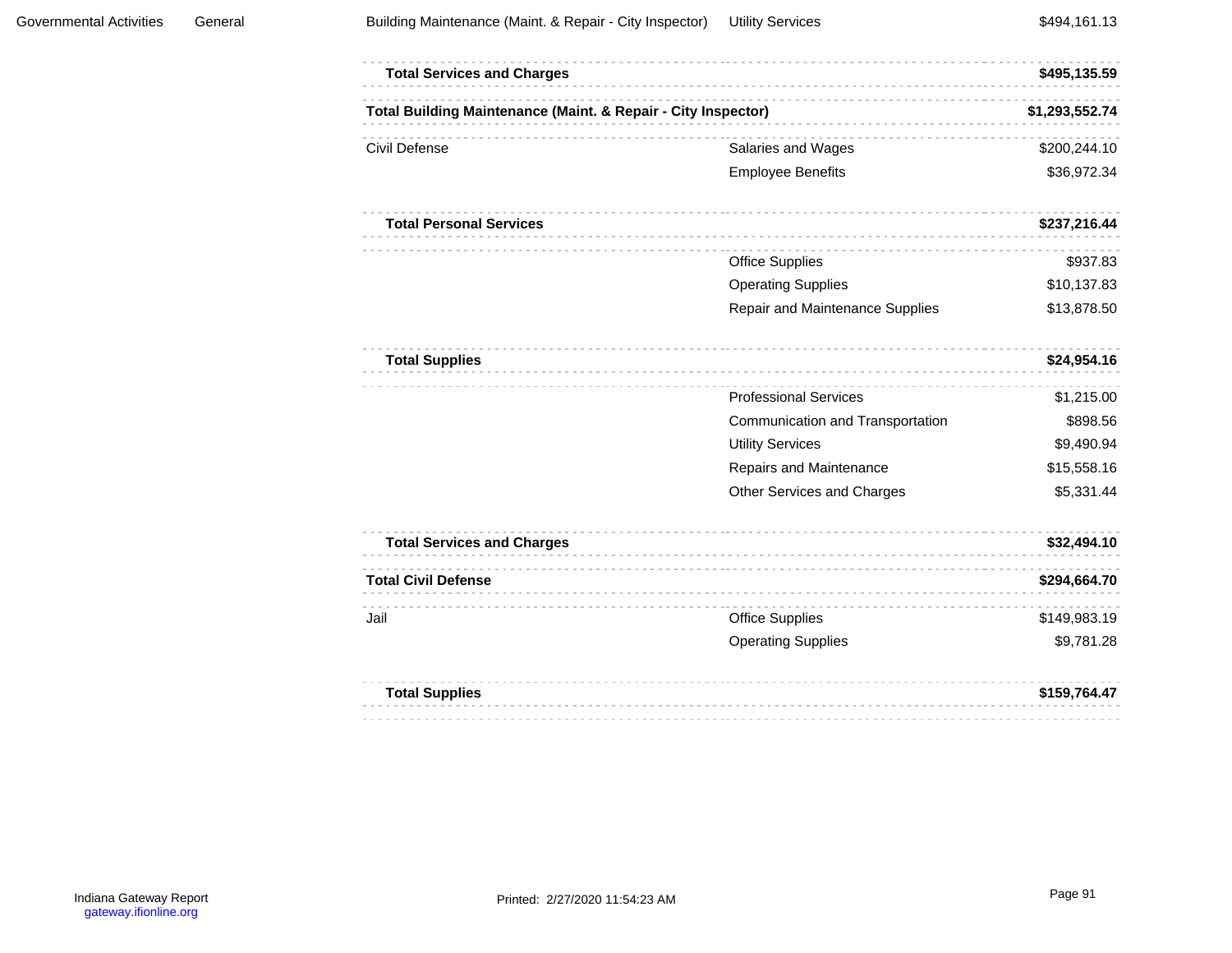| <b>Total Services and Charges</b> |                                    | \$399,991.29 |
|-----------------------------------|------------------------------------|--------------|
| <b>Total Jail</b>                 |                                    | \$559,755.76 |
| <b>Adult Corrections</b>          | Salaries and Wages                 | \$225,202.11 |
|                                   | <b>Employee Benefits</b>           | \$37,800.94  |
| <b>Total Personal Services</b>    |                                    | \$263,003.05 |
|                                   | <b>Operating Supplies</b>          | \$57,499.17  |
|                                   | Repair and Maintenance Supplies    | \$1,981.58   |
|                                   | <b>Other Supplies</b>              | \$25,962.67  |
| <b>Total Supplies</b>             |                                    | \$85,443.42  |
|                                   | <b>Professional Services</b>       | \$165,140.12 |
|                                   | Communication and Transportation   | \$1,036.09   |
|                                   | <b>Utility Services</b>            | \$14,935.07  |
|                                   | Repairs and Maintenance            | \$1,068.34   |
| <b>Total Services and Charges</b> |                                    | \$182,179.62 |
|                                   | Machinery, Equipment, and Vehicles | \$5,473.25   |
| <b>Total Capital Outlays</b>      |                                    | \$5,473.25   |
| <b>Total Adult Corrections</b>    |                                    | \$536,099.34 |
| Juvenile Corrections - Aid        | Salaries and Wages                 | \$113,068.35 |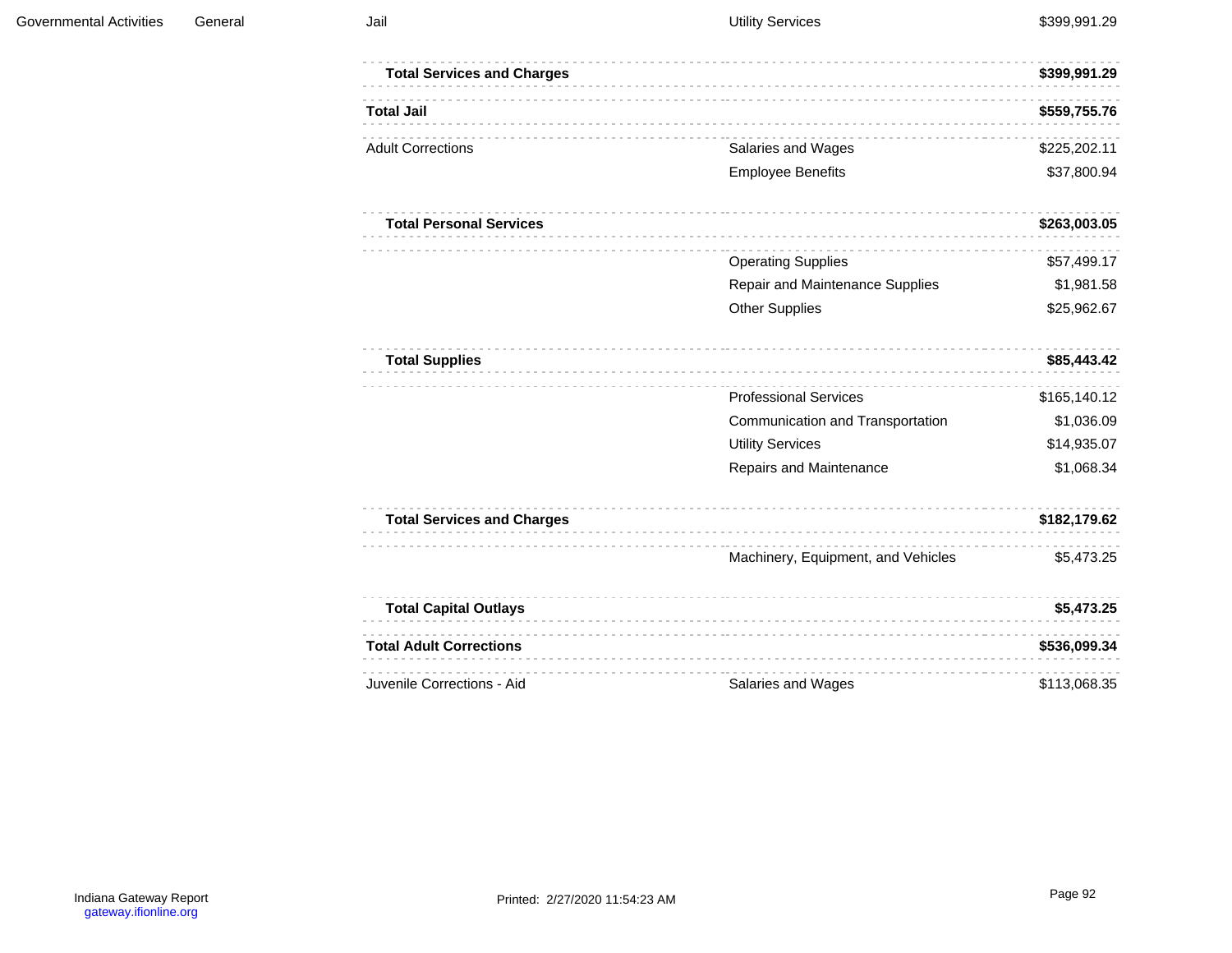| <b>Governmental Activities</b> | General | Juvenile Corrections - Aid              | <b>Employee Benefits</b>         | \$16,629.65    |
|--------------------------------|---------|-----------------------------------------|----------------------------------|----------------|
|                                |         | <b>Total Personal Services</b>          |                                  | \$129,698.00   |
|                                |         |                                         | <b>Office Supplies</b>           | \$903.00       |
|                                |         | <b>Total Supplies</b>                   |                                  | \$903.00       |
|                                |         |                                         | Communication and Transportation | \$447.28       |
|                                |         | <b>Total Services and Charges</b>       |                                  | \$447.28       |
|                                |         | <b>Total Juvenile Corrections - Aid</b> |                                  | \$131,048.28   |
|                                |         | <b>Health Department</b>                | Salaries and Wages               | \$869,528.39   |
|                                |         |                                         | <b>Employee Benefits</b>         | \$153,879.42   |
|                                |         | <b>Total Personal Services</b>          |                                  | \$1,023,407.81 |
|                                |         |                                         | <b>Office Supplies</b>           | \$9,823.77     |
|                                |         |                                         | <b>Operating Supplies</b>        | \$148,044.80   |
|                                |         |                                         | Repair and Maintenance Supplies  | \$9,022.74     |
|                                |         |                                         | <b>Other Supplies</b>            | \$3,941.27     |
|                                |         | <b>Total Supplies</b>                   |                                  | \$170,832.58   |
|                                |         |                                         | <b>Professional Services</b>     | \$12,091.00    |
|                                |         |                                         | Communication and Transportation | \$5,927.58     |
|                                |         |                                         | <b>Printing and Advertising</b>  | \$68.13        |
|                                |         |                                         | <b>Utility Services</b>          | \$2,874.01     |
|                                |         |                                         | Repairs and Maintenance          | \$469.07       |
|                                |         |                                         | Rentals                          | \$4,744.20     |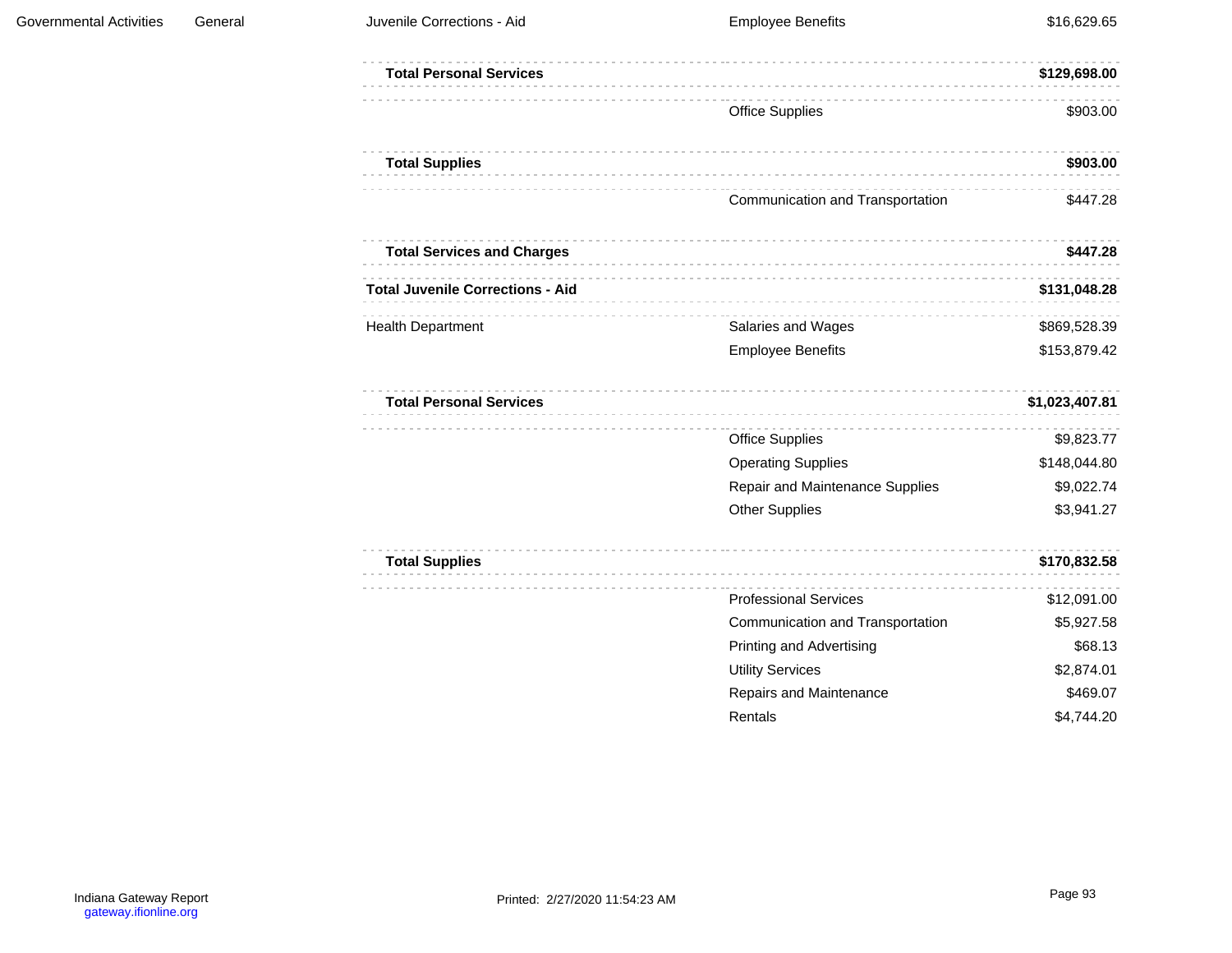| <b>Total Services and Charges</b>      |                                    | \$31,744.03    |
|----------------------------------------|------------------------------------|----------------|
| <b>Total Health Department</b>         |                                    | \$1,225,984.42 |
| Children's Home - Orphans              | Salaries and Wages                 | \$1,280,188.63 |
|                                        | <b>Employee Benefits</b>           | \$222,702.32   |
| <b>Total Personal Services</b>         |                                    | \$1,502,890.95 |
|                                        | <b>Office Supplies</b>             | \$8,282.74     |
|                                        | <b>Operating Supplies</b>          | \$71,222.03    |
|                                        | Repair and Maintenance Supplies    | \$14,065.31    |
| <b>Total Supplies</b>                  |                                    | \$93,570.08    |
|                                        | <b>Professional Services</b>       | \$84,187.42    |
|                                        | Communication and Transportation   | \$803.00       |
|                                        | <b>Utility Services</b>            | \$40,255.98    |
|                                        | Repairs and Maintenance            | \$96,718.98    |
|                                        | Other Services and Charges         | \$4,724.00     |
| <b>Total Services and Charges</b>      |                                    | \$226,689.38   |
|                                        | Machinery, Equipment, and Vehicles | \$3,171.00     |
| <b>Total Capital Outlays</b>           |                                    | \$3,171.00     |
| <b>Total Children's Home - Orphans</b> |                                    | \$1,826,321.41 |
| County Home - Elderly                  | Salaries and Wages                 | \$890,333.81   |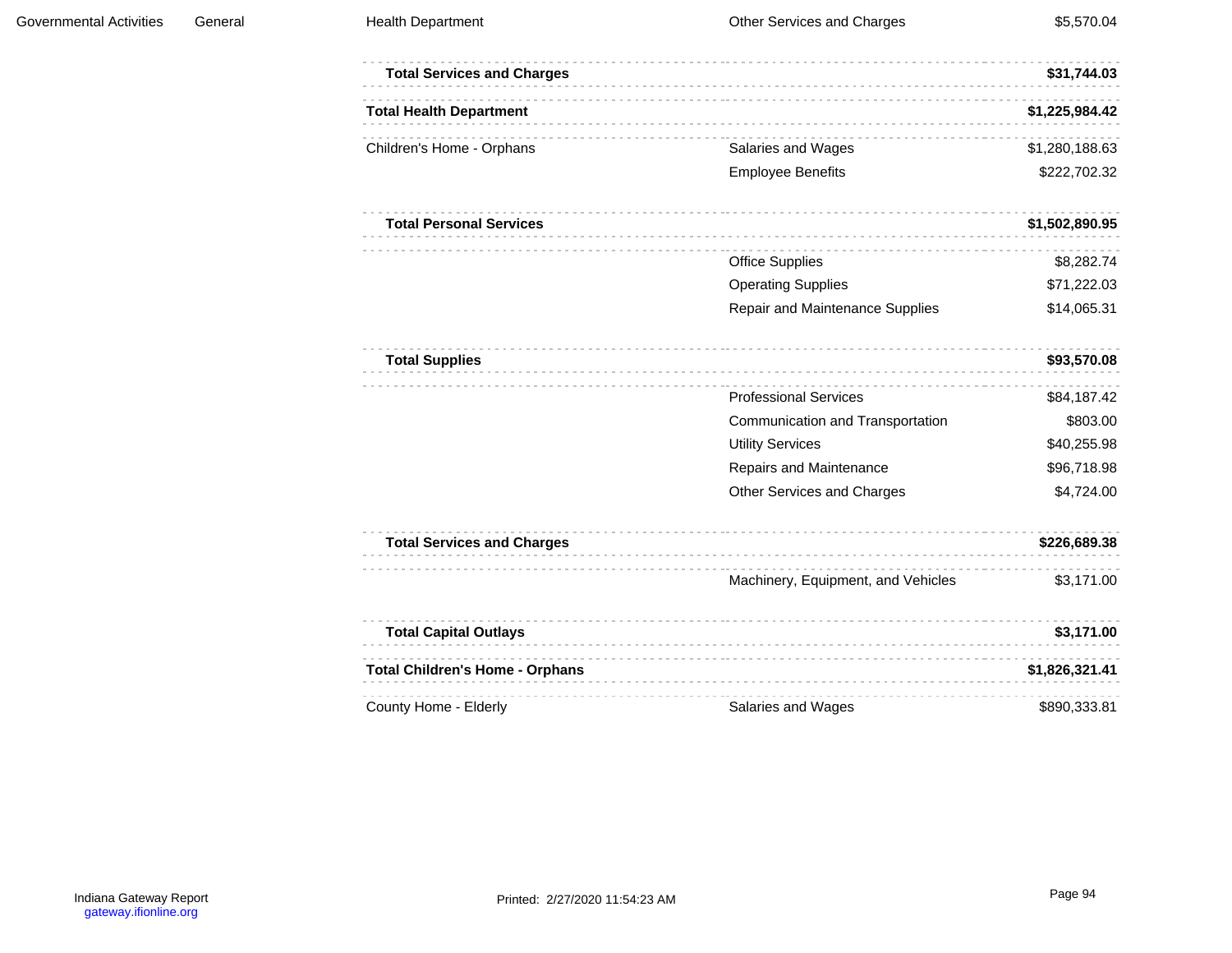| <b>Total Personal Services</b>           |                                  | \$1,051,620.45 |
|------------------------------------------|----------------------------------|----------------|
|                                          | <b>Office Supplies</b>           | \$806.37       |
|                                          | <b>Operating Supplies</b>        | \$132,320.62   |
|                                          | <b>Other Supplies</b>            | \$68,470.10    |
| <b>Total Supplies</b>                    |                                  | \$201,597.09   |
|                                          | <b>Professional Services</b>     | \$17,366.26    |
|                                          | Communication and Transportation | \$129.28       |
|                                          | Insurance                        | \$104,863.54   |
|                                          | Repairs and Maintenance          | \$17,151.36    |
|                                          | Rentals                          | \$1,156.05     |
| <b>Total Services and Charges</b>        |                                  | \$140,666.49   |
| <b>Total County Home - Elderly</b>       |                                  | \$1,393,884.03 |
| 4-D Program (Child Support)              | Salaries and Wages               | \$664,535.45   |
|                                          | <b>Employee Benefits</b>         | \$121,365.25   |
| <b>Total Personal Services</b>           |                                  | \$785,900.70   |
| <b>Total 4-D Program (Child Support)</b> |                                  | \$785,900.70   |
| Soil Conservation (Soil & Water)         | Salaries and Wages               | \$99,342.88    |
|                                          | <b>Employee Benefits</b>         | \$18,403.78    |
| <b>Total Personal Services</b>           |                                  | \$117,746.66   |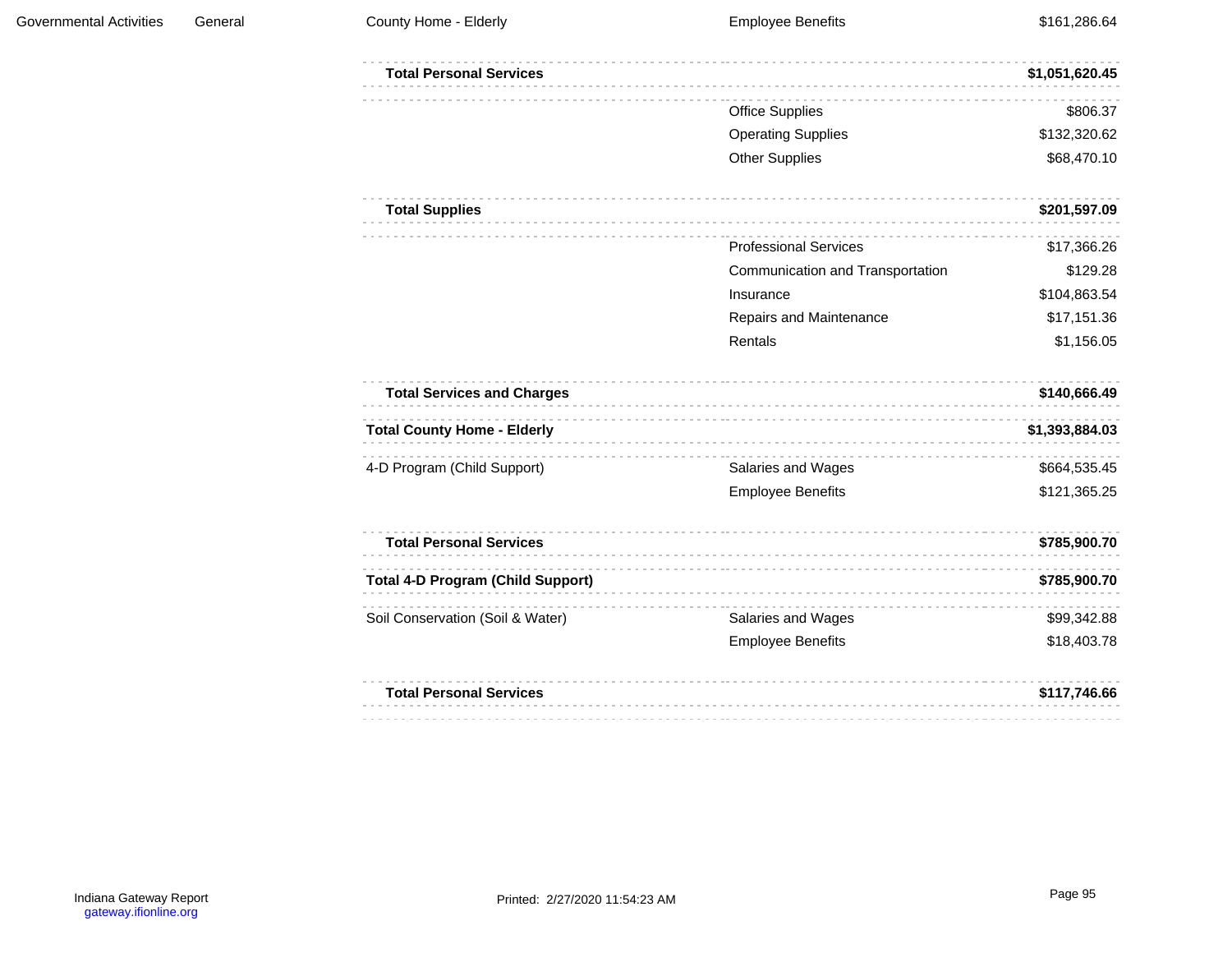| <b>Total Services and Charges</b>                 |                                    | \$15,000.00    |
|---------------------------------------------------|------------------------------------|----------------|
| <b>Total Soil Conservation (Soil &amp; Water)</b> |                                    | \$132,746.66   |
| Parks & Recreation (Recreation)                   | Salaries and Wages                 | \$613,485.92   |
|                                                   | <b>Employee Benefits</b>           | \$126,244.68   |
| <b>Total Personal Services</b>                    |                                    | \$739,730.60   |
|                                                   | <b>Office Supplies</b>             | \$1,712.25     |
|                                                   | <b>Operating Supplies</b>          | \$44,280.22    |
|                                                   | Repair and Maintenance Supplies    | \$31,584.65    |
| <b>Total Supplies</b>                             |                                    | \$77,577.12    |
|                                                   | <b>Professional Services</b>       | \$3,600.50     |
|                                                   | Communication and Transportation   | \$682.07       |
|                                                   | Insurance                          | \$28,623.00    |
|                                                   | <b>Utility Services</b>            | \$119,691.75   |
|                                                   | Repairs and Maintenance            | \$112,533.91   |
|                                                   | Other Services and Charges         | \$129.32       |
| <b>Total Services and Charges</b>                 |                                    | \$265,260.55   |
|                                                   | Machinery, Equipment, and Vehicles | \$6,156.96     |
| <b>Total Capital Outlays</b>                      |                                    | \$6,156.96     |
| <b>Total Parks &amp; Recreation (Recreation)</b>  |                                    | \$1,088,725.23 |
| Fair Grounds                                      | Salaries and Wages                 | \$86,721.46    |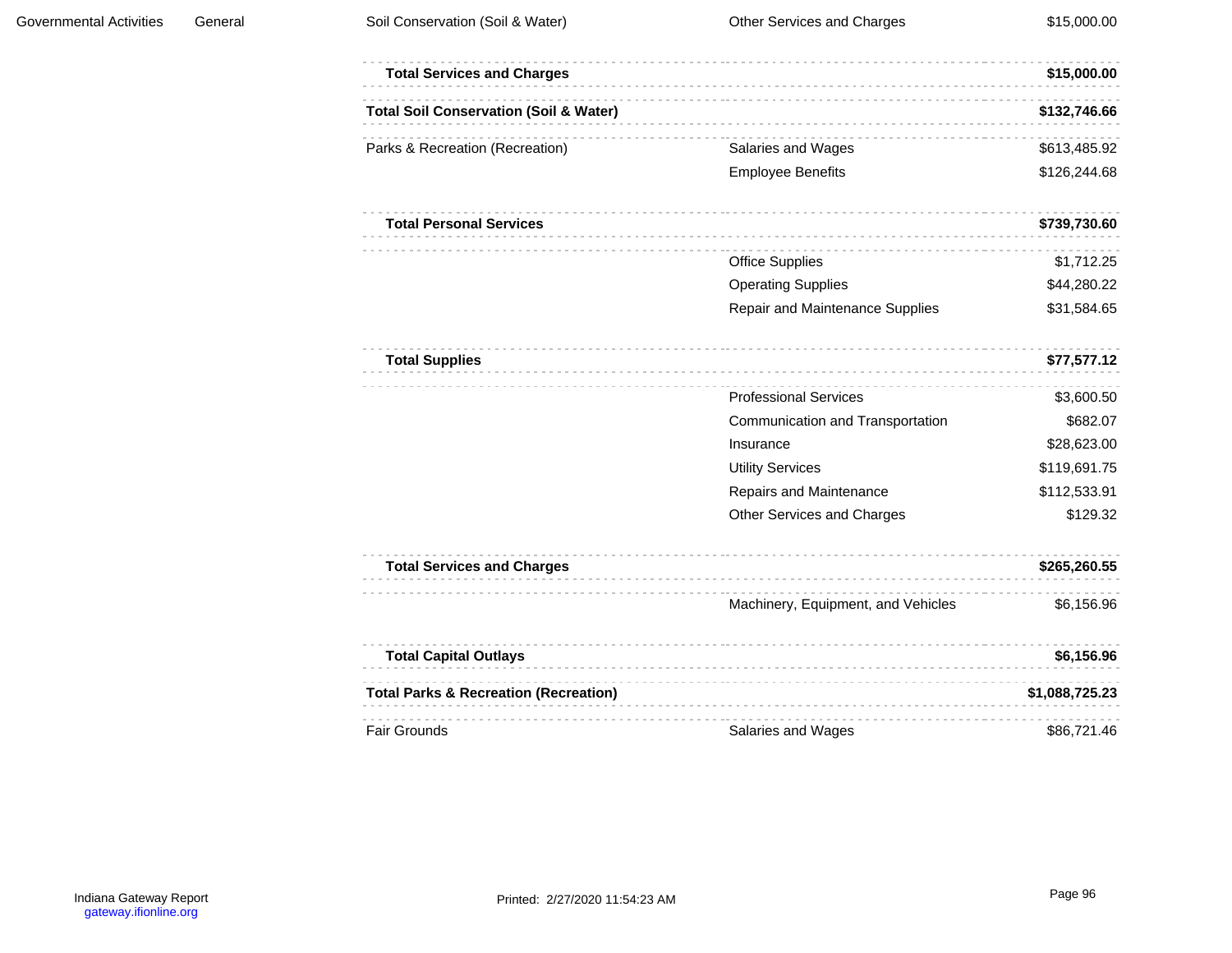| <b>Total Personal Services</b>    |                                  | \$102,350.76   |
|-----------------------------------|----------------------------------|----------------|
|                                   | <b>Office Supplies</b>           | \$425.23       |
|                                   | <b>Operating Supplies</b>        | \$17,325.49    |
|                                   | Repair and Maintenance Supplies  | \$3,983.50     |
|                                   | <b>Other Supplies</b>            | \$3,232.76     |
| <b>Total Supplies</b>             |                                  | \$24,966.98    |
|                                   | Communication and Transportation | \$109.44       |
|                                   | <b>Utility Services</b>          | \$55,837.64    |
|                                   | Repairs and Maintenance          | \$22,408.05    |
| <b>Total Services and Charges</b> |                                  | \$78,355.13    |
| <b>Total Fair Grounds</b>         |                                  | \$205,672.87   |
| <b>Insurance Benefits</b>         | <b>Employee Benefits</b>         | \$7,428,546.75 |
| <b>Total Personal Services</b>    |                                  | \$7,428,546.75 |
| <b>Total Insurance Benefits</b>   |                                  | \$7,428,546.75 |
| Magistrate of Courts              | Salaries and Wages               | \$92,871.54    |
|                                   | <b>Employee Benefits</b>         | \$16,965.34    |
| <b>Total Personal Services</b>    |                                  | \$109,836.88   |
|                                   | <b>Office Supplies</b>           | \$500.03       |
| <b>Total Supplies</b>             |                                  | \$500.03       |
|                                   |                                  |                |
|                                   | Communication and Transportation | \$249.66       |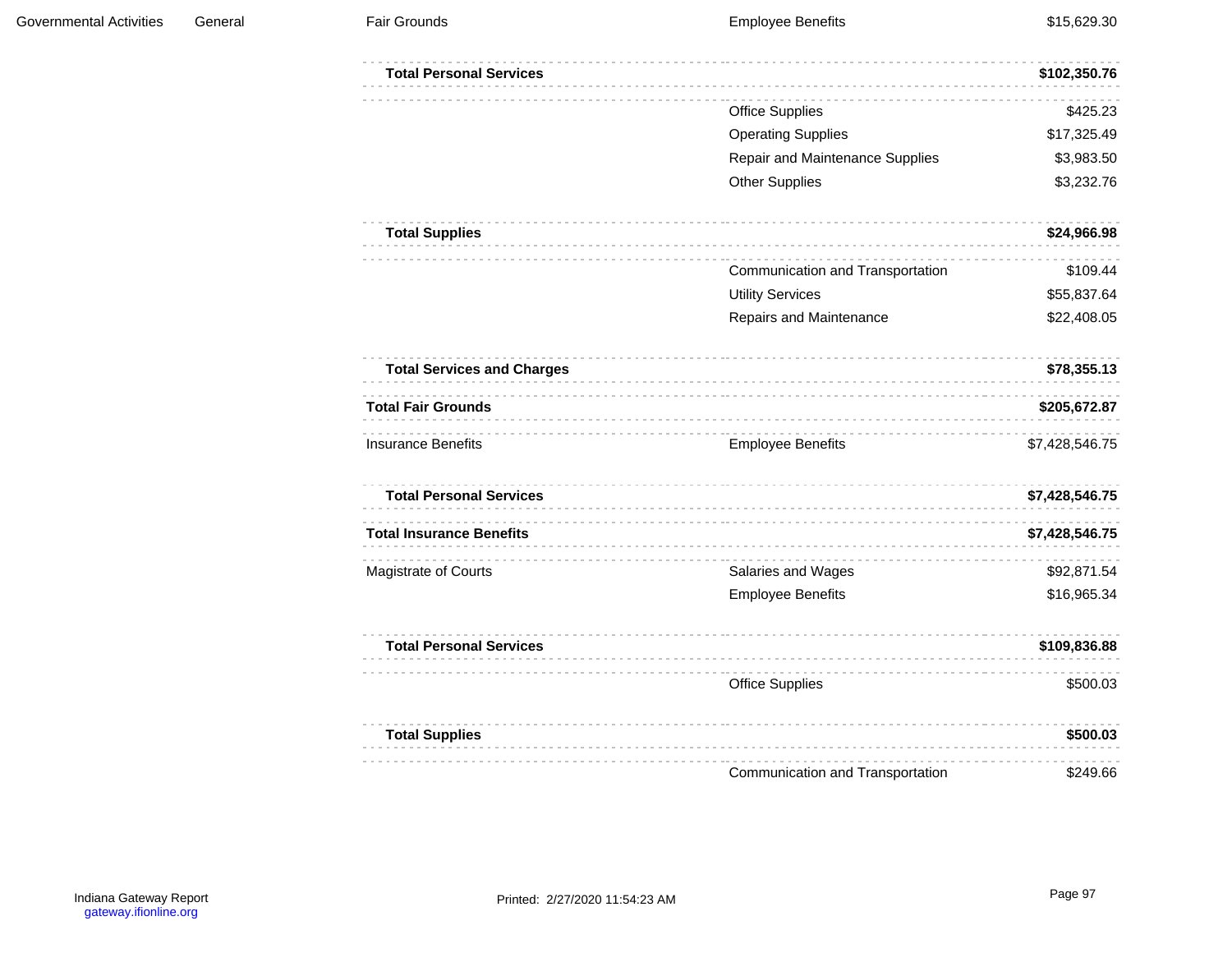| <b>Total Services and Charges</b> |                                  | \$711.66     |
|-----------------------------------|----------------------------------|--------------|
| <b>Total Magistrate of Courts</b> |                                  | \$111,048.57 |
| <b>Ancillary Court</b>            | Salaries and Wages               | \$93,501.38  |
|                                   | <b>Employee Benefits</b>         | \$17,403.51  |
| <b>Total Personal Services</b>    |                                  | \$110,904.89 |
|                                   | <b>Office Supplies</b>           | \$335.98     |
| <b>Total Supplies</b>             |                                  | \$335.98     |
| <b>Total Ancillary Court</b>      |                                  | \$111,240.87 |
| CASA                              | Salaries and Wages               | \$397,847.31 |
|                                   | <b>Employee Benefits</b>         | \$63,454.32  |
| <b>Total Personal Services</b>    |                                  | \$461,301.63 |
|                                   | <b>Office Supplies</b>           | \$2,307.39   |
| <b>Total Supplies</b>             |                                  | \$2,307.39   |
|                                   | <b>Professional Services</b>     | \$5,445.00   |
|                                   | Communication and Transportation | \$3,026.59   |
| <b>Total Services and Charges</b> |                                  | \$8,471.59   |
| <b>Total CASA</b>                 |                                  | \$472,080.61 |
| Juvenile Magistrate/IVD           | Salaries and Wages               | \$121,506.70 |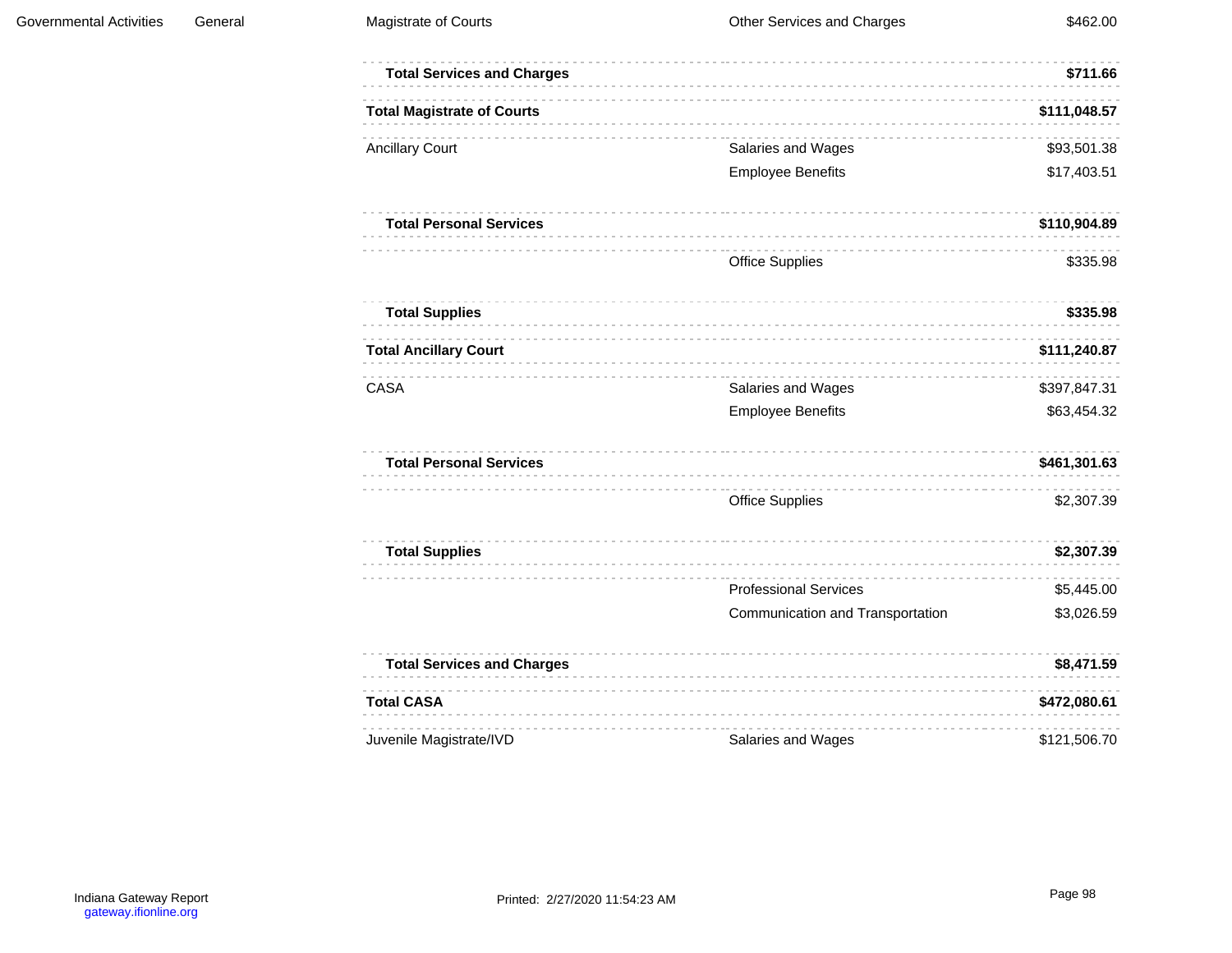| Governmental Activities | General                   | Juvenile Magistrate/IVD              | <b>Employee Benefits</b>                      | \$14,114.61     |
|-------------------------|---------------------------|--------------------------------------|-----------------------------------------------|-----------------|
|                         |                           | <b>Total Personal Services</b>       |                                               | \$135,621.31    |
|                         |                           |                                      | <b>Office Supplies</b>                        | \$247.99        |
|                         |                           | <b>Total Supplies</b>                |                                               | \$247.99        |
|                         |                           |                                      | <b>Professional Services</b>                  | \$75.00         |
|                         |                           |                                      | Communication and Transportation              | \$777.88        |
|                         |                           |                                      | Other Services and Charges                    | \$195.00        |
|                         |                           | <b>Total Services and Charges</b>    |                                               | \$1,047.88      |
|                         |                           | <b>Total Juvenile Magistrate/IVD</b> |                                               | \$136,917.18    |
|                         | <b>Total General</b>      |                                      |                                               | \$50,656,860.55 |
|                         | <b>CEDIT County Share</b> | <b>County Surveyor</b>               | Salaries and Wages                            | \$152,665.42    |
|                         |                           |                                      | <b>Employee Benefits</b>                      | \$28,314.49     |
|                         |                           | <b>Total Personal Services</b>       |                                               | \$180,979.91    |
|                         |                           | <b>Total County Surveyor</b>         |                                               | \$180,979.91    |
|                         |                           | Drainage Board                       | Infrastructure                                | \$5,648.00      |
|                         |                           | <b>Total Capital Outlays</b>         |                                               | \$5,648.00      |
|                         |                           |                                      | Transfer Out - Transferred To Another<br>Fund | \$73,484.00     |
|                         |                           | <b>Total Other Disbursements</b>     |                                               | \$73,484.00     |
|                         |                           | <b>Total Drainage Board</b>          |                                               | \$79,132.00     |
|                         |                           | <b>County Commissioners</b>          | Salaries and Wages                            | \$81,450.76     |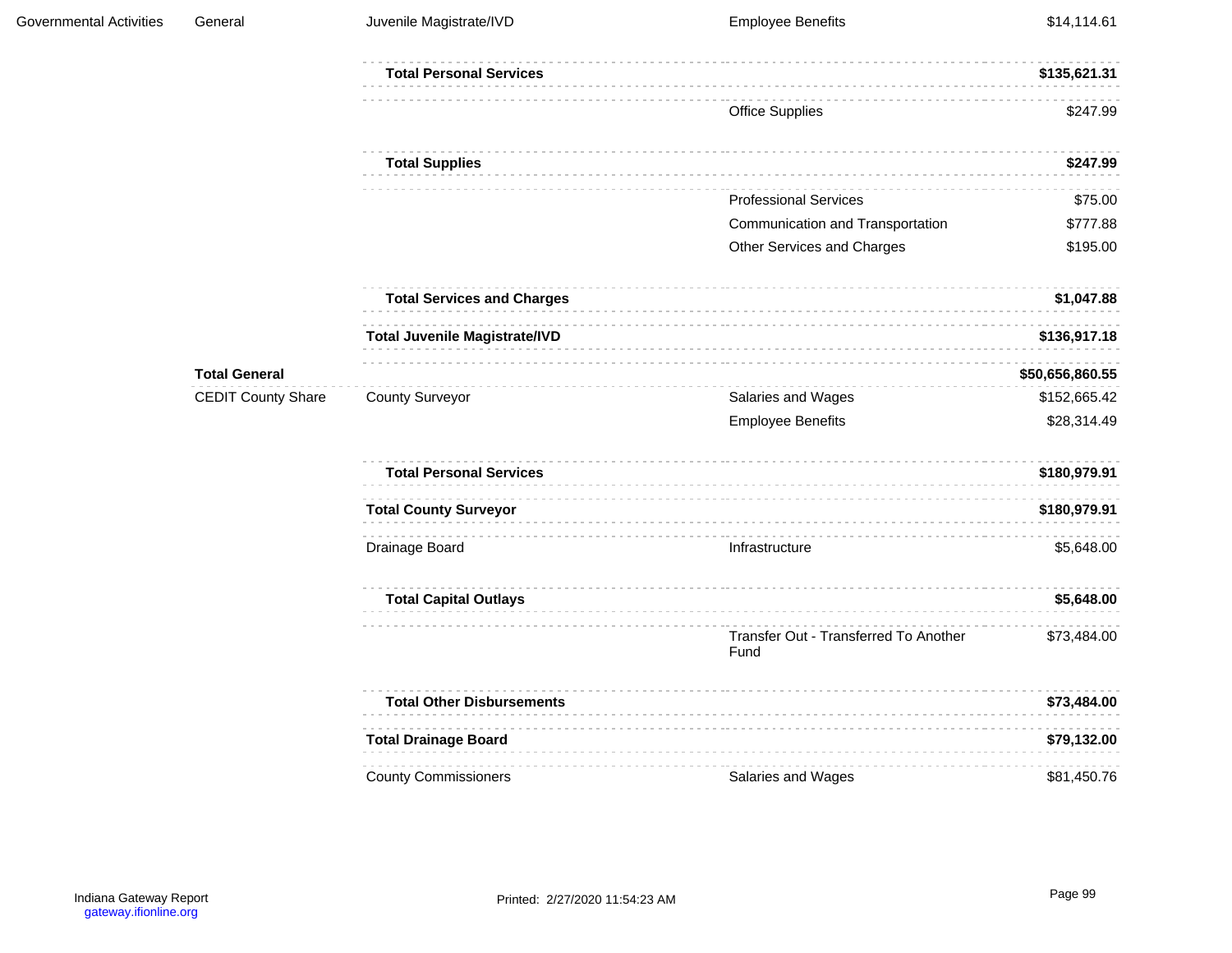| <b>Governmental Activities</b> | <b>CEDIT County Share</b> | <b>County Commissioners</b>                 | <b>Employee Benefits</b>                      | \$14,916.31    |
|--------------------------------|---------------------------|---------------------------------------------|-----------------------------------------------|----------------|
|                                |                           | <b>Total Personal Services</b>              |                                               | \$96,367.07    |
|                                |                           |                                             | <b>Office Supplies</b>                        | \$299.99       |
|                                |                           |                                             | <b>Other Supplies</b>                         | \$16,144.84    |
|                                |                           | <b>Total Supplies</b>                       |                                               | \$16,444.83    |
|                                |                           |                                             | <b>Professional Services</b>                  | \$1,257,609.33 |
|                                |                           |                                             | Communication and Transportation              | \$24,834.34    |
|                                |                           |                                             | <b>Utility Services</b>                       | \$5,677.12     |
|                                |                           |                                             | Other Services and Charges                    | \$959,106.46   |
|                                |                           | <b>Total Services and Charges</b>           |                                               | \$2,247,227.25 |
|                                |                           |                                             | Payments on Bonds and Other Debt<br>Principal | \$510,922.23   |
|                                |                           | Total Debt service - principal and interest |                                               | \$510,922.23   |
|                                |                           |                                             | Land                                          | \$41,419.50    |
|                                |                           |                                             | Infrastructure                                | \$994,663.05   |
|                                |                           |                                             | <b>Buildings</b>                              | \$1,887,863.55 |
|                                |                           |                                             | Improvements Other Than Buildings             | \$26,117.45    |
|                                |                           |                                             | Machinery, Equipment, and Vehicles            | \$10,918.11    |
|                                |                           |                                             | Other Capital Outlays                         | \$67,061.09    |
|                                |                           | <b>Total Capital Outlays</b>                |                                               | \$3,028,042.75 |
|                                |                           |                                             | Transfer Out - Transferred To Another<br>Fund | \$215,000.00   |
|                                |                           | <b>Total Other Disbursements</b>            |                                               | \$215,000.00   |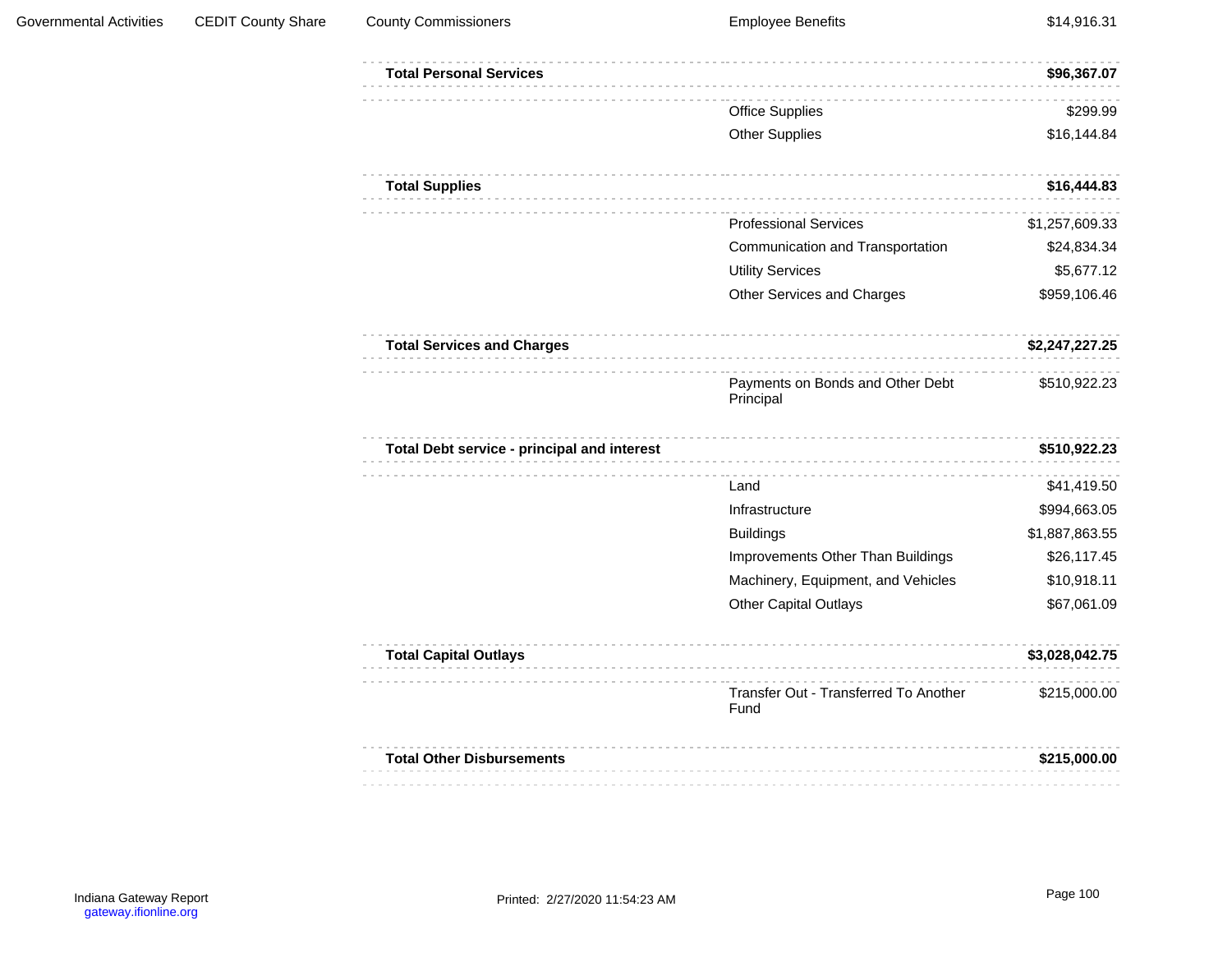| <b>CEDIT County Share</b><br>Data Processing (Computers)<br><b>Professional Services</b><br>Governmental Activities<br>Communication and Transportation<br><b>Total Services and Charges</b><br>Machinery, Equipment, and Vehicles<br><b>Total Capital Outlays</b><br><b>Total Data Processing (Computers)</b><br>GIS<br>Salaries and Wages<br><b>Employee Benefits</b><br><b>Total Personal Services</b><br><b>Office Supplies</b><br><b>Total Supplies</b><br><b>Professional Services</b><br>Communication and Transportation<br><b>Total Services and Charges</b><br><b>Total GIS</b> |  |  | <b>Total County Commissioners</b> | \$6,114,004.13 |
|-------------------------------------------------------------------------------------------------------------------------------------------------------------------------------------------------------------------------------------------------------------------------------------------------------------------------------------------------------------------------------------------------------------------------------------------------------------------------------------------------------------------------------------------------------------------------------------------|--|--|-----------------------------------|----------------|
|                                                                                                                                                                                                                                                                                                                                                                                                                                                                                                                                                                                           |  |  |                                   | \$1,599.83     |
|                                                                                                                                                                                                                                                                                                                                                                                                                                                                                                                                                                                           |  |  |                                   | \$778,844.36   |
|                                                                                                                                                                                                                                                                                                                                                                                                                                                                                                                                                                                           |  |  |                                   | \$780,444.19   |
|                                                                                                                                                                                                                                                                                                                                                                                                                                                                                                                                                                                           |  |  |                                   | \$307,894.63   |
|                                                                                                                                                                                                                                                                                                                                                                                                                                                                                                                                                                                           |  |  |                                   | \$307,894.63   |
|                                                                                                                                                                                                                                                                                                                                                                                                                                                                                                                                                                                           |  |  |                                   | \$1,088,338.82 |
|                                                                                                                                                                                                                                                                                                                                                                                                                                                                                                                                                                                           |  |  |                                   | \$136,503.41   |
|                                                                                                                                                                                                                                                                                                                                                                                                                                                                                                                                                                                           |  |  |                                   | \$24,795.66    |
|                                                                                                                                                                                                                                                                                                                                                                                                                                                                                                                                                                                           |  |  | \$161,299.07                      |                |
|                                                                                                                                                                                                                                                                                                                                                                                                                                                                                                                                                                                           |  |  | \$1,179.08                        |                |
|                                                                                                                                                                                                                                                                                                                                                                                                                                                                                                                                                                                           |  |  | \$1,179.08                        |                |
|                                                                                                                                                                                                                                                                                                                                                                                                                                                                                                                                                                                           |  |  |                                   | \$103,915.00   |
|                                                                                                                                                                                                                                                                                                                                                                                                                                                                                                                                                                                           |  |  |                                   | \$60,756.98    |
|                                                                                                                                                                                                                                                                                                                                                                                                                                                                                                                                                                                           |  |  |                                   | \$164,671.98   |
|                                                                                                                                                                                                                                                                                                                                                                                                                                                                                                                                                                                           |  |  |                                   | \$327,150.13   |
| <b>Insurance Benefits</b><br><b>Employee Benefits</b>                                                                                                                                                                                                                                                                                                                                                                                                                                                                                                                                     |  |  | \$79,923.09                       |                |
| <b>Total Personal Services</b>                                                                                                                                                                                                                                                                                                                                                                                                                                                                                                                                                            |  |  | \$79,923.09                       |                |
| <b>Total Insurance Benefits</b>                                                                                                                                                                                                                                                                                                                                                                                                                                                                                                                                                           |  |  |                                   | \$79,923.09    |
| <b>Total CEDIT County Share</b>                                                                                                                                                                                                                                                                                                                                                                                                                                                                                                                                                           |  |  |                                   | \$7,869,528.08 |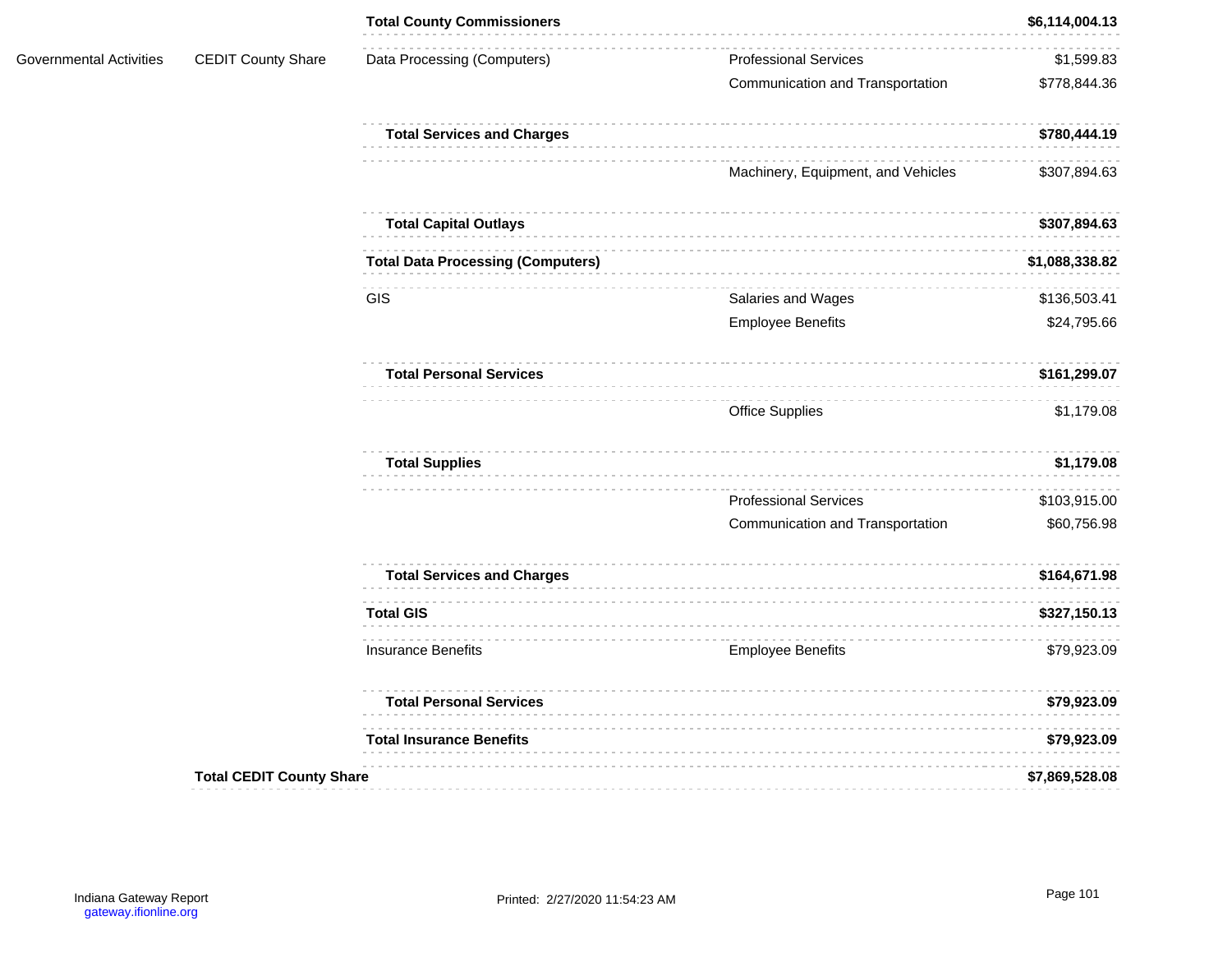| <b>Total Personal Services</b>      |                                  | \$557,226.34   |
|-------------------------------------|----------------------------------|----------------|
| <b>Total No Department</b>          |                                  | \$557,226.34   |
| <b>Highway Administration</b>       | Salaries and Wages               | \$632,407.17   |
|                                     | <b>Employee Benefits</b>         | \$115,129.09   |
| <b>Total Personal Services</b>      |                                  | \$747,536.26   |
|                                     | <b>Office Supplies</b>           | \$4,994.81     |
| <b>Total Supplies</b>               |                                  | \$4,994.81     |
|                                     | <b>Professional Services</b>     | \$1,543.25     |
|                                     | Communication and Transportation | \$2,466.22     |
|                                     | <b>Printing and Advertising</b>  | \$559.39       |
| <b>Total Services and Charges</b>   |                                  | \$4,568.86     |
| <b>Total Highway Administration</b> |                                  | \$757,099.93   |
| Maintenance & Repair                | Salaries and Wages               | \$962,824.31   |
|                                     | <b>Employee Benefits</b>         | \$157,300.13   |
| <b>Total Personal Services</b>      |                                  | \$1,120,124.44 |
|                                     | <b>Operating Supplies</b>        | \$10,181.07    |
|                                     | Repair and Maintenance Supplies  | \$21,537.80    |
|                                     | <b>Other Supplies</b>            | \$20.00        |
|                                     |                                  |                |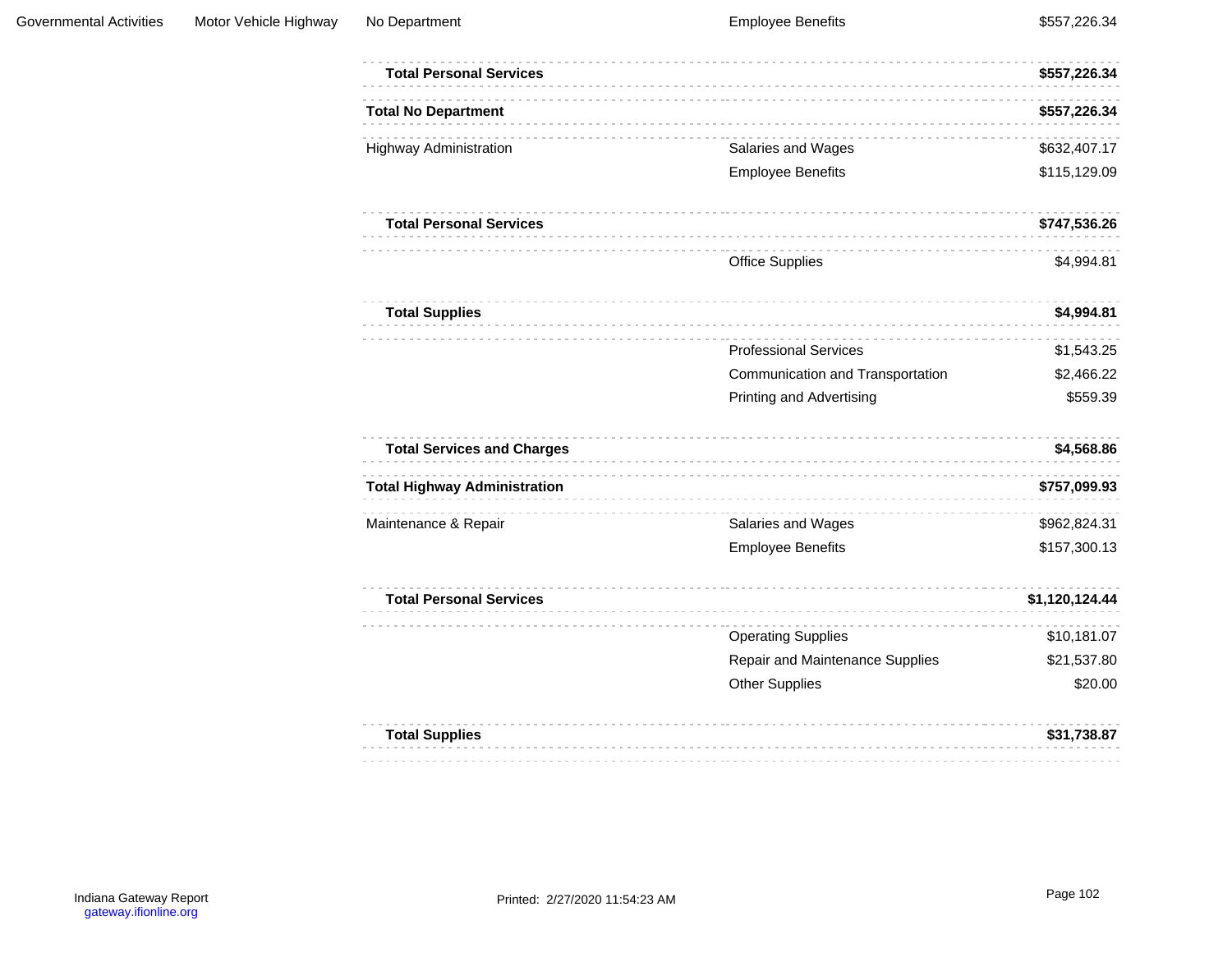| <b>Governmental Activities</b> | Motor Vehicle Highway                                                  | Maintenance & Repair                             | Transfer Out - Transferred To Another<br>Fund | \$10,000.00     |
|--------------------------------|------------------------------------------------------------------------|--------------------------------------------------|-----------------------------------------------|-----------------|
|                                |                                                                        |                                                  | <b>Other Disbursements</b>                    | \$8,570.71      |
|                                |                                                                        | <b>Total Other Disbursements</b>                 |                                               | \$18,570.71     |
|                                |                                                                        | <b>Total Maintenance &amp; Repair</b>            |                                               | \$1,170,434.02  |
|                                |                                                                        | General & Undistributed Expense                  | <b>Operating Supplies</b>                     | \$2,208.72      |
|                                |                                                                        |                                                  | Repair and Maintenance Supplies               | \$9,859.05      |
|                                |                                                                        | <b>Total Supplies</b>                            |                                               | \$12,067.77     |
|                                |                                                                        |                                                  | <b>Professional Services</b>                  | \$366.27        |
|                                |                                                                        |                                                  | Communication and Transportation              | \$1,950.20      |
|                                |                                                                        |                                                  | <b>Utility Services</b>                       | \$3,474.71      |
|                                |                                                                        |                                                  | Repairs and Maintenance                       | \$6,819.66      |
|                                |                                                                        |                                                  | Other Services and Charges                    | \$1,650.00      |
|                                |                                                                        | <b>Total Services and Charges</b>                |                                               | \$14,260.84     |
|                                |                                                                        | <b>Total General &amp; Undistributed Expense</b> |                                               | \$26,328.61     |
|                                | <b>Total Motor Vehicle Highway</b>                                     |                                                  |                                               | \$2,511,088.90  |
|                                | Rainy Day                                                              | Drainage Board                                   | Improvements Other Than Buildings             | \$36,237.89     |
|                                |                                                                        | <b>Total Capital Outlays</b>                     |                                               | \$36,237.89     |
|                                |                                                                        | <b>Total Drainage Board</b>                      |                                               | \$36,237.89     |
|                                | <b>Total Rainy Day</b>                                                 |                                                  |                                               | \$36,237.89     |
|                                | Total Governmental Activities Disbursements for Funds with Departments |                                                  |                                               | \$61,073,715.42 |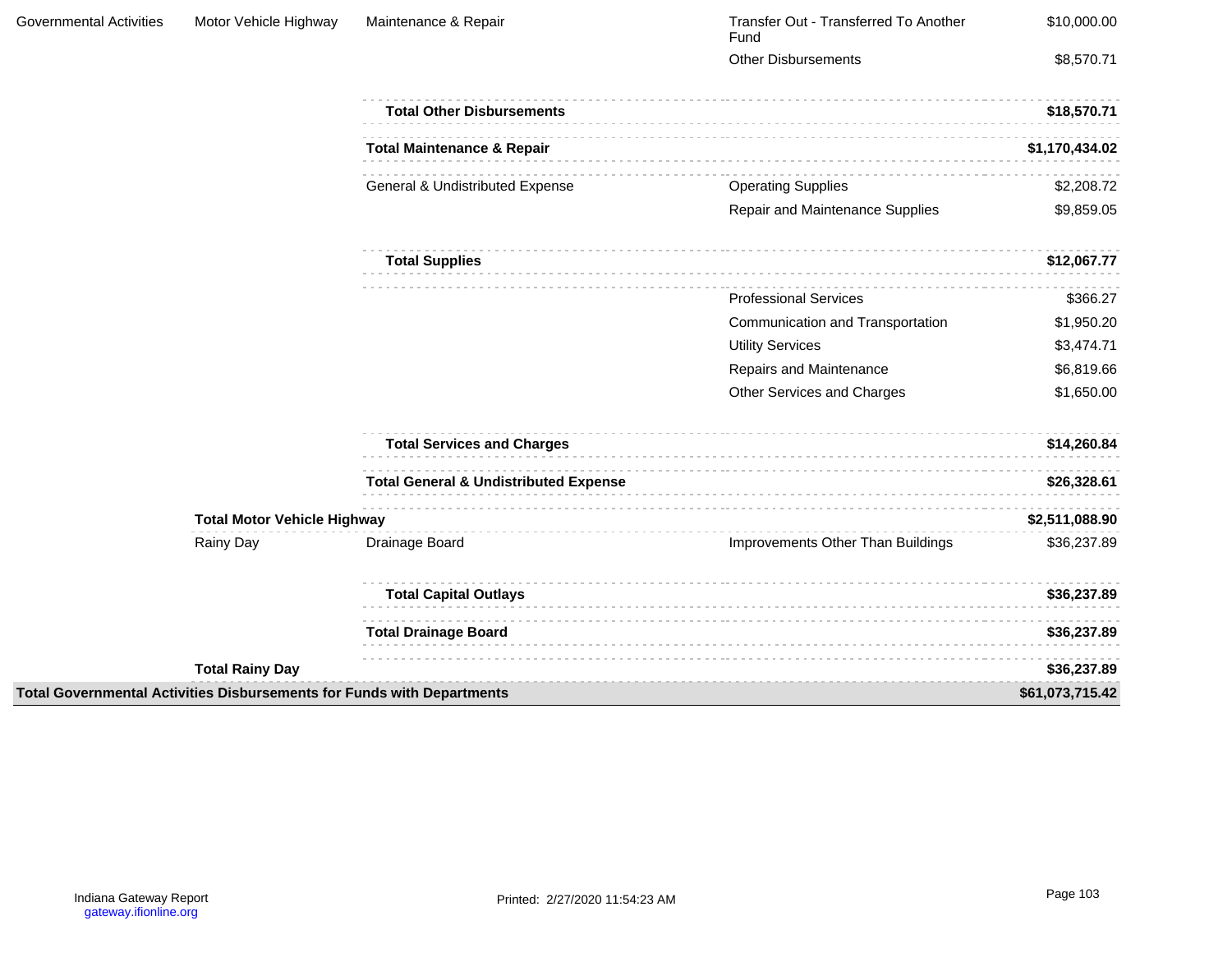# **Tippecanoe County, Indiana Debt Statement - 2019**

|                                | <b>Debt Class</b> | <b>Description or Purpose</b> | <b>Beginning</b><br><b>Principal Balance</b><br>as of<br>Jan. 1, 2019 | <b>Additions</b> | <b>Reductions</b> | <b>Ending Principal</b><br><b>Balance as of</b><br>Dec. 31, 2019 | <b>Principal and</b><br>Interest<br><b>Due in 2020</b> |
|--------------------------------|-------------------|-------------------------------|-----------------------------------------------------------------------|------------------|-------------------|------------------------------------------------------------------|--------------------------------------------------------|
| <b>Governmental Activities</b> | Revenue Bonds     | Fairgrounds EDIT Bond         | \$18,950,000.00                                                       | \$0.00           | \$0.00            | \$18,950,000.00                                                  | \$1,703,858.75                                         |
|                                |                   | <b>SubTotal</b>               | \$18,950,000,00                                                       | \$0.00           | \$0.00            | \$18,950,000.00                                                  | \$1,703,858.75                                         |
|                                |                   | <b>GRAND TOTAL</b>            | \$18,950,000.00                                                       | \$0.00           | \$0.00            | \$18,950,000.00                                                  | \$1,703,858.75                                         |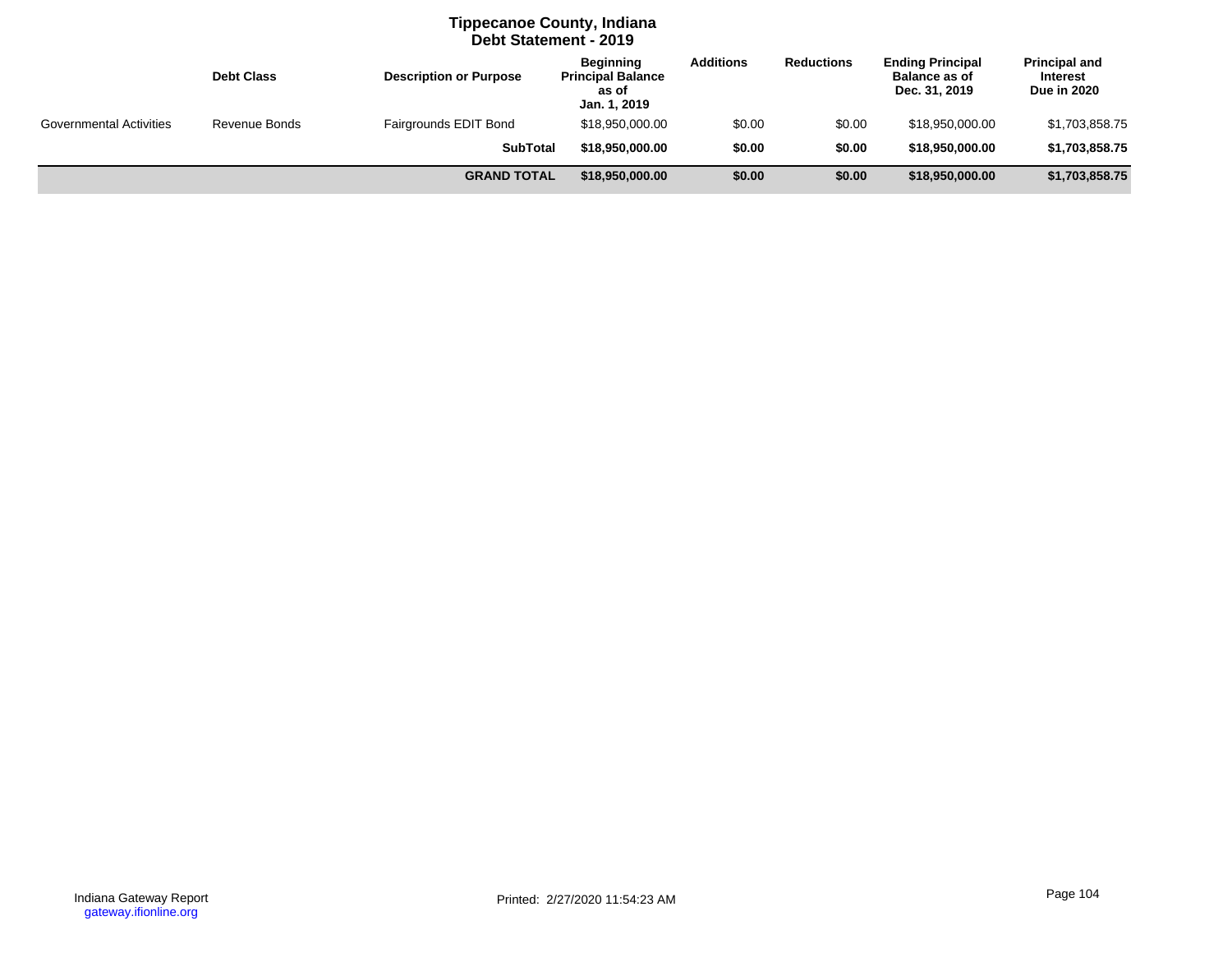### **Tippecanoe County, Indiana Deficit Fund Balance Report - 2019**

| <u>Enterprise</u><br>Name | <b>Fund Name</b>                          | <b>Ending Cash and</b><br><b>Investment</b> |
|---------------------------|-------------------------------------------|---------------------------------------------|
| Governmental              |                                           | <b>Balance</b>                              |
| Activities                | 8271 - Prosecutor ICJI HTCU               | $-$53,039.31$                               |
|                           | 8272 - Prosecutor ICJI VOCA               | $-$37,875.32$                               |
|                           | 8401 - Traffic / Area Plan                | $-$10,338.95$                               |
|                           | 8438 - TEMA SHSP Hazmat TQP               | $-$13,500.00$                               |
|                           | 8463 - STD Prevention Grant               | $-$10,891.76$                               |
|                           | 8464 - Immunization Grant                 | $-$3,713.96$                                |
|                           | 8476 - Bio Emergency HPP & PHEP           | $-$183.43$                                  |
|                           | 8482 - HIV Prevention Health Program      | $-$3,436.24$                                |
|                           | 8483 - Quick Response Team                | $-$1,242.75$                                |
|                           | 8507 - CASA ICJI VOCA                     | $-$44,258.90$                               |
|                           | 8665 - Comprehensive Opioid Abuse Program | $-$51,398.86$                               |
|                           | 8880 - WIC                                | $-$217,097.58$                              |
|                           | 8882 - WIC PEER COUNSELOR                 | $-$8,798.64$                                |
|                           | 9252 - IFSSA ADULT PROTECT SVC            | $-$ \$69,843.87                             |
|                           | 9532 - CASA Capacity Building Grant       | $-$6,498.25$                                |
|                           | <b>Total deficit fund balances</b>        | $-$ \$532,117.82                            |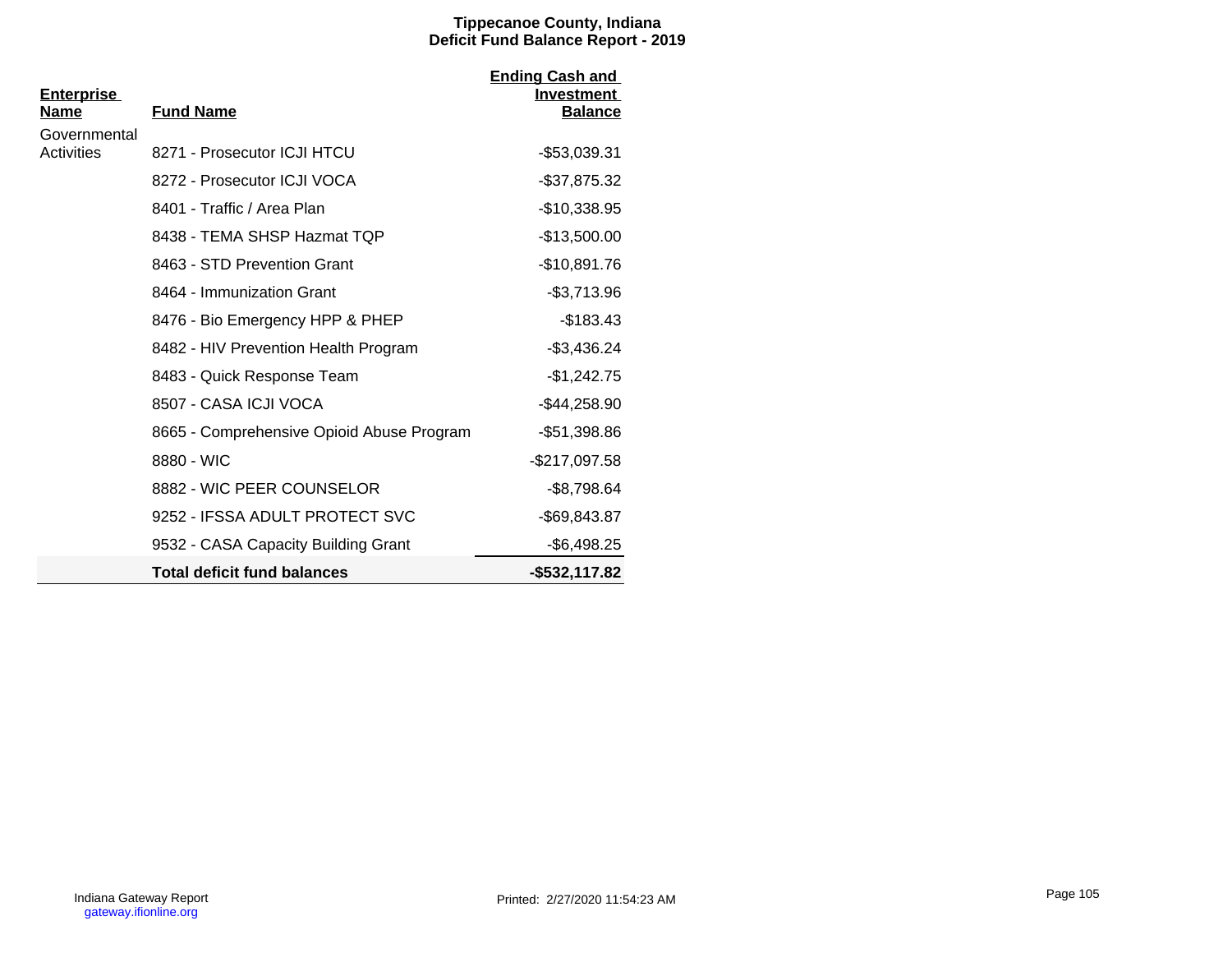#### **Tippecanoe County, Indiana Leases 2019**

|                                   | Lessor                                                 | <b>Description or Purpose</b>          | <b>Annual Lease</b><br><b>Payment Duel</b><br>in 2020 | Lease<br><b>Begining</b><br><b>Date</b> | Lease<br><b>Ending</b><br><b>Date</b> |
|-----------------------------------|--------------------------------------------------------|----------------------------------------|-------------------------------------------------------|-----------------------------------------|---------------------------------------|
| Governmental Activities (General) | TCF Equipment Finance 001-708742-<br>300               | Excavator                              | \$76,704.00                                           | 01/22/2017                              | 01/22/2021                            |
|                                   | Govt Bldg Corp/BONY                                    | Jail Lease/Refunding Bonds Series 2011 | \$1,161,000.00                                        | 1/1/2012                                | 7/1/2021                              |
|                                   | Motorola Solutions Credit Company                      | E911 Radio Lease                       | \$294,674.46                                          | 1/15/2016                               | 1/15/2022                             |
|                                   | Regions Equipment Finance Corporation                  | Freightligner Dump Trucks              | \$193,737.72                                          | 11/27/2017                              | 11/27/2021                            |
|                                   | John Deere Financial 12832001                          | 333G Compact Track Loader              | \$12,714.11                                           | 05/24/2019                              | 05/24/2022                            |
|                                   | John Deere Financial 12966479                          | 772G Motor Grader (4)                  | \$216,735,77                                          | 12/30/2019                              | 12/30/2022                            |
|                                   | Total Governmental Activities (General) \$1,955,566.06 |                                        |                                                       |                                         |                                       |
|                                   |                                                        |                                        |                                                       |                                         | <b>GRAND TOTAL \$1,955,566.06</b>     |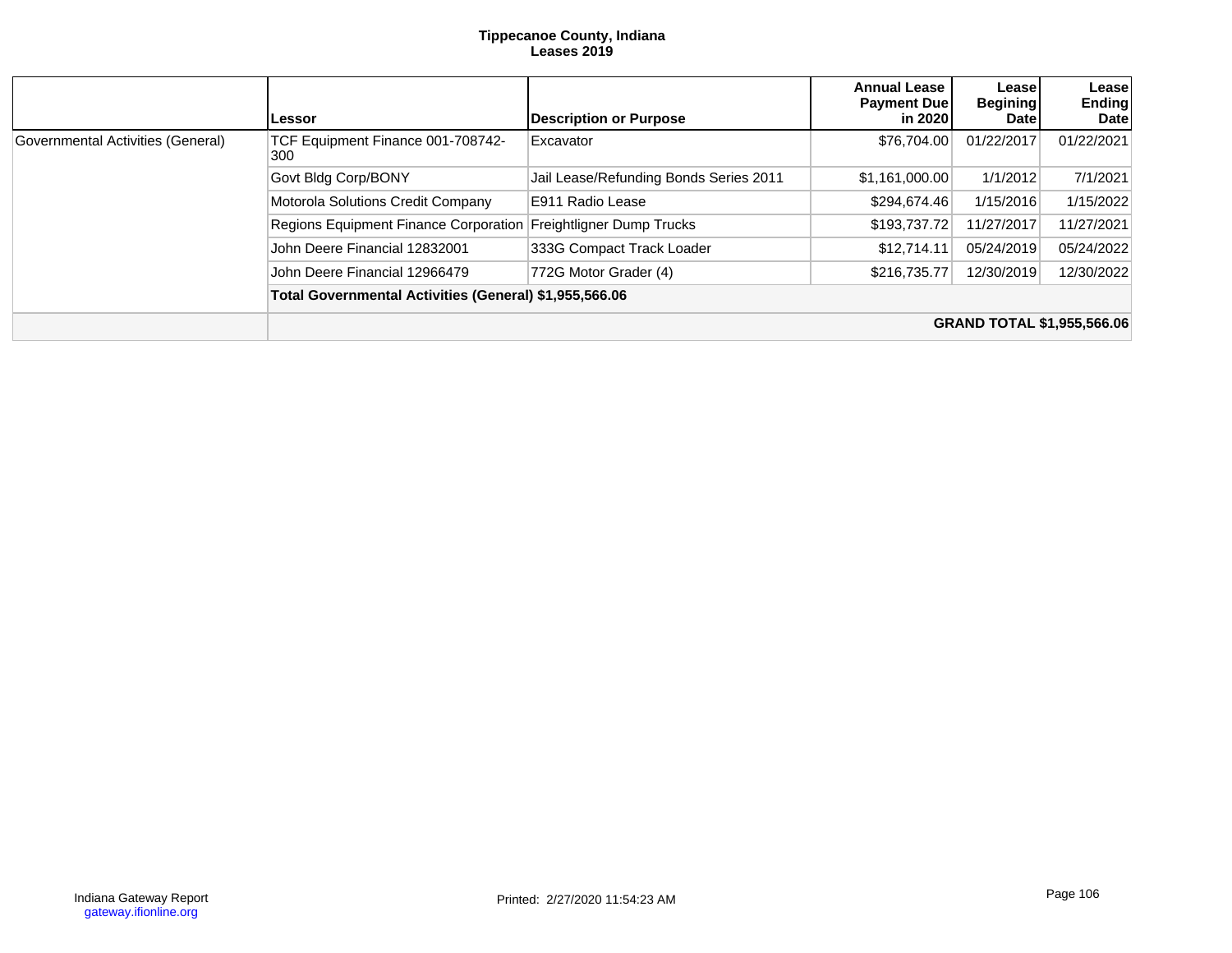### **Tippecanoe County, Indiana Other Post-Employment Benefits (OPEB) 2019**

| Name of the OPEB plan                                                                                                   | Anthem BCBS                         |
|-------------------------------------------------------------------------------------------------------------------------|-------------------------------------|
| Type of OPEB plan                                                                                                       | Single Employer Defined Benefit     |
| Select the benefits provided under this OPEB plan:                                                                      | Medical, Dental, Vision             |
| If other was selected, please describe                                                                                  |                                     |
| <b>Plan Administrator</b>                                                                                               |                                     |
| Company Name                                                                                                            | <b>Tippecanoe County Government</b> |
| <b>Street Address</b>                                                                                                   | 20 N 3rd ST                         |
| City                                                                                                                    | Lafayette                           |
| State                                                                                                                   | IN                                  |
| Zip                                                                                                                     | 47901                               |
| <b>Contact Person</b>                                                                                                   | Shirley Mennen                      |
| Phone                                                                                                                   | 765-423-9376                        |
| E-mail                                                                                                                  | smennen@tippecanoe.in.gov           |
| Employer sponsoring the plan                                                                                            | <b>TIppecanoe County Government</b> |
| <b>Current Number of Participants</b>                                                                                   |                                     |
| Inactive employees or beneficiaries currently receiving benefit payments                                                | 5                                   |
| Inactive employees entitled to but not yet receiving benefits                                                           | 0                                   |
| Active employees                                                                                                        | 937                                 |
| <b>Actuarial Information</b>                                                                                            |                                     |
| Has there been an actuarial valuation done for this plan within two and a half years<br>from your most recent year end? | Yes                                 |
| When are you planning to have an actuarial valuation done?                                                              |                                     |
| Contribution Rates (as a % of payroll)                                                                                  |                                     |
| Employer (e.g. 99.99)                                                                                                   | $0.00\%$                            |
| Plan Members (e.g. 99.99)                                                                                               | $0.00\%$                            |
| Annual Covered Payroll (e.g. 9999.99)                                                                                   | \$0.00                              |
| Cost Method for Funding Purposes                                                                                        | <b>Attained Age Normal</b>          |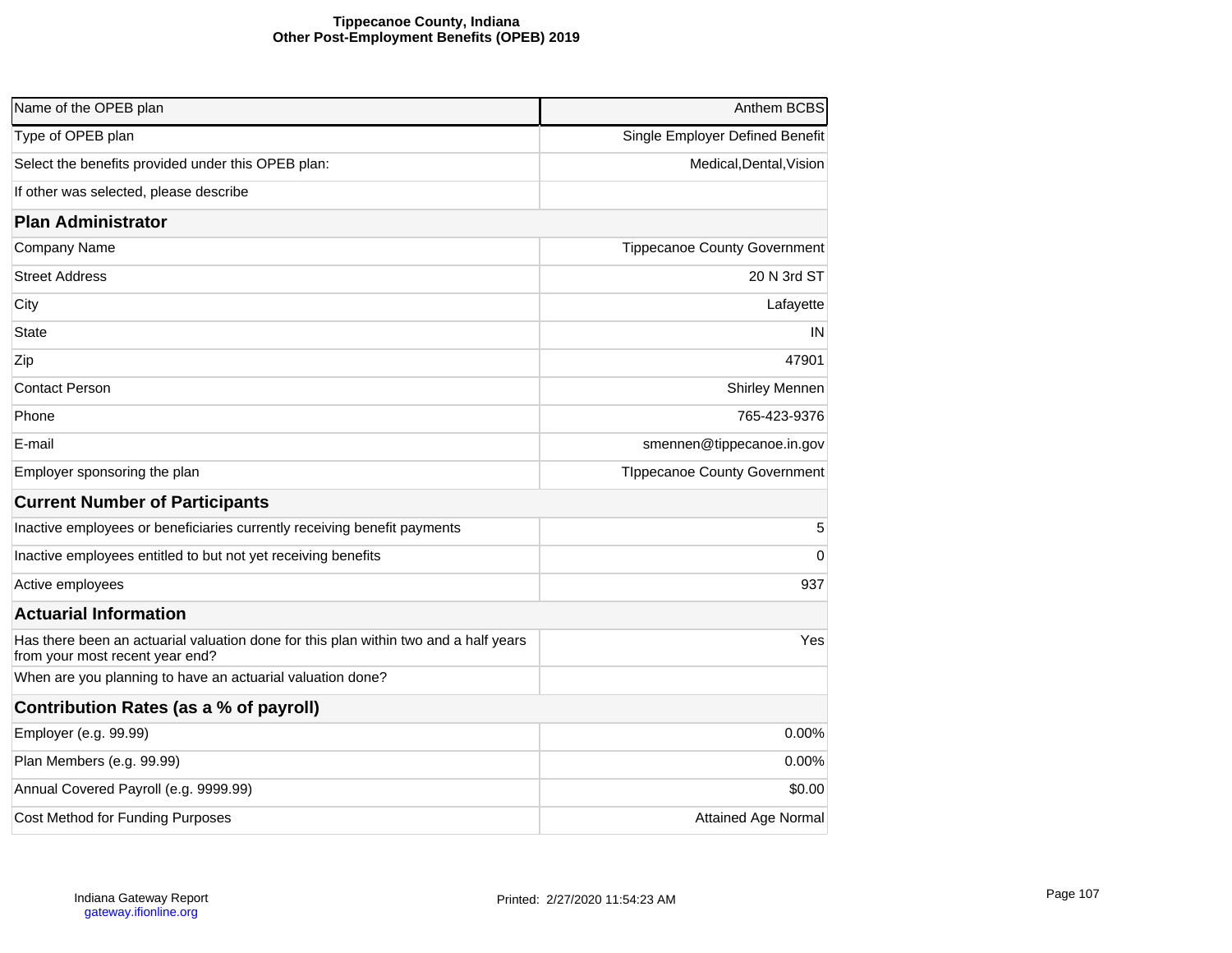# **Tippecanoe County, Indiana Transfers - 2019**

| <b>Transfers Out</b><br>(Disbursements)          |               | <b>Transfers In</b><br>(Receipts)      |               |
|--------------------------------------------------|---------------|----------------------------------------|---------------|
| <b>Fund</b>                                      | <b>Amount</b> | <b>Fund</b>                            | <b>Amount</b> |
| <b>CEDIT County Share</b>                        | \$288,484.00  | General                                | \$255,068.16  |
| Cumulative Bridge                                | \$5,000.00    | General Drain Improvement              | \$249,230.70  |
| General Drain Improvement                        | \$57,409.41   | Juv Alt Project Income                 | \$53.88       |
| Local Health Maintenance                         | \$6,115.93    | Drainage Maintenance                   | \$57,409.41   |
| Motor Vehicle Highway                            | \$10,000.00   | Cary Home Donation                     | \$79.72       |
| Surplus Tax                                      | \$245,068.16  | Local Health Maintenance Carryover     | \$6,115.93    |
| Local Health Department Trust                    | \$32,051.03   | Local Health Trust Carryover           | \$32,051.03   |
| Account<br><b>Auditors Ineligible Deductions</b> | \$10,000.00   | <b>Public Officials Self Insurance</b> | \$25,000.00   |
| Drainage Maintenance                             | \$175,747.40  | <b>Commissioners Self Insurance</b>    | \$75,000.00   |
| <b>Drain Reconstruction Assistance</b>           | \$73,483.30   | <b>Highway Self Insurance</b>          | \$15,000.00   |
| <b>JUV ALT Safe Place</b>                        | \$79.72       | <b>Sheriff Self Insurance</b>          | \$50,000.00   |
| Juv Alt DOC Grant                                | \$53.88       | <b>Drain Reconstruction Assistance</b> | \$73,484.00   |
| <b>Total Transfers Out</b>                       | \$903,492.83  | <b>TEMA Hazard Warning Fund</b>        | \$40,000.00   |
|                                                  |               | <b>Firearms Range Support</b>          | \$25,000.00   |
|                                                  |               | <b>Total Transfers In</b>              | \$903,492.83  |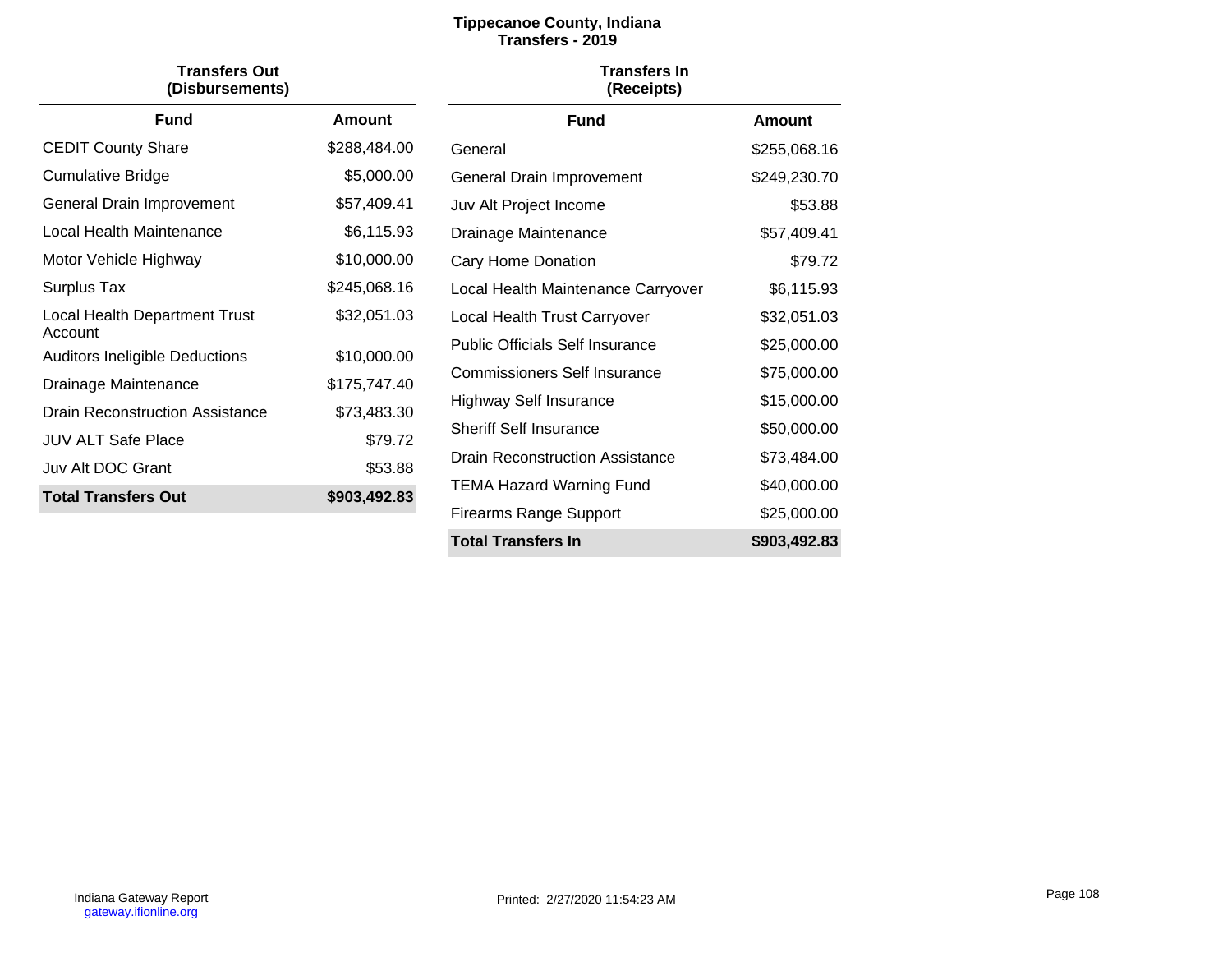#### **Fund Transfer To**

### **Fund Transfer From**

| <u>I UIIU TIAIISI CI TIUIII</u>              | 1000 - General | 1158 - General Drain<br>Improvement | 2596 - Juv Alt Project | Income 2700 - Drainage Maintenance | 4130 - Cary Home Donation |
|----------------------------------------------|----------------|-------------------------------------|------------------------|------------------------------------|---------------------------|
|                                              |                |                                     |                        |                                    |                           |
| 1112 - CEDIT County Share                    |                |                                     | ۰                      |                                    |                           |
| 1135 - Cumulative Bridge                     |                |                                     |                        |                                    |                           |
| 1158 - General Drain Improvement             |                |                                     |                        | 57,409                             |                           |
| 1168 - Local Health Maintenance              |                |                                     | ۰                      |                                    |                           |
| 1176 - Motor Vehicle Highway                 |                |                                     |                        |                                    |                           |
| 1201 - Surplus Tax                           | 245,068        |                                     |                        |                                    |                           |
| 1206 - Local Health Department Trust Account |                |                                     | ۰                      |                                    |                           |
| 1216 - Auditors Ineligible Deductions        | 10,000         |                                     |                        |                                    |                           |
| 2700 - Drainage Maintenance                  |                | 175,747                             |                        |                                    |                           |
| 4935 - Drain Reconstruction Assistance       |                | 73,483                              | ۰                      |                                    |                           |
| 9211 - JUV ALT Safe Place                    |                |                                     |                        |                                    | 80                        |
| 9641 - Juv Alt DOC Grant                     |                |                                     | 54                     |                                    |                           |
| <b>Total</b>                                 | 255,068        | 249,231                             | 54                     | 57,409                             | 80                        |

For each transfer that did not occur on a routine basis or was inconsistent with the activities of the fund making the transfer that is identified in the above schedule, provide a general description of the principal purpose of the interfund transfer. One general description can be provided even if multiple funds are impacted or more than one transfer occurred. (An example of a non-routine transfer: a transfer to a wastewater enterprise fund for the local match of a federal pollution control grant, an example of a transfer that is an inconsistent activity of the fund: a transfer from a capital projects fund to the general fund.)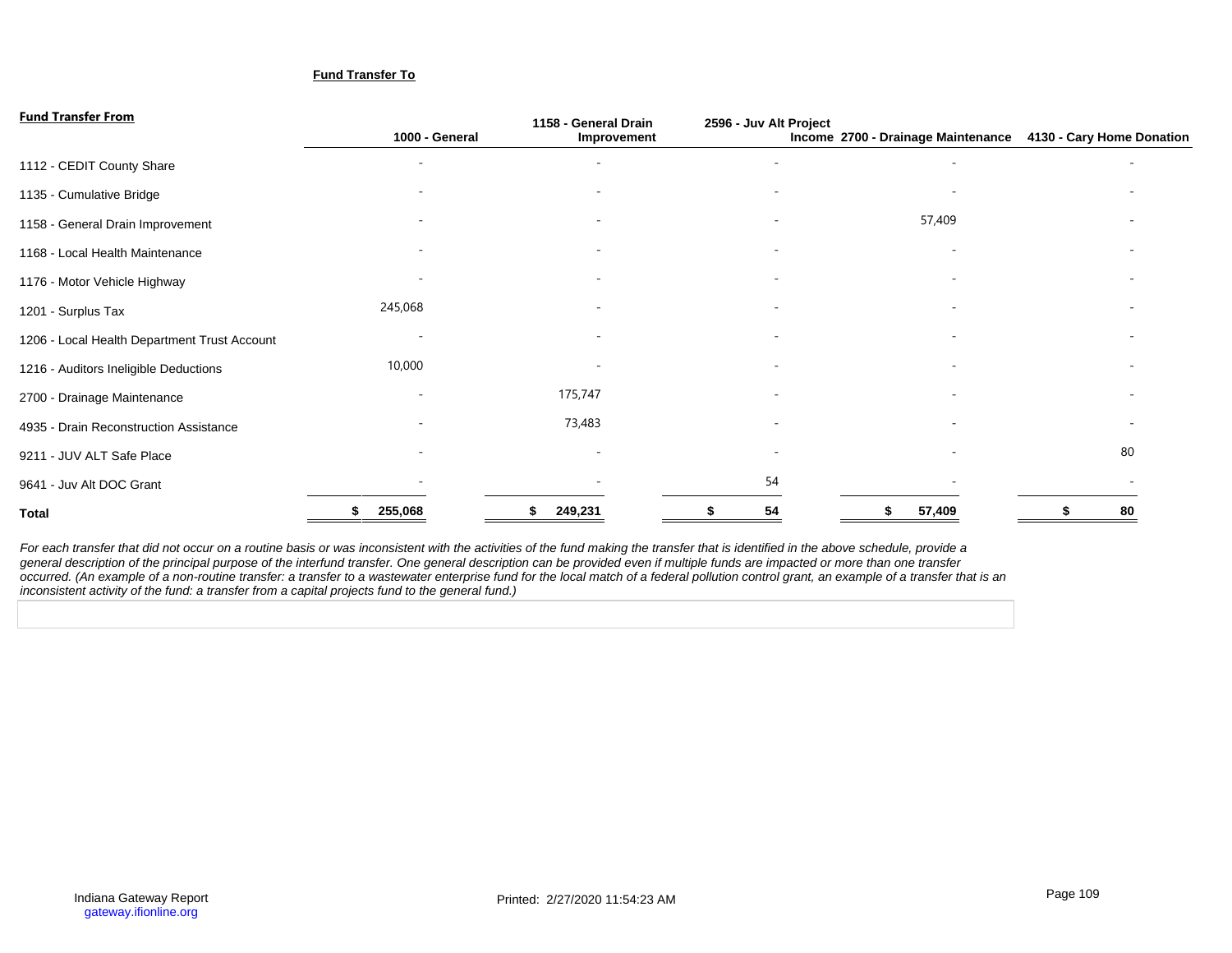| <b>Fund Transfer From</b>                    | 4168 - Local Health<br><b>Maintenance Carryover</b> | 4206 - Local Health Trust<br>Carryover | 4711 - Public Officials Self<br>Insurance | 4712 - Commissioners Self<br>Insurance | 4713 - Highway Self<br>Insurance |
|----------------------------------------------|-----------------------------------------------------|----------------------------------------|-------------------------------------------|----------------------------------------|----------------------------------|
| 1112 - CEDIT County Share                    |                                                     |                                        | 25,000                                    | 75,000                                 |                                  |
| 1135 - Cumulative Bridge                     |                                                     |                                        | $\overline{\phantom{a}}$                  | $\overline{\phantom{a}}$               | 5,000                            |
| 1158 - General Drain Improvement             |                                                     |                                        |                                           |                                        |                                  |
| 1168 - Local Health Maintenance              | 6,116                                               |                                        |                                           |                                        |                                  |
| 1176 - Motor Vehicle Highway                 |                                                     |                                        |                                           |                                        | 10,000                           |
| 1201 - Surplus Tax                           |                                                     |                                        |                                           |                                        |                                  |
| 1206 - Local Health Department Trust Account |                                                     | 32,051                                 |                                           |                                        |                                  |
| 1216 - Auditors Ineligible Deductions        |                                                     |                                        |                                           |                                        |                                  |
| 2700 - Drainage Maintenance                  |                                                     |                                        |                                           |                                        |                                  |
| 4935 - Drain Reconstruction Assistance       |                                                     |                                        |                                           |                                        |                                  |
| 9211 - JUV ALT Safe Place                    |                                                     |                                        |                                           |                                        |                                  |
| 9641 - Juv Alt DOC Grant                     |                                                     |                                        |                                           |                                        |                                  |
| <b>Total</b>                                 | 6,116                                               | 32,051                                 | 25,000                                    | 75,000                                 | 15,000                           |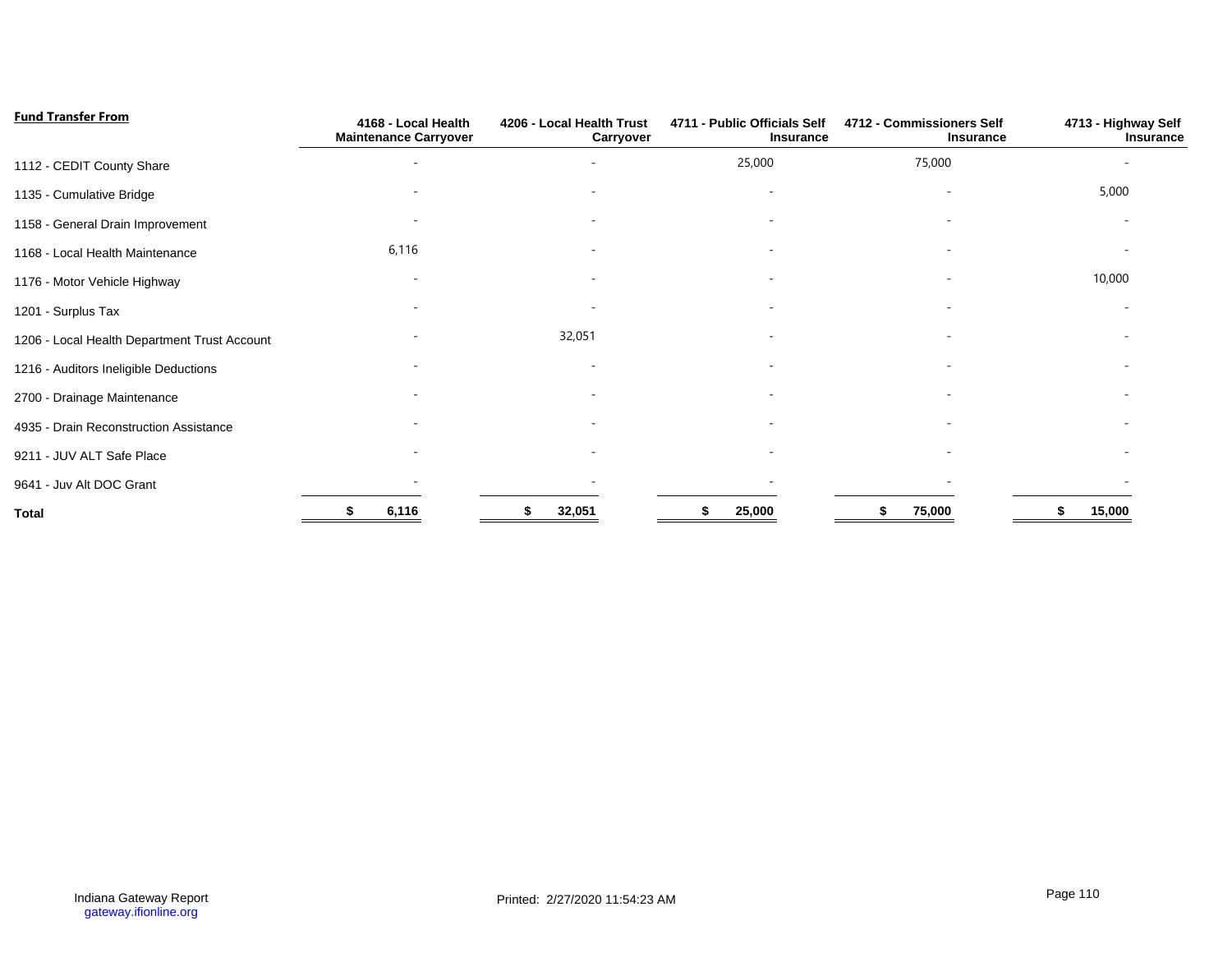| <b>Fund Transfer From</b>                    | 4714 - Sheriff Self Insurance | 4935 - Drain Reconstruction<br>Assistance | 4940 - TEMA Hazard<br><b>Warning Fund</b> | 4956 - Firearms Range<br><b>Support</b> | <b>Total</b> |
|----------------------------------------------|-------------------------------|-------------------------------------------|-------------------------------------------|-----------------------------------------|--------------|
| 1112 - CEDIT County Share                    | 50,000                        | 73,484                                    | 40,000                                    | 25,000                                  | 288,484      |
| 1135 - Cumulative Bridge                     |                               |                                           |                                           |                                         | 5,000        |
| 1158 - General Drain Improvement             |                               |                                           |                                           |                                         | 57,409       |
| 1168 - Local Health Maintenance              |                               |                                           |                                           |                                         | 6,116        |
| 1176 - Motor Vehicle Highway                 |                               |                                           |                                           |                                         | 10,000       |
| 1201 - Surplus Tax                           |                               |                                           |                                           |                                         | 245,068      |
| 1206 - Local Health Department Trust Account |                               |                                           |                                           |                                         | 32,051       |
| 1216 - Auditors Ineligible Deductions        |                               |                                           |                                           |                                         | 10,000       |
| 2700 - Drainage Maintenance                  |                               |                                           |                                           |                                         | 175,747      |
| 4935 - Drain Reconstruction Assistance       |                               |                                           |                                           |                                         | 73,483       |
| 9211 - JUV ALT Safe Place                    |                               |                                           |                                           |                                         | 80           |
| 9641 - Juv Alt DOC Grant                     |                               |                                           |                                           |                                         | 54           |
| <b>Total</b>                                 | 50,000                        | 73,484<br>S                               | 40,000                                    | 25,000                                  | 903,493      |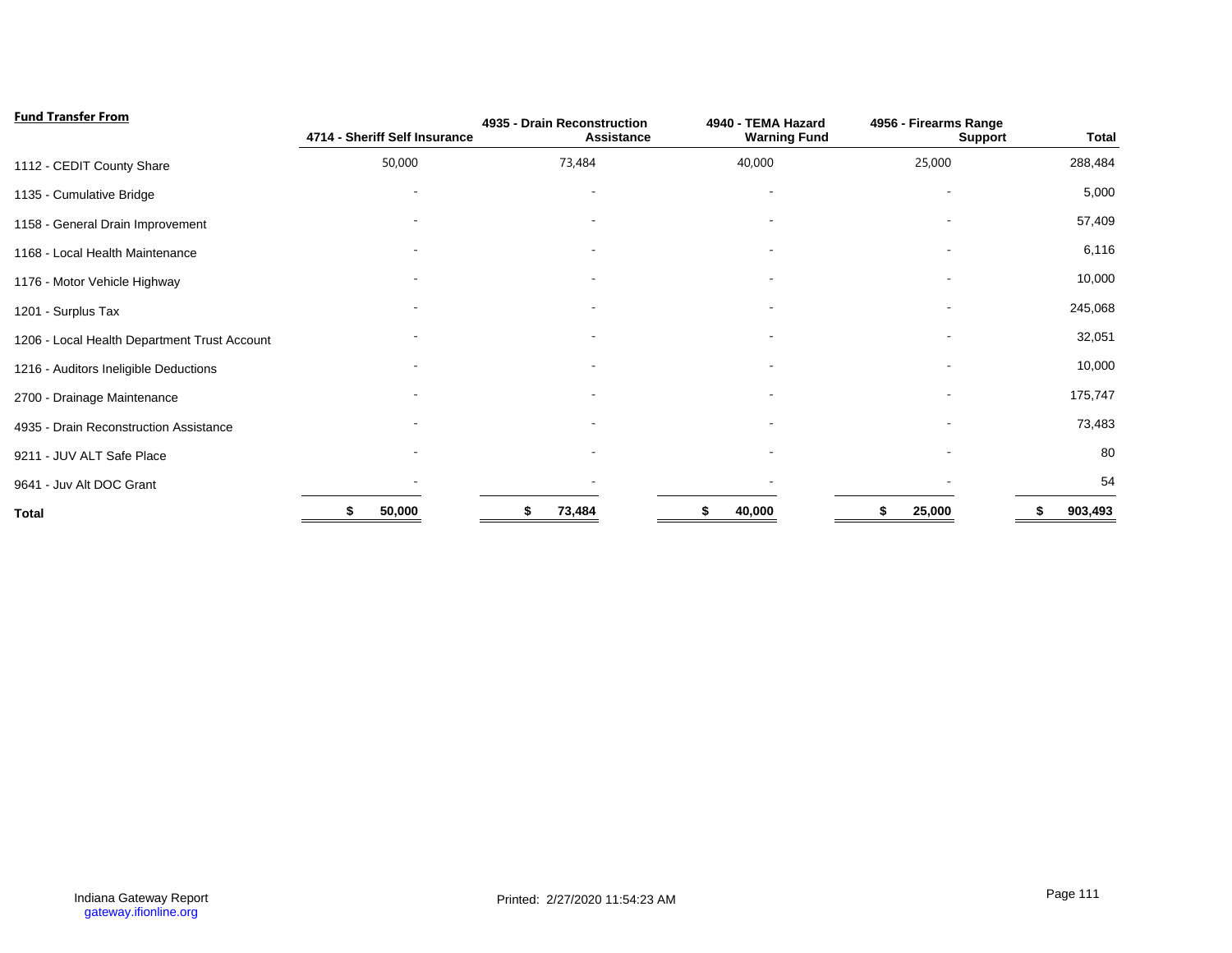# **Tippecanoe County, Indiana Grants - 2019**

| <b>Local Project Name/</b><br><b>Description</b> | Federal<br>Program<br>Name                       | Title/Project   Federal Agency                             | Pass<br><b>Through</b><br>Agency                  | <b>CFDA</b><br><b>Number</b> | <b>Award Name</b>                               | Award<br><b>Number</b>               | Grant<br><b>Type</b>    | <b>Local Fund</b>                          | <b>Receipts</b> | Disburse-<br>ments | Amount of<br>Federal<br>Awards<br><b>Provided to</b><br><b>Subrecipients</b><br>During the<br>Year | Amount of<br>Loans<br>Outstandin<br>a at Year<br>End | Amount of<br>Federal<br>Noncash<br>Assistance<br>for the Year | Amount of<br>Insurance in<br><b>Effect During</b><br>the Year |
|--------------------------------------------------|--------------------------------------------------|------------------------------------------------------------|---------------------------------------------------|------------------------------|-------------------------------------------------|--------------------------------------|-------------------------|--------------------------------------------|-----------------|--------------------|----------------------------------------------------------------------------------------------------|------------------------------------------------------|---------------------------------------------------------------|---------------------------------------------------------------|
| 1119_IVD CLERK                                   | <b>Child Support</b><br>Enforcement              | Department of<br>Health and<br><b>Human Services</b>       | Indiana<br>Department of<br><b>Child Services</b> | 93.563                       | <b>Child Support</b><br><b>Direct Award</b>     | <b>Bi-Annual</b><br>Cooperativ       | Reimbursemen<br>t Grant | Clerk's<br>Records<br>Perpetuation         | \$1,311.42      | \$1,311.42         | \$0.00                                                                                             | \$0.00                                               | \$0.00                                                        | \$0.00                                                        |
| 4880_FHWA                                        | Highway<br>Planning and<br>Construction          | Department of<br>Transportation<br>Fed Hwy Admin<br>(FHWA) | Indiana<br>Department of<br>Transportation        | 20.205                       | Concord Rd @<br>CR 430 S                        | <b>DES</b><br>#1401282;<br>001681582 | Reimbursemen<br>Grant   | Project<br>(Revolving)                     | \$15,740.21     | \$15,740.21        | \$0.00                                                                                             | \$0.00                                               | \$0.00                                                        | \$0.00                                                        |
| 1000 SSA                                         | Supplemental<br>Security<br>Income               | Social Security<br>Administration                          | SSA Incentive 96.006<br>Payments                  |                              | <b>SSA Incentive</b>                            | <b>SSA</b><br>Incentive<br>Payments  | Advance Grant           | General                                    | \$1,400.00      | \$1,400.00         | \$0.00                                                                                             | \$0.00                                               | \$0.00                                                        | \$0.00                                                        |
| 8226SF19                                         | Temporary<br>Assistance<br>for Needy<br>Families | Department of<br>Health and<br><b>Human Services</b>       | Indiana<br>Department of<br>Correction            | 93.558                       | <b>IFSSA-DOC</b><br><b>TCCC TANF</b><br>SFY19   | <b>STIND</b><br>#00022901            | Reimbursemen<br>t Grant | <b>CC TANF</b><br><b>Block Grant</b>       | \$57,141.59     | \$16,122.64        | \$0.00                                                                                             | \$0.00                                               | \$0.00                                                        | \$0.00                                                        |
| 4880_FHWA                                        | Highway<br>Planning and<br>Construction          | Department of<br>Transportation<br>Fed Hwy Admin<br>(FHWA) | Indiana<br>Department of<br>Transportation        | 20.205                       | Morehouse<br>Road Recon:<br>Sag Pkwy to<br>500N | DES<br>#1401280;<br>001781245        | Reimbursemen<br>t Grant | Project<br>(Revolving)                     | \$5,926.80      | \$5,926.80         | \$0.00                                                                                             | \$0.00                                               | \$0.00                                                        | \$0.00                                                        |
| 1229 FHWA                                        | Highway<br>Planning and<br>Construction          | Department of<br>Transportation<br>Fed Hwy Admin<br>(FHWA) | Indiana<br>Department of<br>Transportation        | 20.205                       | Concord Rd @<br>CR 430 S                        | <b>DES</b><br>#1401282;<br>001681582 | Reimbursemen<br>t Grant | LOIT Special<br><b>Distribution</b>        | \$973.39        | \$973.39           | \$0.00                                                                                             | \$0.00                                               | \$0.00                                                        | \$0.00                                                        |
| 4880 FHWA                                        | Highway<br>Planning and<br>Construction          | Department of<br>Transportation<br>Fed Hwy Admin<br>(FHWA) | Indiana<br>Department of<br>Transportation        | 20.205                       | Concord Rd @<br>CR 430 S                        | <b>DES</b><br>#1401282:<br>001880446 | Reimbursemen<br>t Grant | Project<br>(Revolving)                     | \$681.98        | \$681.98           | \$0.00                                                                                             | \$0.00                                               | \$0.00                                                        | \$0.00                                                        |
| 4880 FHWA                                        | Highway<br>Planning and<br>Construction          | Department of<br>Transportation<br>Fed Hwy Admin<br>(FHWA) | Indiana<br>Department of<br><b>Transportation</b> | 20.205                       | Concord Rd @<br>CR 430 S                        | <b>DES</b><br>#1401282:<br>001881317 | Reimbursemen<br>t Grant | Project<br>(Revolving)                     | \$71,653.50     | \$71,653.50        | \$0.00                                                                                             | \$0.00                                               | \$0.00                                                        | \$0.00                                                        |
| 4880_FHWA                                        | Highway<br>Planning and<br>Construction          | Department of<br>Transportation<br>Fed Hwy Admin<br>(FHWA) | Indiana<br>Department of<br>Transportation        | 20.205                       | Concord Rd @<br>CR 430 S                        | <b>DES</b><br>#1401282:<br>002000732 | Reimbursemen<br>t Grant | Project<br>(Revolving)                     | \$73,338.85     | \$73,338.85        | \$0.00                                                                                             | \$0.00                                               | \$0.00                                                        | \$0.00                                                        |
| 4880 FHWA                                        | Highway<br>Planning and<br>Construction          | Department of<br>Transportation<br>Fed Hwy Admin<br>(FHWA) | Indiana<br>Department of<br>Transportation        | 20.205                       | Concord Rd @<br>CR 430 S                        | <b>DES</b><br>#1401282:<br>002001492 | Reimbursemen<br>: Grant | Project<br>(Revolving)                     | \$35,245.40     | \$35,245.40        | \$0.00                                                                                             | \$0.00                                               | \$0.00                                                        | \$0.00                                                        |
| 1229 FHWA                                        | Highway<br>Planning and<br>Construction          | Department of<br>Transportation<br>Fed Hwy Admin<br>(FHWA) | Indiana<br>Department of<br>Transportation        | 20.205                       | Yeager Road<br>N Realignment                    | <b>DES</b><br>#1401281;<br>001780144 | Reimbursemen<br>t Grant | <b>LOIT Special</b><br><b>Distribution</b> | \$8,079.36      | \$8,079.36         | \$0.00                                                                                             | \$0.00                                               | \$0.00                                                        | \$0.00                                                        |
| 1000 EMPG                                        | Emergency<br>Management<br>Performance<br>Grant  | Department of<br>Homeland<br>Security                      | Indiana<br>Department of<br>Homeland<br>Security  | 97.042                       | Emergency<br>Management<br>Performance<br>Grant | FY 2018<br>EMPG0031 t Grant<br>385   | Reimbursemen            | General                                    | \$75,904.15     | \$75,904.15        | \$0.00                                                                                             | \$0.00                                               | \$0.00                                                        | \$0.00                                                        |
| 1229 FHWA                                        | Highway<br>Planning and<br>Construction          | Department of<br>Transportation<br>Fed Hwy Admin<br>(FHWA) | Indiana<br>Department of<br>Transportation        | 20.205                       | CR 500N &<br>North River<br>Road                | DES<br>#1401279;<br>001781747<br>R   | Reimbursemen<br>Grant   | <b>LOIT Special</b><br><b>Distribution</b> | \$75.697.30     | \$75,697.30        | \$0.00                                                                                             | \$0.00                                               | \$0.00                                                        | \$0.00                                                        |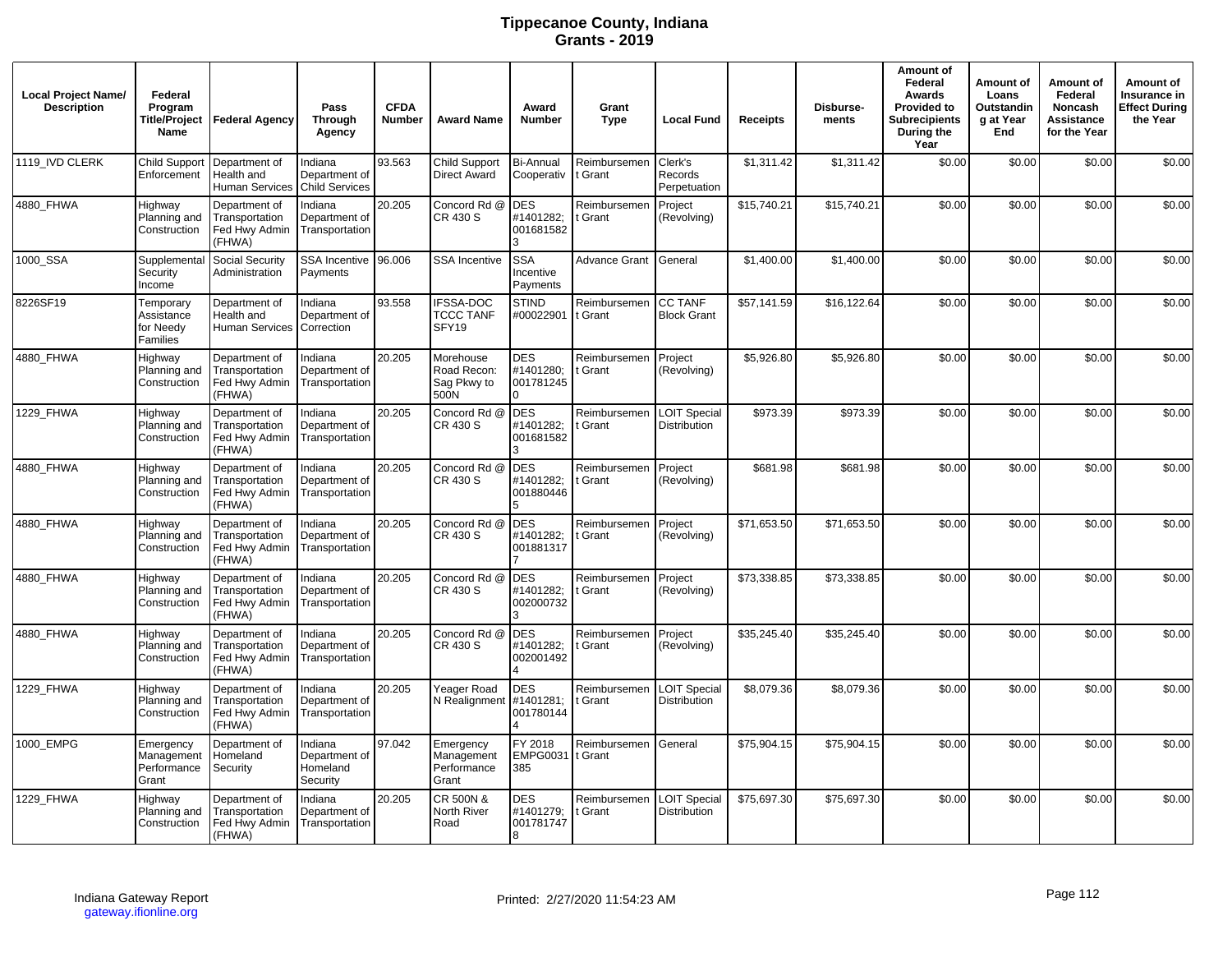| <b>Local Project Name/</b><br><b>Description</b> | Federal<br>Program<br>Title/Project<br>Name                                                                                                             | Federal Agency                                             | Pass<br><b>Through</b><br>Agency                  | <b>CFDA</b><br><b>Number</b> | <b>Award Name</b>                                | Award<br><b>Number</b>                     | Grant<br><b>Type</b>    | <b>Local Fund</b>                                            | <b>Receipts</b> | Disburse-<br>ments | Amount of<br>Federal<br>Awards<br><b>Provided to</b><br><b>Subrecipients</b><br>During the<br>Year | Amount of<br>Loans<br>Outstandin<br>g at Year<br>End | Amount of<br>Federal<br>Noncash<br>Assistance<br>for the Year | Amount of<br>Insurance in<br><b>Effect During</b><br>the Year |
|--------------------------------------------------|---------------------------------------------------------------------------------------------------------------------------------------------------------|------------------------------------------------------------|---------------------------------------------------|------------------------------|--------------------------------------------------|--------------------------------------------|-------------------------|--------------------------------------------------------------|-----------------|--------------------|----------------------------------------------------------------------------------------------------|------------------------------------------------------|---------------------------------------------------------------|---------------------------------------------------------------|
| 1000 IVD IDC                                     | <b>Child Support</b><br>Enforcement                                                                                                                     | Department of<br>Health and<br><b>Human Services</b>       | Indiana<br>Department of<br><b>Child Services</b> | 93.563                       | <b>Child Support</b><br><b>Indirect Costs</b>    | <b>Bi-Annual</b><br>Cooperativ             | Reimbursemen<br>t Grant | General                                                      | \$237,444.92    | \$237,444.92       | \$0.00                                                                                             | \$0.00                                               | \$0.00                                                        | \$0.00                                                        |
| 1000 IVD PROS                                    | <b>Child Support</b><br>Enforcement                                                                                                                     | Department of<br>Health and<br><b>Human Services</b>       | Indiana<br>Department of<br><b>Child Services</b> | 93.563                       | Child Support<br><b>Direct Award</b>             | <b>Bi-Annual</b><br>Cooperativ             | Reimbursemen<br>t Grant | General                                                      | \$656,924.93    | \$656,924.93       | \$0.00                                                                                             | \$0.00                                               | \$0.00                                                        | \$0.00                                                        |
| 8464SF19                                         | Immunization<br>Cooperative<br>Agreements                                                                                                               | Department of<br>Health and<br><b>Human Services</b>       | Indiana<br>Department of<br>Health                | 93.268                       | <b>IMMUNIZATIO</b><br>N SFY19                    | H23IP0007<br>23; ISDH<br>#00026603         | Reimbursemen<br>t Grant | Immunization<br>Grant                                        | \$30,943.85     | \$26,794.38        | \$0.00                                                                                             | \$0.00                                               | \$0.00                                                        | \$0.00                                                        |
| 8476SF20                                         | Hospital<br>Preparedness<br>Program<br>(HPP) and<br>Public Health<br>Emergency<br>Preparedness<br>(PHEP)<br>Aligned<br>Cooperative<br>Agreements        | Department of<br>Health and<br>Human Services              | Indiana<br>Department of<br>Health                | 93.074                       | HPP & PHEP<br><b>BASE Grant</b><br>SFY20         | <b>ISDH</b><br>#00035449 It Grant          | Reimbursemen            | Bio<br>Emergency<br>HPP & PHEP                               | \$784.55        | \$967.98           | \$0.00                                                                                             | \$0.00                                               | \$0.00                                                        | \$0.00                                                        |
| 8476SF19                                         | Hospital<br><b>Preparedness</b><br>Program<br>(HPP) and<br>Public Health<br>Emergency<br>Preparedness<br>(PHEP)<br>Aligned<br>Cooperative<br>Agreements | Department of<br>Health and<br><b>Human Services</b>       | Indiana<br>Department of<br>Health                | 93.074                       | HPP & PHEP<br><b>BASE Grant</b><br>SFY19         | <b>ISDH</b><br>#00026992 t Grant           | Reimbursemen            | <b>Bio</b><br>Emergency<br>HPP & PHEP                        | \$23,883.47     | \$22,045.10        | \$0.00                                                                                             | \$0.00                                               | \$0.00                                                        | \$0.00                                                        |
| 8897 IVD                                         | <b>Child Support</b><br>Enforcement                                                                                                                     | Department of<br>Health and<br>Human Services              | Indiana<br>Department of<br>Child Services        | 93.563                       | <b>Child Support</b><br>Prospective<br>Incentive | Bi-Annual<br>Cooperativ<br>Agreemen        | <b>Advance Grant</b>    | 93.563<br>Prosecutor<br>$IV-D$<br>Incentive-<br>Post Oct '99 | \$80,410.00     | \$125,973.35       | \$0.00                                                                                             | \$0.00                                               | \$0.00                                                        | \$0.00                                                        |
| 8899_IVD                                         | <b>Child Support</b><br>Enforcement                                                                                                                     | Department of<br>Health and<br><b>Human Services</b>       | Indiana<br>Department of<br><b>Child Services</b> | 93.563                       | <b>Child Support</b><br>Prospective<br>Incentive | <b>Bi-Annual</b><br>Cooperativ<br>Agreemen | <b>Advance Grant</b>    | 93.563 Clerk<br>$IV-D$<br>Incentive-<br>Post Oct '99         | \$53,447.00     | \$9,148.22         | \$0.00                                                                                             | \$0.00                                               | \$0.00                                                        | \$0.00                                                        |
| 1000 APC MPO                                     | Highway<br>Planning and<br>Construction                                                                                                                 | Department of<br>Transportation<br>Fed Hwy Admin<br>(FHWA) | Indiana<br>Department of<br>Transportation        | 20.205                       | Metropolitan<br>Planning Grant PO#17806          | FY2017<br>769                              | Reimbursemen<br>t Grant | General                                                      | \$4,334.77      | \$4,334.77         | \$0.00                                                                                             | \$0.00                                               | \$0.00                                                        | \$0.00                                                        |
| 1000 APC MPO                                     | Highway<br>Planning and<br>Construction                                                                                                                 | Department of<br>Transportation<br>Fed Hwy Admin<br>(FHWA) | Indiana<br>Department of<br>Transportation        | 20.205                       | Metropolitan<br><b>Planning Grant</b>            | FY2018<br>PO#18800<br>627                  | Reimbursemen<br>t Grant | General                                                      | \$172,435.94    | \$172,435.94       | \$0.00                                                                                             | \$0.00                                               | \$0.00                                                        | \$0.00                                                        |
| 8482CF18                                         | <b>HIV</b><br>Prevention<br><b>Activities</b><br>Health<br>Department<br>Based                                                                          | Department of<br>Health and<br><b>Human Services</b>       | Indiana<br>Department of<br>Health                | 93.940                       | HIV<br>PREVENTION #00024603<br>2018              | <b>ISDH</b>                                | Reimbursemen<br>t Grant | <b>HIV</b><br>Prevention<br>Health<br>Program                | \$10,970.25     | \$13,378.22        | \$0.00                                                                                             | \$0.00                                               | \$0.00                                                        | \$0.00                                                        |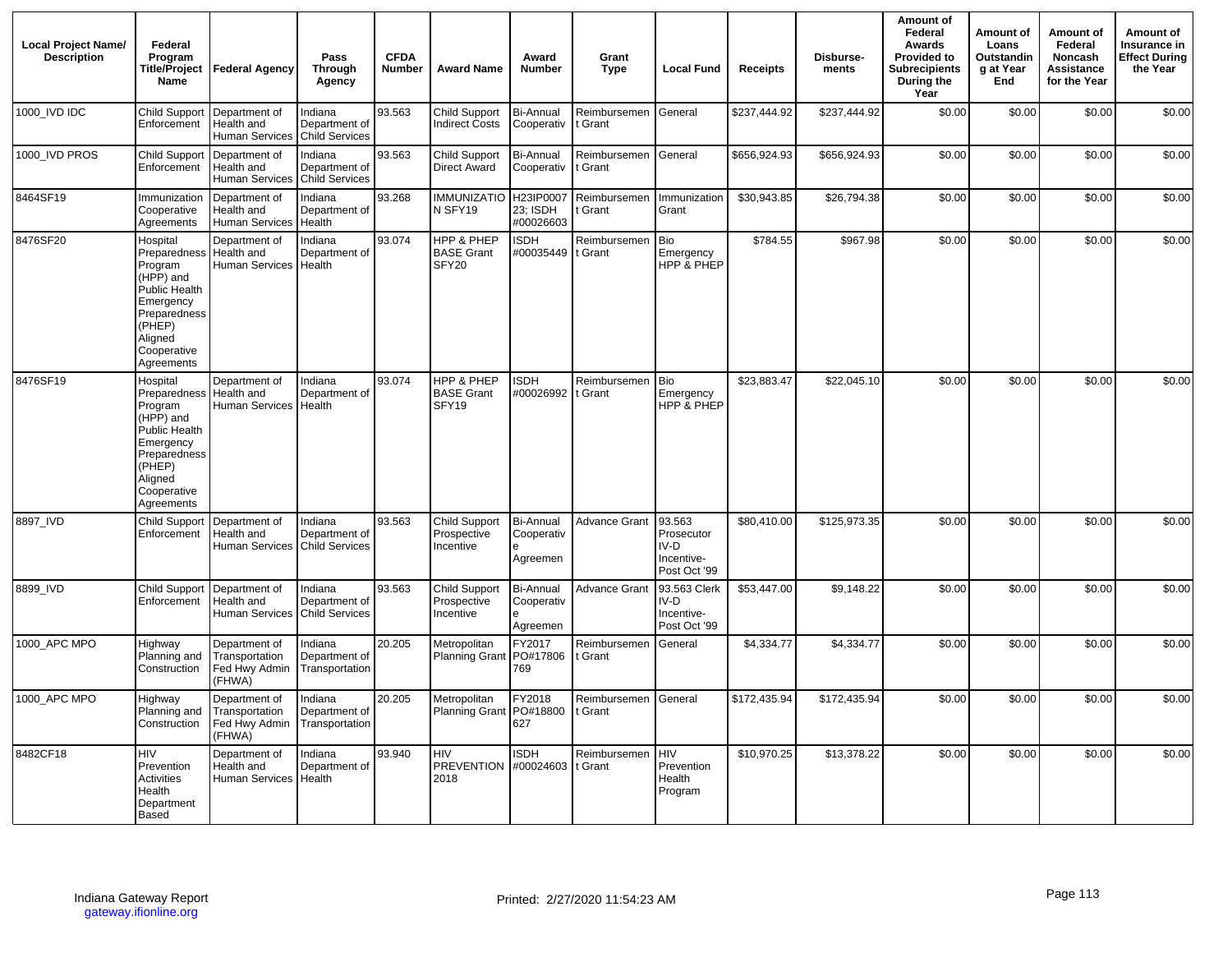| <b>Local Project Name/</b><br><b>Description</b> | Federal<br>Program<br><b>Title/Project</b><br>Name                                                 | <b>Federal Agency</b>                                                                     | Pass<br>Through<br>Agency                         | <b>CFDA</b><br><b>Number</b> | <b>Award Name</b>                                    | Award<br><b>Number</b>                         | Grant<br><b>Type</b>            | <b>Local Fund</b>                    | <b>Receipts</b> | Disburse-<br>ments | Amount of<br>Federal<br>Awards<br><b>Provided to</b><br>Subrecipients<br>During the<br>Year | Amount of<br>Loans<br>Outstandin<br>g at Year<br>End | Amount of<br>Federal<br>Noncash<br>Assistance<br>for the Year | Amount of<br>Insurance in<br><b>Effect During</b><br>the Year |
|--------------------------------------------------|----------------------------------------------------------------------------------------------------|-------------------------------------------------------------------------------------------|---------------------------------------------------|------------------------------|------------------------------------------------------|------------------------------------------------|---------------------------------|--------------------------------------|-----------------|--------------------|---------------------------------------------------------------------------------------------|------------------------------------------------------|---------------------------------------------------------------|---------------------------------------------------------------|
| 8507FY20                                         | Crime Victim<br>Assistance                                                                         | Department of<br>Justice Office for<br>Victims of Crime   Justice                         | Indiana<br>Criminal<br>Institute                  | 16.575                       | CASA ICJI<br>VOCA FY19-<br>20                        | NOT YET<br><b>ISSUED</b>                       | Reimbursemen<br>t Grant         | CASA ICJI<br><b>VOCA</b>             | \$143,406.90    | \$168,744.51       | \$0.00                                                                                      | \$0.00                                               | \$0.00                                                        | \$0.00                                                        |
| 8520CF18                                         | Juvenile<br>Justice and<br>Delinquency<br>Prevention                                               | Department of<br>Justice                                                                  | Indiana<br>Criminal<br>Justice<br>Institute       | 16.540                       | TITLE II TEEN<br><b>COURT</b><br>CFY18               | EDS#D3-<br>18-12322                            | Reimbursemen<br>: Grant         | Title II JJDP                        | \$9,790.80      | \$950.00           | \$0.00                                                                                      | \$0.00                                               | \$0.00                                                        | \$0.00                                                        |
| 8726 EM DEPLOY                                   | Disaster<br>Grants -<br>Public<br>Assistance<br>(Presidentiall<br>y Declared<br>Disasters)         | Department of<br>Homeland<br>Security Federal<br>Emergency<br>Management<br>Agency (FEMA) | <b>Direct Federal</b><br>Award                    | 97.036                       | D4 Emergency<br>Deployment                           | INV#82820<br>19                                | Reimbursemen<br>t Grant         | $D-4$<br>Emergency<br>Deployment     | \$0.00          | \$4,383.04         | \$0.00                                                                                      | \$0.00                                               | \$0.00                                                        | \$0.00                                                        |
| 8880FF20                                         | Special<br>Supplemental<br>Nutrition<br>Program for<br>Women,<br>Infants, and<br>Children<br>(WIC) | Department of<br>Agriculture Food<br>and Nutrition<br>Service                             | Indiana<br>Department of<br>Health                | 10.557                       | <b>WIC NSA</b><br><b>GRANT</b><br>FFY20              | 202IN002<br>W1003:<br><b>ISDH</b><br>#00038152 | Reimbursemen<br>t Grant         | <b>WIC</b>                           | \$0.00          | \$216,376.93       | \$0.00                                                                                      | \$0.00                                               | \$0.00                                                        | \$0.00                                                        |
| 8154FY19                                         | State and<br>Community<br>Highway<br>Safety                                                        | Department of<br>Transportation                                                           | Indiana<br>Criminal<br>Justice<br>Institute       | 20.600                       | SAVE (Stop<br>Arm Violation<br>Enforcement)<br>SFY19 | <b>ICJI</b><br>#00036374 t Grant               | Reimbursemen                    | Stop Arm<br>Violation<br>Enforcement | \$7,880.18      | \$7,880.18         | \$0.00                                                                                      | \$0.00                                               | \$0.00                                                        | \$0.00                                                        |
| 1229_FHWA                                        | Highway<br>Planning and<br>Construction                                                            | Department of<br>Transportation<br>Fed Hwy Admin<br>(FHWA)                                | Indiana<br>Department of<br>Transportation        | 20.205                       | US 231 at<br>McCutcheon<br><b>High School</b>        | <b>DES</b><br>#1601028;<br>001881308           | Reimbursemer<br>t Grant         | <b>LOIT Special</b><br>Distribution  | \$89,992.80     | \$89,992.80        | \$0.00                                                                                      | \$0.00                                               | \$0.00                                                        | \$0.00                                                        |
| 8401_FHWA                                        | Highway<br>Planning and<br>Construction                                                            | Department of<br>Transportation<br>Fed Hwy Admin<br>(FHWA)                                | Indiana<br>Department of<br>Transportation        | 20.205                       | MPO FY2019<br><b>SURP</b>                            | 20009801                                       | Reimbursemen<br>t Grant         | Traffic / Area<br>Plan               | \$6,841.40      | \$6,841.40         | \$0.00                                                                                      | \$0.00                                               | \$0.00                                                        | \$0.00                                                        |
| 8272FF20                                         | Crime Victim<br>Assistance                                                                         | Department of<br>Justice Office for<br>Victims of Crime                                   | Indiana<br>Criminal<br>Justice<br>Institute       | 16.575                       | Prosecutor<br>VOCA FY19-<br>20                       | '2016-VA-<br>GX-0017<br>2017-VA-<br>GX-00      | Reimbursemen<br>Grant           | Prosecutor<br><b>ICJI VOCA</b>       | \$139,314.93    | \$149,174.10       | \$0.00                                                                                      | \$0.00                                               | \$0.00                                                        | \$0.00                                                        |
| 1000 IVD CLERK                                   | <b>Child Support</b><br>Enforcement                                                                | Department of<br>Health and<br>Human Services                                             | Indiana<br>Department of<br><b>Child Services</b> | 93.563                       | Child Support<br><b>Direct Award</b>                 | <b>Bi-Annual</b><br>Cooperativ                 | Reimbursemen General<br>t Grant |                                      | \$136,937.64    | \$136,937.64       | \$0.00                                                                                      | \$0.00                                               | \$0.00                                                        | \$0.00                                                        |
| 8880FF19                                         | Special<br>Supplemental<br>Nutrition<br>Program for<br>Women,<br>Infants, and<br>Children<br>(WIC) | Department of<br>Agriculture Food<br>and Nutrition<br>Service                             | Indiana<br>Department of<br>Health                | 10.557                       | WIC NSA<br><b>GRANT</b><br>FFY19                     | 192IN002<br>W1003;<br><b>ISDH</b><br>#00028854 | Reimbursemen<br>t Grant         | <b>I</b> WIC                         | \$980,466.40    | \$800,407.41       | \$0.00                                                                                      | \$0.00                                               | \$0.00                                                        | \$0.00                                                        |
| 8271CF18                                         | <b>Edward Byrne</b><br>Memorial<br>Justice<br>Assistance<br>Grant<br>Program                       | Department of<br>Justice Bureau<br>of Justice<br>Assistance                               | Indiana<br>Criminal<br>Justice<br>Institute       | 16.738                       | <b>High Tech</b><br><b>Crime Unit</b><br>CFY18       | EDS#D3-<br>18-12357                            | Reimbursemen<br>t Grant         | Prosecutor<br><b>ICJI HTCU</b>       | \$60,625.90     | \$1,329.05         | \$0.00                                                                                      | \$0.00                                               | \$0.00                                                        | \$0.00                                                        |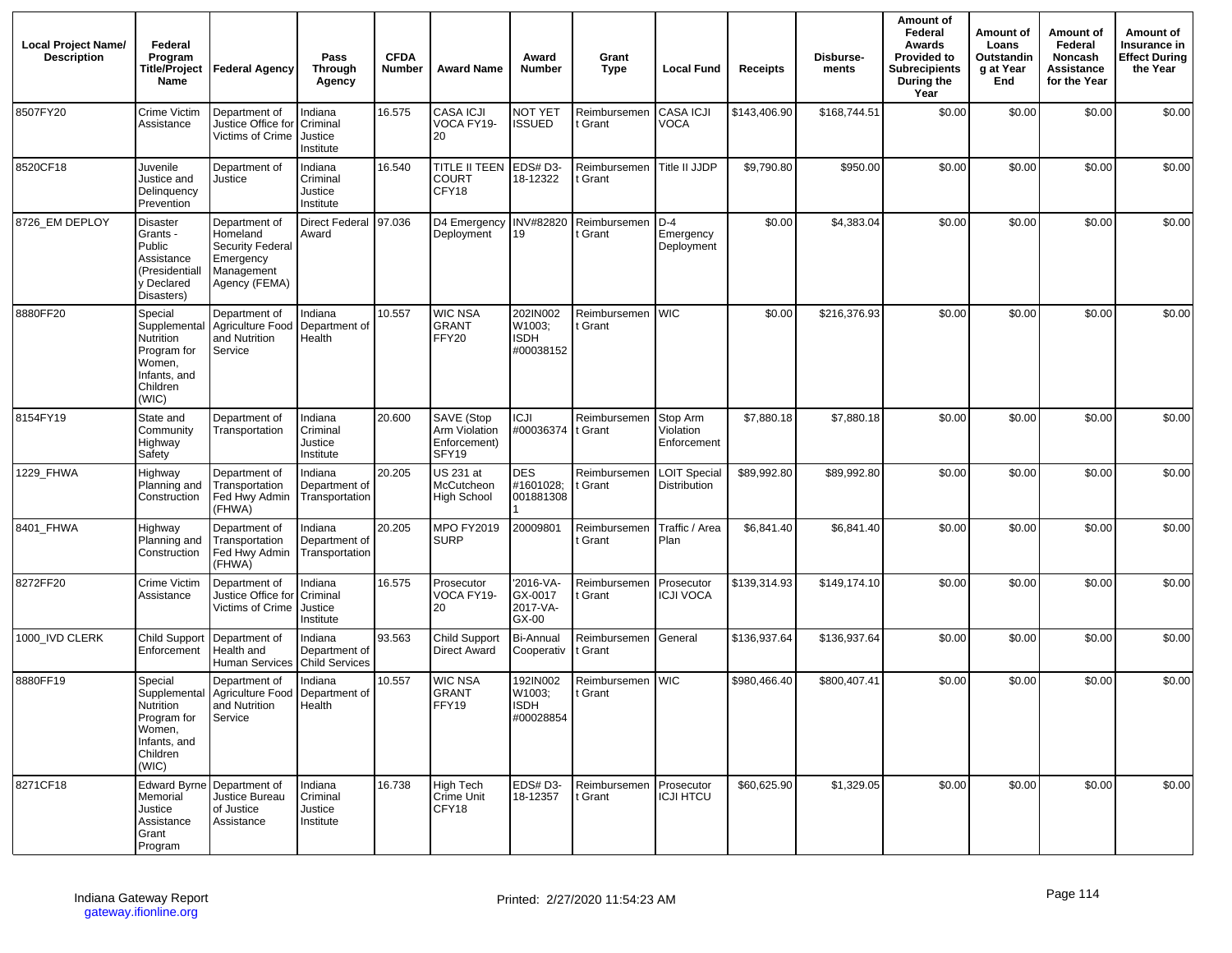| <b>Local Project Name/</b><br><b>Description</b> | Federal<br>Program<br>Title/Project<br>Name                                                                       | Federal Agency                                                | Pass<br><b>Through</b><br>Agency                       | <b>CFDA</b><br><b>Number</b> | <b>Award Name</b>                                          | Award<br><b>Number</b>                         | Grant<br><b>Type</b>    | <b>Local Fund</b>                   | <b>Receipts</b> | Disburse-<br>ments | Amount of<br>Federal<br>Awards<br><b>Provided to</b><br><b>Subrecipients</b><br>During the<br>Year | Amount of<br>Loans<br>Outstandin<br>g at Year<br>End | Amount of<br>Federal<br>Noncash<br>Assistance<br>for the Year | Amount of<br>Insurance in<br><b>Effect During</b><br>the Year |
|--------------------------------------------------|-------------------------------------------------------------------------------------------------------------------|---------------------------------------------------------------|--------------------------------------------------------|------------------------------|------------------------------------------------------------|------------------------------------------------|-------------------------|-------------------------------------|-----------------|--------------------|----------------------------------------------------------------------------------------------------|------------------------------------------------------|---------------------------------------------------------------|---------------------------------------------------------------|
| 8431FF19                                         | Interagency<br>Hazardous<br>Materials<br><b>Public Sector</b><br>Training and<br>Planning<br>Grants               | Department of<br>Transportation                               | Indiana<br>Department of<br>Homeland<br>Security       | 20.703                       | <b>TEMA LEPC</b><br>HMEP FY2019                            | HM-HMP-<br>058160100<br>STIND<br>#00030        | Reimbursemen<br>t Grant | <b>TEMA LEPC</b><br><b>HMEP</b>     | \$8,092.00      | \$8,092.00         | \$0.00                                                                                             | \$0.00                                               | \$0.00                                                        | \$0.00                                                        |
| 8882FF20                                         | Special<br>Supplemental<br>Nutrition<br>Program for<br>Women,<br>Infants, and<br>Children<br>(WIC)                | Department of<br>Agriculture Food<br>and Nutrition<br>Service | Indiana<br>Department of<br>Health                     | 10.557                       | WIC PC<br><b>GRANT</b><br>FFY20                            | 192IN012<br>W5003;<br><b>ISDH</b><br>#00038152 | Reimbursemen<br>t Grant | <b>WIC PEER</b><br>COUNSELO<br>R    | \$0.00          | \$7,981.21         | \$0.00                                                                                             | \$0.00                                               | \$0.00                                                        | \$0.00                                                        |
| 8882FF19                                         | Special<br>Supplemental<br>Nutrition<br>Program for<br>Women,<br>Infants, and<br>Children<br>(WIC)                | Department of<br>Agriculture Food<br>and Nutrition<br>Service | Indiana<br>Department of<br>Health                     | 10.557                       | WIC PC<br><b>GRANT</b><br>FFY19                            | 182IN012<br>W5003:<br><b>ISDH</b><br>#00028854 | Reimbursemen<br>t Grant |                                     | \$36,895.78     | \$28,407.89        | \$0.00                                                                                             | \$0.00                                               | \$0.00                                                        | \$0.00                                                        |
| 8895 IVD                                         | Child Support<br>Enforcement                                                                                      | Department of<br>Health and<br>Human Services Child Services  | Indiana<br>Department of                               | 93.563                       | Child Support<br>Prospective<br>Incentive                  | <b>Bi-Annual</b><br>Cooperativ<br>Agreemen     | Advance Grant           | 93.563 Title<br>$IV-D$<br>Incentive | \$53,447.00     | \$32,863.93        | \$0.00                                                                                             | \$0.00                                               | \$0.00                                                        | \$0.00                                                        |
| 8463CF18                                         | <b>HIV Care</b><br>Formula<br>Grants                                                                              | Department of<br>Health and<br><b>Human Services</b>          | Indiana<br>Department of<br>Health                     | 93.917                       | HIV<br>Prevention<br>CFY18                                 | X08HA312<br>47: ISDH<br>#00023702              | Reimbursemen<br>t Grant | <b>STD</b><br>Prevention<br>Grant   | \$83,002.07     | \$73,074.52        | \$0.00                                                                                             | \$0.00                                               | \$0.00                                                        | \$0.00                                                        |
| 1000_IVD COURT                                   | <b>Child Support</b><br>Enforcement                                                                               | Department of<br>Health and<br>Human Services                 | Indiana<br>Department of<br><b>Child Services</b>      | 93.563                       | Child Support<br><b>Direct Award</b>                       | <b>Bi-Annual</b><br>Cooperativ                 | Reimbursemen<br>t Grant | General                             | \$90,739.35     | \$90,739.35        | \$0.00                                                                                             | \$0.00                                               | \$0.00                                                        | \$0.00                                                        |
| 1000_APC MPO                                     | Highway<br>Planning and<br>Construction                                                                           | Department of<br>Transportation<br>Fed Hwy Admin<br>(FHWA)    | Indiana<br>Department of<br>Transportation             | 20.205                       | Metropolitan<br><b>Planning Grant</b>                      | FY2020<br>PO#20001<br>875                      | Reimbursemen<br>t Grant | General                             | \$6,973.26      | \$6,973.26         | \$0.00                                                                                             | \$0.00                                               | \$0.00                                                        | \$0.00                                                        |
| 1112_OCRA                                        | Community<br>Development<br>Block Grant /<br>State's<br>Program and<br>Non-<br>Entitlement<br>Grants in<br>Hawaii | Department of<br>Housing and<br>Urban<br>Development          | Indiana Office<br>of Community<br>and Rural<br>Affairs | 14.228                       | Community<br>Development<br><b>Block Grant</b>             | PL-18-015:<br>029987                           | Reimbursemen<br>t Grant | <b>CEDIT</b><br>County<br>Share     | \$50,000.00     | \$50,000.00        | \$0.00                                                                                             | \$0.00                                               | \$0.00                                                        | \$0.00                                                        |
| 1135_FHWA                                        | Highway<br>Planning and<br>Construction                                                                           | Department of<br>Transportation<br>Fed Hwy Admin<br>(FHWA)    | Indiana<br>Department of<br>Transportation             | 20.205                       | <b>VAVARI</b><br>Countvwide<br><b>Bridge</b><br>Inspection | <b>DES</b><br>#1500252;<br>000019822<br>6      | Reimbursemen<br>t Grant | Cumulative<br><b>Bridge</b>         | \$437,168.22    | \$437,168.22       | \$0.00                                                                                             | \$0.00                                               | \$0.00                                                        | \$0.00                                                        |
| 1173_FHWA                                        | Highway<br>Planning and<br>Construction                                                                           | Department of<br>Transportation<br>Fed Hwy Admin<br>(FHWA)    | Indiana<br>Department of<br>Transportation             | 20.205                       | Concord Rd @<br>CR 430 S                                   | <b>DES</b><br>#1401282;<br>001681582           | Reimbursemen<br>t Grant | Motor<br>Vehicle<br>Restricted      | \$495.87        | \$495.87           | \$0.00                                                                                             | \$0.00                                               | \$0.00                                                        | \$0.00                                                        |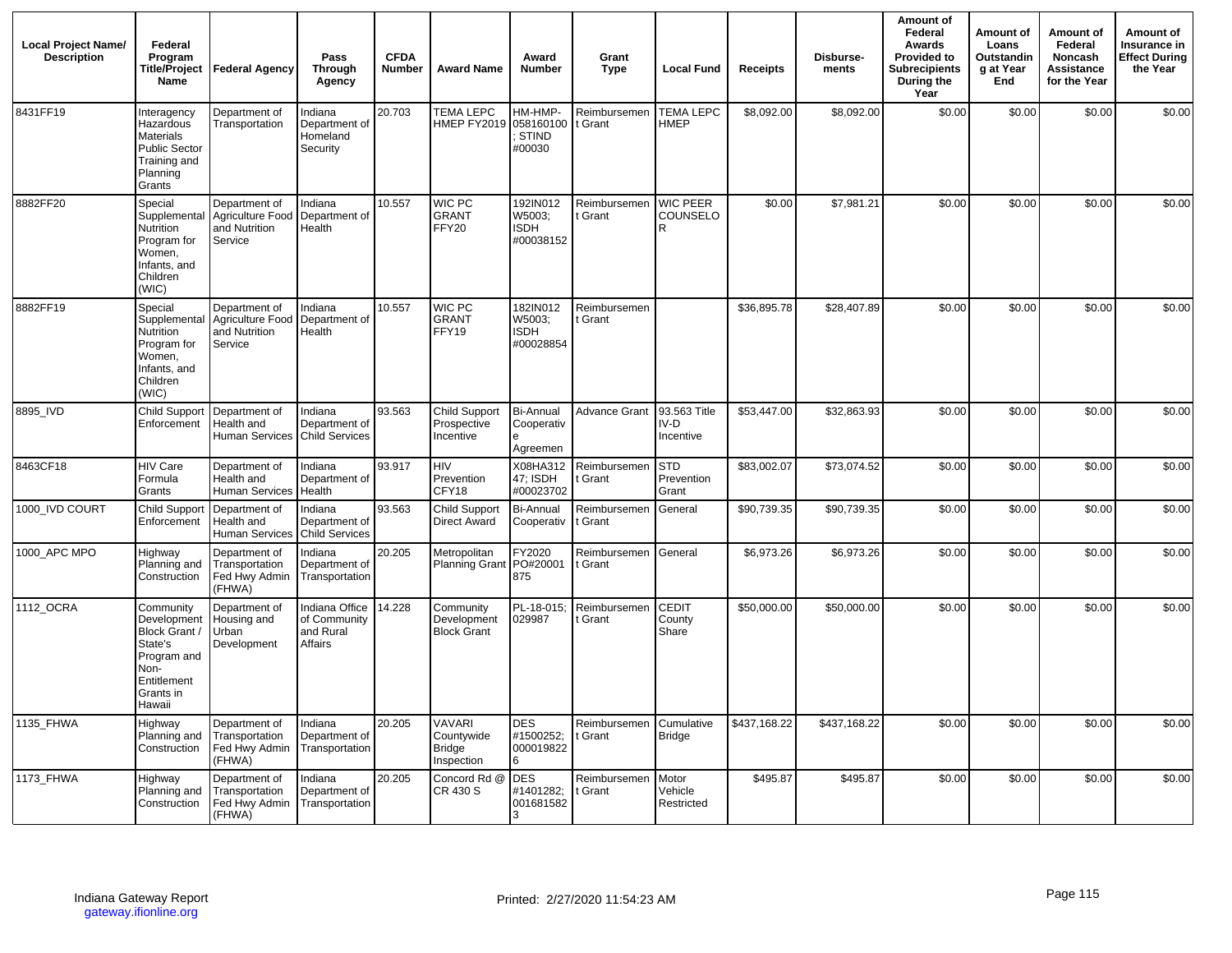| <b>Local Project Name/</b><br><b>Description</b> | Federal<br>Program<br><b>Title/Project</b><br><b>Name</b>                                                                                   | <b>Federal Agency</b>                                                                     | Pass<br>Through<br>Agency                        | <b>CFDA</b><br><b>Number</b> | <b>Award Name</b>                                                                             | Award<br><b>Number</b>                           | Grant<br><b>Type</b>    | <b>Local Fund</b>               | <b>Receipts</b> | Disburse-<br>ments | Amount of<br>Federal<br>Awards<br>Provided to<br><b>Subrecipients</b><br>During the<br>Year | Amount of<br>Loans<br>Outstandin<br>g at Year<br>End | Amount of<br>Federal<br>Noncash<br>Assistance<br>for the Year | Amount of<br>Insurance in<br><b>Effect During</b><br>the Year |
|--------------------------------------------------|---------------------------------------------------------------------------------------------------------------------------------------------|-------------------------------------------------------------------------------------------|--------------------------------------------------|------------------------------|-----------------------------------------------------------------------------------------------|--------------------------------------------------|-------------------------|---------------------------------|-----------------|--------------------|---------------------------------------------------------------------------------------------|------------------------------------------------------|---------------------------------------------------------------|---------------------------------------------------------------|
| 1173 FHWA                                        | Highway<br>Planning and<br>Construction                                                                                                     | Department of<br>Transportation<br>Fed Hwy Admin<br>(FHWA)                                | Indiana<br>Department of<br>Transportation       | 20.205                       | Yeager Road<br>N Realignment                                                                  | <b>DES</b><br>#1401281;<br>001780144             | Reimbursemen<br>Grant   | Motor<br>Vehicle<br>Restricted  | \$26,661.44     | \$26,661.44        | \$0.00                                                                                      | \$0.00                                               | \$0.00                                                        | \$0.00                                                        |
| 1173 FHWA                                        | Highway<br>Planning and<br>Construction                                                                                                     | Department of<br>Transportation<br>Fed Hwy Admin<br>(FHWA)                                | Indiana<br>Department of<br>Transportation       | 20.205                       | Morehouse<br>Road Recon:<br>Sag Pkwy to<br>500N                                               | <b>DES</b><br>#1401280;<br>001781245<br>$\Omega$ | Reimbursemen<br>Grant   | Motor<br>Vehicle<br>Restricted  | \$112,673.20    | \$112,673.20       | \$0.00                                                                                      | \$0.00                                               | \$0.00                                                        | \$0.00                                                        |
| 1173 FHWA                                        | Highway<br>Planning and<br>Construction                                                                                                     | Department of<br>Transportation<br>Fed Hwy Admin<br>(FHWA)                                | Indiana<br>Department of<br>Transportation       | 20.205                       | CR 500N &<br>North River<br>Road                                                              | <b>DES</b><br>#1401279;<br>001781747             | Reimbursemen<br>Grant   | Motor<br>Vehicle<br>Restricted  | \$3,575.08      | \$3,575.08         | \$0.00                                                                                      | \$0.00                                               | \$0.00                                                        | \$0.00                                                        |
| 1173_FHWA                                        | Highway<br>Planning and<br>Construction                                                                                                     | Department of<br>Transportation<br>Fed Hwy Admin<br>(FHWA)                                | Indiana<br>Department of<br>Transportation       | 20.205                       | Concord Rd @<br>CR 430 S                                                                      | <b>DES</b><br>#1401282:<br>001880446             | Reimbursemen<br>t Grant | Motor<br>Vehicle<br>Restricted  | \$504.00        | \$504.00           | \$0.00                                                                                      | \$0.00                                               | \$0.00                                                        | \$0.00                                                        |
| 8271CF19                                         | <b>Edward Byrne</b><br>Memorial<br>Justice<br>Assistance<br>Grant<br>Program                                                                | Department of<br>Justice Bureau<br>of Justice<br>Assistance                               | Indiana<br>Criminal<br>Justice<br>Institute      | 16.738                       | <b>High Tech</b><br>Crime Unit<br>CFY19                                                       | <b>ICJI</b><br>#00033057                         | Reimbursemen<br>t Grant | Prosecutor<br><b>ICJI HTCU</b>  | \$91,009.53     | \$144,048.84       | \$0.00                                                                                      | \$0.00                                               | \$0.00                                                        | \$0.00                                                        |
| 8438HS16                                         | Homeland<br>Security<br>Grant<br>Program                                                                                                    | Department of<br>Homeland<br>Security Federal<br>Emergency<br>Management<br>Agency (FEMA) | Indiana<br>Department of<br>Homeland<br>Security | 97.067                       | <b>TEMA SHSP</b><br>HAXMAT TQP<br>FFY16                                                       | DHS-16-<br>GDP-067-<br>$00 - 01$ :<br>EMW-2016   | Reimbursemen<br>Grant   | <b>TEMA SHSP</b><br>Hazmat TQP  | \$0.00          | \$13,500.00        | \$0.00                                                                                      | \$0.00                                               | \$0.00                                                        | \$0.00                                                        |
| 8464SF20                                         | Immunization<br>Cooperative<br>Agreements                                                                                                   | Department of<br>Health and<br><b>Human Services</b>                                      | Indiana<br>Department of<br>Health               | 93.268                       | <b>IMMUNIZATIO</b><br>N SFY20                                                                 | <b>ISDH</b><br>#00035484                         | Reimbursemen<br>t Grant | Immunization<br>Grant           | \$17,343.06     | \$20,273.36        | \$0.00                                                                                      | \$0.00                                               | \$0.00                                                        | \$0.00                                                        |
| 8483FY19                                         | Injury<br>Prevention<br>and Control<br>Research and<br>State and<br>Community<br>Based<br>Programs                                          | Department of<br>Health and<br><b>Human Services</b>                                      | Indiana<br>Department of<br>Health               | 93.136                       | Prescription<br>Drug<br>Overdose<br>Prevention for<br><b>States</b>                           | <b>NU17CE00</b><br>2721; ISDH<br>#00029594       | Reimbursemen<br>t Grant | Quick<br>Response<br>Team       | \$26,408.27     | \$27,651.02        | \$0.00                                                                                      | \$0.00                                               | \$0.00                                                        | \$0.00                                                        |
| 8484FY19                                         | Public Health<br>Emergency<br>Response:<br>Cooperative<br>Agreement<br>for<br>Emergency<br>Response:<br>Public Health<br>Crisis<br>Response | Department of<br>Health and<br>Human Services   Health                                    | Indiana<br>Department of                         | 93.354                       | Cooperative<br>Agreement for<br>Emergency<br>Response:<br>Public Health<br>Crisis<br>Response | <b>NU90TP92</b><br>1955: ISDH<br>#00024603       | Reimbursemen<br>: Grant | <b>SSP</b><br>Mobilization      | \$100,000.00    | \$100,000.00       | \$0.00                                                                                      | \$0.00                                               | \$0.00                                                        | \$0.00                                                        |
| 8634FF19                                         | <b>State Court</b><br>Improvement<br>Program                                                                                                | Department of<br>Health and<br>Human Services Court                                       | Indiana<br>Supreme<br>Administration             | 93.586                       | Court<br>Improvement<br>Project                                                               | Tippecano<br>e-CIP-<br>2018B                     | Reimbursemen<br>: Grant | Court<br>Improvement<br>Project | \$0.00          | \$305.09           | \$0.00                                                                                      | \$0.00                                               | \$0.00                                                        | \$0.00                                                        |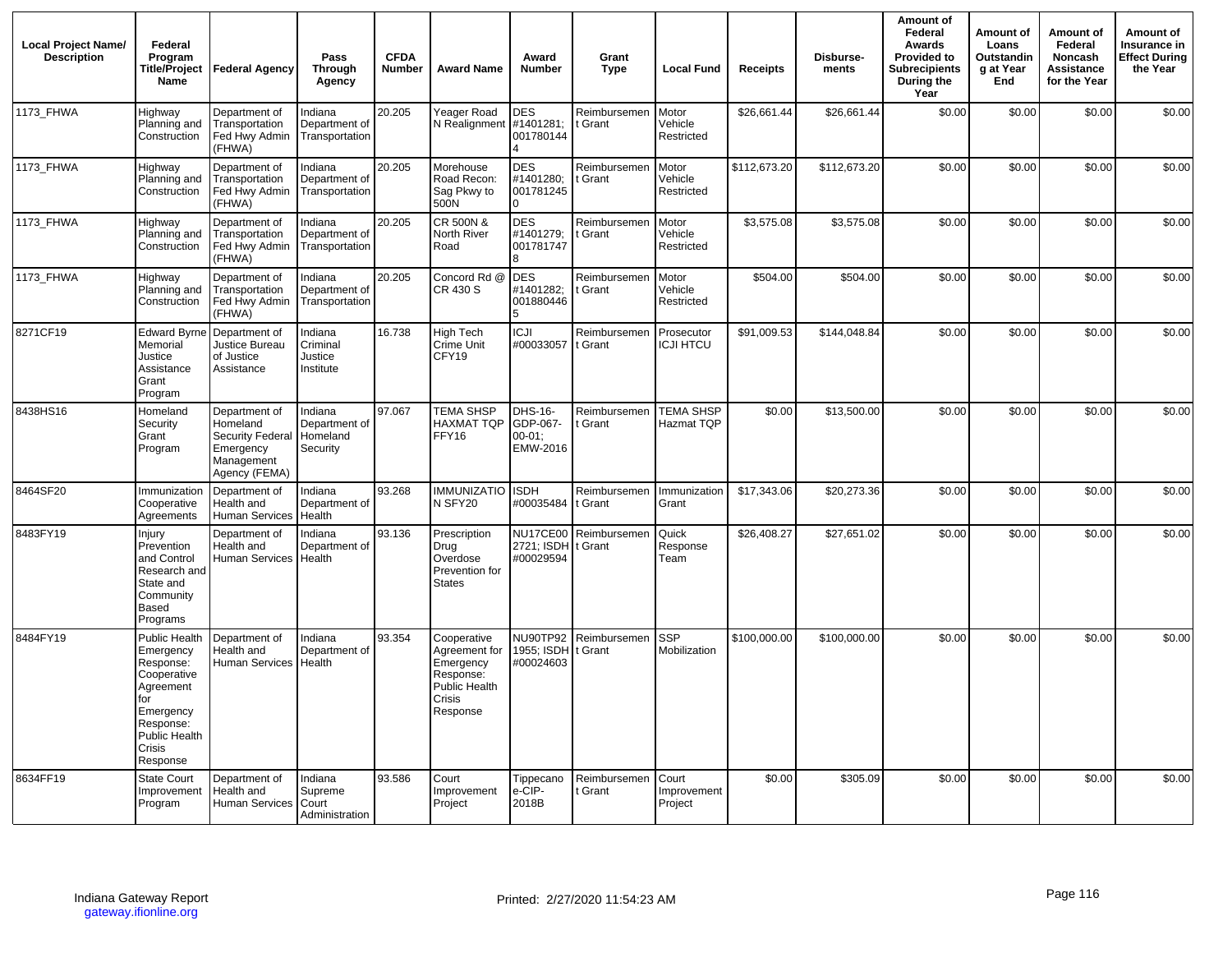| <b>Local Project Name/</b><br><b>Description</b> | Federal<br>Program<br>Name                   | Title/Project   Federal Agency                        | Pass<br>Through<br>Agency                                            | <b>CFDA</b><br><b>Number</b> | <b>Award Name</b>                                                  | Award<br><b>Number</b>                       | Grant<br>Type             | <b>Local Fund</b>                            | Receipts    | Disburse-<br>ments | Amount of<br>Federal<br>Awards<br><b>Provided to</b><br><b>Subrecipients</b><br>During the<br>Year | Amount of<br>Loans<br>Outstandin<br>g at Year<br>End | Amount of<br>Federal<br>Noncash<br>Assistance<br>for the Year | Amount of<br>Insurance in<br><b>Effect During</b><br>the Year |
|--------------------------------------------------|----------------------------------------------|-------------------------------------------------------|----------------------------------------------------------------------|------------------------------|--------------------------------------------------------------------|----------------------------------------------|---------------------------|----------------------------------------------|-------------|--------------------|----------------------------------------------------------------------------------------------------|------------------------------------------------------|---------------------------------------------------------------|---------------------------------------------------------------|
| 8637FY19                                         | <b>State Court</b><br>Improvement<br>Program | Department of<br>Health and<br>Human Services   Court | Indiana<br>Supreme<br>Administration                                 | 93.586                       | NCJFCJ Grant                                                       | ICIP-<br>GrahamF-<br>05102019-<br><b>PDS</b> | Reimbursemen<br>t Grant   | <b>NCJFCJ</b><br>Grant                       | \$1,414.84  | \$1,414.84         | \$0.00                                                                                             | \$0.00                                               | \$0.00                                                        | \$0.00                                                        |
| 8653FY20                                         | Opioid STR                                   | Department of<br>Health and<br>Human Services   Court | Indiana<br>Supreme<br>Administration                                 | 93.788                       | Justice<br><b>Partners</b><br>Addiction<br>Response<br><b>FY20</b> | 20-5JC89-<br>C79-016                         | Advance Grant IJPAR Grant |                                              | \$60,000.00 | \$0.00             | \$0.00                                                                                             | \$0.00                                               | \$0.00                                                        | \$0.00                                                        |
| 8665CF21                                         | ve Opioid<br>Abuse Site-<br>Based<br>Program | Comprehensi Department of<br>Justice                  | Indiana<br>Family and<br>Social<br><b>Services</b><br>Administration | 16.838                       | Comprehensiv<br>e Opioid<br>Abuse<br>Program<br>CFY21              | <b>INFSSA</b><br>#00033085 It Grant          | Reimbursemen              | Comprehensi<br>ve Opioid<br>Abuse<br>Program | \$0.00      | \$51,398.86        | \$0.00                                                                                             | \$0.00                                               | \$0.00                                                        | \$0.00                                                        |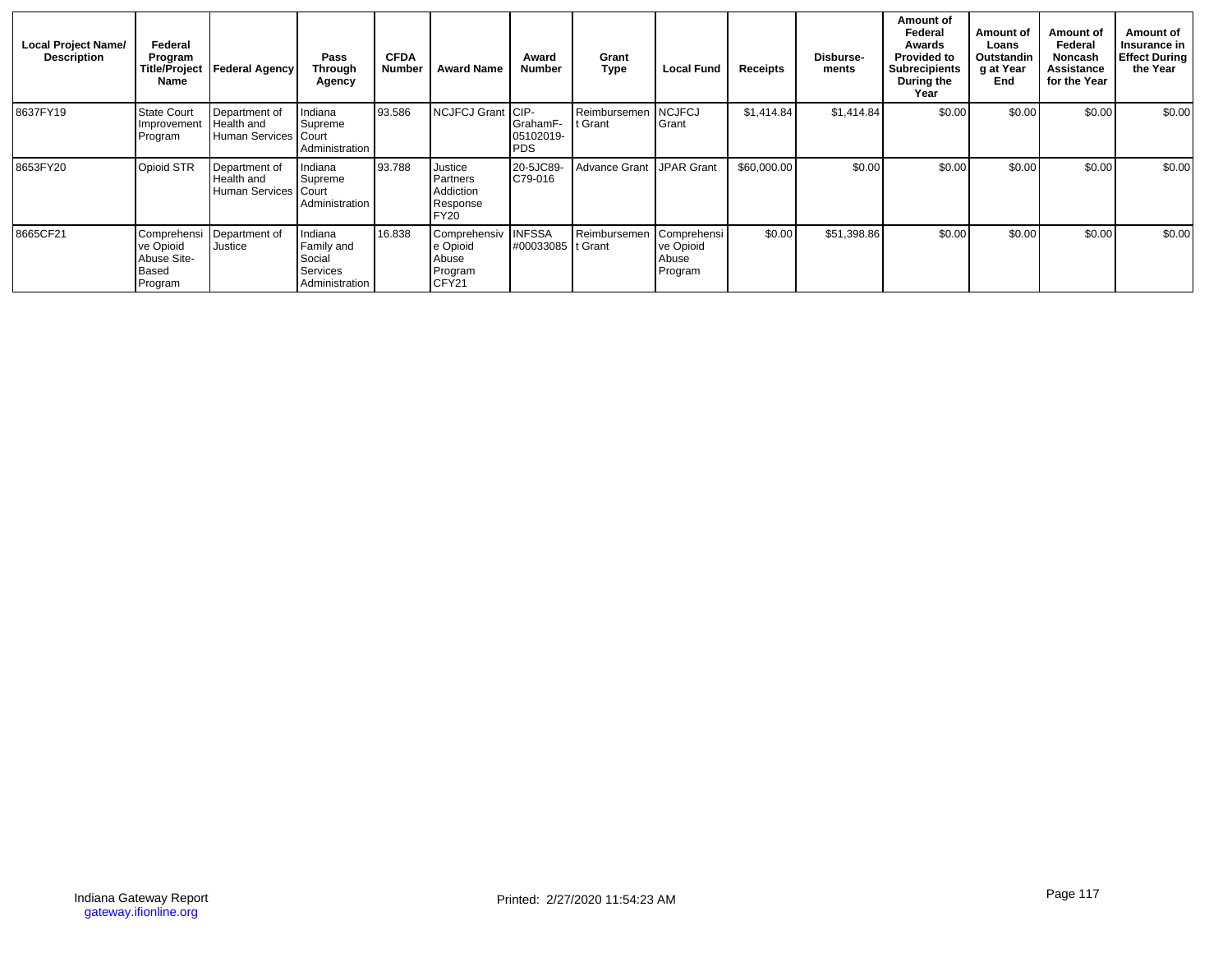### **Tippecanoe County, Indiana Capital Assets 2019**

| Government/<br><b>Enterprise</b> | <b>Asset Type</b> | <b>Beginning</b><br><b>Balance</b> | <b>Additions</b> |                 | <b>Reductions Ending Balance</b> |
|----------------------------------|-------------------|------------------------------------|------------------|-----------------|----------------------------------|
| <b>Governmental Activities</b>   | Land              | \$4,270,310.00                     | \$41,420.00      |                 | \$4,311,730.00                   |
|                                  | Infrastructure    | \$410,194,234.00                   | \$10.048.675.00  | \$235,452.00    | \$420,007,457.00                 |
|                                  | <b>Building</b>   | \$74,191,322.00                    | \$1,587,436.00   |                 | \$75,778,758.00                  |
|                                  | Improvement       | \$1,791,573.00                     |                  |                 | \$1,791,573.00                   |
|                                  | Machinery         | \$32,007,069.00                    | \$1,784,862.00   | \$365,517.00    | \$33,426,414.00                  |
|                                  | Construction      | \$14,513,089.00                    | \$17,438,145.00  | \$14,513,089.00 | \$17,438,145.00                  |
|                                  | <b>Books</b>      |                                    |                  |                 |                                  |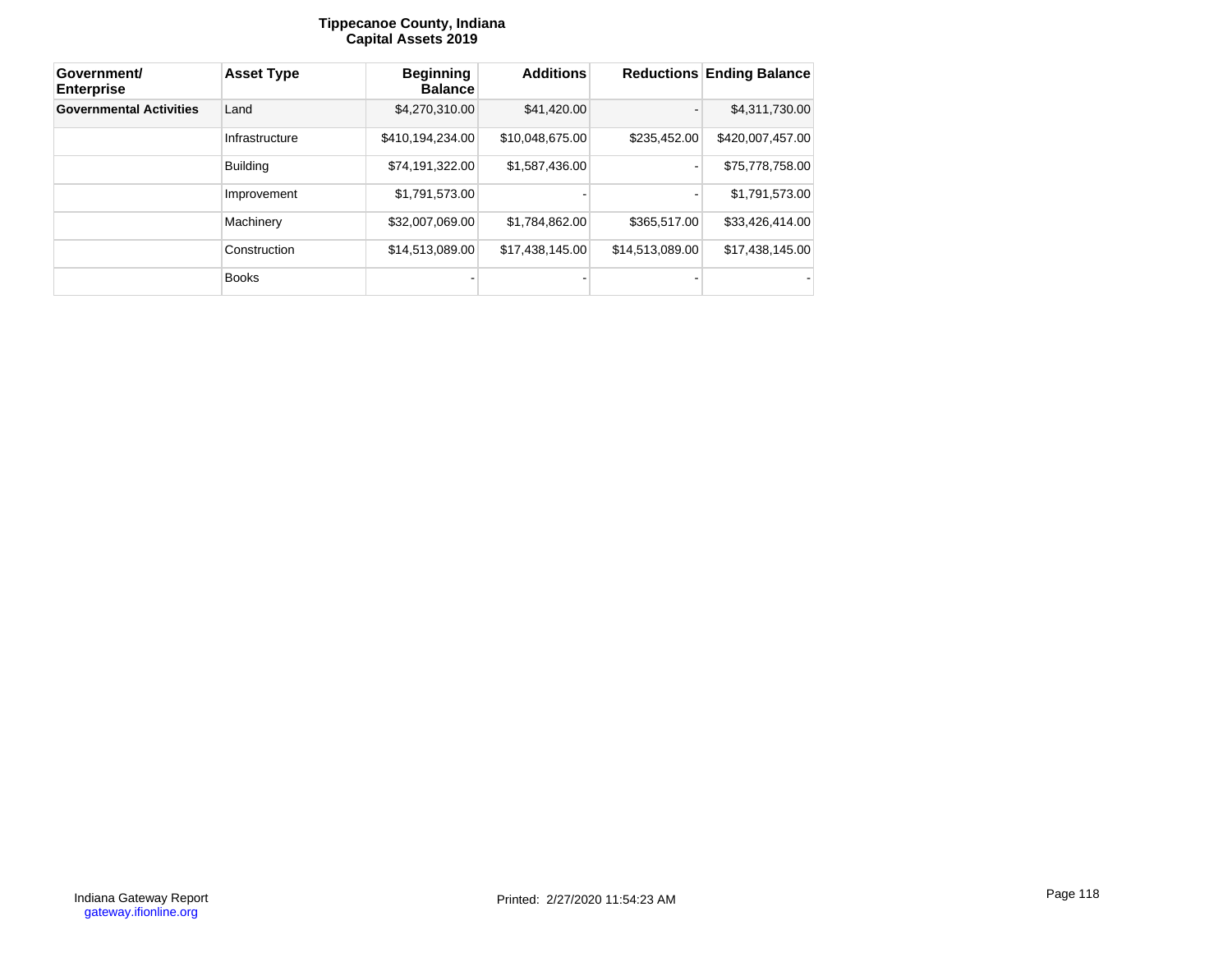| <b>Tippecanoe County, Indiana</b><br><b>Accounts Payable/Receivable Statement - 2019</b> |                                   |                               |  |  |  |  |  |  |  |
|------------------------------------------------------------------------------------------|-----------------------------------|-------------------------------|--|--|--|--|--|--|--|
| <b>Government or Enterprise</b>                                                          | <b>Accounts</b><br><b>Payable</b> | <b>Accounts</b><br>Receivable |  |  |  |  |  |  |  |
| Governmental Activities                                                                  | \$4,236,911.68                    | \$3,872,133.81                |  |  |  |  |  |  |  |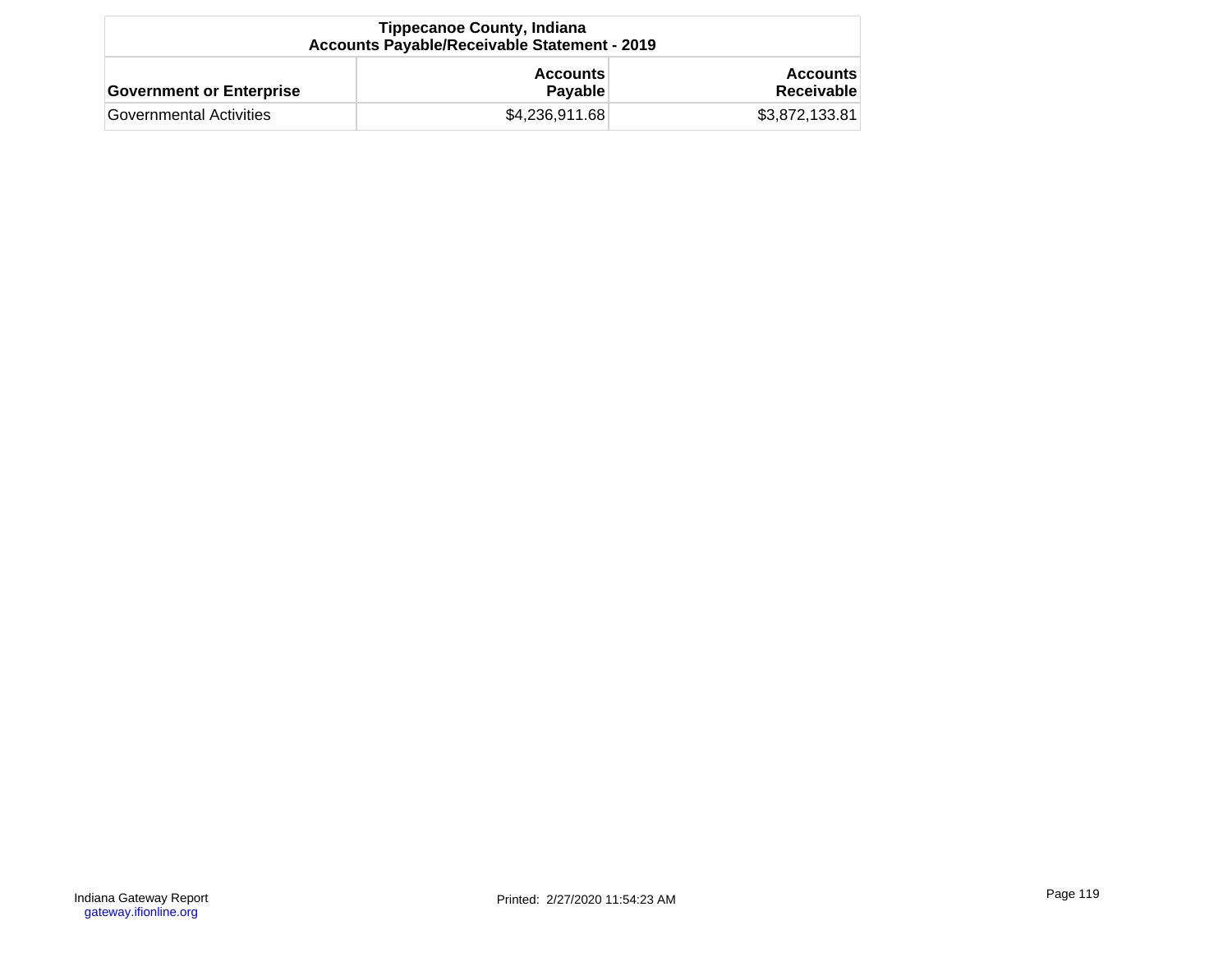## **Tippecanoe County, Indiana Financial Assistance to Non Governmental Entities - 2019**

| <b>Name</b>                                       | Federal<br>Tax ID | <b>Street Address</b>  | <b>City/State</b>          | County     | <b>Operating</b><br><b>Officer Name</b> | <b>Phone</b> | <b>Description</b>          | <b>Amount Type</b>                                                     |
|---------------------------------------------------|-------------------|------------------------|----------------------------|------------|-----------------------------------------|--------------|-----------------------------|------------------------------------------------------------------------|
| <b>Battle Ground Golf Club</b>                    |                   | 5505 Pretty Prairie Rd | <b>Battle Ground</b><br>IN | Tippecanoe |                                         |              | <b>State or Local Grant</b> | \$25,000.00 OTHER NOT-FOR-<br><b>PROFIT</b>                            |
| Crystal Creek B Animal<br>Shelter                 | 30-5584276        | 7109 Goldsberry Road   | <b>Battle Ground</b><br>IN | Tippecanoe |                                         |              | State or Local Grant        | \$72,600.00 HUMANE SOCIETY                                             |
| Franciscan St Elizabeth-<br>Ambulance             |                   | 1501 Hartford Street   | Lafayette IN               | Tippecanoe | M. Evans                                |              | State or Local Grant        | \$100,000.00 EMERGENCY<br><b>MEDICAL SERVICES</b>                      |
| Greater Lafayette Commerce 30-0363760             |                   | 337 Columbia Street    | Lafayette IN               | Tippecanoe |                                         |              | State or Local Grant        | \$314,599.26 TOURISM &<br>PROMOTION BUREAU                             |
| Lafayette Transitional<br>Housing                 | 47-9741213        | 614 N 18th Street      | Lafayette IN               | Tippecanoe |                                         |              | State or Local Grant        | \$50,000.00 ECONOMIC<br>DEVELOPMENT CORP.                              |
| Latino Center for Wellness &<br>Educat            |                   | PO Box 273             | Lafayette IN               | Tippecanoe |                                         |              | State or Local Grant        | \$800.00 EDUCATIONAL ORG                                               |
| <b>Riggs Community Center</b>                     |                   | 1716 Hartford Street   | Lafayette IN               | Tippecanoe |                                         |              | State or Local Grant        | \$127,532.00 HEALTH SERVICE<br><b>ORG</b>                              |
| <b>Stars &amp; Stripes</b>                        |                   | PO Box 962             | Lafayette IN               | Tippecanoe |                                         |              | State or Local Grant        | \$10,000.00 ORCH./SYMPHONY/TH<br><b>EATRE</b>                          |
| <b>Tippecanoe Arts Federation</b>                 | 31-0094526        | 638 North Street       | Lafayette IN               | Tippecanoe |                                         |              | State or Local Grant        | \$60,000.00 ART<br>FOUNDATIONS/CENTE<br><b>RS</b>                      |
| Tippecanoe County 4-H<br>Exhibit                  | 28-7307207        | 6413 State Rd 25 S     | <b>Westpoint IN</b>        | Tippecanoe | <b>Billy Synesael</b>                   |              | <b>State or Local Grant</b> | \$5,000.00 4H-CLUB                                                     |
| Tippecanoe County Historical 35-0890908<br>Associ |                   | 1001 South Street      | Lafayette IN               | Tippecanoe | Craig Hadley                            |              | <b>State or Local Grant</b> | \$5,000.00 HISTORICAL SOCIETY                                          |
| United Way                                        | 35-0891621        | 1114 E State Street    | Lafayette IN               | Tippecanoe |                                         |              | <b>Federal Pass Thru</b>    | \$10,250.00 UNITED WAY                                                 |
| <b>Wabash Center</b>                              | 35-1115916        | 2000 Greenbush Street  | Lafayette IN               | Tippecanoe |                                         |              | State or Local Grant        | \$763,206.00 MENTALLY<br><b>HANDICAPPED</b><br><b>CITIZENS CENTERS</b> |
| Wabash River Enhance Corp 20-1337891              |                   | 200 North 2nd Street   | Lafayette IN               | Tippecanoe | Stan Lambert                            |              | State or Local Grant        | \$50,000.00 ECONOMIC<br>DEVELOPMENT CORP.                              |
| Wabash Valley Alliance Inc                        | 35-0988724        | 415 N 26th Street      | Lafayette IN               | Tippecanoe |                                         |              | State or Local Grant        | \$1,196,458.00 MENTAL HEALTH ORG                                       |
| YMCA Of Greater Lafayette                         | 35-0868213        | 3001 S Creasy Lane     | Lafayette IN               | Tippecanoe |                                         |              | State or Local Grant        | \$106,000.00 YMCA/YWCA                                                 |
| <b>YWCA Of Greater Lafayette</b>                  | 35-0868224        | 605 N 6th Street       | Lafayette IN               | Tippecanoe |                                         |              | <b>State or Local Grant</b> | \$44,000.00 YMCA/YWCA                                                  |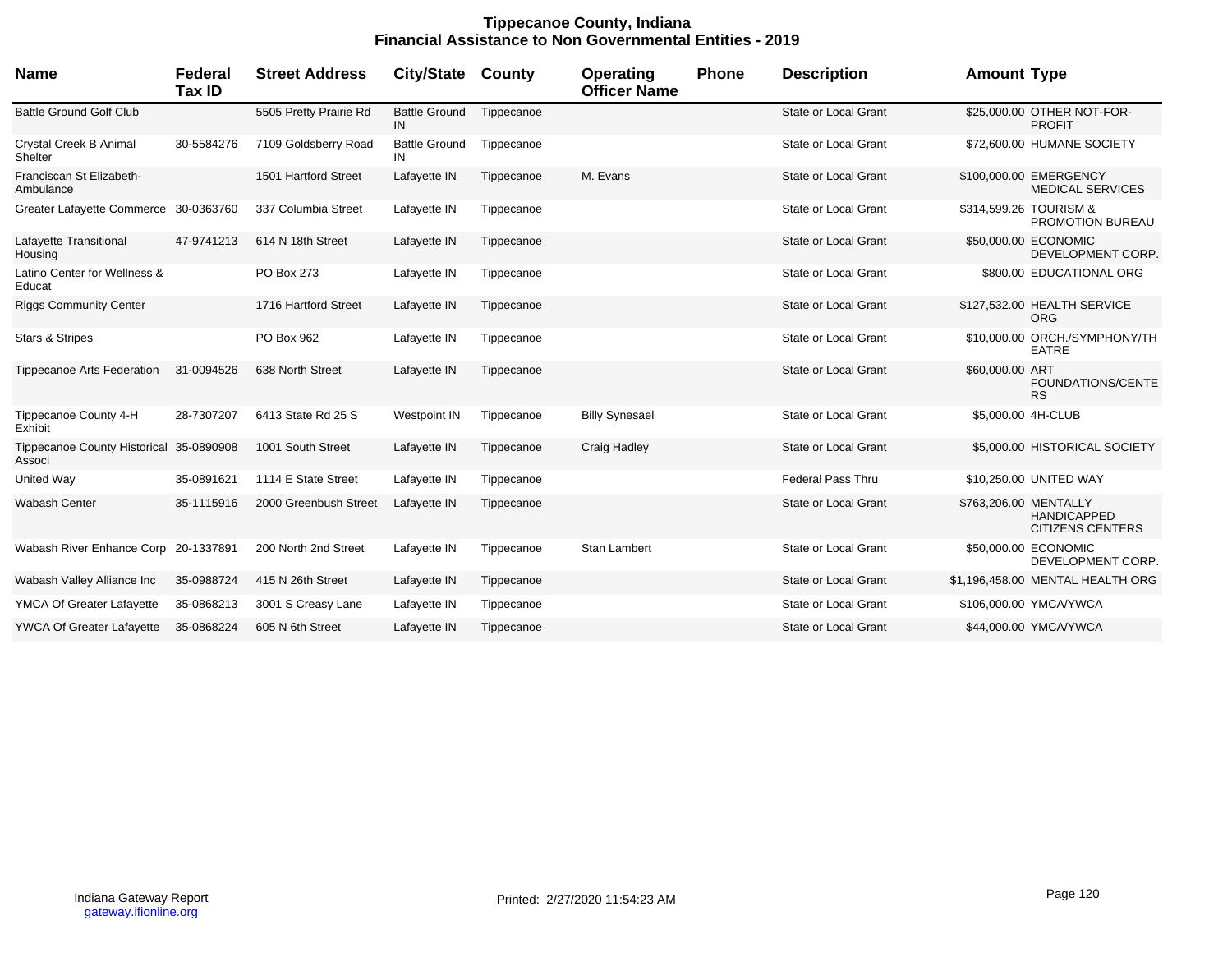# **Tippecanoe County, Indiana Pensions - 2019**

| 1. Please indicate if your unit offers any of these pension plans to your<br>Employees. Check all that apply.                           | <b>YES</b> | <b>NO</b> |
|-----------------------------------------------------------------------------------------------------------------------------------------|------------|-----------|
| <b>Public Employees Retirement Fund</b>                                                                                                 | X          |           |
| <b>Teachers Retirement Fund</b>                                                                                                         |            | $\times$  |
| Police Pension Fund - First Class Cities                                                                                                |            | X         |
| 1925 Police Pension Fund                                                                                                                |            | X         |
| 1937 Firefighter's Pension Fund                                                                                                         |            | X         |
| 1977 Police and Firefighter's Pension Fund                                                                                              |            | X         |
| 2. Does your unit have any other pension plans where the employer makes<br>contributions to the plan or funds any part of the benefits? | X          |           |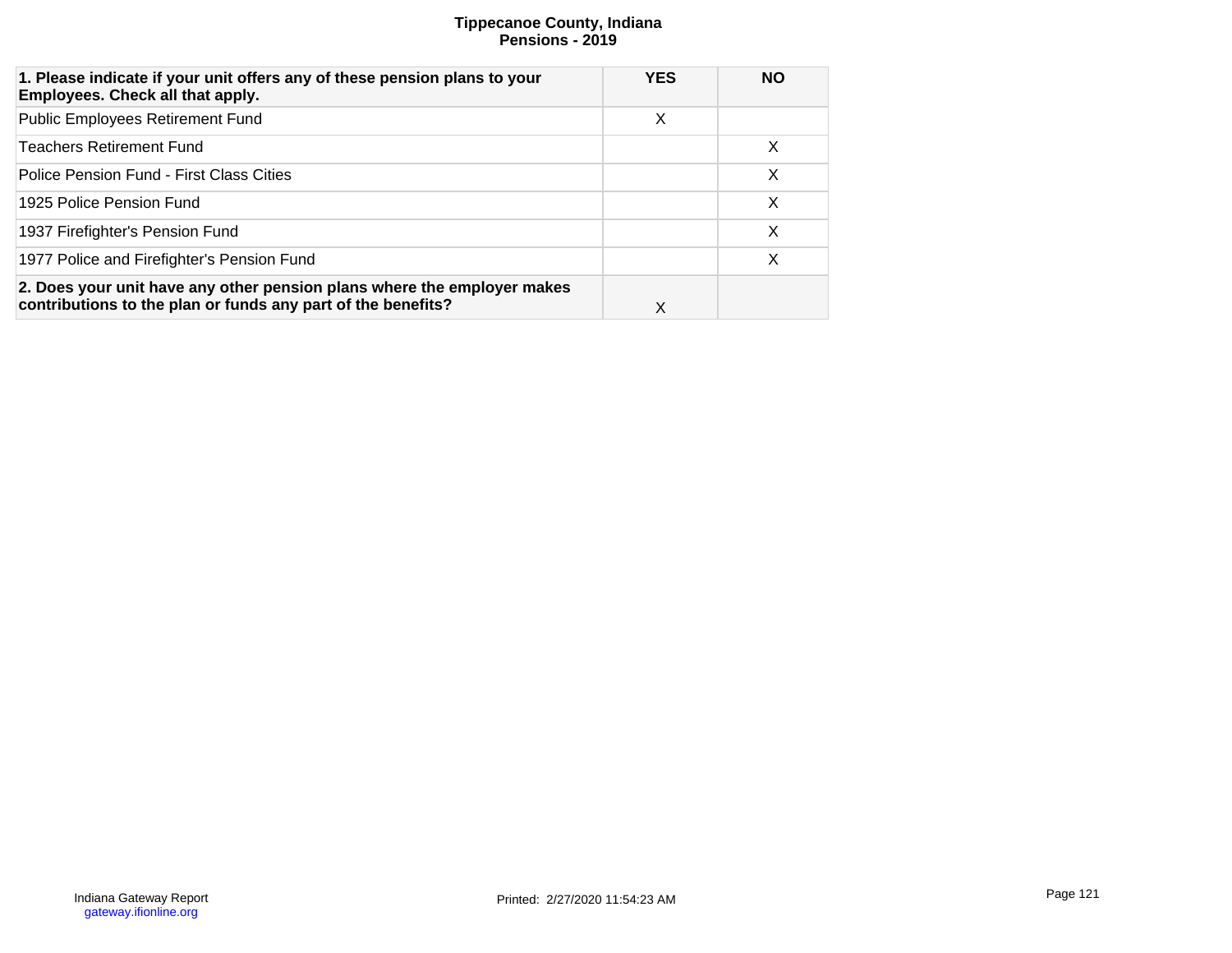| Name of the Pension Plan                                                                                                                                              | <b>TIPPECANOE COUNTY POLICE RETIREMENT</b>                                                                       |
|-----------------------------------------------------------------------------------------------------------------------------------------------------------------------|------------------------------------------------------------------------------------------------------------------|
| Type or class of employees covered by the Plan                                                                                                                        | <b>MERIT EMPLOYEES</b>                                                                                           |
| Type of Pension Plan                                                                                                                                                  | Single Employer Defined Benefit                                                                                  |
| IN Code that applied to this Plan                                                                                                                                     | County Police Pension Trust IC 36-8-10-12                                                                        |
| Does the Plan have terms related to vesting?                                                                                                                          | Yes                                                                                                              |
| If Yes, list the terms that must be met to vest                                                                                                                       | 10-15 YEAR GRADED VESTING                                                                                        |
| Does the Plan have any terms related to forfeitures (i.e.<br>benefits payable to a plan member must be forfeited in<br>the event the member is convicted of a crime)? | Yes                                                                                                              |
| If Yes, latest file uploaded                                                                                                                                          | 1_122_1443_2019_20200123091849_TIPPECANOE<br>COUNTY POLICE_RETIREMENT PLAN FORFEITURE<br>LANGUAGE_2019-01-01.pdf |
| Benefits provided under this Plan                                                                                                                                     | Disability Benefits Death Benefits Retirement Income                                                             |
| <b>Plan Administrator</b>                                                                                                                                             |                                                                                                                  |
| <b>Company Name</b>                                                                                                                                                   | TIPPECANOE COUNTY SHERIFF'S MERIT BOARD                                                                          |
| <b>Street Address</b>                                                                                                                                                 | 2640 DUNCAN ROAD                                                                                                 |
| City                                                                                                                                                                  | <b>LAFAYETTE</b>                                                                                                 |
| <b>State</b>                                                                                                                                                          | IN                                                                                                               |
| Zip (e.g. 99999)                                                                                                                                                      | 47904                                                                                                            |
| <b>Contact Person</b>                                                                                                                                                 | ROBERT GOLDSMITH                                                                                                 |
| Phone (e.g. 999-999-9999)                                                                                                                                             | 765-423-9388                                                                                                     |
| e-mail (e.g. example@example.com)                                                                                                                                     | RGOLDSMITH@TIPPECANOE.IN.GOV                                                                                     |
| <b>Employer Sponsoring the Plan</b>                                                                                                                                   | TIPPECANOE COUNTY SFERIFF'S DEPARTMENT                                                                           |
| <b>Current Number of Participants</b>                                                                                                                                 |                                                                                                                  |
| Active Employees that are Vested (e.g. 9999)                                                                                                                          | 32                                                                                                               |
| Active Employees that are Not Vested (e.g. 9999)                                                                                                                      | 20                                                                                                               |
| Separated Employees But are Vested (e.g. 9999)                                                                                                                        | 6                                                                                                                |
| Current Number of Retirees (e.g. 9999)                                                                                                                                | 42                                                                                                               |
| Please enter the information below from the most recent actuarial valuation.                                                                                          |                                                                                                                  |
| Has there been an actuarial valuation done for this<br>Plan?                                                                                                          | Yes                                                                                                              |
| <b>Contribution Rates (as a Percentage of Payroll)</b>                                                                                                                |                                                                                                                  |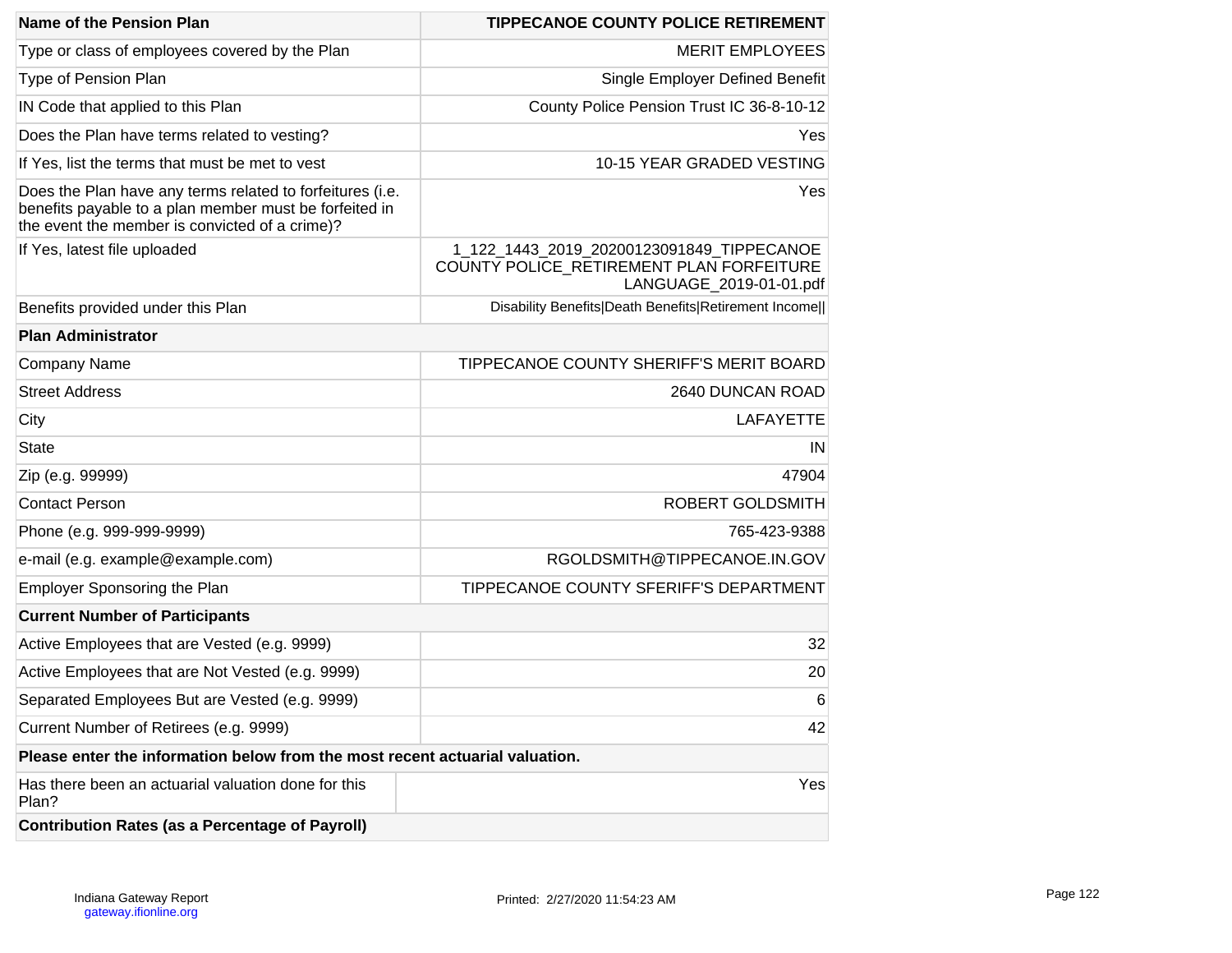| Employer (e.g. 99.99)                                               | 32.90%                                  |
|---------------------------------------------------------------------|-----------------------------------------|
| Plan Members (e.g. 99.99)                                           | 4.00%                                   |
| Annual Covered Payroll (e.g. 9999.99)                               | \$3,265,012.00                          |
| <b>Actuarial Cost Method for Funding Purposes</b>                   | Frozen Initial Liability                |
| Remaining Amortization Period in years (e.g. 99)                    | 25                                      |
| <b>Amortization Begin Date</b>                                      | 01/01/2019                              |
|                                                                     |                                         |
| <b>Standardized Plan Name</b>                                       | County Police Retirement Plan           |
| Name of Actuarial Firm                                              | <b>ONE AMERICA</b>                      |
| <b>Contact Person</b>                                               | <b>STAN BROWN</b>                       |
| <b>Email Address</b>                                                | stan.brown@oneamerica.com               |
| Actuarial valuation date                                            | 01/01/2019                              |
| <b>Actuarial Assumptions</b>                                        |                                         |
| Investment Rate of Return (e.g. 99.99)                              | 6.75%                                   |
| Projected Future Salary Increases (e.g. 99.99)                      | 4.00%                                   |
| Cost of Living Adjustments (e.g. 99.99)                             | 2.00%                                   |
| <b>Mortality Table</b>                                              | RP-2014 adjusted to 2006, if applicable |
| <b>Mortality Projection Scale</b>                                   | MP-2018                                 |
| Generational or Static Projection                                   | Generational                            |
| <b>Plan Status</b>                                                  | Open                                    |
| <b>Plan Benefits</b>                                                | Accruing                                |
| <b>Accrual Formula</b>                                              | Final average earnings                  |
| <b>Additional Information</b>                                       |                                         |
| Plan's Funding Percentage Ratio (Market Value Only)<br>(e.g. 99.99) | 71.60                                   |
| Actual Investment Return for Last Year (e.g. 99.99)                 | $-6.20%$                                |
| Actual Benefit Payments for Last Year (e.g. 9999.99)                | \$1,256,715.00                          |
| Percentage of Assets Invested in (as of Valuation Date)             |                                         |
| Equities (e.g. 99.99)                                               | 61.40%                                  |
| Fixed Income (e.g. 99.99)                                           | 31.24%                                  |
| Cash (e.g. 99.99)                                                   | 7.36%                                   |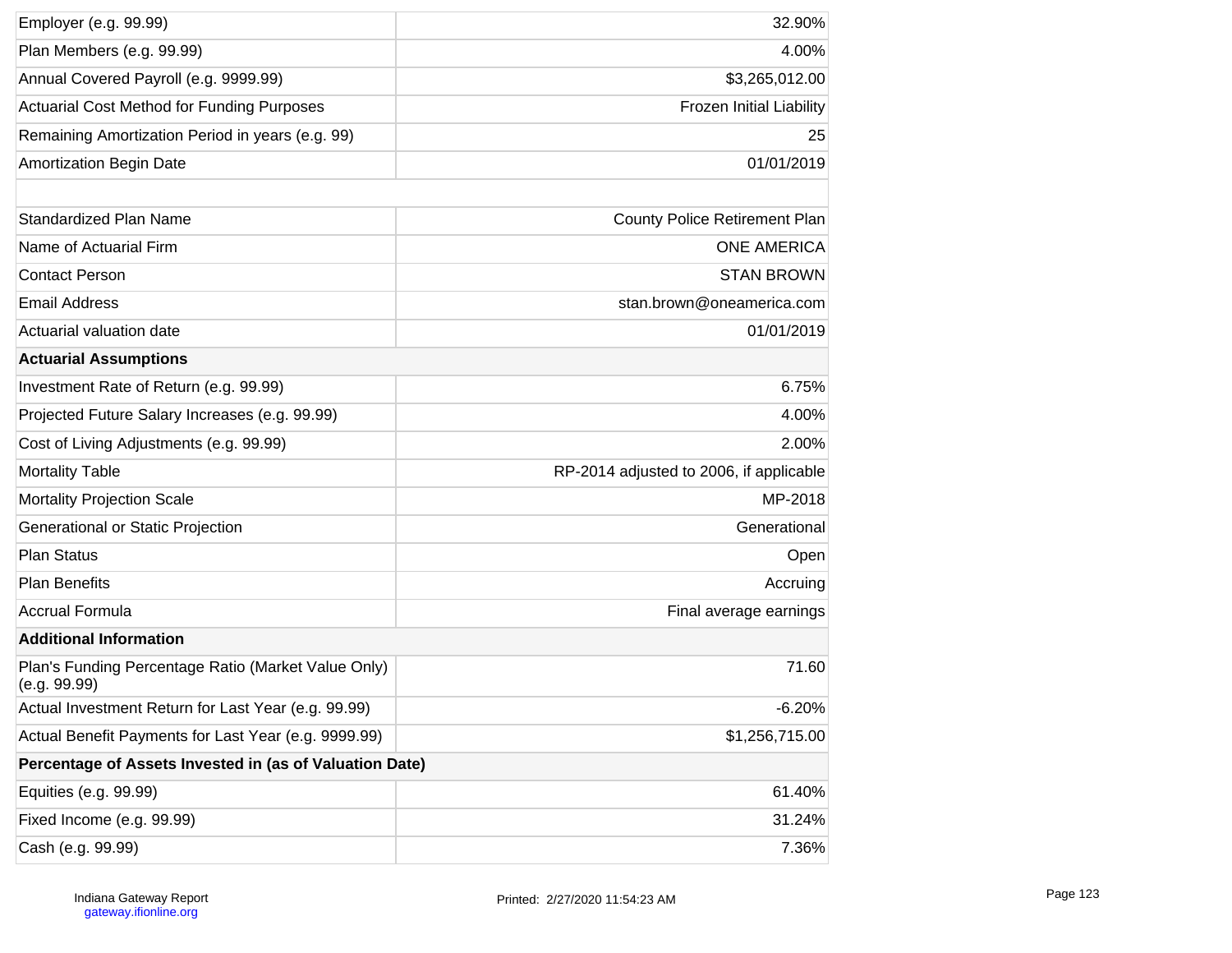| Other (e.g. 99.99)                                                                           | $0.00\%$        |
|----------------------------------------------------------------------------------------------|-----------------|
| Total                                                                                        | 100.00%         |
| <b>Pension Liability</b>                                                                     |                 |
| Actuarial Present Value of Projected Benefit<br>Payments (e.g. 9999.99)                      | \$31,489,841.00 |
| Service Cost (e.g. 9999.99)                                                                  | \$642,429.00    |
| Actuarially Determined Contribution (e.g. 9999.99)                                           | \$841,614.00    |
| Employer Contributions (e.g. 9999.99)                                                        | \$921,876.00    |
| Total Pension Liability (e.g. 9999.99)                                                       | \$26,856,132.00 |
| Plan's Fiduciary Net Position (e.g. 9999.99)                                                 | \$19,229,171.00 |
| Net Pension Liability (e.g. 9999.99)                                                         | \$7,626,961.00  |
| Plan's Fiduciary Net Position as a Percentage of the<br>Total Pension Liability (e.g. 99.99) | 71.60%          |

| <b>Files Uploaded</b>                                                                                                       | Upload Date          |
|-----------------------------------------------------------------------------------------------------------------------------|----------------------|
| 2 122 1443 2019 20200122181050 TIPPECANOE COUNTY<br>POLICE RETIREMENT & BENEFIT PLAN GASB REPORT 2019-01-01.pdf             | 1/22/2020 6:11:00 PM |
| 2 122 1443 2019 20200122175718 TIPPECANOE COUNTY<br>POLICE RETIREMENT & BENEFIT PLAN ACTUARIAL VALUATION 2019-<br>01-01.pdf | 1/22/2020 5:57:00 PM |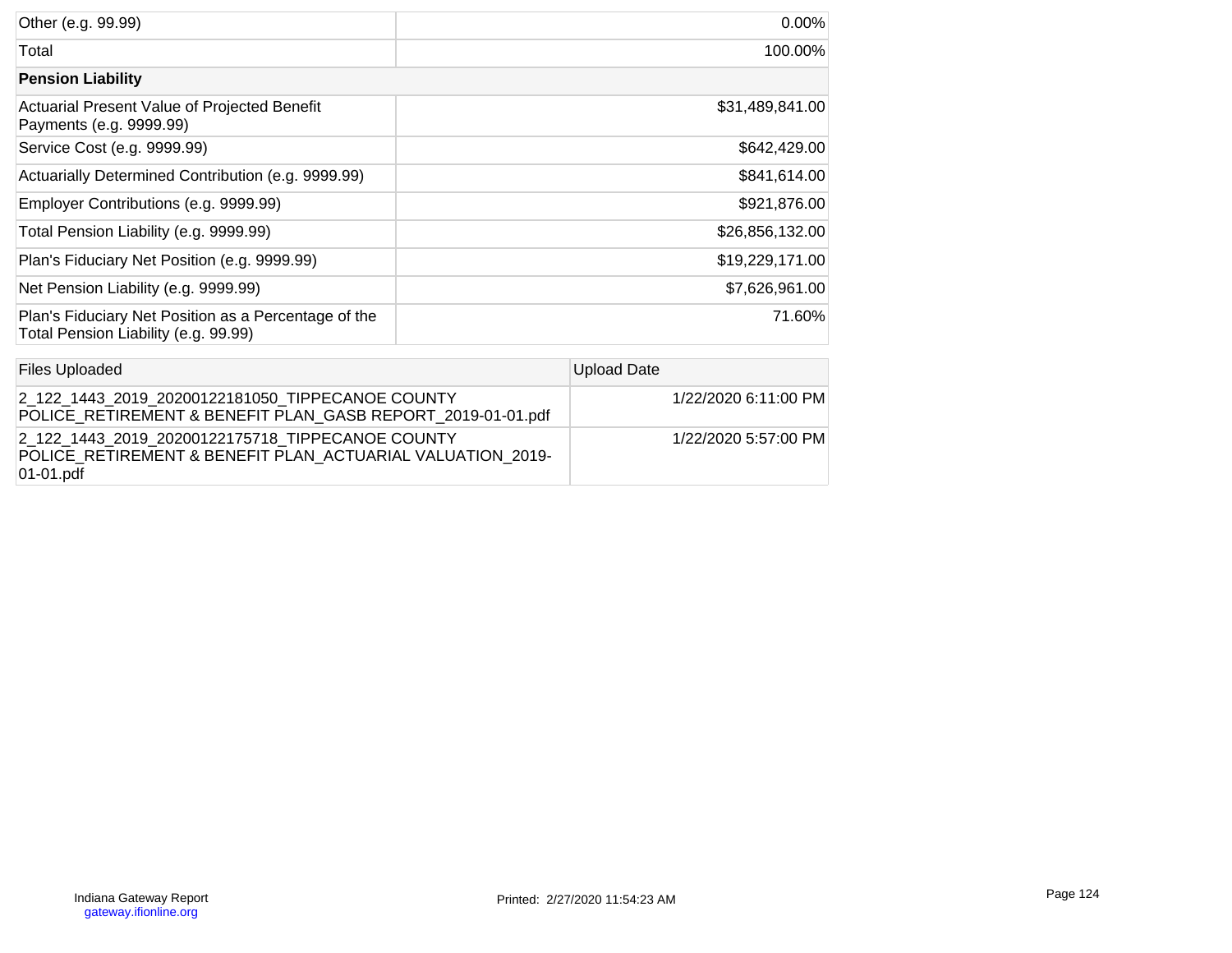| Name of the Pension Plan                                                                                                                                              | <b>TIPPECANOE COUNTY POLICE BENEFIT PLAN</b>      |
|-----------------------------------------------------------------------------------------------------------------------------------------------------------------------|---------------------------------------------------|
| Type or class of employees covered by the Plan                                                                                                                        | <b>MERIT EMPLOYEES</b>                            |
| Type of Pension Plan                                                                                                                                                  | Single Employer Defined Benefit                   |
| IN Code that applied to this Plan                                                                                                                                     | County Police Benefit Fund IC 36-8-10-17          |
| Does the Plan have terms related to vesting?                                                                                                                          | No.                                               |
| If Yes, list the terms that must be met to vest                                                                                                                       |                                                   |
| Does the Plan have any terms related to forfeitures (i.e.<br>benefits payable to a plan member must be forfeited in<br>the event the member is convicted of a crime)? | No                                                |
| Benefits provided under this Plan                                                                                                                                     | Disability Benefits Life Insurance Death Benefits |
| <b>Plan Administrator</b>                                                                                                                                             |                                                   |
| <b>Company Name</b>                                                                                                                                                   | TIPPECANOE COUNTY SHERIFF'S MERIT BOARD           |
| <b>Street Address</b>                                                                                                                                                 | 2640 DUNCAN ROAD                                  |
| City                                                                                                                                                                  | <b>LAFAYETTE</b>                                  |
| <b>State</b>                                                                                                                                                          | IN                                                |
| Zip (e.g. 99999)                                                                                                                                                      | 47904                                             |
| <b>Contact Person</b>                                                                                                                                                 | ROBERT GOLDSMITH                                  |
| Phone (e.g. 999-999-9999)                                                                                                                                             | 765-423-9388                                      |
| e-mail (e.g. example@example.com)                                                                                                                                     | RGOLDSMITH@TIPPECANOE.IN.GOV                      |
| Employer Sponsoring the Plan                                                                                                                                          | TIPPECANOE COUNTY SFERIFF'S DEPARTMENT            |
| <b>Current Number of Participants</b>                                                                                                                                 |                                                   |
| Active Employees that are Vested (e.g. 9999)                                                                                                                          | 52                                                |
| Active Employees that are Not Vested (e.g. 9999)                                                                                                                      | $\mathbf 0$                                       |
| Separated Employees But are Vested (e.g. 9999)                                                                                                                        | 0                                                 |
| Current Number of Retirees (e.g. 9999)                                                                                                                                | 5                                                 |
| Please enter the information below from the most recent actuarial valuation.                                                                                          |                                                   |
| Has there been an actuarial valuation done for this<br>Plan?                                                                                                          | Yes                                               |
| <b>Contribution Rates (as a Percentage of Payroll)</b>                                                                                                                |                                                   |
| Employer (e.g. 99.99)                                                                                                                                                 | 0.30%                                             |
| Plan Members (e.g. 99.99)                                                                                                                                             | 0.00%                                             |
| Annual Covered Payroll (e.g. 9999.99)                                                                                                                                 | \$3,265,012.00                                    |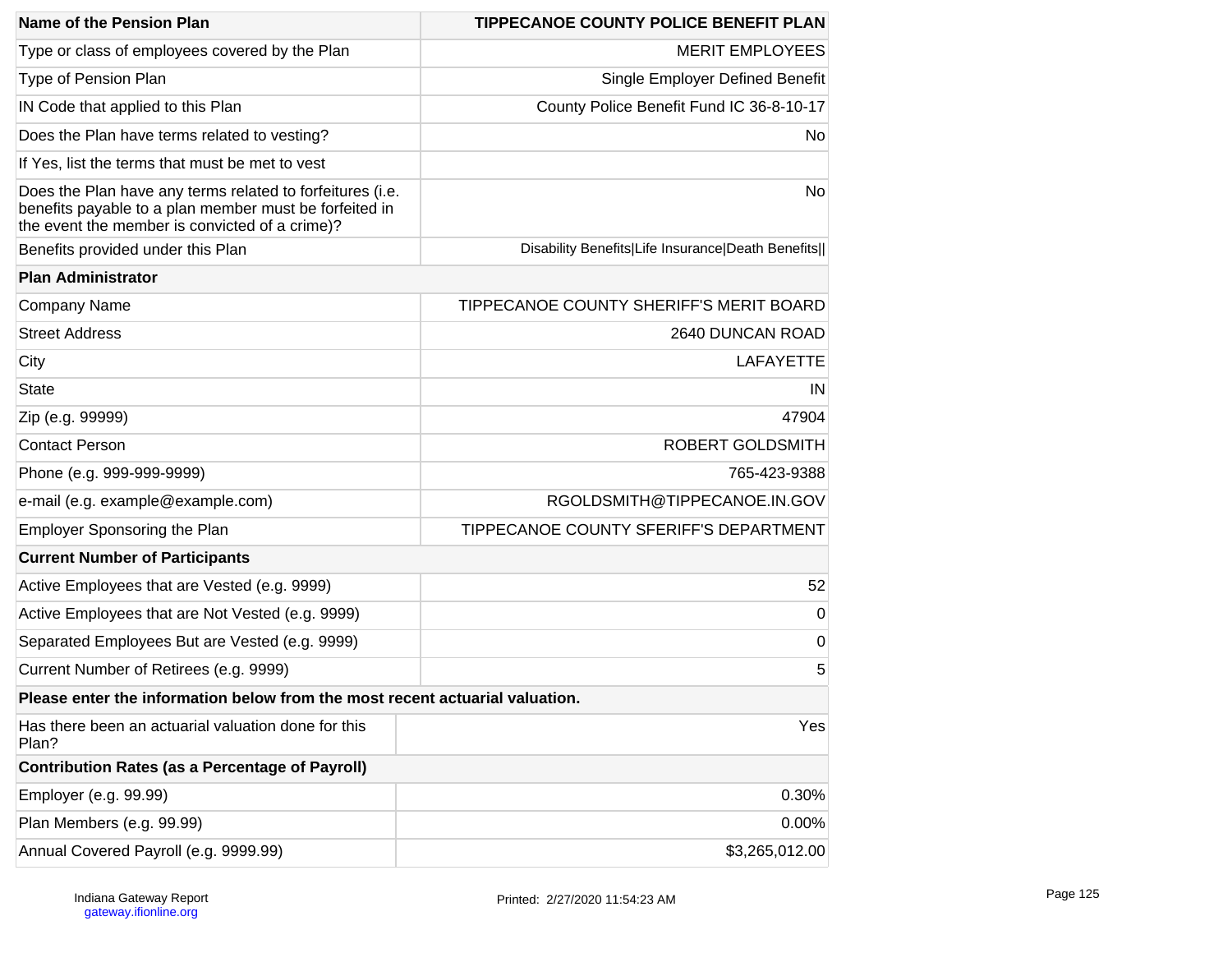| <b>Actuarial Cost Method for Funding Purposes</b>                   | Aggregate                               |
|---------------------------------------------------------------------|-----------------------------------------|
| Remaining Amortization Period in years (e.g. 99)                    | 0                                       |
| <b>Amortization Begin Date</b>                                      | 01/01/2019                              |
|                                                                     |                                         |
| Standardized Plan Name                                              | County Police Benefit Plan              |
| Name of Actuarial Firm                                              | <b>ONE AMERICA</b>                      |
| <b>Contact Person</b>                                               | <b>STAN BROWN</b>                       |
| <b>Email Address</b>                                                | stan.brown@oneamerica.com               |
| Actuarial valuation date                                            | 01/01/2019                              |
| <b>Actuarial Assumptions</b>                                        |                                         |
| Investment Rate of Return (e.g. 99.99)                              | 6.75%                                   |
| Projected Future Salary Increases (e.g. 99.99)                      | 4.00%                                   |
| Cost of Living Adjustments (e.g. 99.99)                             | 0.00%                                   |
| <b>Mortality Table</b>                                              | RP-2014 adjusted to 2006, if applicable |
| <b>Mortality Projection Scale</b>                                   | MP-2018                                 |
| Generational or Static Projection                                   | Generational                            |
| <b>Plan Status</b>                                                  | Open                                    |
| <b>Plan Benefits</b>                                                | Accruing                                |
| <b>Accrual Formula</b>                                              | Final average earnings                  |
| <b>Additional Information</b>                                       |                                         |
| Plan's Funding Percentage Ratio (Market Value Only)<br>(e.g. 99.99) | 197.74                                  |
| Actual Investment Return for Last Year (e.g. 99.99)                 | $-5.75%$                                |
| Actual Benefit Payments for Last Year (e.g. 9999.99)                | \$12,000.00                             |
| Percentage of Assets Invested in (as of Valuation Date)             |                                         |
| Equities (e.g. 99.99)                                               | 67.83%                                  |
| Fixed Income (e.g. 99.99)                                           | 28.27%                                  |
| Cash (e.g. 99.99)                                                   | 2.46%                                   |
| Other (e.g. 99.99)                                                  | 1.44%                                   |
| Total                                                               | 100.00%                                 |
| <b>Pension Liability</b>                                            |                                         |